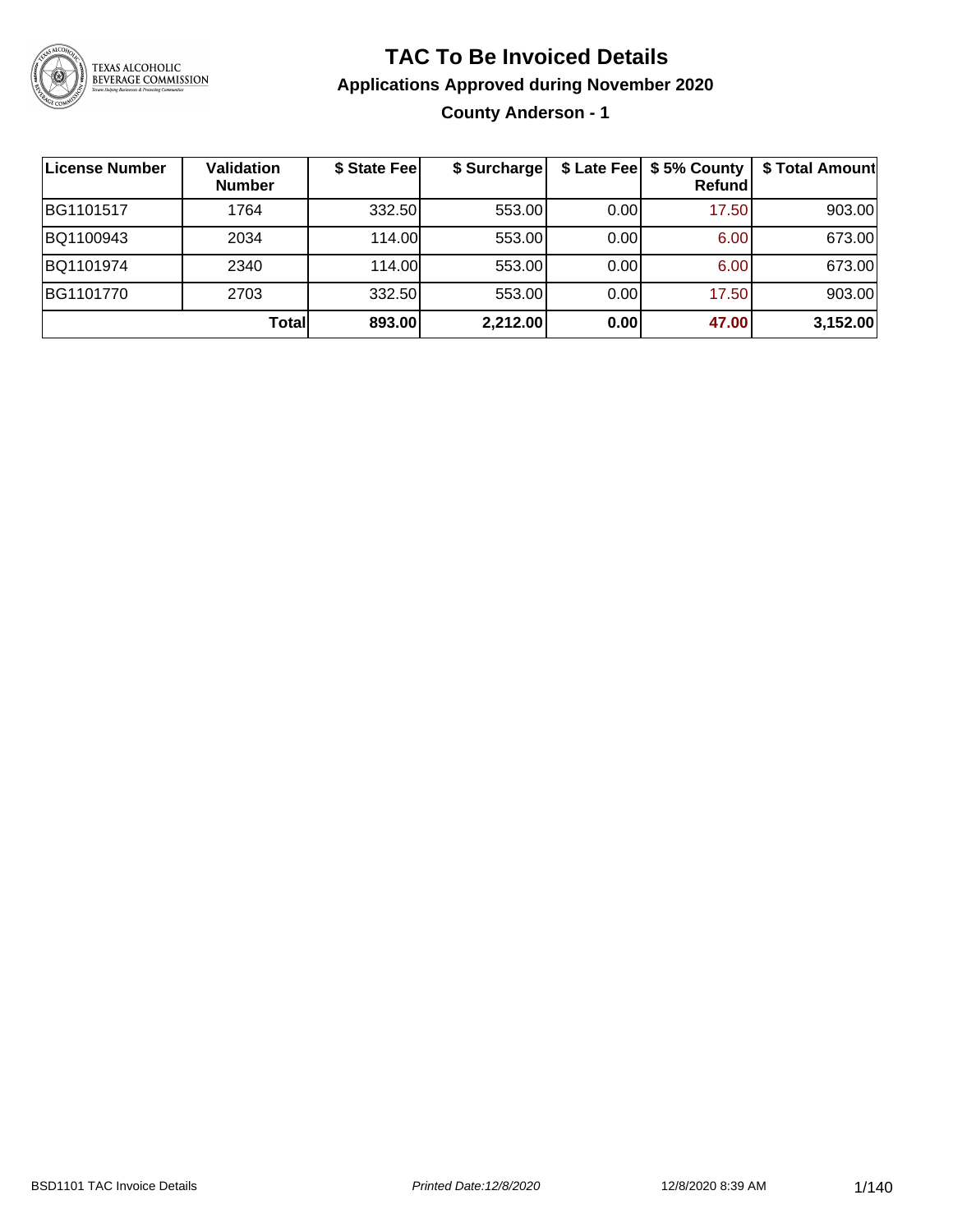

**County Aransas - 4**

| ∣License Number | Validation<br><b>Number</b> | \$ State Fee |          |        | Refund | \$ Surcharge   \$ Late Fee   \$5% County   \$ Total Amount |
|-----------------|-----------------------------|--------------|----------|--------|--------|------------------------------------------------------------|
| BG1101727       | 2640                        | 332.50       | 553.00   | 0.001  | 17.50  | 903.00                                                     |
| BG953620        | 504016                      | 332.50       | 553.00   | 100.00 | 17.50  | 1,003.00                                                   |
|                 | Totall                      | 665.00       | 1,106.00 | 100.00 | 35.00  | 1,906.00                                                   |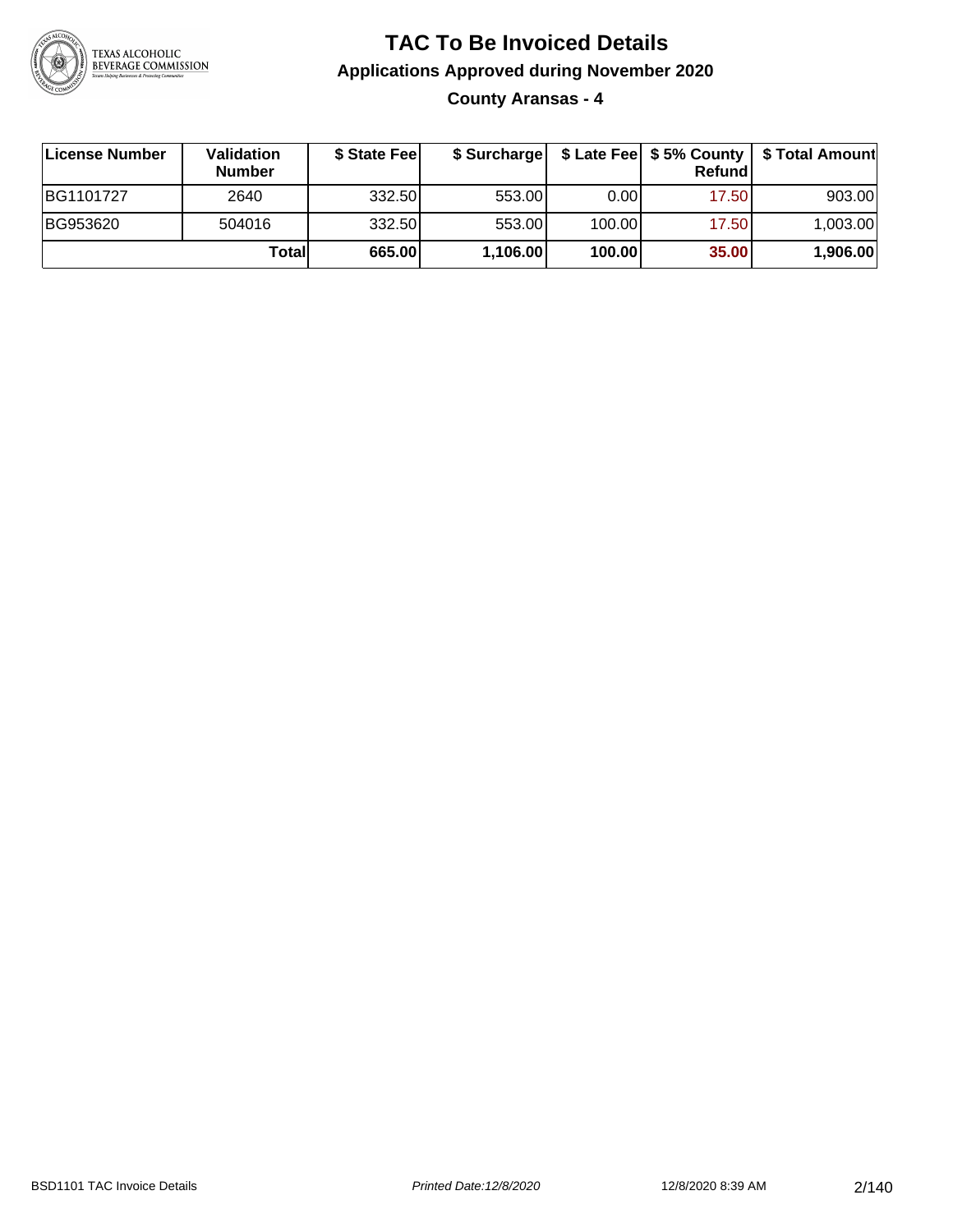

**County Atascosa - 7**

| License Number | <b>Validation</b><br><b>Number</b> | \$ State Feel | \$ Surcharge |       | <b>Refund</b> | \$ Late Fee   \$5% County   \$ Total Amount |
|----------------|------------------------------------|---------------|--------------|-------|---------------|---------------------------------------------|
| BQ759958       | 101054                             | 114.00        | 553.00       | 0.001 | 6.00          | 673.00                                      |
| BG1030522      | 500929                             | 332.50        | 553.00       | 0.001 | 17.50         | 903.00                                      |
|                | Totall                             | 446.50        | 1,106.00     | 0.00  | 23.50         | 1,576.00                                    |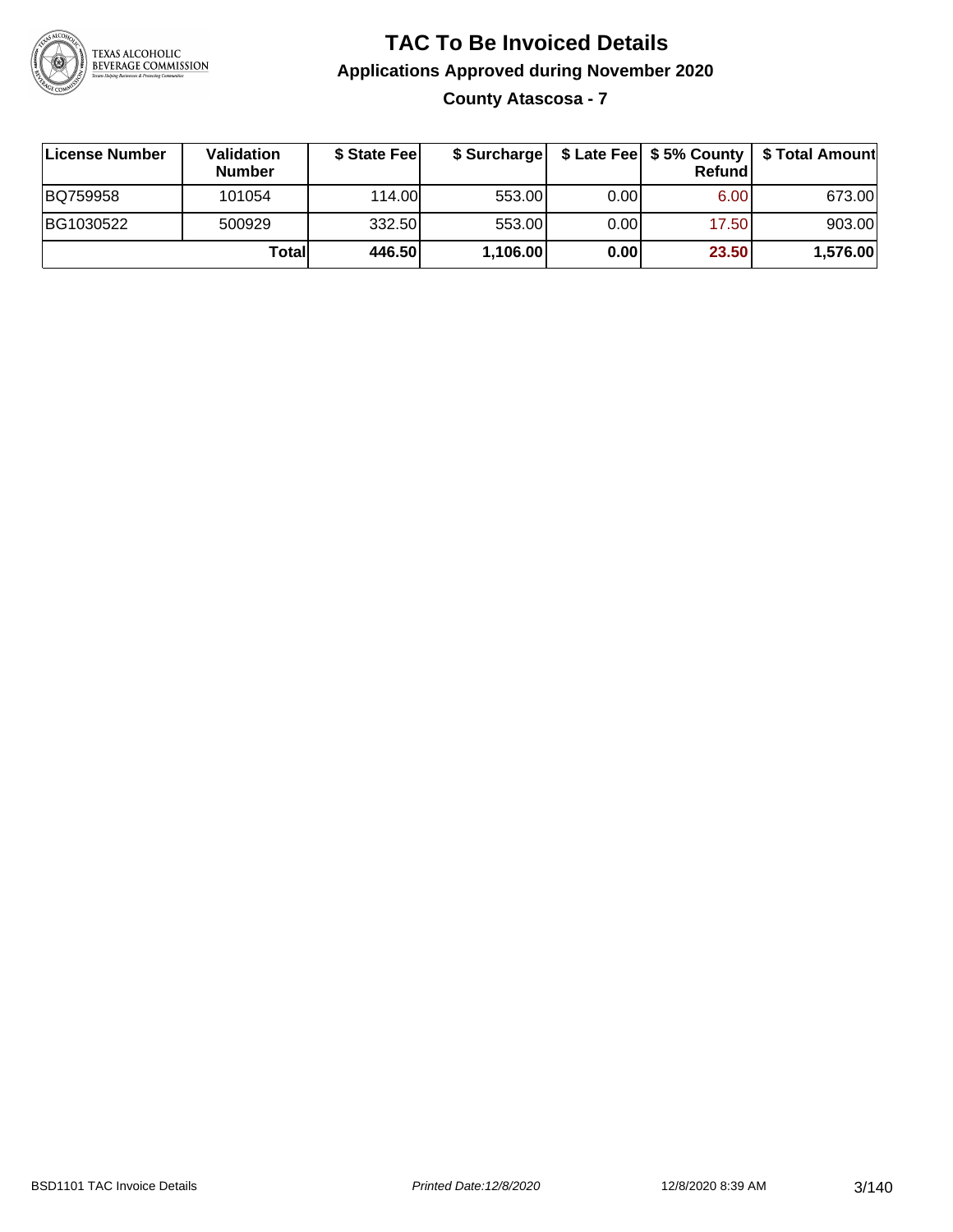

**County Bandera - 10**

| ∣License Number | <b>Validation</b><br><b>Number</b> | \$ State Fee | \$ Surcharge |       | <b>Refund</b> | \$ Late Fee   \$5% County   \$ Total Amount |
|-----------------|------------------------------------|--------------|--------------|-------|---------------|---------------------------------------------|
| BQ1101311       | 2527                               | 114.00       | 553.00       | 0.001 | 6.00          | 673.00                                      |
| BG1033403       | 101259                             | 332.50       | 553.00       | 0.001 | 17.50         | 903.00                                      |
|                 | Totall                             | 446.50       | 1,106.00     | 0.00  | 23.50         | 1,576.00                                    |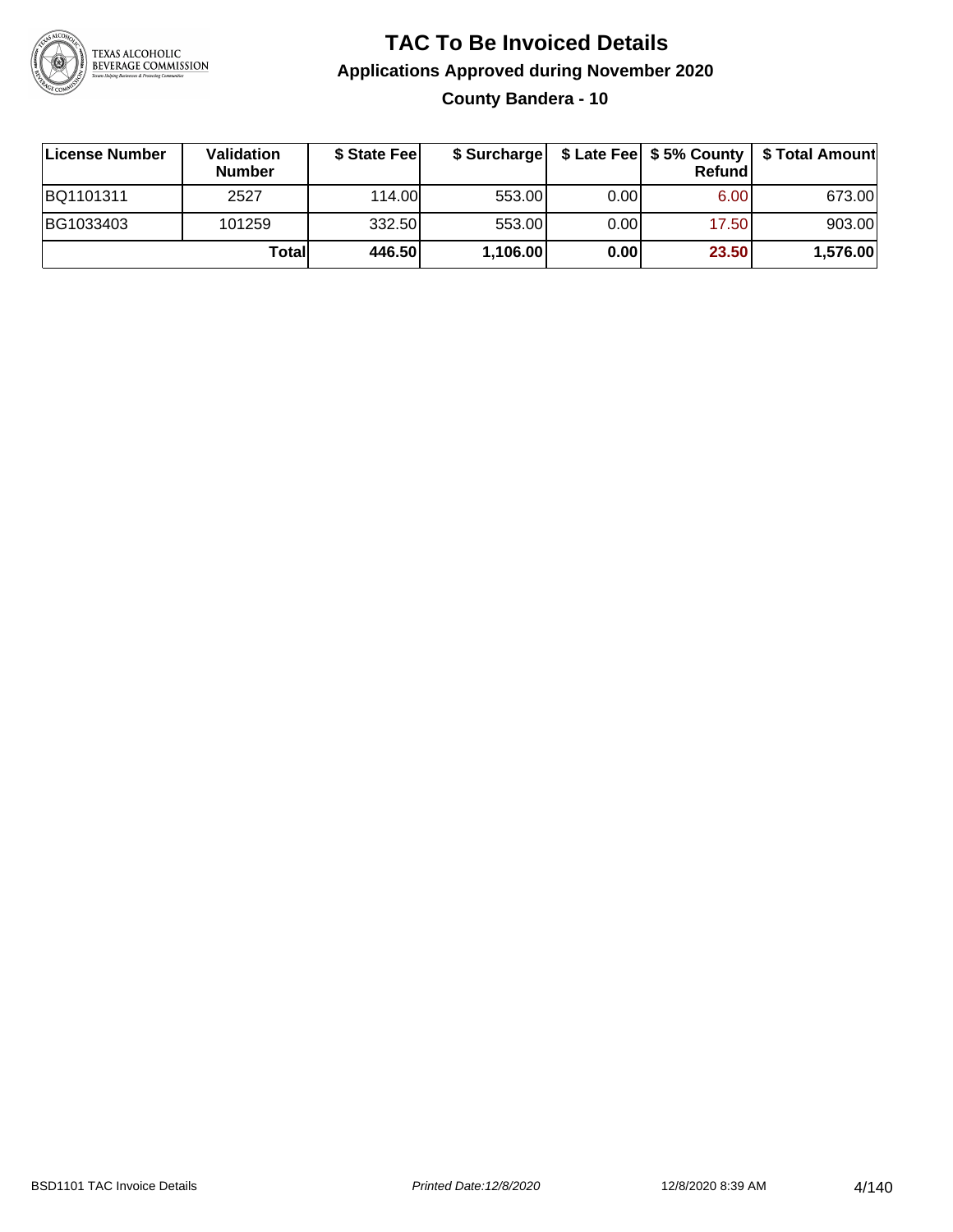

### **TAC To Be Invoiced Details Applications Approved during November 2020 County Bastrop - 11**

| License Number   | Validation<br><b>Number</b> | \$ State Fee |          |       | Refund | \$ Surcharge   \$ Late Fee   \$5% County   \$ Total Amount |
|------------------|-----------------------------|--------------|----------|-------|--------|------------------------------------------------------------|
| <b>BF1101316</b> | 796                         | 114.00L      | 553.00   | 0.00  | 6.00   | 673.00                                                     |
| BQ883263         | 131527                      | 114.00       | 553.00   | 0.001 | 6.00   | 673.00                                                     |
|                  | Totall                      | 228.00       | 1,106.00 | 0.00  | 12.00  | 1,346.00                                                   |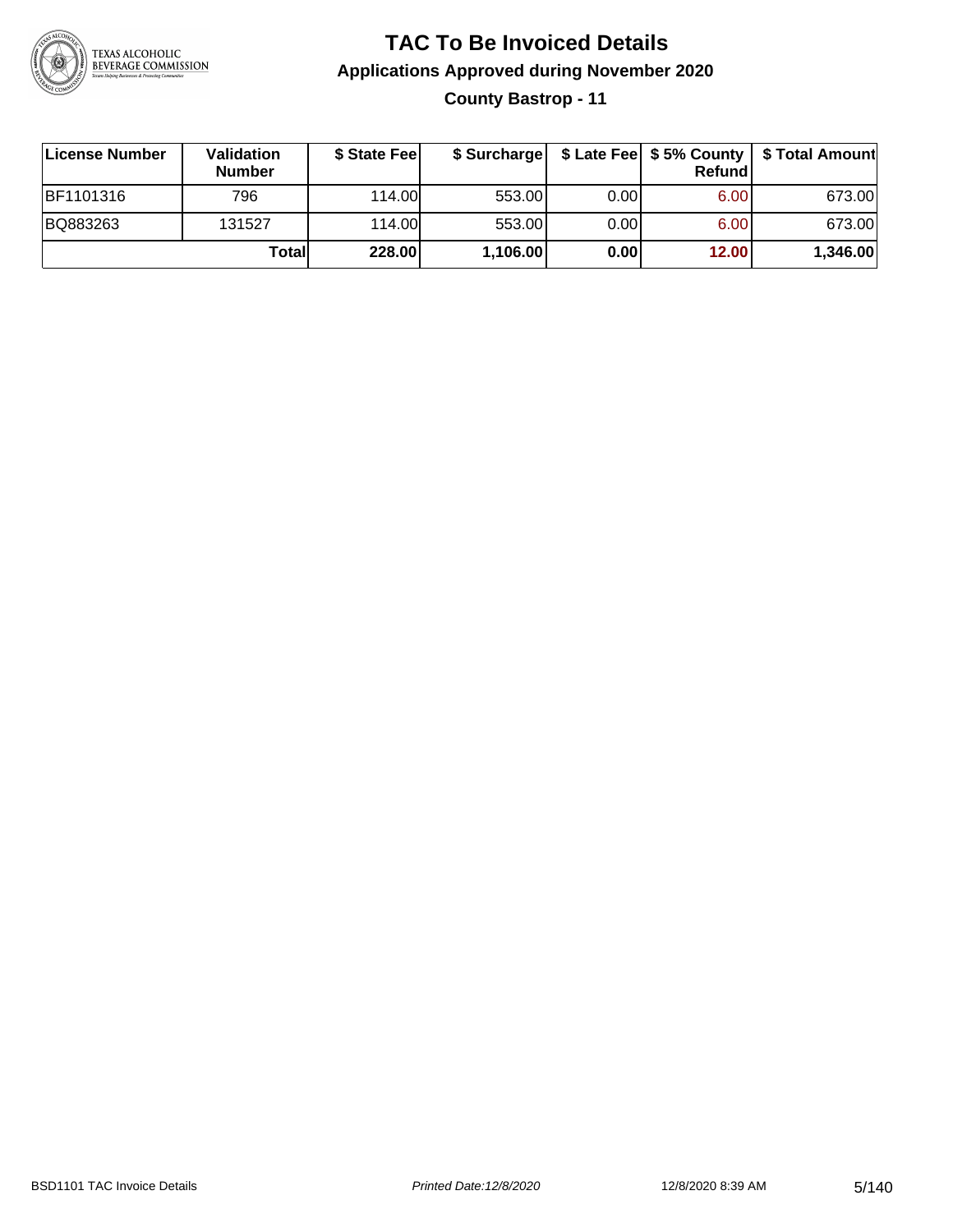

**County Bee - 13**

| License Number | Validation<br><b>Number</b> | \$ State Fee  | \$ Surcharge |      | Refundl | \$ Late Fee   \$5% County   \$ Total Amount |
|----------------|-----------------------------|---------------|--------------|------|---------|---------------------------------------------|
| BQ1102035      | 1860                        | 114.00        | 553.00       | 0.00 | 6.00    | 673.00                                      |
|                | Totall                      | <b>114.00</b> | 553.00       | 0.00 | 6.00    | 673.00                                      |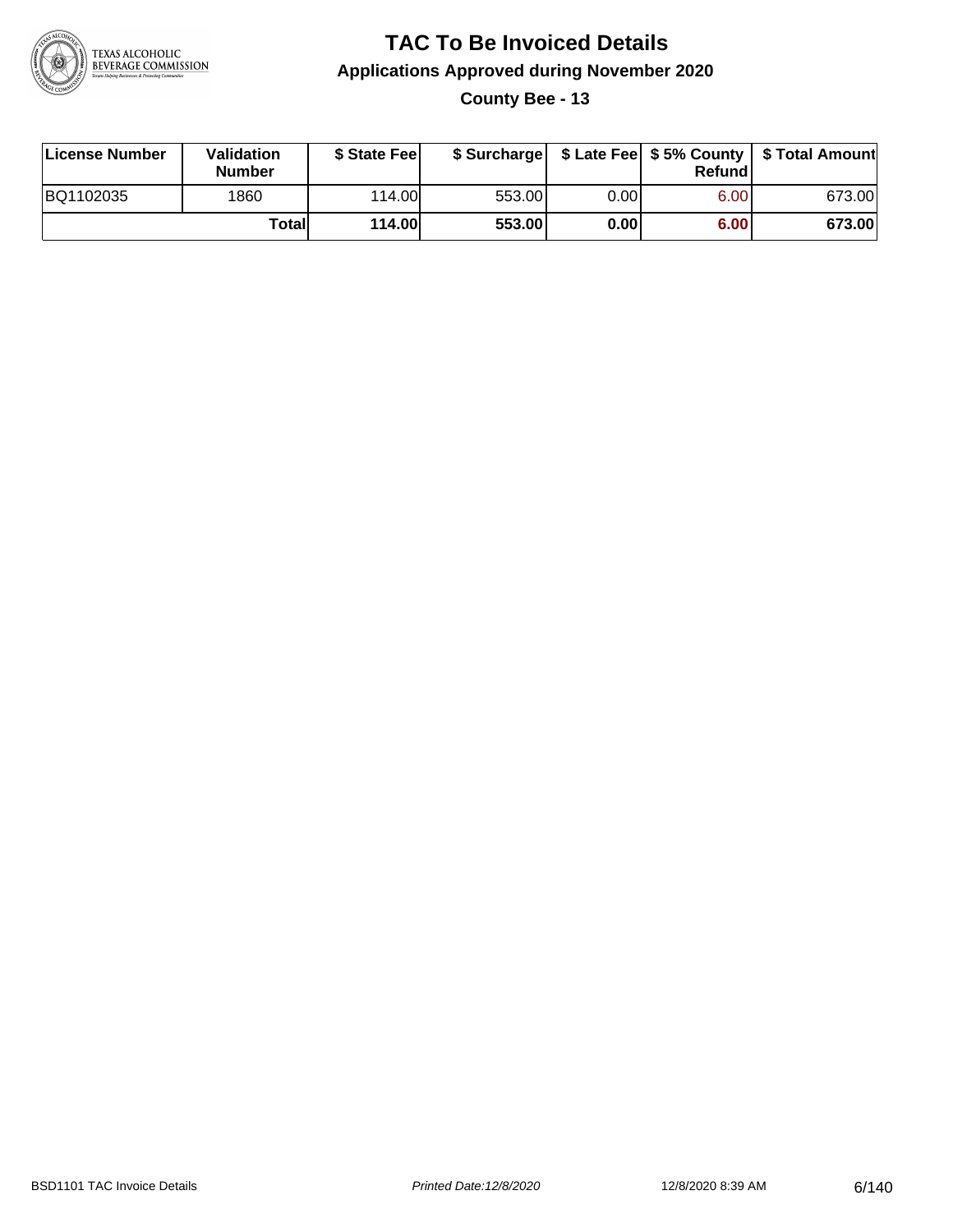

### **TAC To Be Invoiced Details Applications Approved during November 2020 County Bell - 14**

| <b>License Number</b> | <b>Validation</b><br><b>Number</b> | \$ State Fee | \$ Surcharge | \$ Late Fee | \$5% County<br><b>Refund</b> | \$ Total Amount |
|-----------------------|------------------------------------|--------------|--------------|-------------|------------------------------|-----------------|
| BG1100985             | 893                                | 332.50       | 553.00       | 0.00        | 17.50                        | 903.00          |
| BG1100571             | 1136                               | 332.50       | 553.00       | 0.00        | 17.50                        | 903.00          |
| BG1101720             | 1965                               | 332.50       | 553.00       | 0.00        | 17.50                        | 903.00          |
| BQ1101574             | 2075                               | 114.00       | 553.00       | 0.00        | 6.00                         | 673.00          |
| BG1100855             | 2104                               | 332.50       | 553.00       | 0.00        | 17.50                        | 903.00          |
| BP1100855             | 2104                               | 950.00       | 426.00       | 0.00        | 50.00                        | 1,426.00        |
| BG1100528             | 2131                               | 332.50       | 553.00       | 0.00        | 17.50                        | 903.00          |
| BG1101948             | 2536                               | 332.50       | 553.00       | 0.00        | 17.50                        | 903.00          |
| BP1019927             | 2641                               | 950.00       | 426.00       | 0.00        | 50.00                        | 1,426.00        |
| BG1100701             | 502810                             | 332.50       | 553.00       | 0.00        | 17.50                        | 903.00          |
|                       | <b>Total</b>                       | 4,341.50     | 5,276.00     | 0.00        | 228.50                       | 9,846.00        |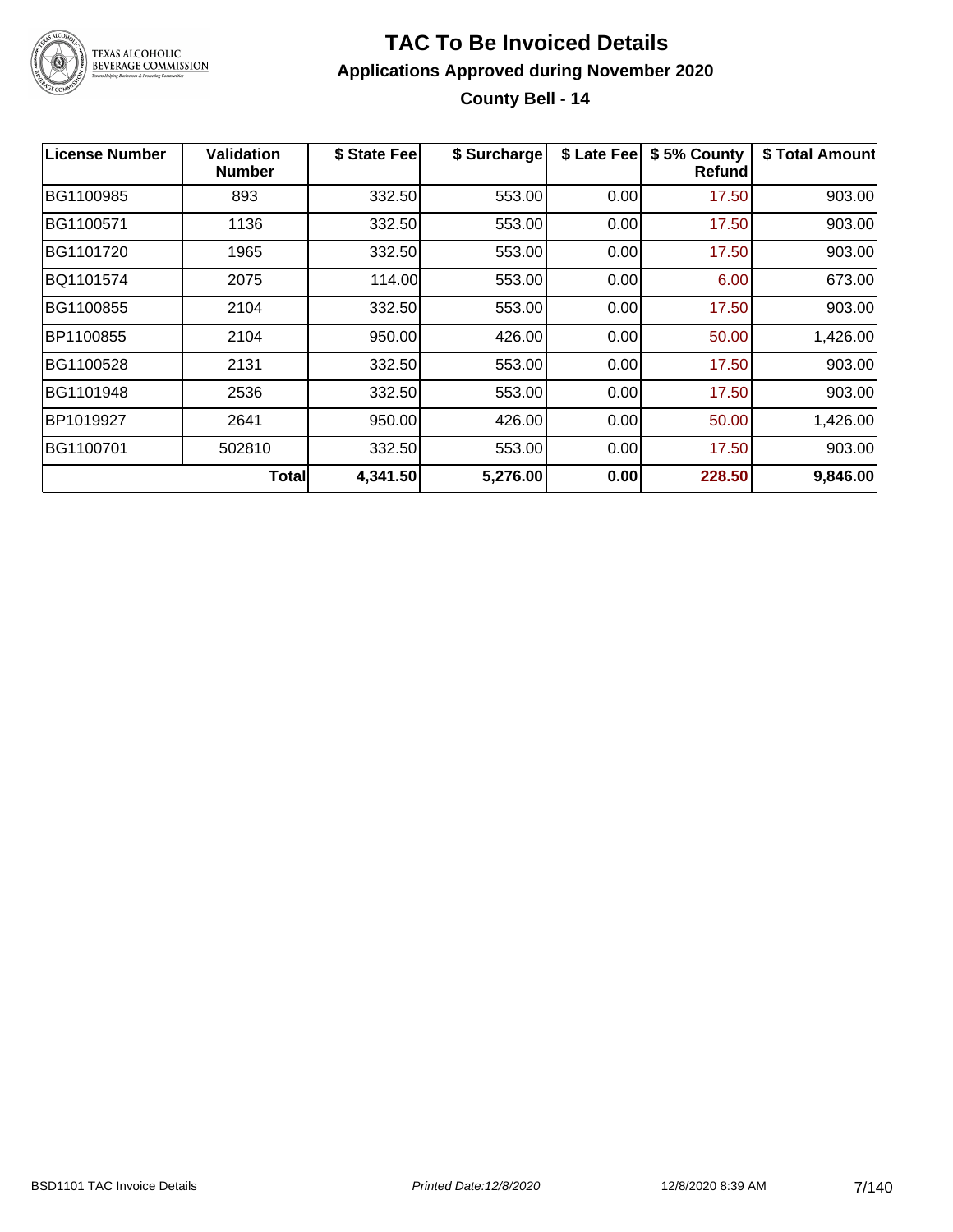

#### **TAC To Be Invoiced Details Applications Approved during November 2020 County Bexar - 15**

| <b>License Number</b> | Validation<br><b>Number</b> | \$ State Fee | \$ Surcharge |      | \$ Late Fee   \$5% County<br>Refund | \$ Total Amount |
|-----------------------|-----------------------------|--------------|--------------|------|-------------------------------------|-----------------|
| BQ1100259             | 1875                        | 114.00       | 553.00       | 0.00 | 6.00                                | 673.00          |
| BF1100881             | 2084                        | 114.00       | 553.00       | 0.00 | 6.00                                | 673.00          |
| BQ1101208             | 2085                        | 114.00       | 553.00       | 0.00 | 6.00                                | 673.00          |
| BQ1101008             | 2187                        | 114.00       | 553.00       | 0.00 | 6.00                                | 673.00          |
| BG1100750             | 2192                        | 1,900.00     | 553.00       | 0.00 | 100.00                              | 2,553.00        |
| BF1101296             | 2247                        | 114.00       | 553.00       | 0.00 | 6.00                                | 673.00          |
| BG1100650             | 2284                        | 1,900.00     | 553.00       | 0.00 | 100.00                              | 2,553.00        |
| BG1101578             | 2383                        | 1,900.00     | 553.00       | 0.00 | 100.00                              | 2,553.00        |
| BF1100891             | 2419                        | 114.00       | 553.00       | 0.00 | 6.00                                | 673.00          |
| BF1101321             | 2432                        | 114.00       | 553.00       | 0.00 | 6.00                                | 673.00          |
| BQ1100929             | 2514                        | 114.00       | 553.00       | 0.00 | 6.00                                | 673.00          |
| BQ1101678             | 2515                        | 114.00       | 553.00       | 0.00 | 6.00                                | 673.00          |
| BG1102062             | 2528                        | 1,900.00     | 553.00       | 0.00 | 100.00                              | 2,553.00        |
| BF1101352             | 2648                        | 114.00       | 553.00       | 0.00 | 6.00                                | 673.00          |
| BF1102115             | 2751                        | 114.00       | 553.00       | 0.00 | 6.00                                | 673.00          |
| BF1101857             | 2866                        | 114.00       | 553.00       | 0.00 | 6.00                                | 673.00          |
| BG1101877             | 2882                        | 1,900.00     | 553.00       | 0.00 | 100.00                              | 2,553.00        |
| BQ1029238             | 100316                      | 114.00       | 553.00       | 0.00 | 6.00                                | 673.00          |
| BF1030933             | 100327                      | 114.00       | 553.00       | 0.00 | 6.00                                | 673.00          |
| BG759439              | 100369                      | 1,425.00     | 553.00       | 0.00 | 75.00                               | 2,053.00        |
| BQ758716              | 100400                      | 114.00       | 553.00       | 0.00 | 6.00                                | 673.00          |
| BQ884688              | 100414                      | 114.00       | 553.00       | 0.00 | 6.00                                | 673.00          |
| BQ884692              | 100414                      | 114.00       | 553.00       | 0.00 | 6.00                                | 673.00          |
| BQ1032636             | 100417                      | 114.00       | 553.00       | 0.00 | 6.00                                | 673.00          |
| BQ961906              | 100438                      | 114.00       | 553.00       | 0.00 | 6.00                                | 673.00          |
| BQ960057              | 100452                      | 114.00       | 553.00       | 0.00 | 6.00                                | 673.00          |
| BG757986              | 100473                      | 1,425.00     | 553.00       | 0.00 | 75.00                               | 2,053.00        |
| BG759939              | 100474                      | 1,425.00     | 553.00       | 0.00 | 75.00                               | 2,053.00        |
| BG760022              | 100570                      | 1,425.00     | 553.00       | 0.00 | 75.00                               | 2,053.00        |
| BQ886231              | 100651                      | 114.00       | 553.00       | 0.00 | 6.00                                | 673.00          |
| BG960314              | 100850                      | 1,425.00     | 553.00       | 0.00 | 75.00                               | 2,053.00        |
| BP960314              | 100850                      | 950.00       | 426.00       | 0.00 | 50.00                               | 1,426.00        |
| BG821510              | 100881                      | 1,425.00     | 553.00       | 0.00 | 75.00                               | 2,053.00        |
| BF960147              | 100908                      | 114.00       | 553.00       | 0.00 | 6.00                                | 673.00          |
| BG1034465             | 100976                      | 1,425.00     | 553.00       | 0.00 | 75.00                               | 2,053.00        |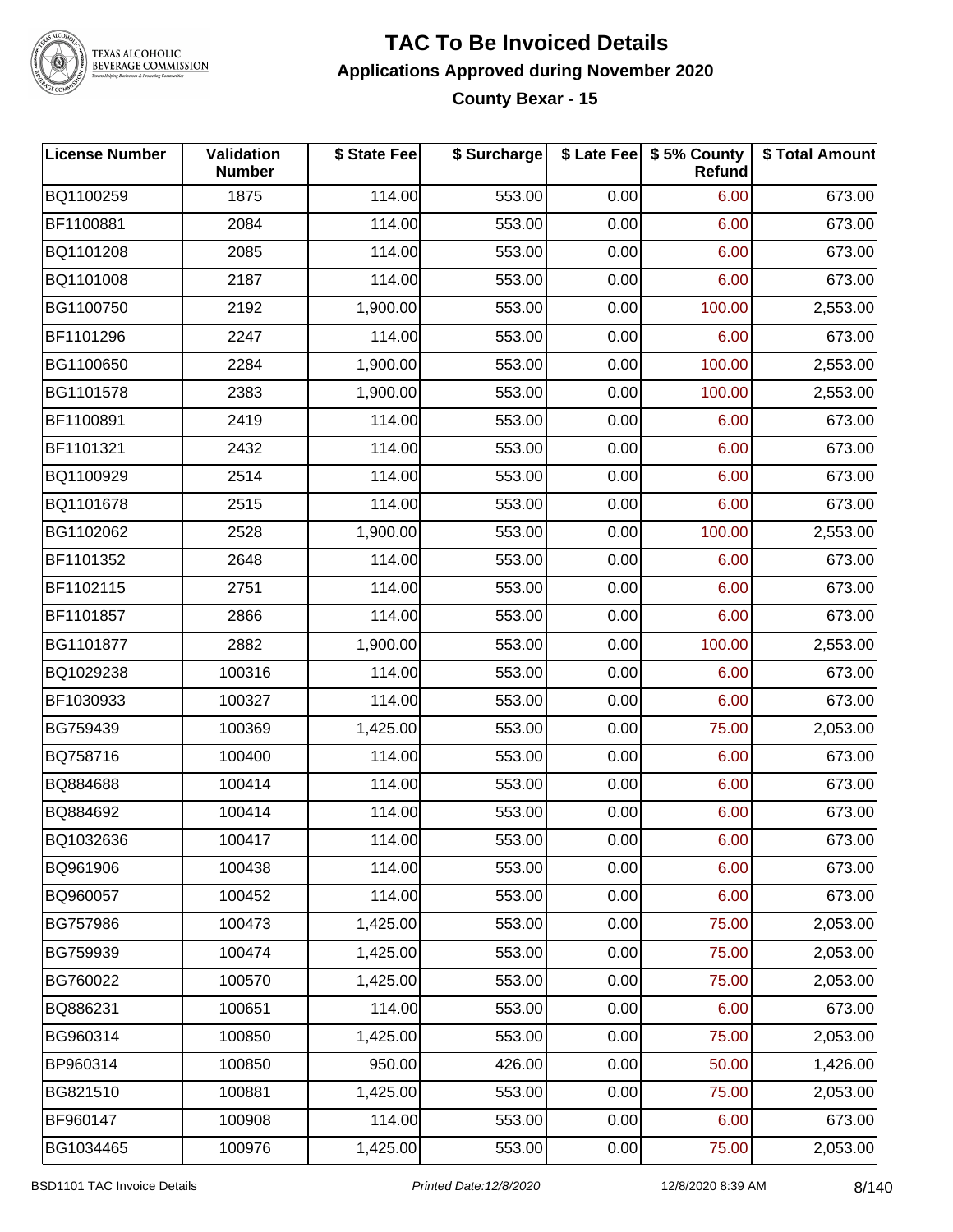| <b>License Number</b> | Validation<br><b>Number</b> | \$ State Fee | \$ Surcharge | \$ Late Fee | \$5% County<br><b>Refund</b> | \$ Total Amount |
|-----------------------|-----------------------------|--------------|--------------|-------------|------------------------------|-----------------|
| BQ1035221             | 101074                      | 114.00       | 553.00       | 0.00        | 6.00                         | 673.00          |
| BQ823251              | 101128                      | 114.00       | 553.00       | 0.00        | 6.00                         | 673.00          |
| BQ962910              | 101128                      | 114.00       | 553.00       | 0.00        | 6.00                         | 673.00          |
| BG887703              | 101247                      | 1,425.00     | 553.00       | 0.00        | 75.00                        | 2,053.00        |
| BF882404              | 131291                      | 114.00       | 553.00       | 0.00        | 6.00                         | 673.00          |
| BF820984              | 500027                      | 114.00       | 553.00       | 0.00        | 6.00                         | 673.00          |
| BG1029256             | 500312                      | 1,425.00     | 553.00       | 0.00        | 75.00                        | 2,053.00        |
| BG1029113             | 500320                      | 1,425.00     | 553.00       | 0.00        | 75.00                        | 2,053.00        |
| BQ888142              | 500527                      | 114.00       | 553.00       | 0.00        | 6.00                         | 673.00          |
| BF821032              | 502145                      | 114.00       | 553.00       | 0.00        | 6.00                         | 673.00          |
| BG881528              | 503949                      | 1,425.00     | 553.00       | 0.00        | 75.00                        | 2,053.00        |
| BG880761              | 517303                      | 1,425.00     | 553.00       | 100.00      | 75.00                        | 2,153.00        |
|                       | <b>Total</b>                | 30,856.00    | 25,864.00    | 100.00      | 1,624.00                     | 58,444.00       |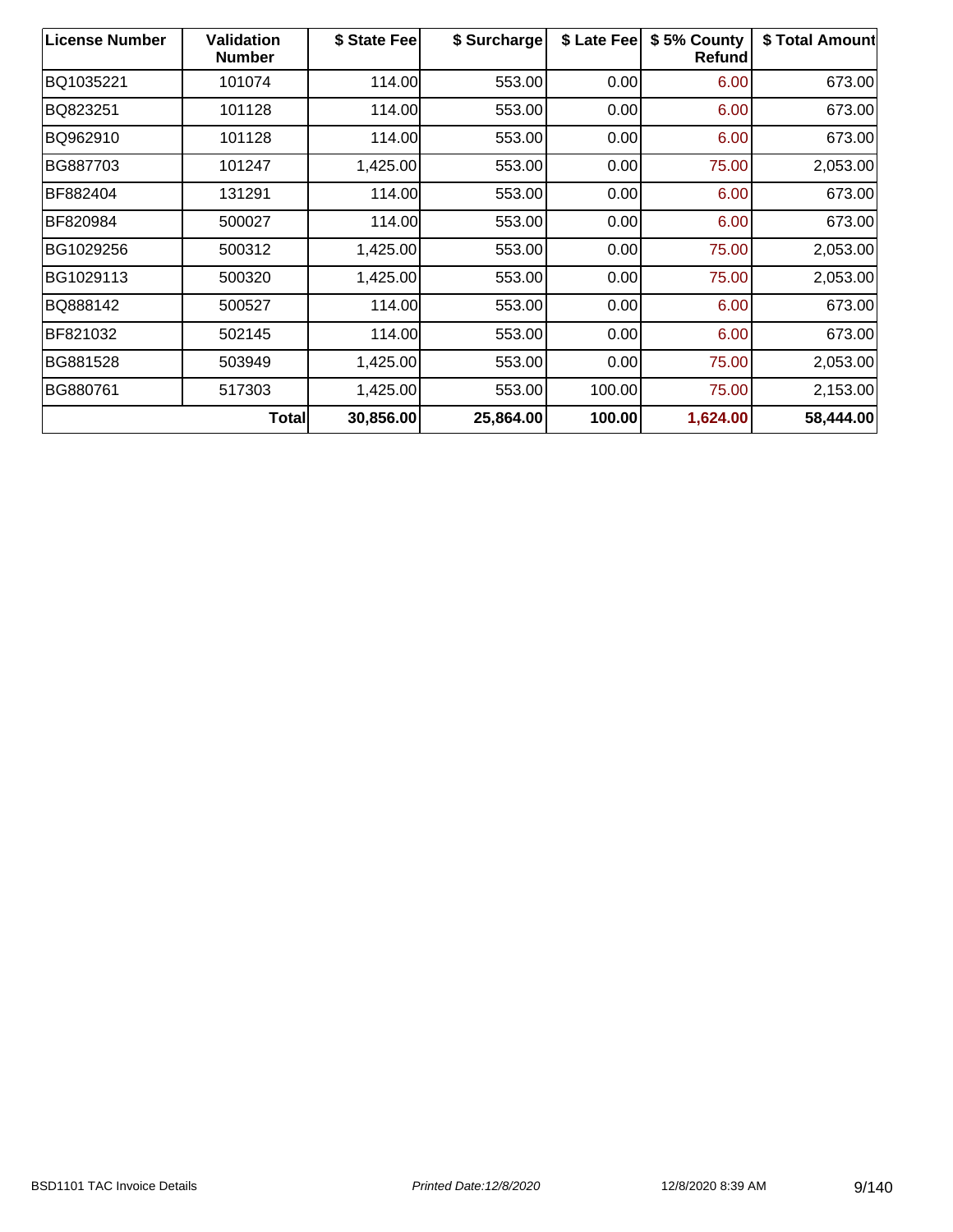

### **TAC To Be Invoiced Details Applications Approved during November 2020 County Bosque - 18**

| License Number | Validation<br><b>Number</b> | \$ State Fee | \$ Surcharge |      | \$ Late Fee   \$5% County  <br>Refund | \$ Total Amount |
|----------------|-----------------------------|--------------|--------------|------|---------------------------------------|-----------------|
| BF1101695      | 1208                        | 114.00       | 553.00       | 0.00 | 6.00                                  | 673.00          |
| BF1101478      | 1209                        | 114.00       | 553.00       | 0.00 | 6.00                                  | 673.00          |
| BG1101318      | 2335                        | 332.50       | 553.00       | 0.00 | 17.50                                 | 903.00          |
|                | Total                       | 560.50       | 1,659.00     | 0.00 | 29.50                                 | 2,249.00        |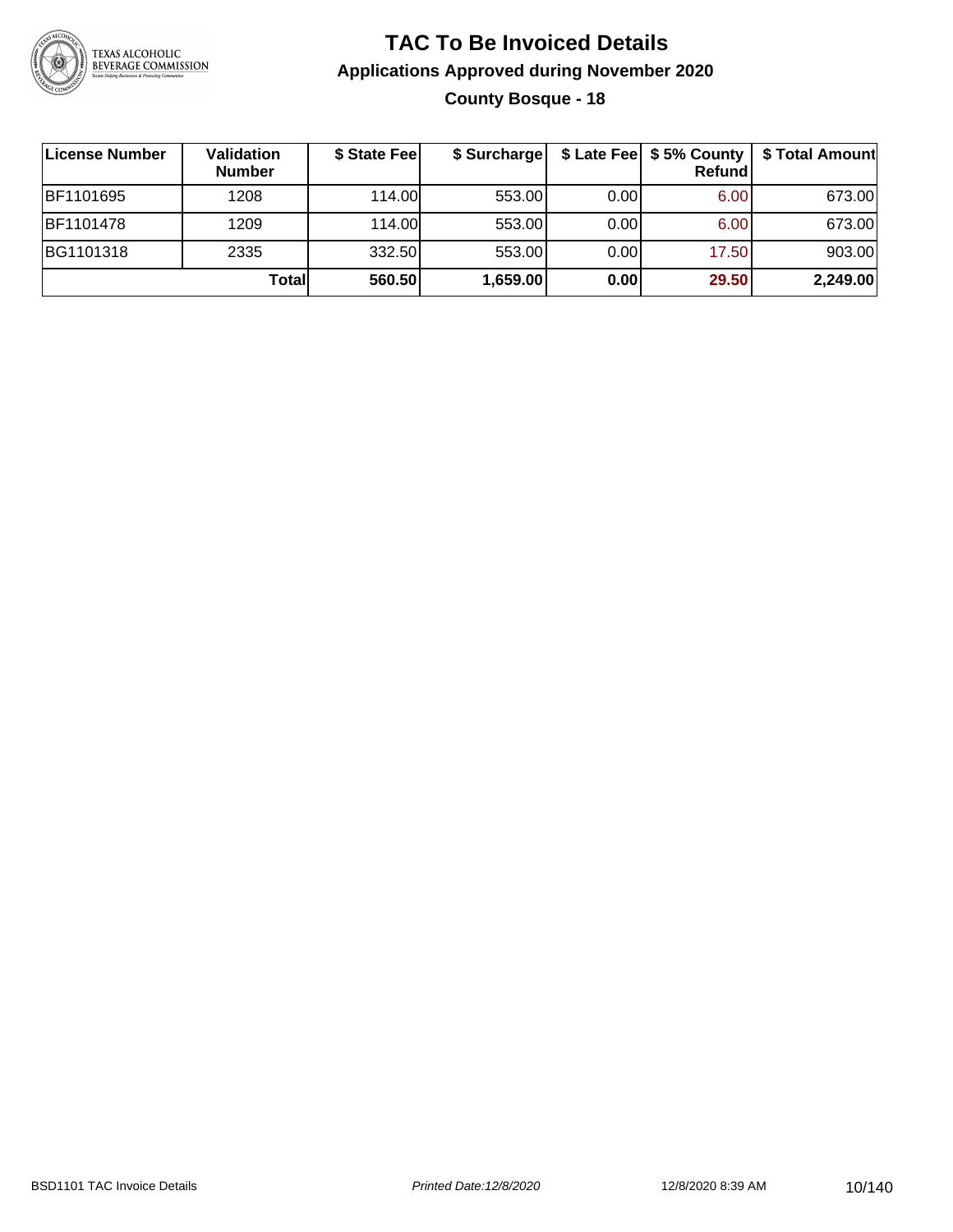

**County Bowie - 19**

| License Number | <b>Validation</b><br><b>Number</b> | \$ State Feel | \$ Surcharge |       | Refundl | \$ Late Fee   \$5% County   \$ Total Amount |
|----------------|------------------------------------|---------------|--------------|-------|---------|---------------------------------------------|
| BQ1101093      | 1753                               | 114.00        | 553.00       | 0.001 | 6.00    | 673.00                                      |
| BG1034445      | 100766                             | 332.50        | 553.00       | 0.001 | 17.50   | 903.00                                      |
|                | Totall                             | 446.50        | 1,106.00     | 0.00  | 23.50   | 1,576.00                                    |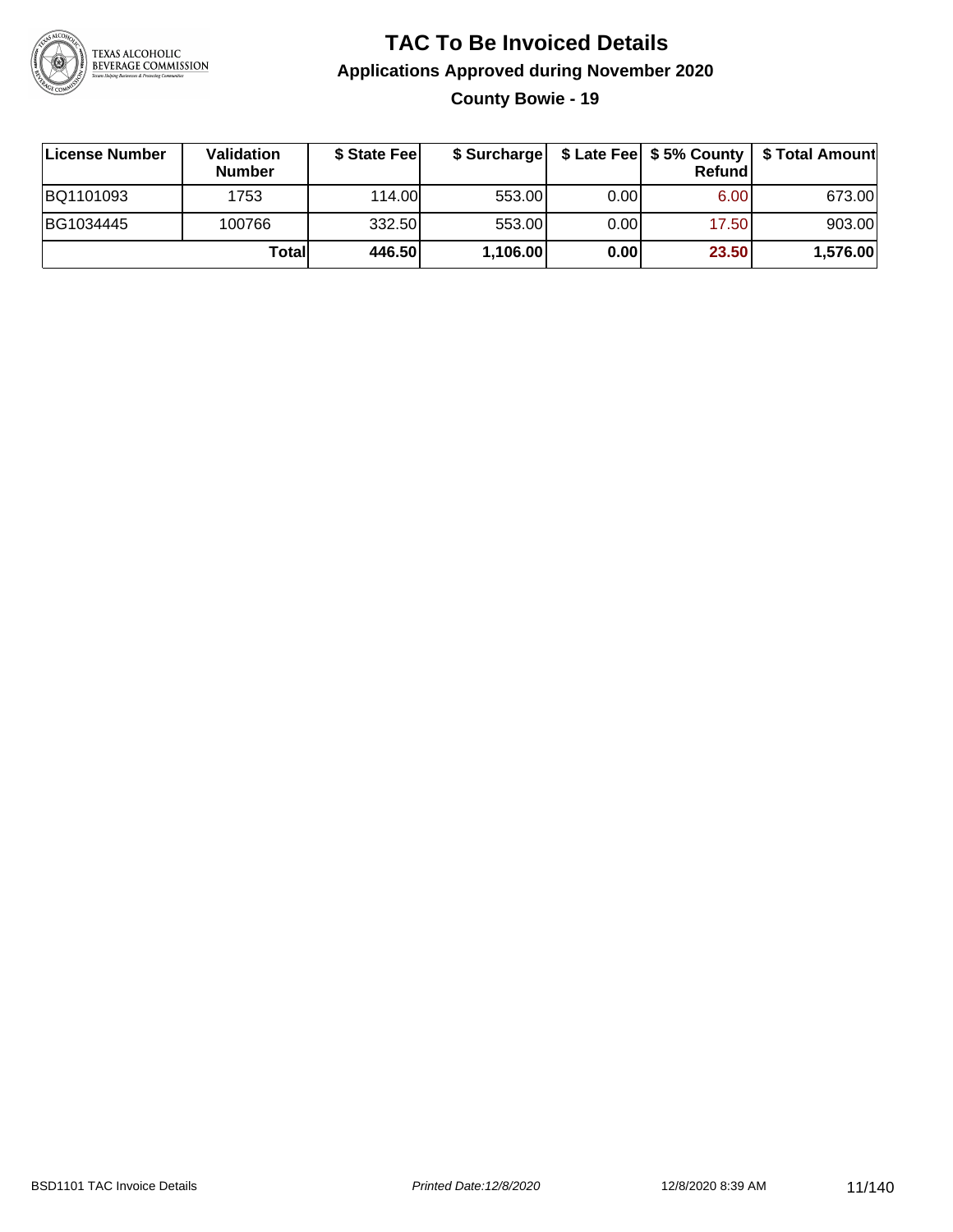

#### **TAC To Be Invoiced Details Applications Approved during November 2020 County Brazoria - 20**

| <b>License Number</b> | <b>Validation</b><br><b>Number</b> | \$ State Fee | \$ Surcharge |      | \$ Late Fee   \$5% County<br>Refund | \$ Total Amount |
|-----------------------|------------------------------------|--------------|--------------|------|-------------------------------------|-----------------|
| BQ1100983             | 154                                | 114.00       | 553.00       | 0.00 | 6.00                                | 673.00          |
| BF1100556             | 2276                               | 114.00       | 553.00       | 0.00 | 6.00                                | 673.00          |
| BG1100657             | 2402                               | 332.50       | 553.00       | 0.00 | 17.50                               | 903.00          |
| BL1100657             | 2402                               | 475.00       | 327.00       | 0.00 | 25.00                               | 827.00          |
| BQ961628              | 100561                             | 114.00       | 553.00       | 0.00 | 6.00                                | 673.00          |
| BQ955653              | 131070                             | 114.00       | 553.00       | 0.00 | 6.00                                | 673.00          |
| BQ886497              | 131365                             | 114.00       | 553.00       | 0.00 | 6.00                                | 673.00          |
| BQ436455              | 131367                             | 114.00       | 553.00       | 0.00 | 6.00                                | 673.00          |
| BE757655              | 131436                             | 285.00       | 553.00       | 0.00 | 15.00                               | 853.00          |
| BQ819915              | 131448                             | 114.00       | 553.00       | 0.00 | 6.00                                | 673.00          |
| BQ820873              | 131473                             | 114.00       | 553.00       | 0.00 | 6.00                                | 673.00          |
| BQ821049              | 131619                             | 114.00       | 553.00       | 0.00 | 6.00                                | 673.00          |
| BQ884584              | 516946                             | 114.00       | 553.00       | 0.00 | 6.00                                | 673.00          |
| BQ885748              | 516947                             | 114.00       | 553.00       | 0.00 | 6.00                                | 673.00          |
| BQ756811              | 517172                             | 114.00       | 553.00       | 0.00 | 6.00                                | 673.00          |
| BQ958133              | 517199                             | 114.00       | 553.00       | 0.00 | 6.00                                | 673.00          |
|                       | Total                              | 2,574.50     | 8,622.00     | 0.00 | 135.50                              | 11,332.00       |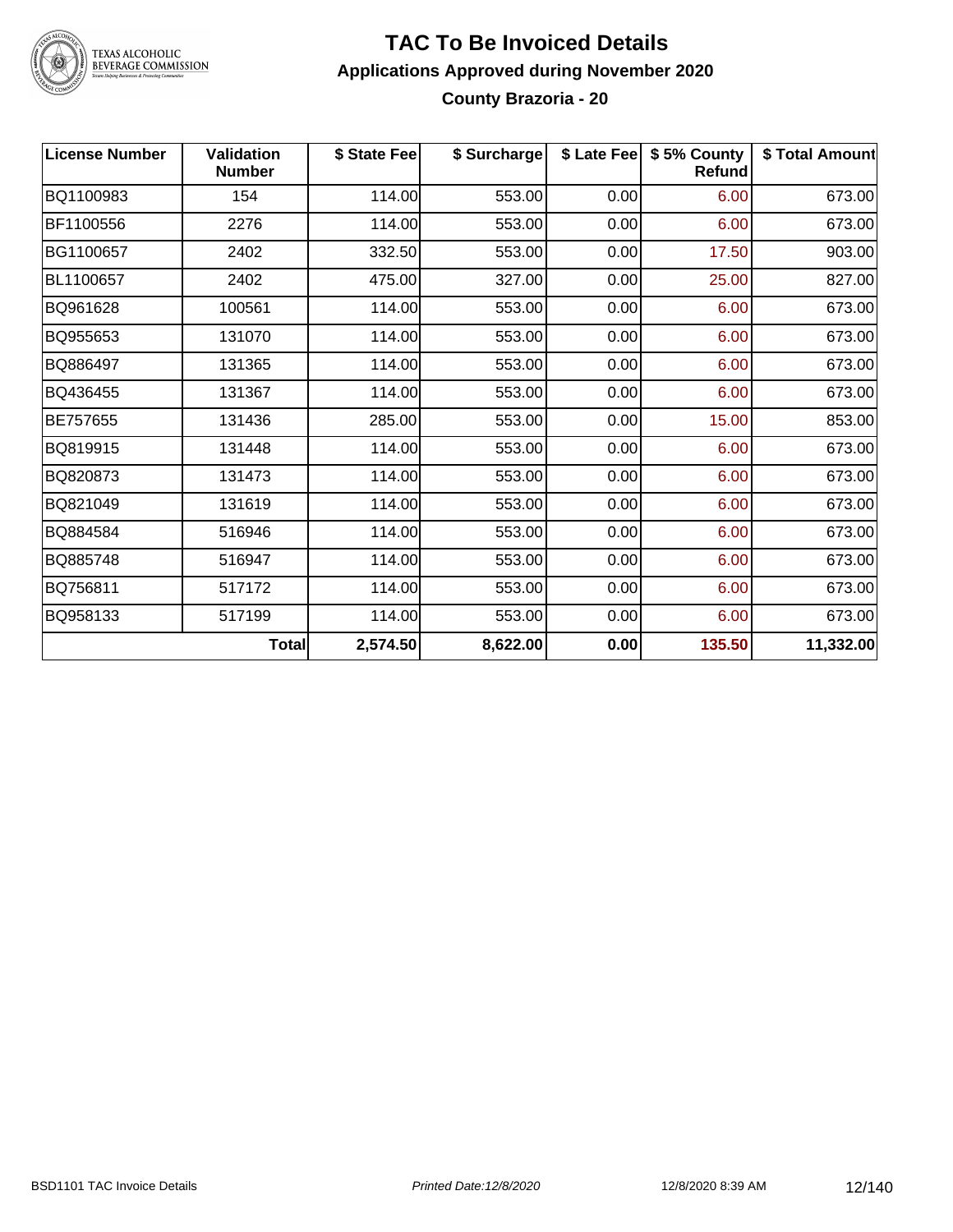

**County Brazos - 21**

| License Number | <b>Validation</b><br><b>Number</b> | \$ State Fee | \$ Surcharge |      | \$ Late Fee   \$5% County  <br><b>Refund</b> | \$ Total Amount |
|----------------|------------------------------------|--------------|--------------|------|----------------------------------------------|-----------------|
| BG1100995      | 1922                               | 332.50       | 553.00       | 0.00 | 17.50                                        | 903.00          |
| BQ1101705      | 2622                               | 114.00L      | 553.00       | 0.00 | 6.00                                         | 673.00          |
| BG521866       | 131375                             | 332.50       | 553.00       | 0.00 | 17.50                                        | 903.00          |
| BG749919       | 516490                             | 332.50       | 553.00       | 0.00 | 17.50                                        | 903.00          |
|                | Totall                             | 1,111.50     | 2,212.00     | 0.00 | 58.50                                        | 3,382.00        |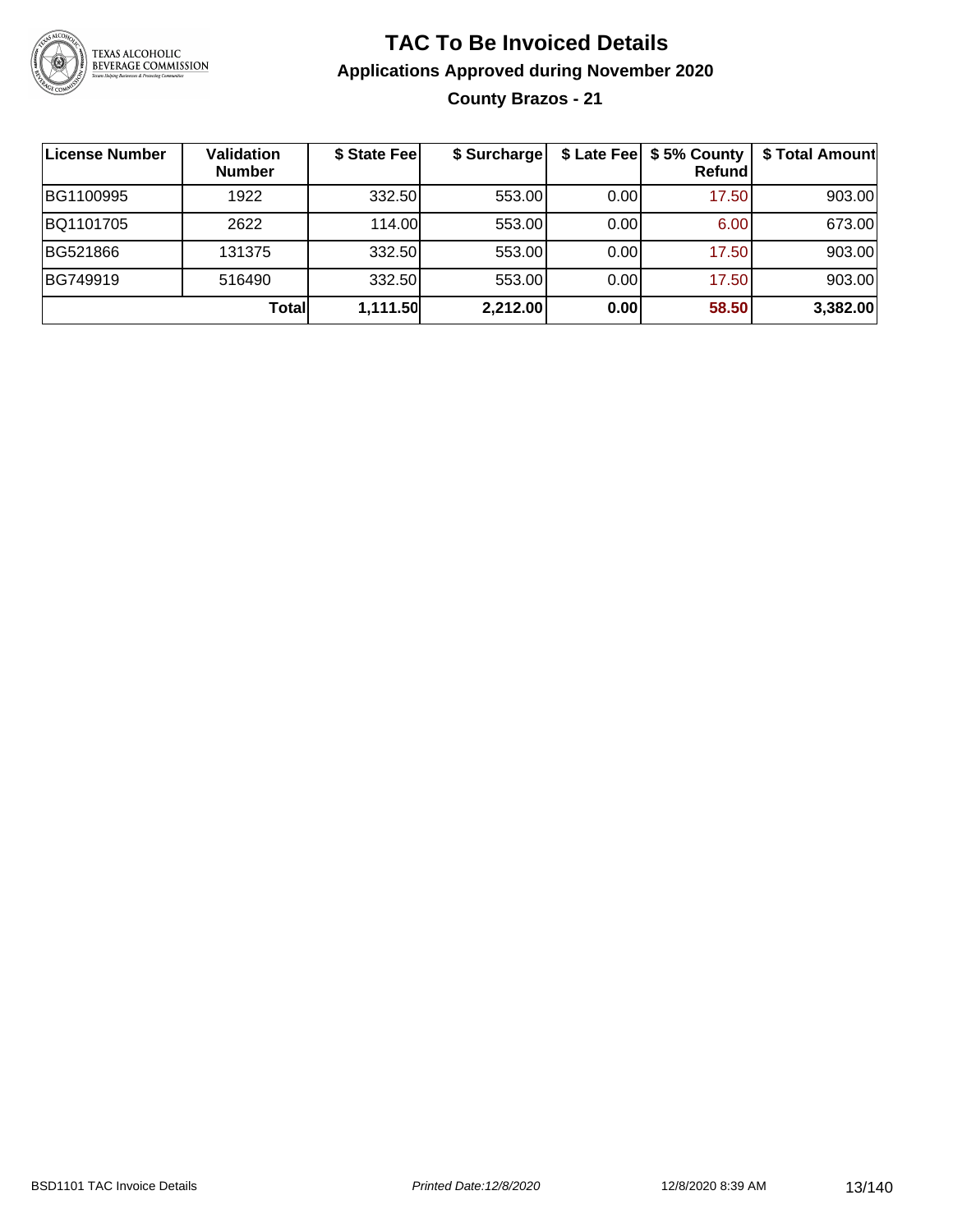

**County Brown - 25**

| License Number | Validation<br>Number | \$ State Fee  | \$ Surcharge |       | Refundl | \$ Late Fee   \$5% County   \$ Total Amount |
|----------------|----------------------|---------------|--------------|-------|---------|---------------------------------------------|
| BF958289       | 516807               | 114.00        | 553.00       | 0.001 | 6.00    | 673.00                                      |
|                | <b>Total</b>         | <b>114.00</b> | 553.00       | 0.00  | 6.00    | 673.00                                      |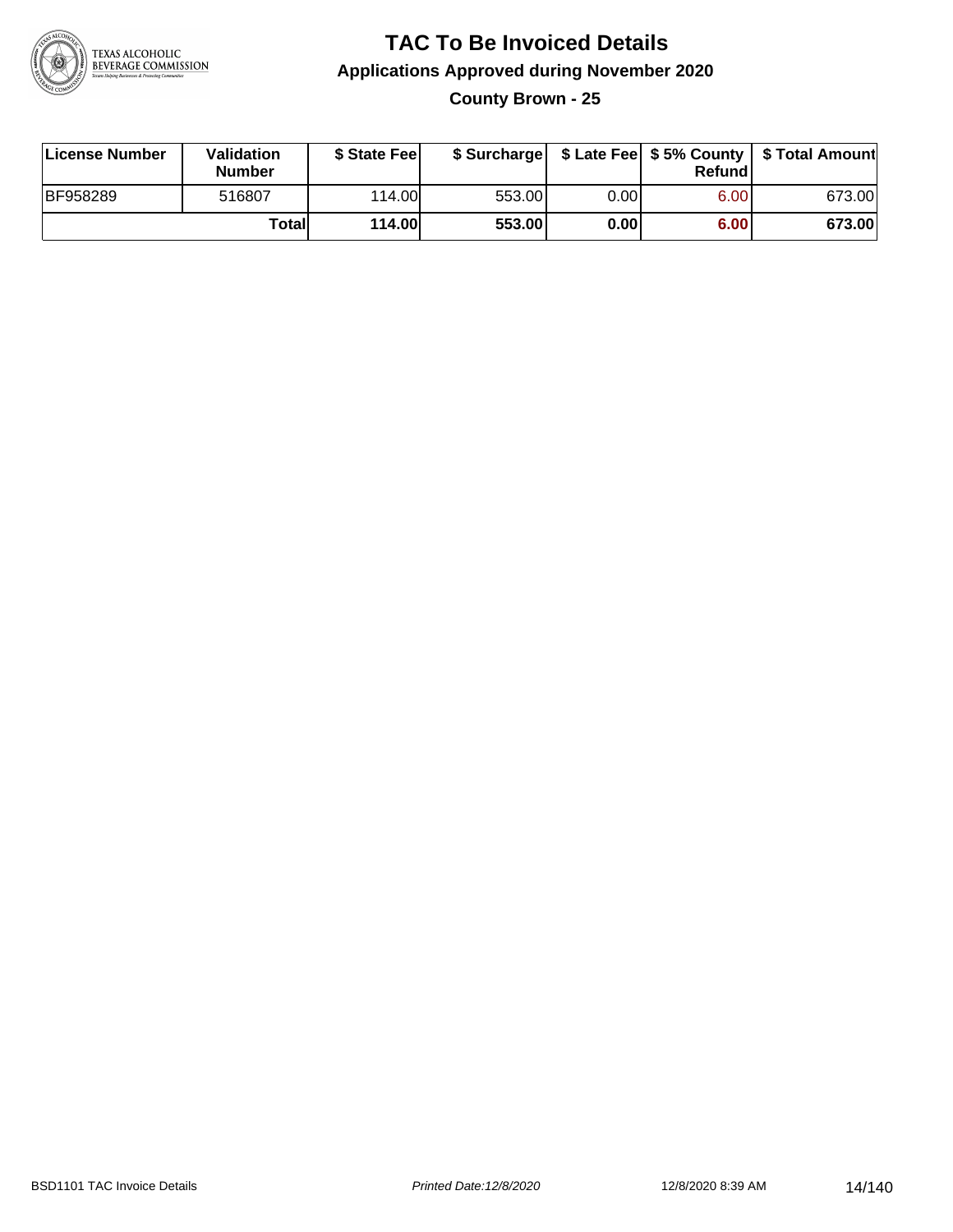

### **TAC To Be Invoiced Details Applications Approved during November 2020 County Caldwell - 28**

| License Number | <b>Validation</b><br><b>Number</b> | \$ State Fee | \$ Surcharge | \$ Late Fee | \$5% County<br>Refund | \$ Total Amount |
|----------------|------------------------------------|--------------|--------------|-------------|-----------------------|-----------------|
| BG1100355      | 231                                | 332.50       | 553.00       | 0.00        | 17.50                 | 903.00          |
| BP1100355      | 231                                | 950.00       | 426.00       | 0.00        | 50.00                 | 1,426.00        |
| BQ1100849      | 2023                               | 114.00       | 553.00       | 0.00        | 6.00                  | 673.00          |
| BQ884197       | 131091                             | 114.00       | 553.00       | 0.00        | 6.00                  | 673.00          |
| BE309305       | 516033                             | 285.00       | 553.00       | 0.00        | 15.00                 | 853.00          |
| BE637247       | 516525                             | 285.00       | 553.00       | 0.00        | 15.00                 | 853.00          |
|                | Total                              | 2,080.50     | 3,191.00     | 0.00        | 109.50                | 5,381.00        |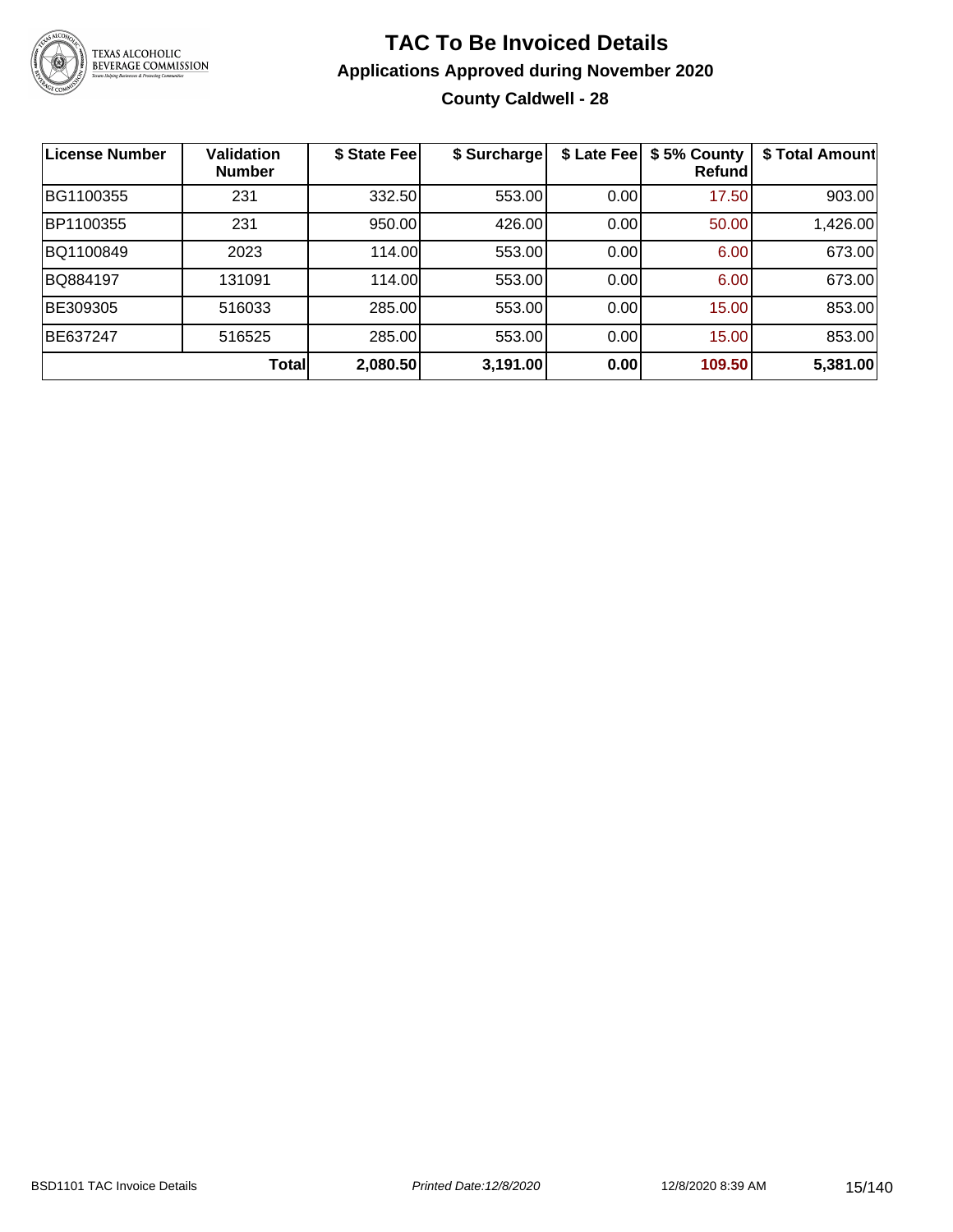

**County Callahan - 30**

| License Number | Validation<br><b>Number</b> | \$ State Fee | \$ Surcharge |      | Refundl |        |
|----------------|-----------------------------|--------------|--------------|------|---------|--------|
| BG1100549      | 1643                        | 332.50       | 553.00       | 0.00 | 17.501  | 903.00 |
|                | Totall                      | 332.50       | 553.00       | 0.00 | 17.50   | 903.00 |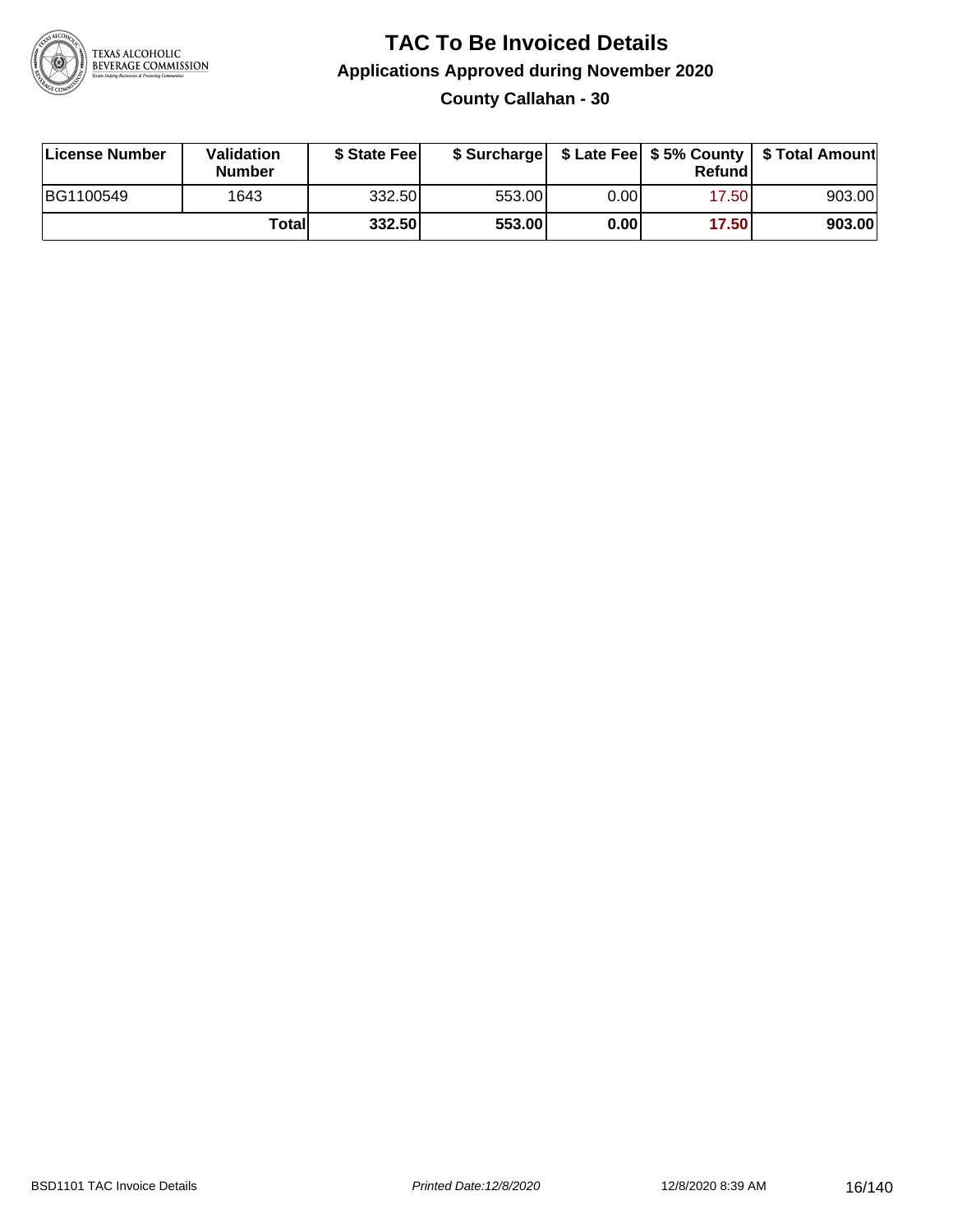

#### **TAC To Be Invoiced Details Applications Approved during November 2020 County Cameron - 31**

| <b>License Number</b> | <b>Validation</b><br><b>Number</b> | \$ State Fee | \$ Surcharge | \$ Late Fee | \$5% County<br><b>Refund</b> | \$ Total Amount |
|-----------------------|------------------------------------|--------------|--------------|-------------|------------------------------|-----------------|
| BG1100526             | 1985                               | 332.50       | 553.00       | 0.00        | 17.50                        | 903.00          |
| BF1100567             | 2219                               | 114.00       | 553.00       | 0.00        | 6.00                         | 673.00          |
| BF1100639             | 2220                               | 114.00       | 553.00       | 0.00        | 6.00                         | 673.00          |
| BF1100613             | 2221                               | 114.00       | 553.00       | 0.00        | 6.00                         | 673.00          |
| BG1101390             | 2239                               | 332.50       | 553.00       | 0.00        | 17.50                        | 903.00          |
| BG1101853             | 2728                               | 332.50       | 553.00       | 0.00        | 17.50                        | 903.00          |
| BQ1102161             | 2950                               | 114.00       | 553.00       | 0.00        | 6.00                         | 673.00          |
| BQ757810              | 100414                             | 114.00       | 553.00       | 0.00        | 6.00                         | 673.00          |
| BQ1030498             | 100613                             | 114.00       | 553.00       | 0.00        | 6.00                         | 673.00          |
| BQ962587              | 100832                             | 114.00       | 553.00       | 0.00        | 6.00                         | 673.00          |
| BQ962596              | 100833                             | 114.00       | 553.00       | 0.00        | 6.00                         | 673.00          |
| BG1034066             | 101095                             | 332.50       | 553.00       | 0.00        | 17.50                        | 903.00          |
| BQ879017              | 500016                             | 114.00       | 553.00       | 100.00      | 6.00                         | 773.00          |
|                       | Total                              | 2,356.00     | 7,189.00     | 100.00      | 124.00                       | 9,769.00        |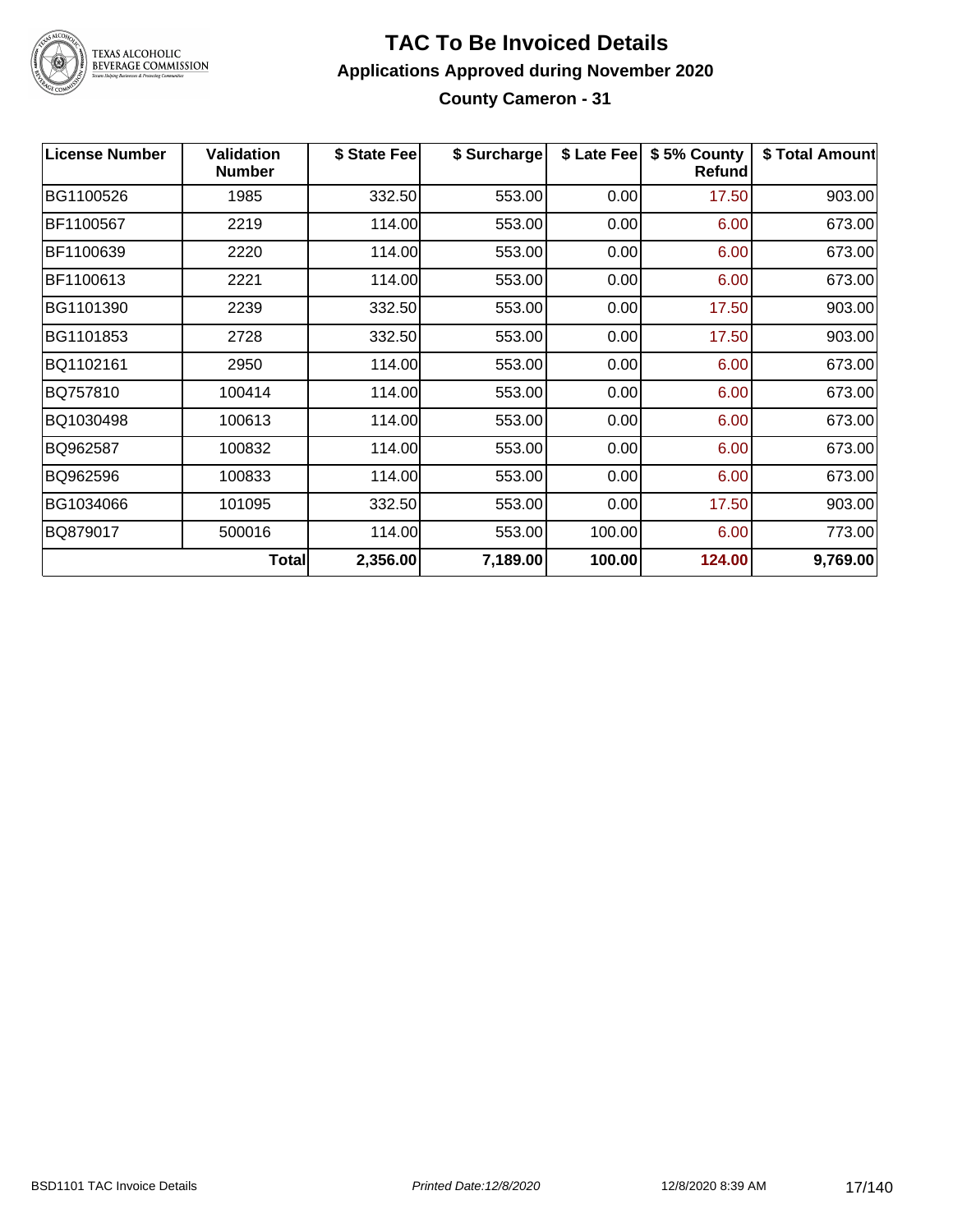

**County Chambers - 36**

| License Number | Validation<br><b>Number</b> | \$ State Fee  | \$ Surcharge |      | Refundl | \$ Late Fee   \$5% County   \$ Total Amount |
|----------------|-----------------------------|---------------|--------------|------|---------|---------------------------------------------|
| BQ819499       | 517171                      | 114.00        | 553.00       | 0.00 | 6.00    | 673.00                                      |
|                | Totall                      | <b>114.00</b> | 553.00       | 0.00 | 6.00    | 673.00                                      |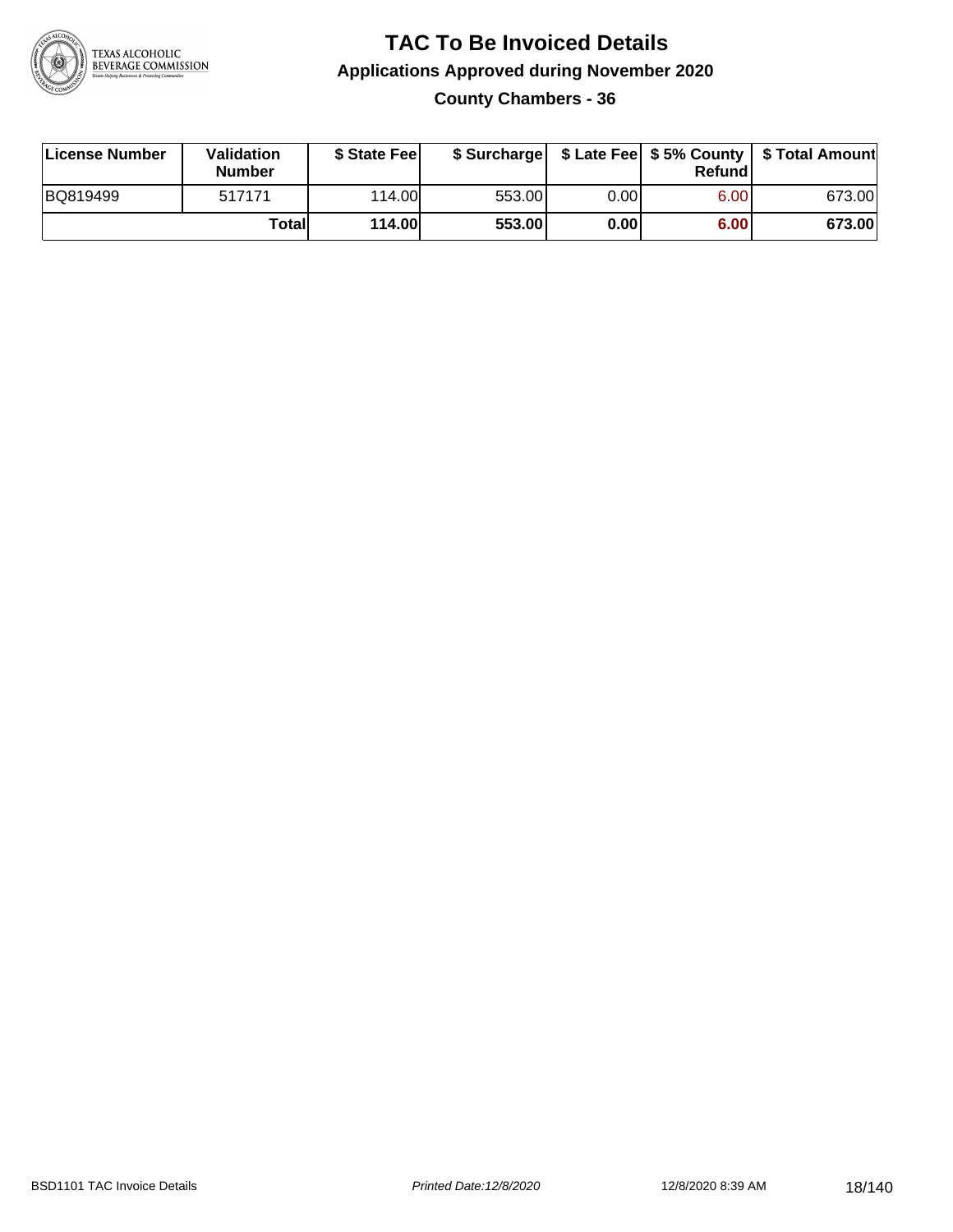

**County Cherokee - 37**

| License Number | Validation<br><b>Number</b> | \$ State Fee  | \$ Surcharge |      | Refund            | \$ Late Fee   \$5% County   \$ Total Amount |
|----------------|-----------------------------|---------------|--------------|------|-------------------|---------------------------------------------|
| BQ1100962      | 2358                        | 114.00        | 553.00       | 0.00 | 6.00 <sub>1</sub> | 673.00                                      |
|                | Totall                      | <b>114.00</b> | 553.00       | 0.00 | 6.00              | 673.00                                      |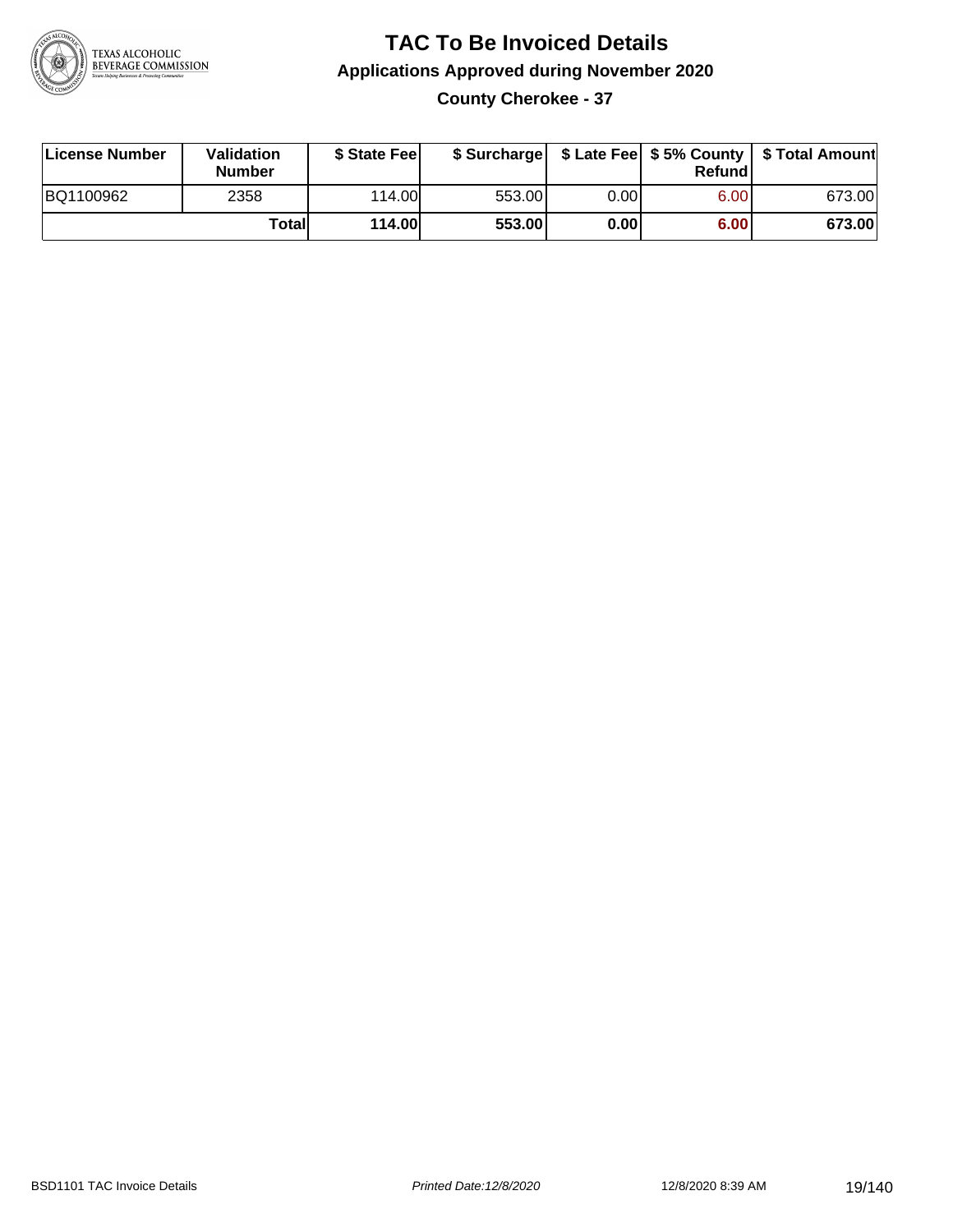

**County Coke - 41**

| License Number | <b>Validation</b><br><b>Number</b> | \$ State Feel | \$ Surcharge |       | Refundl |        |
|----------------|------------------------------------|---------------|--------------|-------|---------|--------|
| BQ961485       | 100338                             | 114.00L       | 553.00       | 0.001 | 6.00    | 673.00 |
|                | Totall                             | <b>114.00</b> | 553.00       | 0.00  | 6.00    | 673.00 |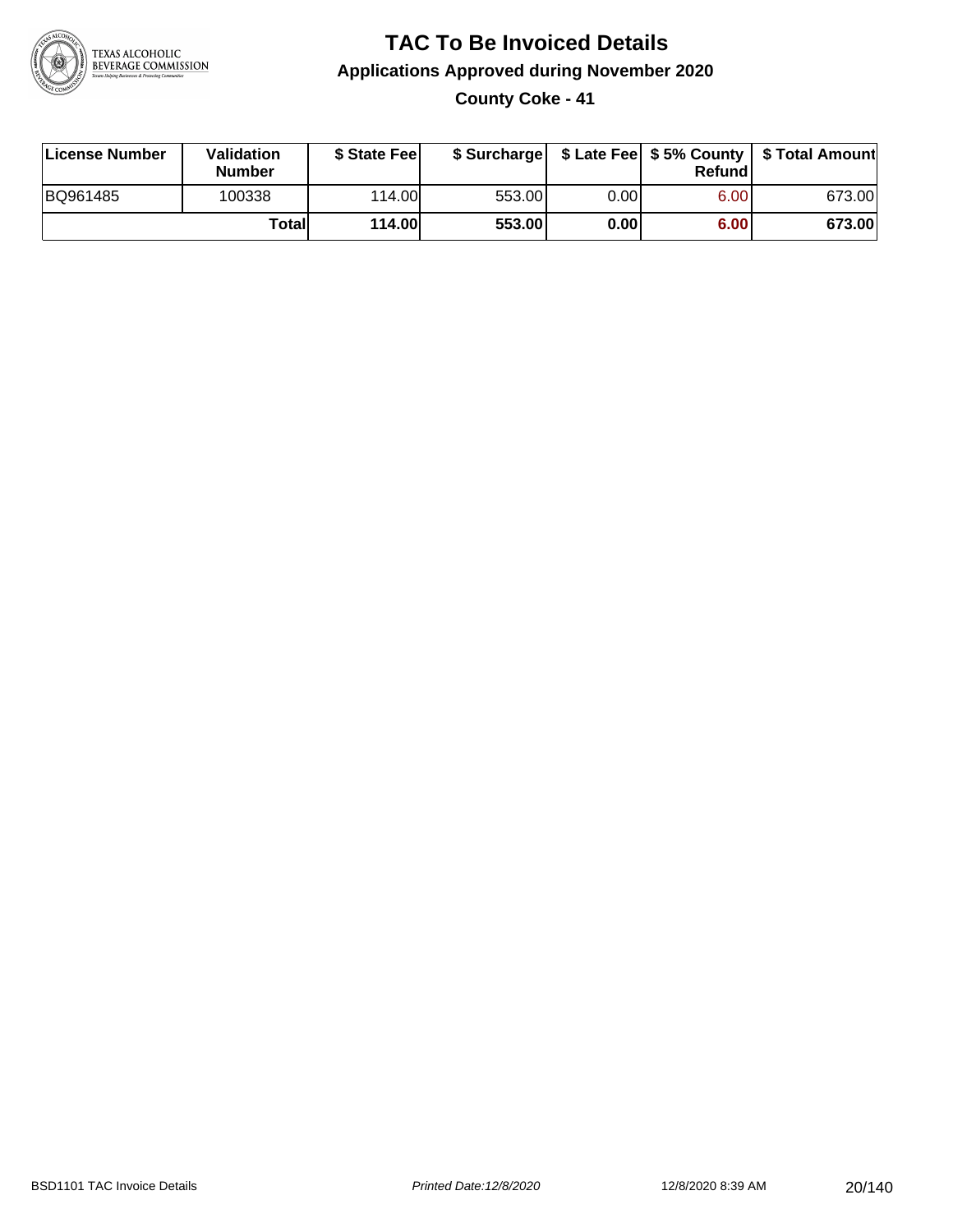

#### **TAC To Be Invoiced Details Applications Approved during November 2020 County Collin - 43**

| <b>License Number</b> | <b>Validation</b><br><b>Number</b> | \$ State Fee | \$ Surcharge |      | \$ Late Fee   \$5% County<br><b>Refund</b> | \$ Total Amount |
|-----------------------|------------------------------------|--------------|--------------|------|--------------------------------------------|-----------------|
| BQ1100451             | 734                                | 114.00       | 553.00       | 0.00 | 6.00                                       | 673.00          |
| BF1101378             | 870                                | 114.00       | 553.00       | 0.00 | 6.00                                       | 673.00          |
| BG1100309             | 1371                               | 332.50       | 553.00       | 0.00 | 17.50                                      | 903.00          |
| BF1100534             | 1767                               | 114.00       | 553.00       | 0.00 | 6.00                                       | 673.00          |
| BG1100895             | 2132                               | 332.50       | 553.00       | 0.00 | 17.50                                      | 903.00          |
| BF1100444             | 2155                               | 114.00       | 553.00       | 0.00 | 6.00                                       | 673.00          |
| BG1101087             | 2189                               | 332.50       | 553.00       | 0.00 | 17.50                                      | 903.00          |
| BF1101520             | 2488                               | 114.00       | 553.00       | 0.00 | 6.00                                       | 673.00          |
| BF1100950             | 2489                               | 114.00       | 553.00       | 0.00 | 6.00                                       | 673.00          |
| BG1033919             | 100668                             | 332.50       | 553.00       | 0.00 | 17.50                                      | 903.00          |
| BG1029856             | 130571                             | 332.50       | 553.00       | 0.00 | 17.50                                      | 903.00          |
| BQ757194              | 131113                             | 114.00       | 553.00       | 0.00 | 6.00                                       | 673.00          |
| BG1031968             | 131256                             | 332.50       | 553.00       | 0.00 | 17.50                                      | 903.00          |
| BG1028044             | 131257                             | 332.50       | 553.00       | 0.00 | 17.50                                      | 903.00          |
| BQ960223              | 131365                             | 114.00       | 553.00       | 0.00 | 6.00                                       | 673.00          |
| BG1028460             | 131535                             | 332.50       | 553.00       | 0.00 | 17.50                                      | 903.00          |
|                       | <b>Total</b>                       | 3,572.00     | 8,848.00     | 0.00 | 188.00                                     | 12,608.00       |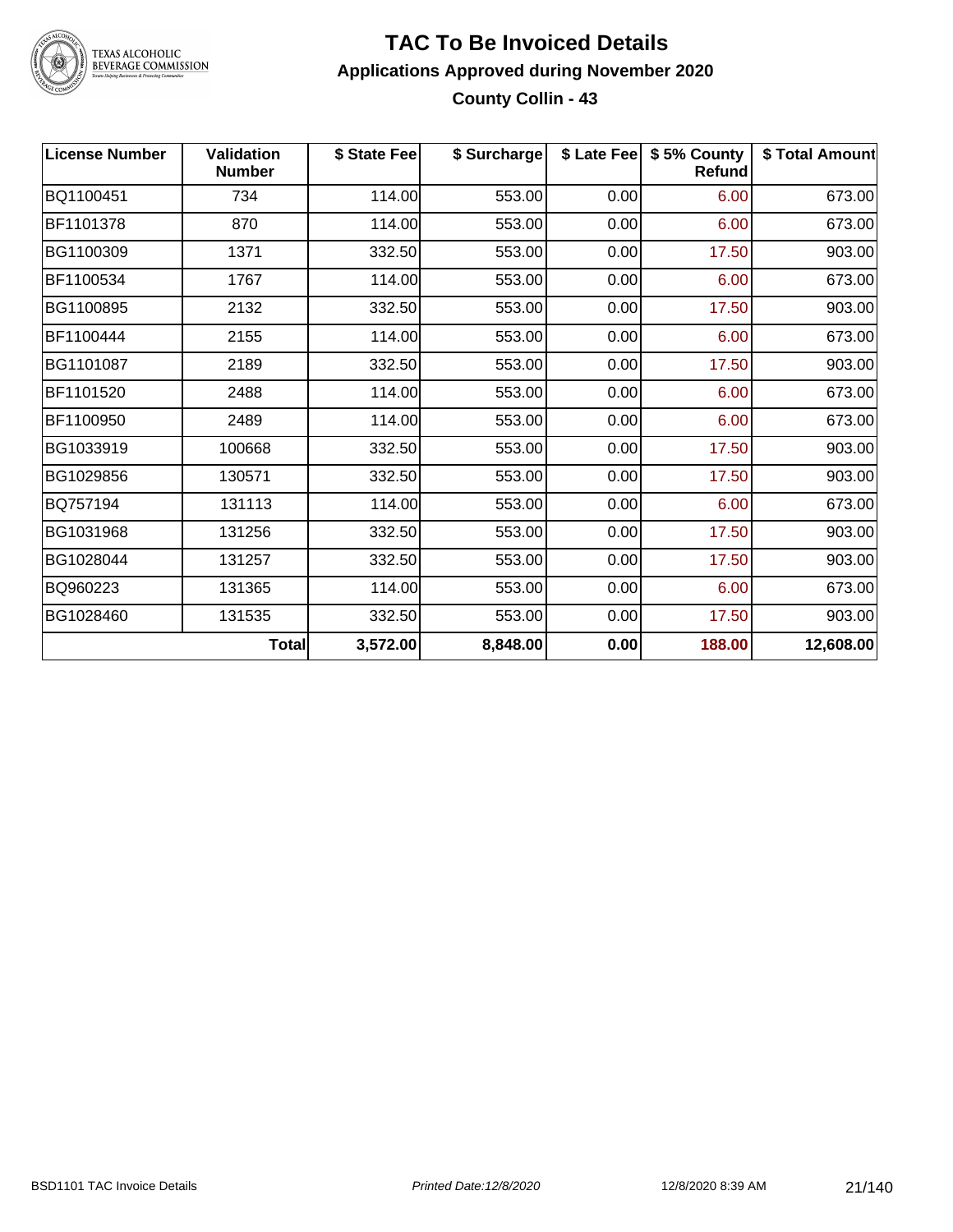

**County Colorado - 45**

| License Number | Validation<br><b>Number</b> | \$ State Feel | \$ Surcharge |      | Refund | \$ Late Fee   \$5% County   \$ Total Amount |
|----------------|-----------------------------|---------------|--------------|------|--------|---------------------------------------------|
| BQ1028242      | 131247                      | 114.00        | 553.00       | 0.00 | 6.00   | 673.00                                      |
|                | Totall                      | <b>114.00</b> | 553.00       | 0.00 | 6.00   | 673.00                                      |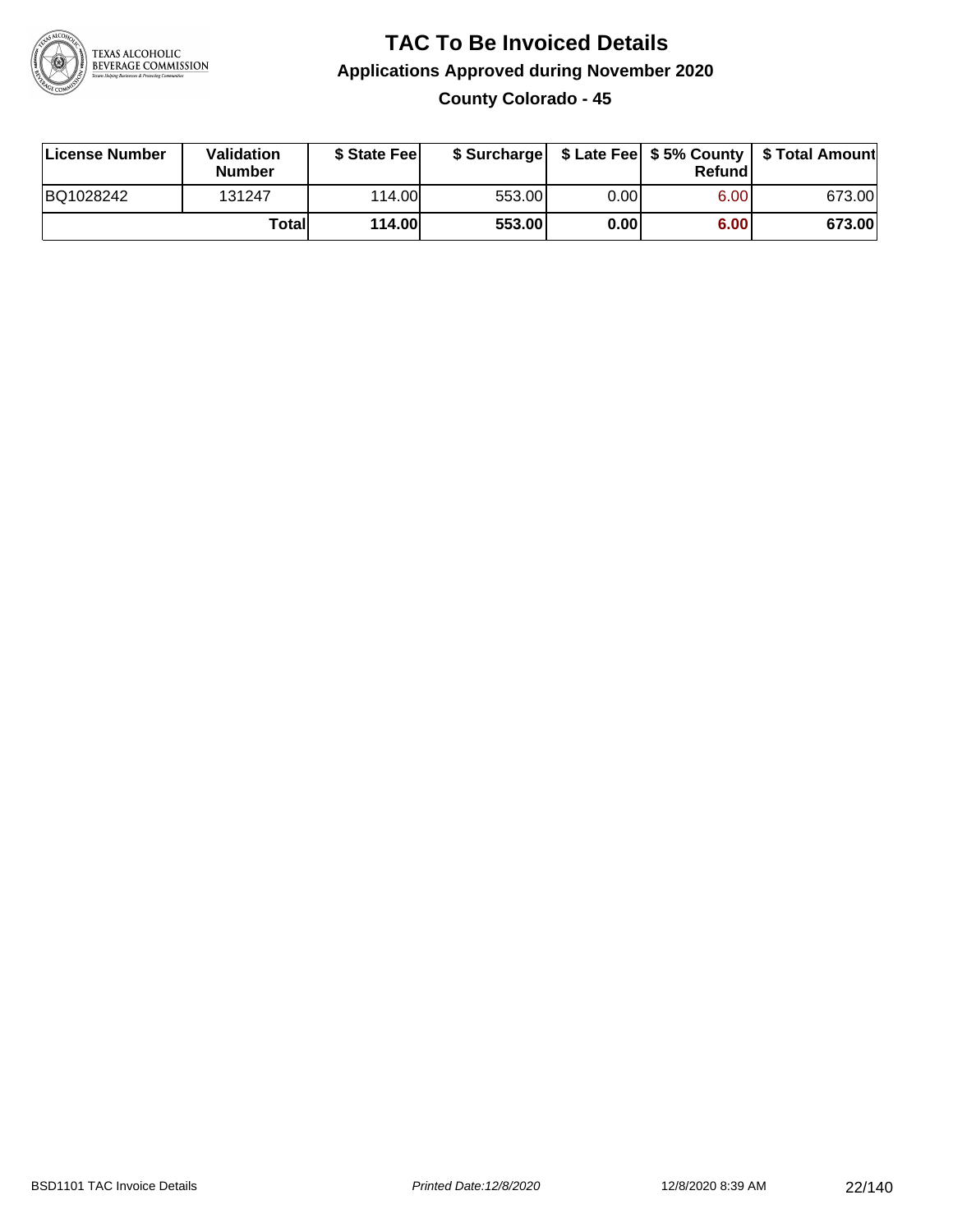

#### **TAC To Be Invoiced Details Applications Approved during November 2020 County Comal - 46**

| <b>License Number</b> | <b>Validation</b><br><b>Number</b> | \$ State Fee | \$ Surcharge | \$ Late Fee | \$5% County<br><b>Refund</b> | \$ Total Amount |
|-----------------------|------------------------------------|--------------|--------------|-------------|------------------------------|-----------------|
| BQ1101308             | 546                                | 114.00       | 553.00       | 0.00        | 6.00                         | 673.00          |
| BG1101379             | 2108                               | 332.50       | 553.00       | 0.00        | 17.50                        | 903.00          |
| BG1100862             | 2225                               | 332.50       | 553.00       | 0.00        | 17.50                        | 903.00          |
| BF1100878             | 2287                               | 114.00       | 553.00       | 0.00        | 6.00                         | 673.00          |
| BG883800              | 131193                             | 332.50       | 553.00       | 0.00        | 17.50                        | 903.00          |
| BQ883166              | 131527                             | 114.00       | 553.00       | 0.00        | 6.00                         | 673.00          |
| BQ883319              | 131527                             | 114.00       | 553.00       | 0.00        | 6.00                         | 673.00          |
| BQ1028273             | 131637                             | 114.00       | 553.00       | 0.00        | 6.00                         | 673.00          |
| BG959263              | 131783                             | 332.50       | 553.00       | 0.00        | 17.50                        | 903.00          |
| BG1024547             | 516137                             | 332.50       | 553.00       | 100.00      | 17.50                        | 1,003.00        |
| BQ884202              | 517013                             | 114.00       | 553.00       | 0.00        | 6.00                         | 673.00          |
| BG949974              | 517027                             | 332.50       | 553.00       | 0.00        | 17.50                        | 903.00          |
|                       | Total                              | 2,679.00     | 6,636.00     | 100.00      | 141.00                       | 9,556.00        |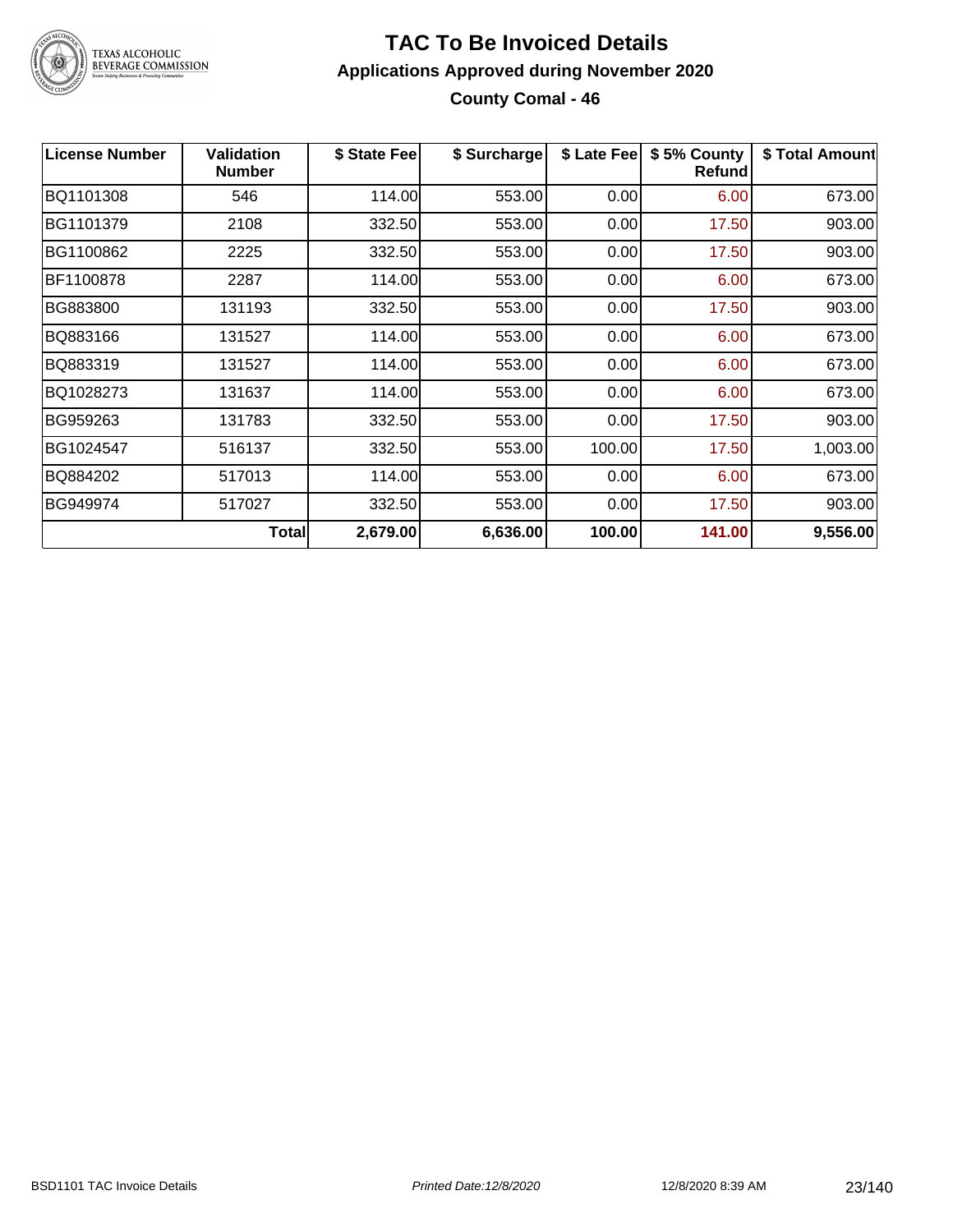

**County Coryell - 50**

| License Number | Validation<br><b>Number</b> | \$ State Fee  | \$ Surcharge |      | Refund | \$ Late Fee   \$5% County   \$ Total Amount |
|----------------|-----------------------------|---------------|--------------|------|--------|---------------------------------------------|
| BF1101364      | 1291                        | 114.00        | 553.00       | 0.00 | 6.00   | 673.00                                      |
|                | Totall                      | <b>114.00</b> | 553.00       | 0.00 | 6.00   | 673.00                                      |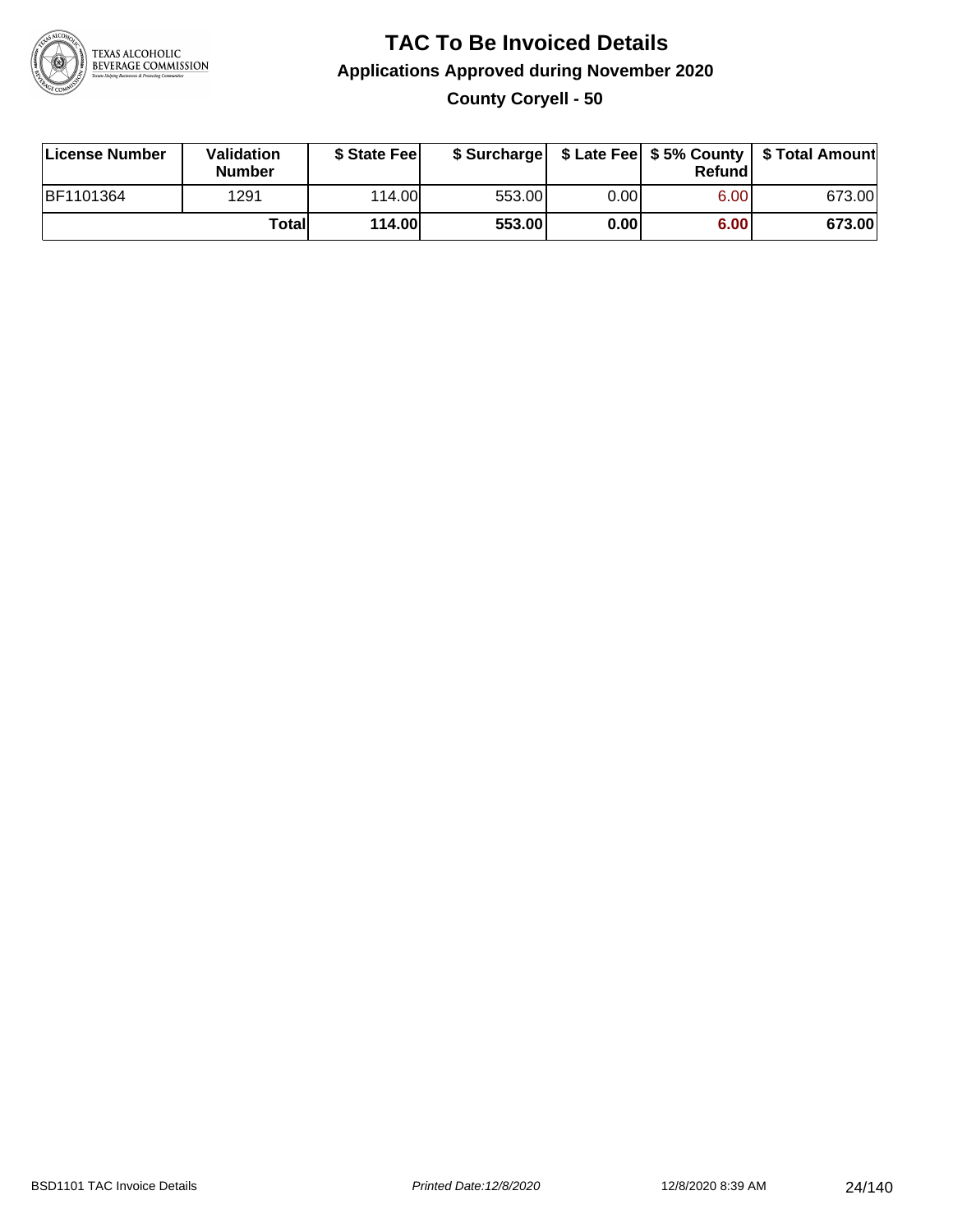

### **TAC To Be Invoiced Details Applications Approved during November 2020 County Crockett - 53**

| License Number  | Validation<br><b>Number</b> | \$ State Fee  |        |      | Refund | \$ Surcharge   \$ Late Fee   \$5% County   \$ Total Amount |
|-----------------|-----------------------------|---------------|--------|------|--------|------------------------------------------------------------|
| <b>BF758241</b> | 131773                      | 114.00L       | 553.00 | 0.00 | 6.00   | 673.00                                                     |
|                 | Totall                      | <b>114.00</b> | 553.00 | 0.00 | 6.00   | 673.00                                                     |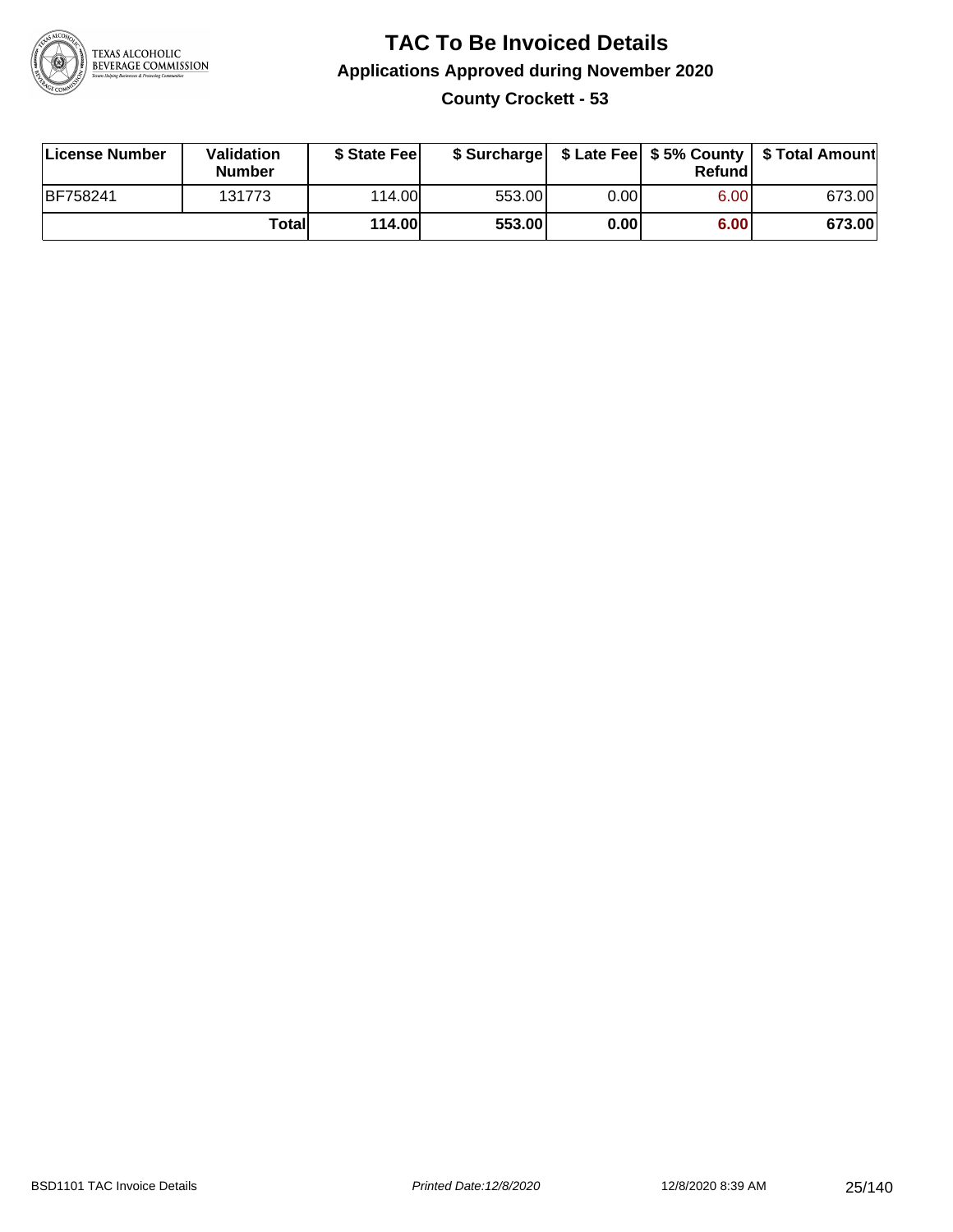

**County Dallam - 56**

| License Number | <b>Validation</b><br><b>Number</b> | \$ State Feel |        |        | Refundl | \$ Surcharge   \$ Late Fee   \$5% County   \$ Total Amount |
|----------------|------------------------------------|---------------|--------|--------|---------|------------------------------------------------------------|
| BG560771       | 131596                             | 332.50        | 553.00 | 100.00 | 17.50   | 1.003.00                                                   |
|                | Totall                             | 332.50        | 553.00 | 100.00 | 17.50   | 1,003.00                                                   |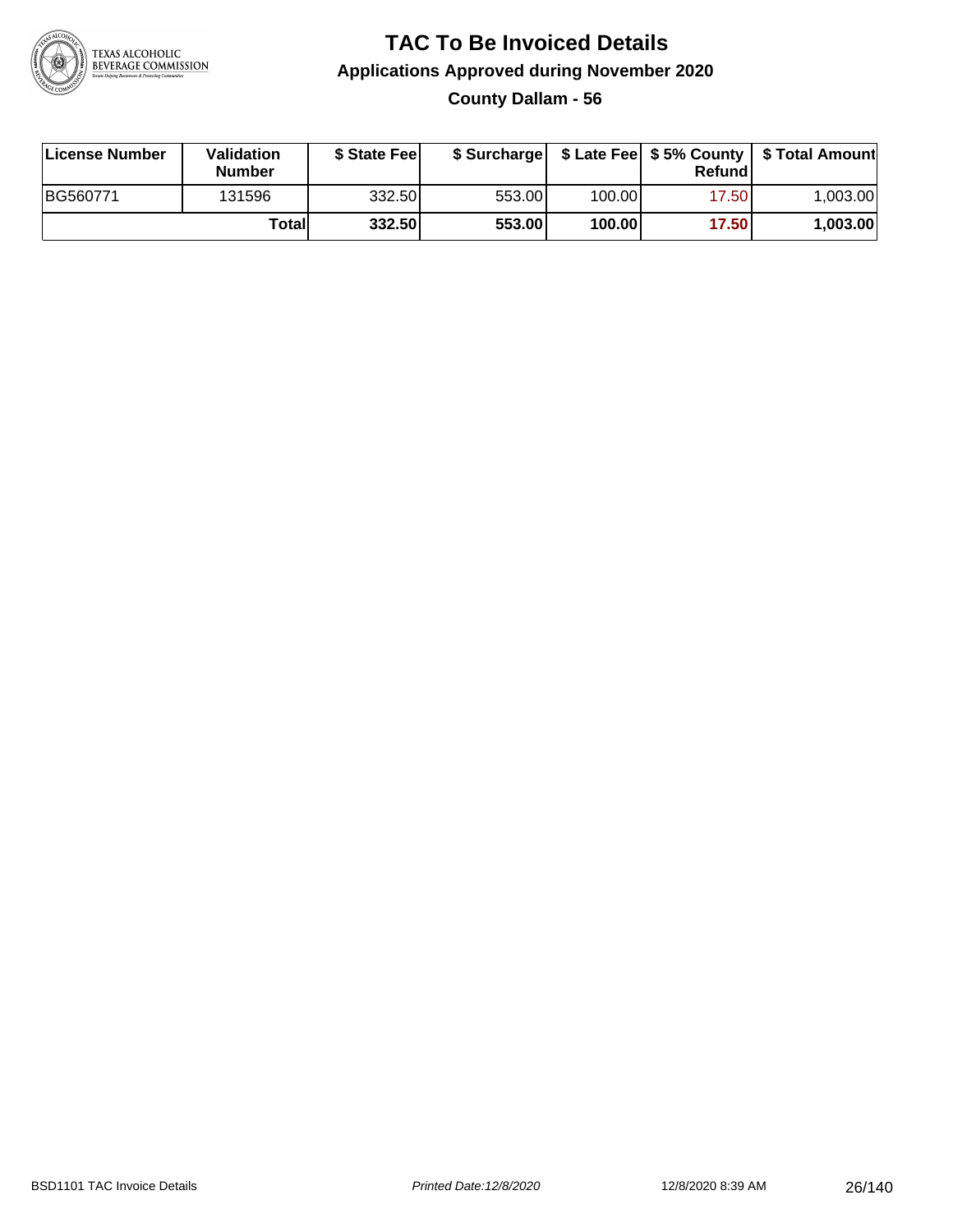

#### **TAC To Be Invoiced Details Applications Approved during November 2020 County Dallas - 57**

| <b>License Number</b> | Validation<br><b>Number</b> | \$ State Fee | \$ Surcharge |      | \$ Late Fee   \$5% County<br>Refund | \$ Total Amount |
|-----------------------|-----------------------------|--------------|--------------|------|-------------------------------------|-----------------|
| BG1101892             | 1265                        | 1,900.00     | 553.00       | 0.00 | 100.00                              | 2,553.00        |
| BG1100652             | 1496                        | 1,900.00     | 553.00       | 0.00 | 100.00                              | 2,553.00        |
| BQ1101167             | 1517                        | 114.00       | 553.00       | 0.00 | 6.00                                | 673.00          |
| BQ1100529             | 1527                        | 114.00       | 553.00       | 0.00 | 6.00                                | 673.00          |
| BQ1100565             | 1528                        | 114.00       | 553.00       | 0.00 | 6.00                                | 673.00          |
| BQ1100396             | 1578                        | 114.00       | 553.00       | 0.00 | 6.00                                | 673.00          |
| BQ1101771             | 1719                        | 114.00       | 553.00       | 0.00 | 6.00                                | 673.00          |
| BQ1101241             | 2068                        | 114.00       | 553.00       | 0.00 | 6.00                                | 673.00          |
| BG1100430             | 2079                        | 1,900.00     | 553.00       | 0.00 | 100.00                              | 2,553.00        |
| BQ1101837             | 2191                        | 114.00       | 553.00       | 0.00 | 6.00                                | 673.00          |
| BQ1101139             | 2195                        | 114.00       | 553.00       | 0.00 | 6.00                                | 673.00          |
| BQ1101147             | 2196                        | 114.00       | 553.00       | 0.00 | 6.00                                | 673.00          |
| BG1102045             | 2217                        | 1,900.00     | 553.00       | 0.00 | 100.00                              | 2,553.00        |
| BF1101270             | 2231                        | 114.00       | 553.00       | 0.00 | 6.00                                | 673.00          |
| BQ1101388             | 2251                        | 114.00       | 553.00       | 0.00 | 6.00                                | 673.00          |
| BQ1101504             | 2282                        | 114.00       | 553.00       | 0.00 | 6.00                                | 673.00          |
| BF1100754             | 2296                        | 114.00       | 553.00       | 0.00 | 6.00                                | 673.00          |
| BQ1101215             | 2300                        | 114.00       | 553.00       | 0.00 | 6.00                                | 673.00          |
| BQ1101539             | 2329                        | 114.00       | 553.00       | 0.00 | 6.00                                | 673.00          |
| BQ1101926             | 2427                        | 114.00       | 553.00       | 0.00 | 6.00                                | 673.00          |
| BQ1100898             | 2438                        | 114.00       | 553.00       | 0.00 | 6.00                                | 673.00          |
| BF1101690             | 2636                        | 114.00       | 553.00       | 0.00 | 6.00                                | 673.00          |
| BF1101227             | 2637                        | 114.00       | 553.00       | 0.00 | 6.00                                | 673.00          |
| BQ819798              | 100455                      | 114.00       | 553.00       | 0.00 | 6.00                                | 673.00          |
| BG1030256             | 100709                      | 1,425.00     | 553.00       | 0.00 | 75.00                               | 2,053.00        |
| BG887376              | 100728                      | 1,425.00     | 553.00       | 0.00 | 75.00                               | 2,053.00        |
| BF1026175             | 129809                      | 114.00       | 553.00       | 0.00 | 6.00                                | 673.00          |
| BQ884170              | 131079                      | 114.00       | 553.00       | 0.00 | 6.00                                | 673.00          |
| BG1029183             | 131145                      | 1,425.00     | 553.00       | 0.00 | 75.00                               | 2,053.00        |
| BQ1029357             | 131248                      | 114.00       | 553.00       | 0.00 | 6.00                                | 673.00          |
| BG882531              | 131251                      | 1,425.00     | 553.00       | 0.00 | 75.00                               | 2,053.00        |
| BQ1031247             | 131285                      | 114.00       | 553.00       | 0.00 | 6.00                                | 673.00          |
| BQ820434              | 131300                      | 114.00       | 553.00       | 0.00 | 6.00                                | 673.00          |
| BQ1032533             | 131317                      | 114.00       | 553.00       | 0.00 | 6.00                                | 673.00          |
| BQ960038              | 131365                      | 114.00       | 553.00       | 0.00 | 6.00                                | 673.00          |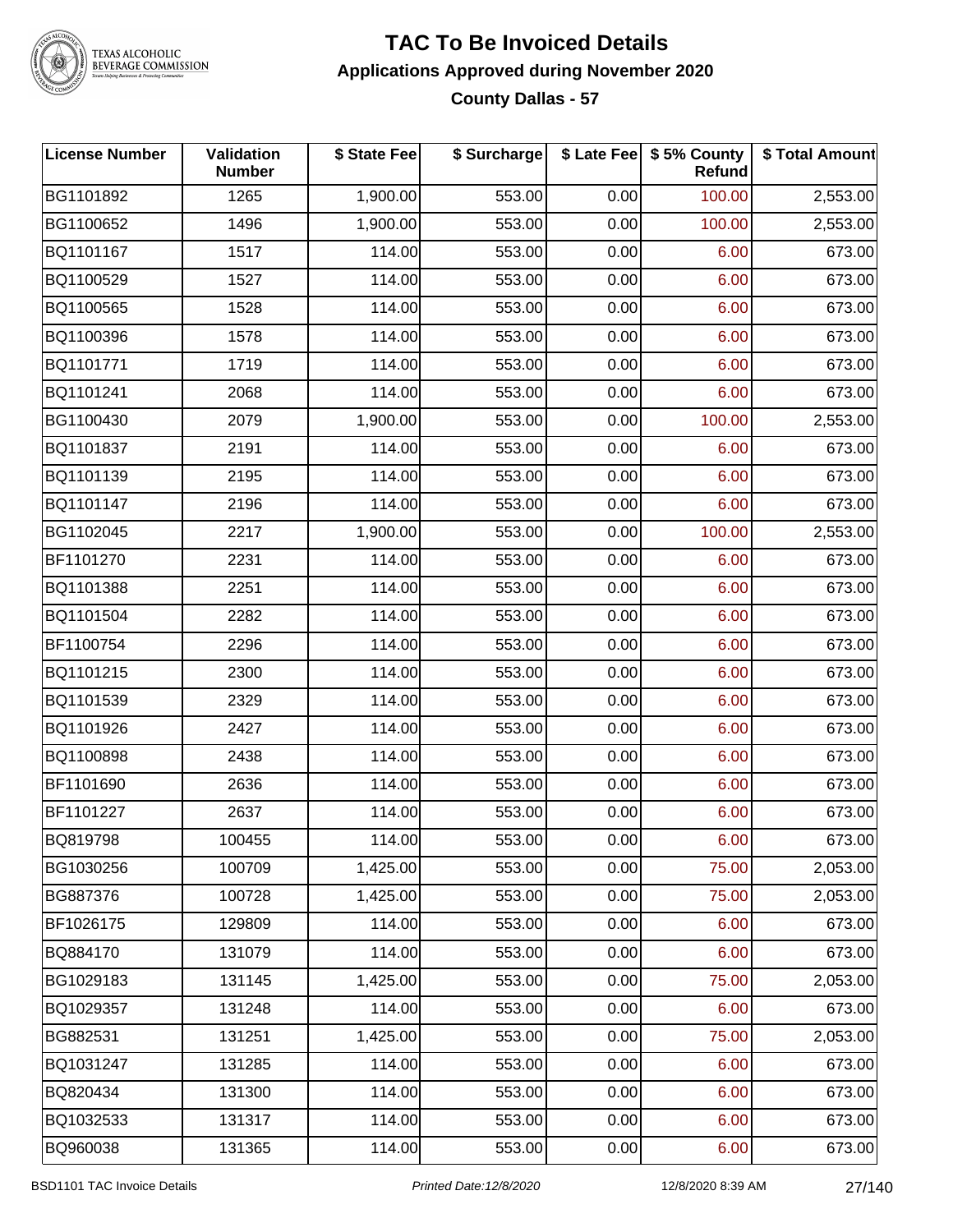| <b>License Number</b> | <b>Validation</b><br><b>Number</b> | \$ State Fee | \$ Surcharge | \$ Late Fee | \$5% County<br><b>Refund</b> | \$ Total Amount |
|-----------------------|------------------------------------|--------------|--------------|-------------|------------------------------|-----------------|
| BQ885709              | 131373                             | 114.00       | 553.00       | 0.00        | 6.00                         | 673.00          |
| BG882348              | 131388                             | 1,425.00     | 553.00       | 0.00        | 75.00                        | 2,053.00        |
| BQ1027535             | 131504                             | 114.00       | 553.00       | 0.00        | 6.00                         | 673.00          |
| BQ886175              | 131551                             | 114.00       | 553.00       | 0.00        | 6.00                         | 673.00          |
| BG1028791             | 131769                             | 1,425.00     | 553.00       | 0.00        | 75.00                        | 2,053.00        |
| BG956626              | 131811                             | 1,425.00     | 553.00       | 0.00        | 75.00                        | 2,053.00        |
| BG956154              | 500318                             | 1,425.00     | 553.00       | 100.00      | 75.00                        | 2,153.00        |
| BQ520369              | 516530                             | 114.00       | 553.00       | 0.00        | 6.00                         | 673.00          |
| BQ1027034             | 517142                             | 114.00       | 553.00       | 0.00        | 6.00                         | 673.00          |
|                       | <b>Total</b>                       | 22,648.00    | 24,332.00    | 100.00      | 1,192.00                     | 48,272.00       |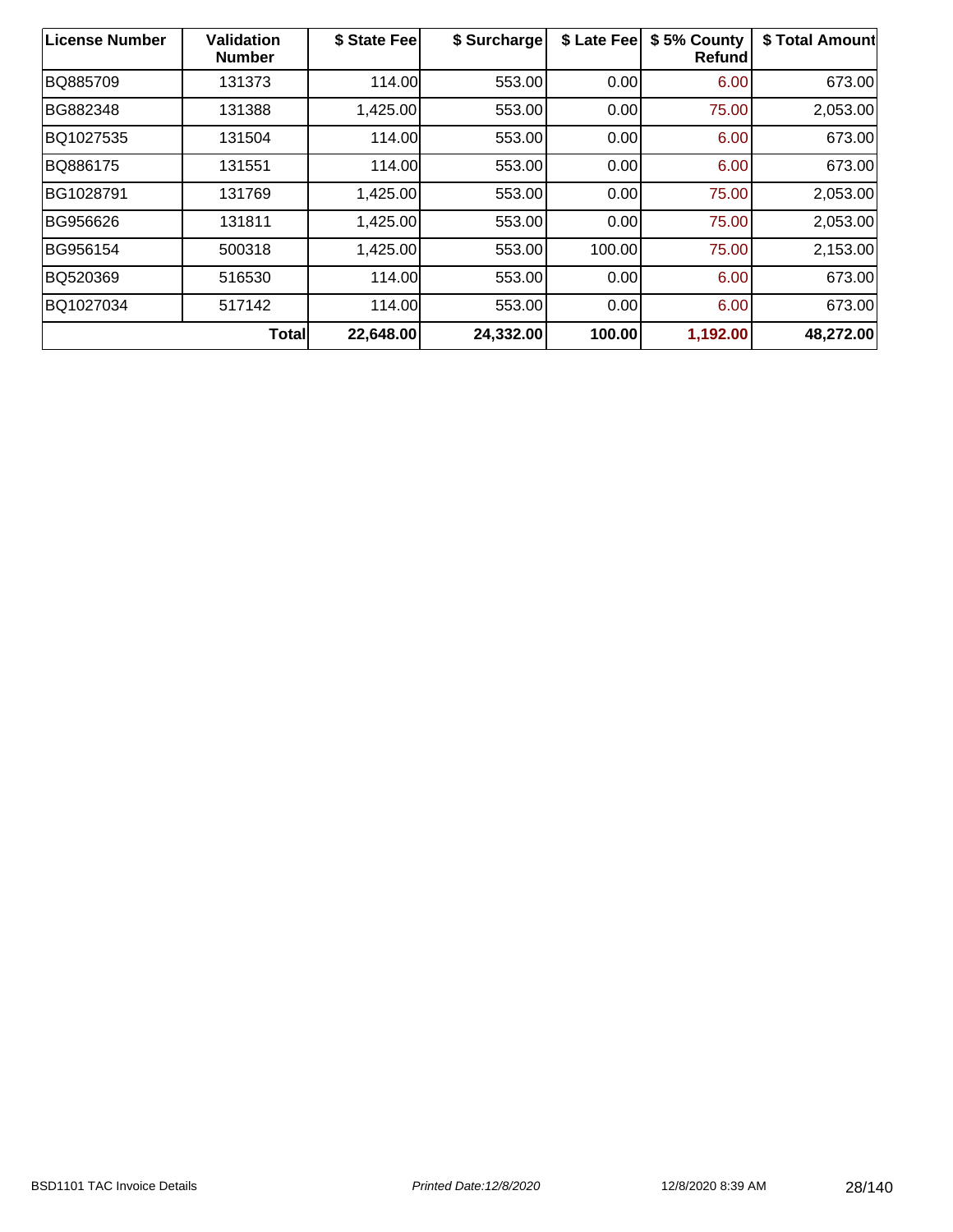

### **TAC To Be Invoiced Details Applications Approved during November 2020 County Denton - 61**

| <b>License Number</b> | <b>Validation</b><br><b>Number</b> | \$ State Fee | \$ Surcharge | \$ Late Fee | \$5% County<br>Refund | \$ Total Amount |
|-----------------------|------------------------------------|--------------|--------------|-------------|-----------------------|-----------------|
| BQ1101319             | 2176                               | 114.00       | 553.00       | 0.00        | 6.00                  | 673.00          |
| BG1100622             | 2306                               | 332.50       | 553.00       | 0.00        | 17.50                 | 903.00          |
| BQ1101965             | 2308                               | 114.00       | 553.00       | 0.00        | 6.00                  | 673.00          |
| BQ1100902             | 2439                               | 114.00       | 553.00       | 0.00        | 6.00                  | 673.00          |
| BQ1102030             | 2466                               | 114.00       | 553.00       | 0.00        | 6.00                  | 673.00          |
| BQ1101630             | 2525                               | 114.00       | 553.00       | 0.00        | 6.00                  | 673.00          |
| BG1101327             | 2643                               | 332.50       | 553.00       | 0.00        | 17.50                 | 903.00          |
| BG498941              | 131094                             | 332.50       | 553.00       | 0.00        | 17.50                 | 903.00          |
| BG882672              | 131776                             | 332.50       | 553.00       | 100.00      | 17.50                 | 1,003.00        |
|                       | <b>Total</b>                       | 1,900.00     | 4,977.00     | 100.00      | 100.00                | 7,077.00        |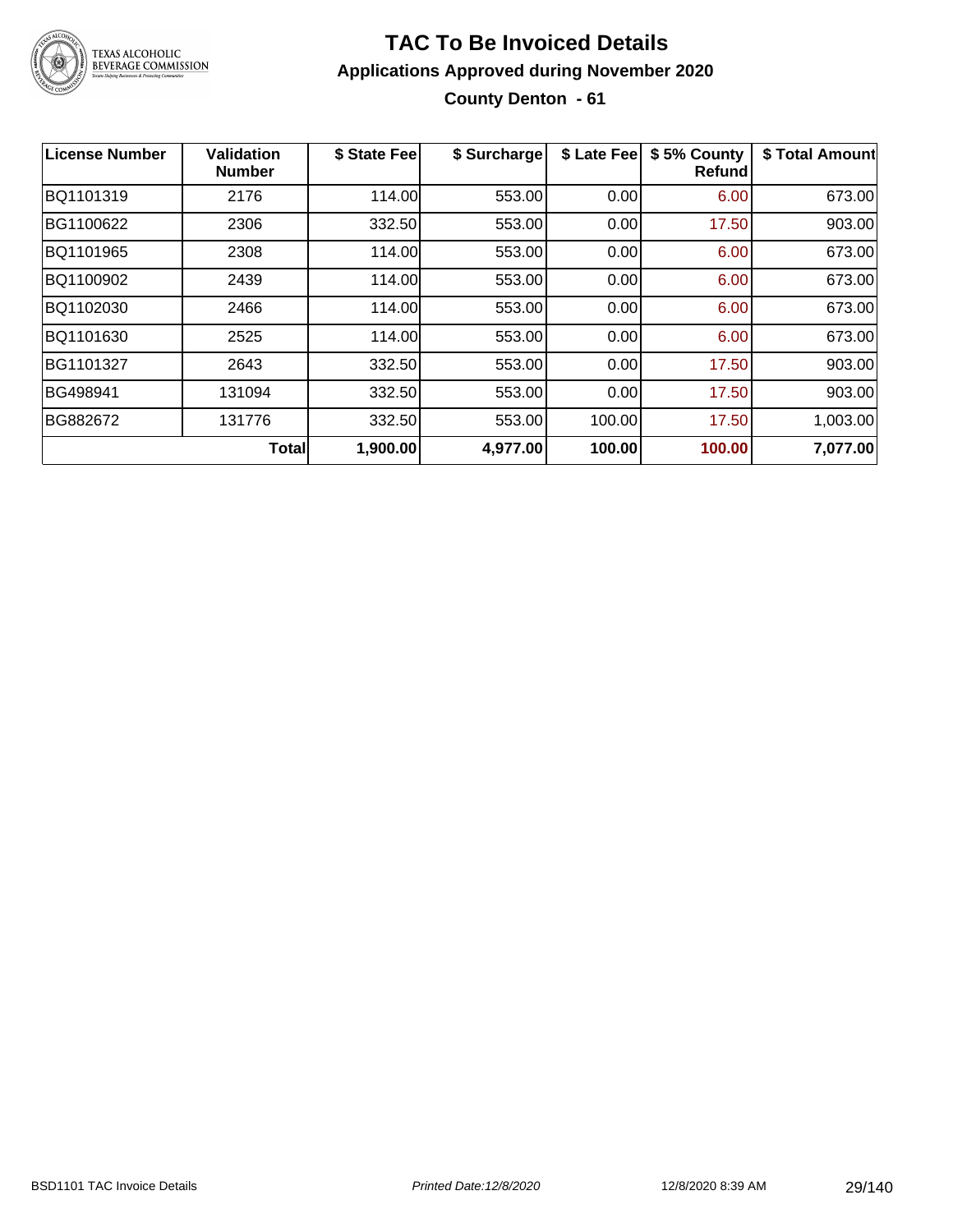

### **TAC To Be Invoiced Details Applications Approved during November 2020 County DeWitt - 62**

| License Number | <b>Validation</b><br><b>Number</b> | \$ State Feel |        |      | Refund | \$ Surcharge   \$ Late Fee   \$5% County   \$ Total Amount |
|----------------|------------------------------------|---------------|--------|------|--------|------------------------------------------------------------|
| BG962585       | 100889                             | 332.50        | 553.00 | 0.00 | 17.50  | 903.00                                                     |
|                | Totall                             | 332.50        | 553.00 | 0.00 | 17.50  | 903.00                                                     |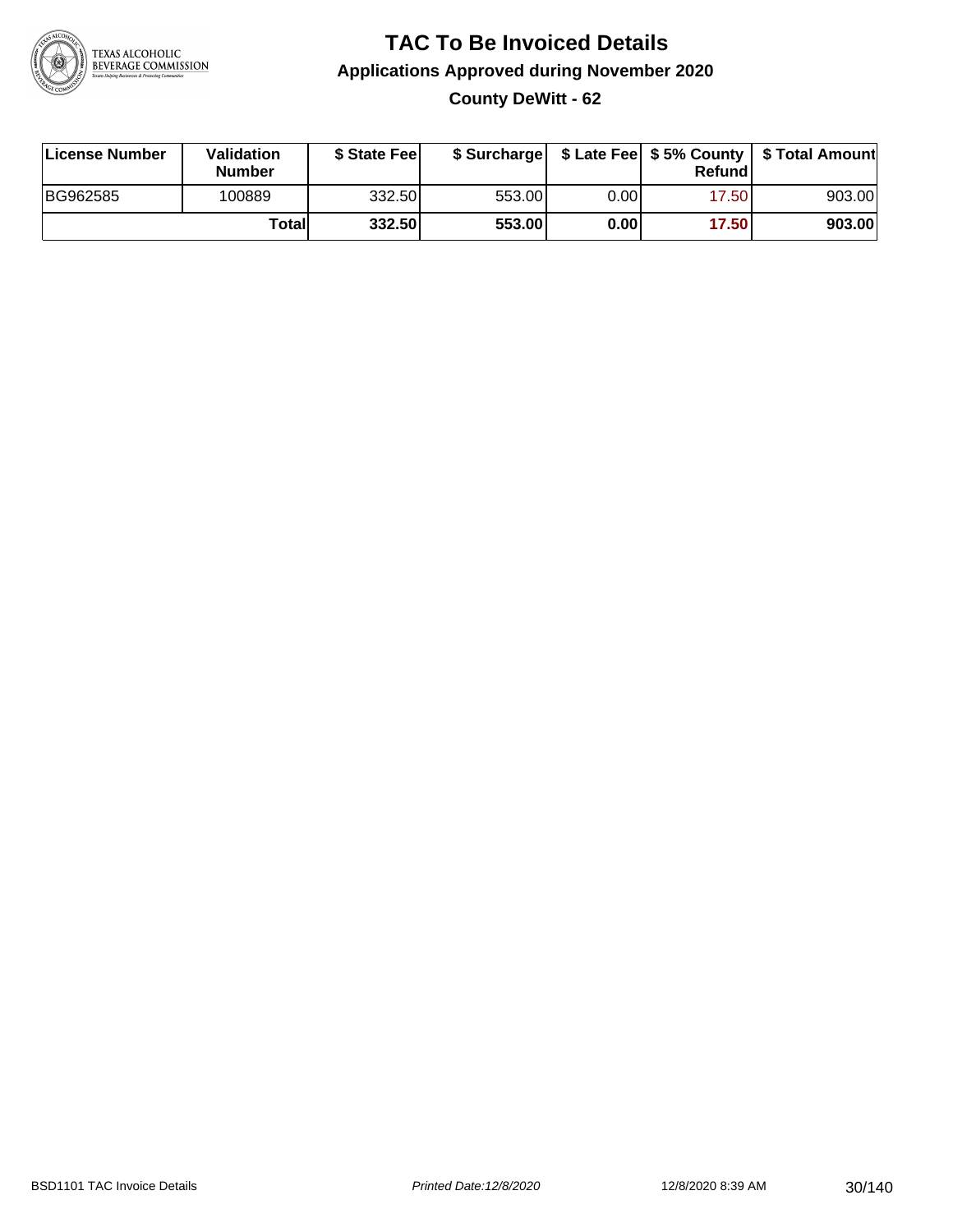

**County Dimmit - 64**

| License Number | Validation<br><b>Number</b> | \$ State Fee  | \$ Surcharge |        | Refundl | \$ Late Fee   \$5% County   \$ Total Amount |
|----------------|-----------------------------|---------------|--------------|--------|---------|---------------------------------------------|
| BQ818440       | 100380                      | 114.00        | 553.00       | 100.00 | 6.00    | 773.00                                      |
|                | Totall                      | <b>114.00</b> | 553.00       | 100.00 | 6.00    | 773.00                                      |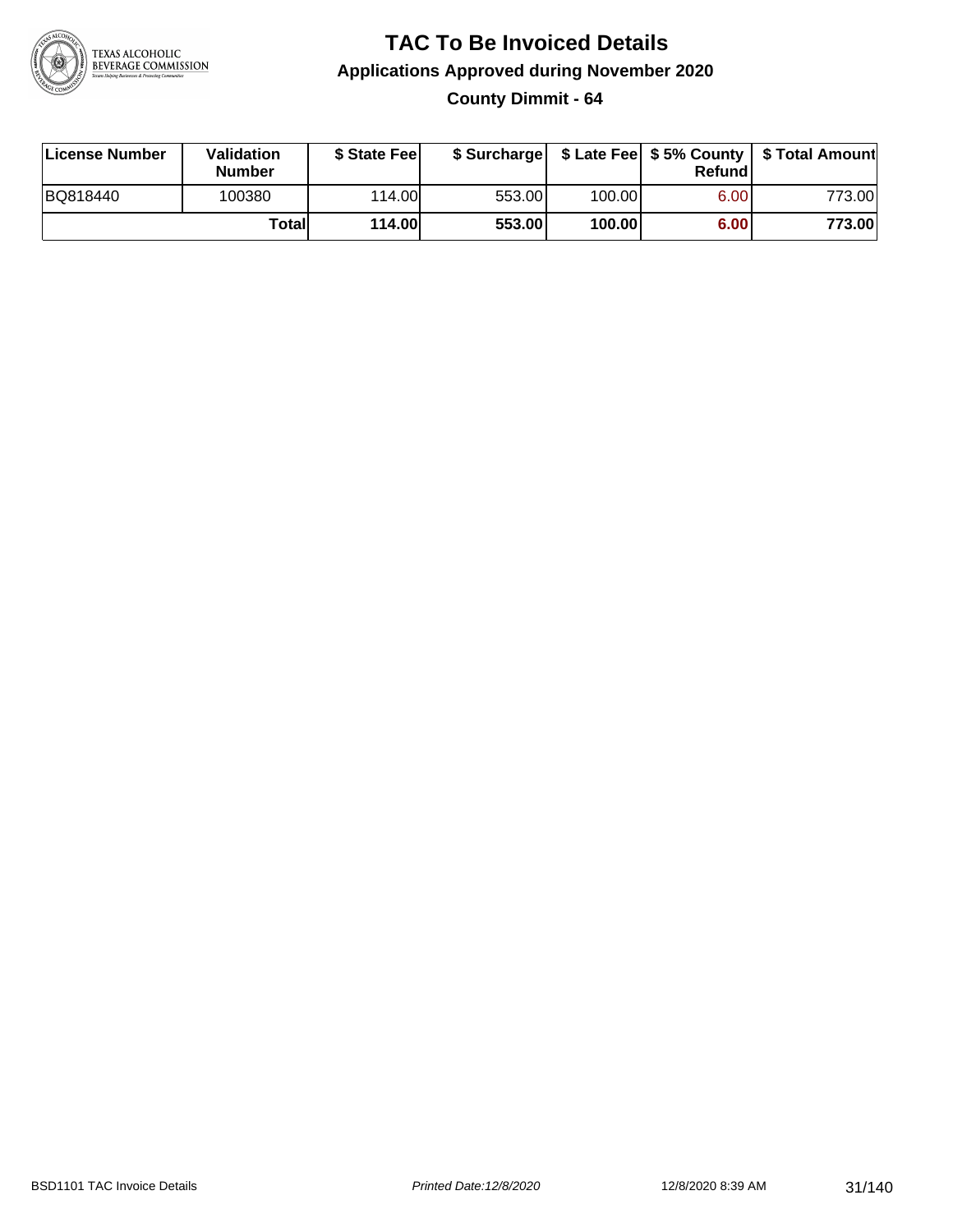

### **TAC To Be Invoiced Details Applications Approved during November 2020 County Duval - 66**

| ∣License Number | Validation<br><b>Number</b> | \$ State Fee | \$ Surcharge |      | Refundl | \$ Late Fee   \$5% County   \$ Total Amount |
|-----------------|-----------------------------|--------------|--------------|------|---------|---------------------------------------------|
| BF1102038       | 2444                        | 114.00L      | 553.00       | 0.00 | 6.00    | 673.00                                      |
| BQ1101347       | 2476                        | 114.00       | 553.00       | 0.00 | 6.00    | 673.00                                      |
|                 | Totall                      | 228.00       | 1,106.00     | 0.00 | 12.00   | 1,346.00                                    |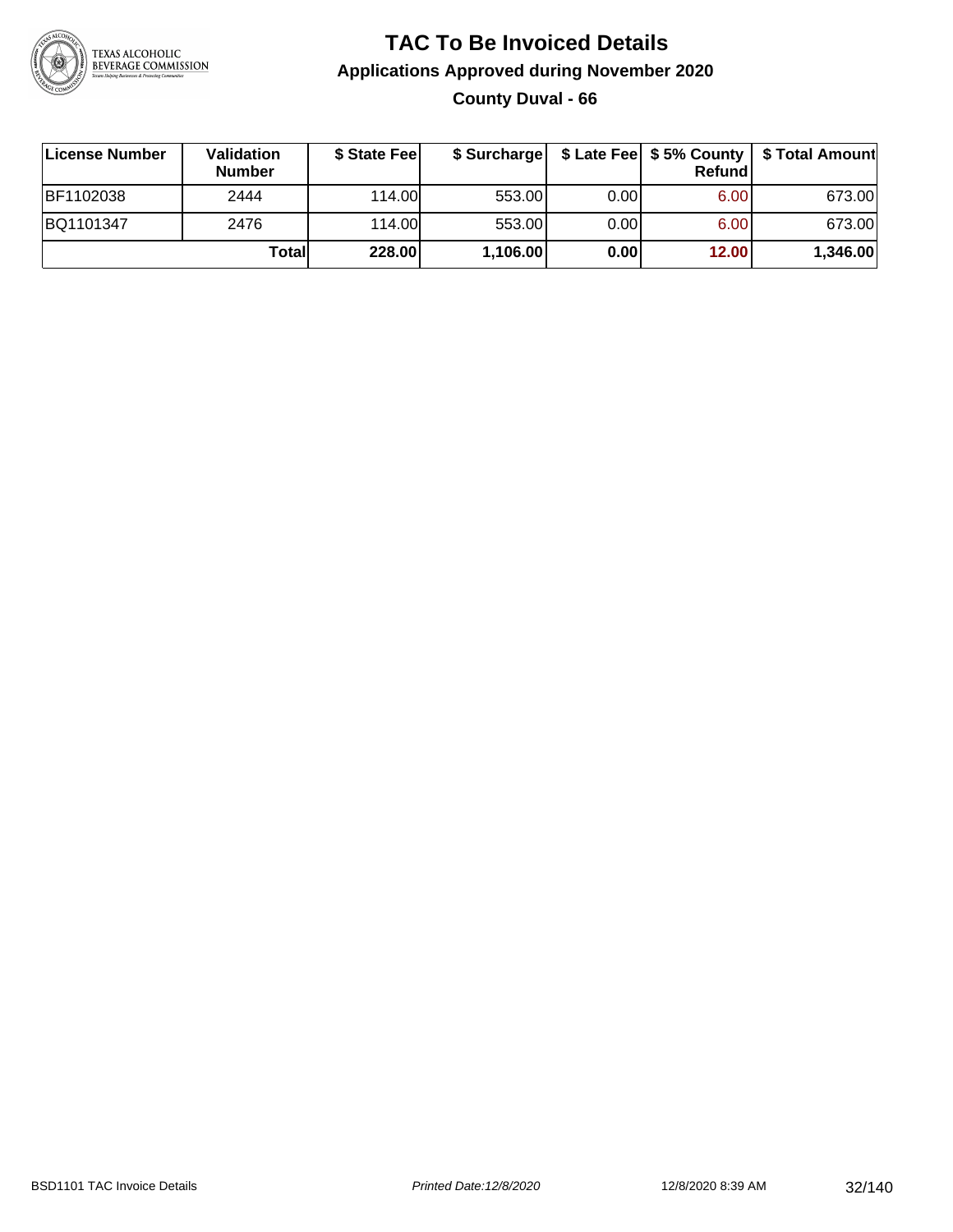

**County Eastland - 67**

| License Number | Validation<br><b>Number</b> | \$ State Feel | \$ Surcharge |      | Refund | \$ Late Fee   \$5% County   \$ Total Amount |
|----------------|-----------------------------|---------------|--------------|------|--------|---------------------------------------------|
| BQ1101691      | 1945                        | 114.00        | 553.00       | 0.00 | 6.00   | 673.00                                      |
|                | Totall                      | <b>114.00</b> | 553.00       | 0.00 | 6.00   | 673.00                                      |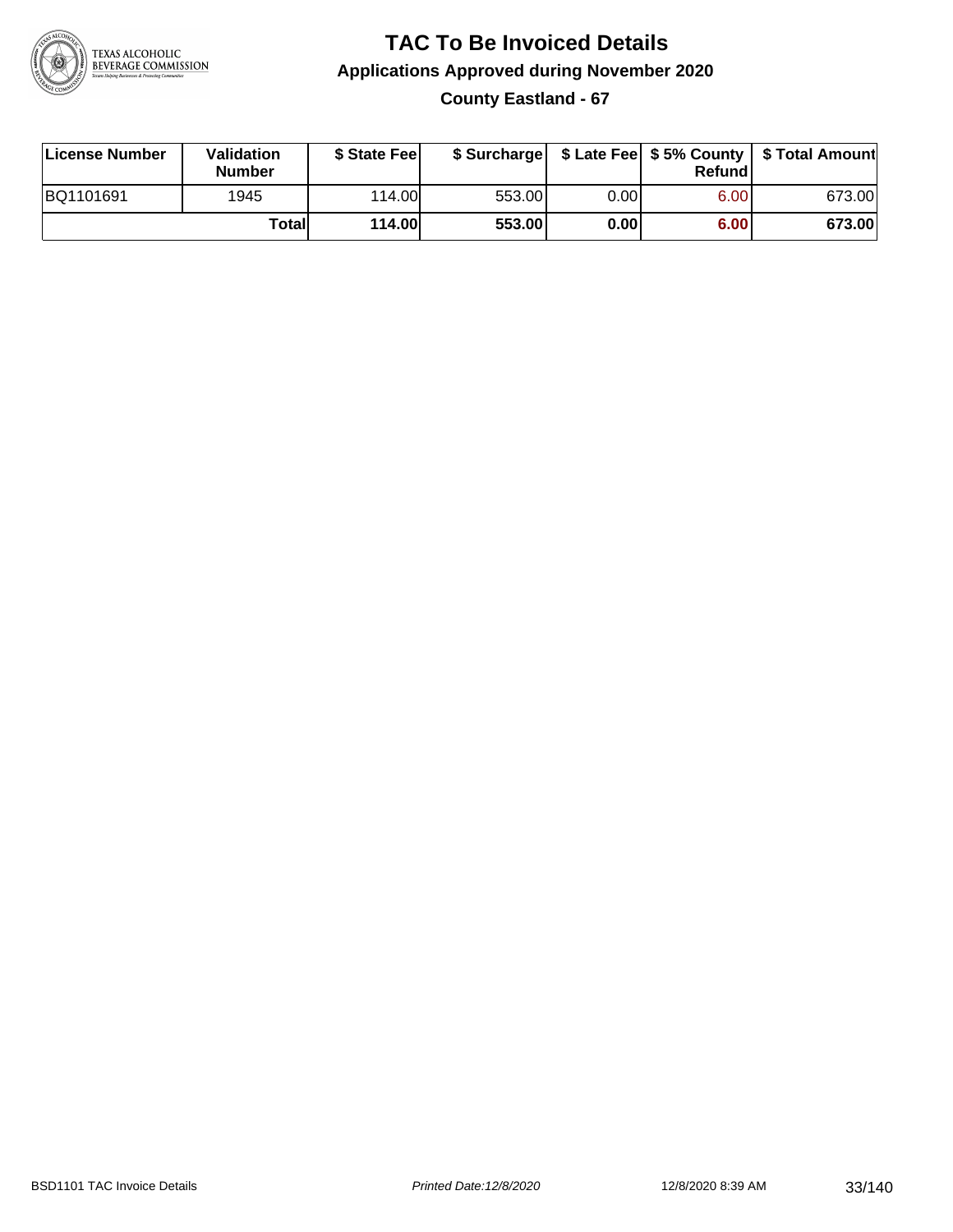

### **TAC To Be Invoiced Details Applications Approved during November 2020 County Ector - 68**

| License Number | <b>Validation</b><br><b>Number</b> | \$ State Fee | \$ Surcharge | \$ Late Fee | \$5% County<br>Refundl | \$ Total Amount |
|----------------|------------------------------------|--------------|--------------|-------------|------------------------|-----------------|
| BG1101891      | 2063                               | 332.50       | 553.00       | 0.00        | 17.50                  | 903.00          |
| BF1100745      | 2088                               | 114.00       | 553.00       | 0.00        | 6.00                   | 673.00          |
| BF1101006      | 2430                               | 114.00       | 553.00       | 0.00        | 6.00                   | 673.00          |
| BG1030264      | 100411                             | 332.50       | 553.00       | 0.00        | 17.50                  | 903.00          |
| BQ1032037      | 100414                             | 114.00       | 553.00       | 0.00        | 6.00                   | 673.00          |
| BQ1033217      | 131660                             | 114.00       | 553.00       | 0.00        | 6.00                   | 673.00          |
| BQ760712       | 500417                             | 114.00       | 553.00       | 0.00        | 6.00                   | 673.00          |
| BG725701       | 500695                             | 332.50       | 553.00       | 0.00        | 17.50                  | 903.00          |
| BQ961516       | 502725                             | 114.00       | 553.00       | 0.00        | 6.00                   | 673.00          |
|                | <b>Total</b>                       | 1,681.50     | 4,977.00     | 0.00        | 88.50                  | 6,747.00        |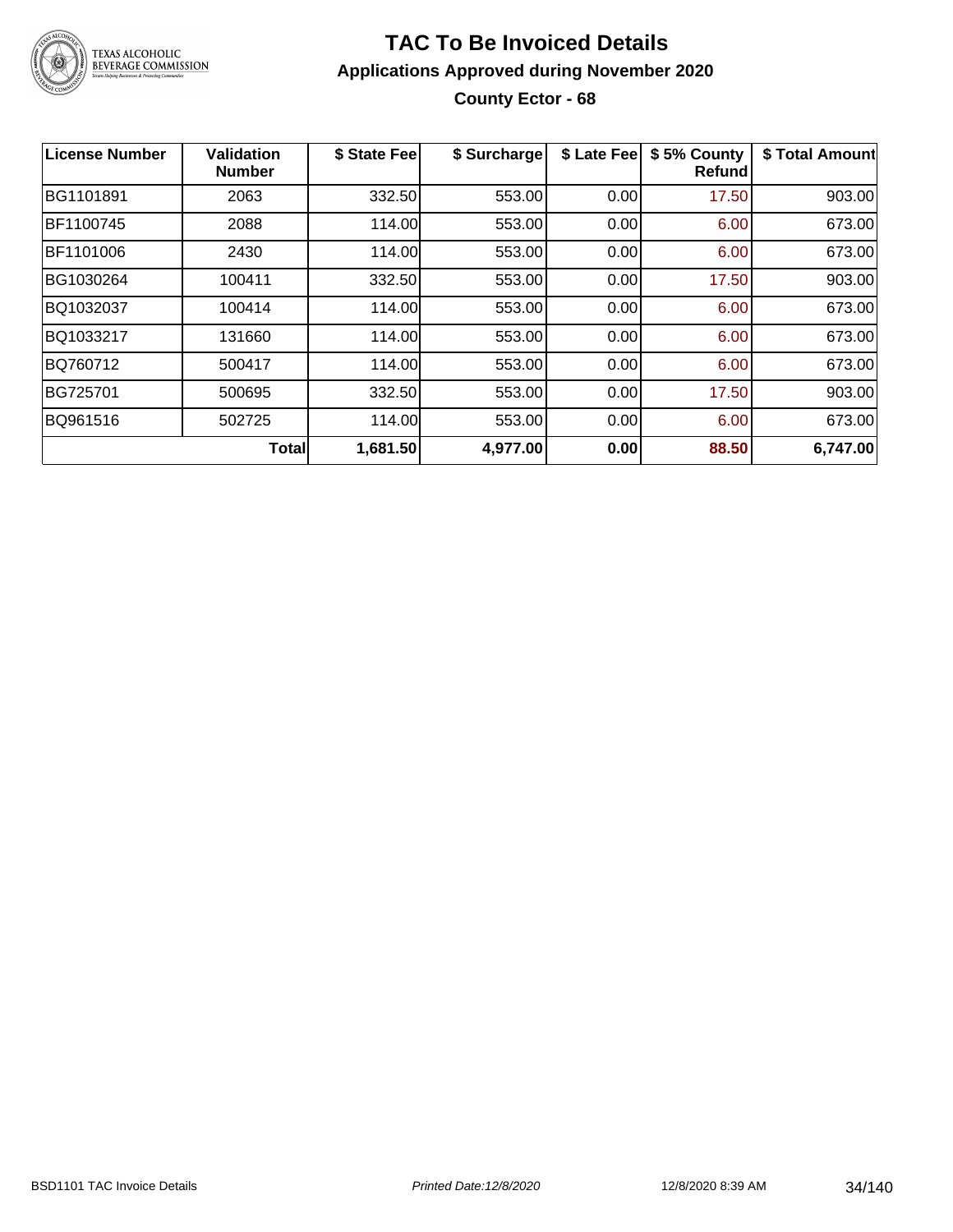

#### **TAC To Be Invoiced Details Applications Approved during November 2020 County El Paso - 71**

| <b>License Number</b> | Validation<br><b>Number</b> | \$ State Fee | \$ Surcharge |      | \$ Late Fee   \$5% County<br>Refund | \$ Total Amount |
|-----------------------|-----------------------------|--------------|--------------|------|-------------------------------------|-----------------|
| BQ1101235             | 1582                        | 114.00       | 553.00       | 0.00 | 6.00                                | 673.00          |
| BQ1101413             | 2213                        | 114.00       | 553.00       | 0.00 | 6.00                                | 673.00          |
| BG1101354             | 2531                        | 332.50       | 553.00       | 0.00 | 17.50                               | 903.00          |
| BP1101354             | 2531                        | 950.00       | 426.00       | 0.00 | 50.00                               | 1,426.00        |
| BG886817              | 100051                      | 332.50       | 553.00       | 0.00 | 17.50                               | 903.00          |
| BL886817              | 100051                      | 475.00       | 327.00       | 0.00 | 25.00                               | 827.00          |
| BQ960816              | 100196                      | 114.00       | 553.00       | 0.00 | 6.00                                | 673.00          |
| BQ959943              | 100339                      | 114.00       | 553.00       | 0.00 | 6.00                                | 673.00          |
| BE886224              | 100370                      | 285.00       | 553.00       | 0.00 | 15.00                               | 853.00          |
| BQ886893              | 100485                      | 114.00       | 553.00       | 0.00 | 6.00                                | 673.00          |
| BG1034766             | 100625                      | 332.50       | 553.00       | 0.00 | 17.50                               | 903.00          |
| BG887545              | 100652                      | 332.50       | 553.00       | 0.00 | 17.50                               | 903.00          |
| BL887545              | 100652                      | 475.00       | 327.00       | 0.00 | 25.00                               | 827.00          |
| BQ873364              | 123921                      | 114.00       | 553.00       | 0.00 | 6.00                                | 673.00          |
| BG882267              | 129412                      | 332.50       | 553.00       | 0.00 | 17.50                               | 903.00          |
| BG478091              | 131140                      | 332.50       | 553.00       | 0.00 | 17.50                               | 903.00          |
| BG729861              | 131362                      | 332.50       | 553.00       | 0.00 | 17.50                               | 903.00          |
| BL729861              | 131362                      | 475.00       | 327.00       | 0.00 | 25.00                               | 827.00          |
| BG820277              | 131692                      | 332.50       | 553.00       | 0.00 | 17.50                               | 903.00          |
| BQ760522              | 500396                      | 114.00       | 553.00       | 0.00 | 6.00                                | 673.00          |
| BG882267              | 501313                      | 332.50       | 553.00       | 0.00 | 17.50                               | 903.00          |
| BG1019461             | 504283                      | 332.50       | 553.00       | 0.00 | 17.50                               | 903.00          |
| BG657586              | 512279                      | 332.50       | 553.00       | 0.00 | 17.50                               | 903.00          |
| BL657586              | 512279                      | 475.00       | 327.00       | 0.00 | 25.00                               | 827.00          |
|                       | <b>Total</b>                | 7,590.50     | 12,241.00    | 0.00 | 399.50                              | 20,231.00       |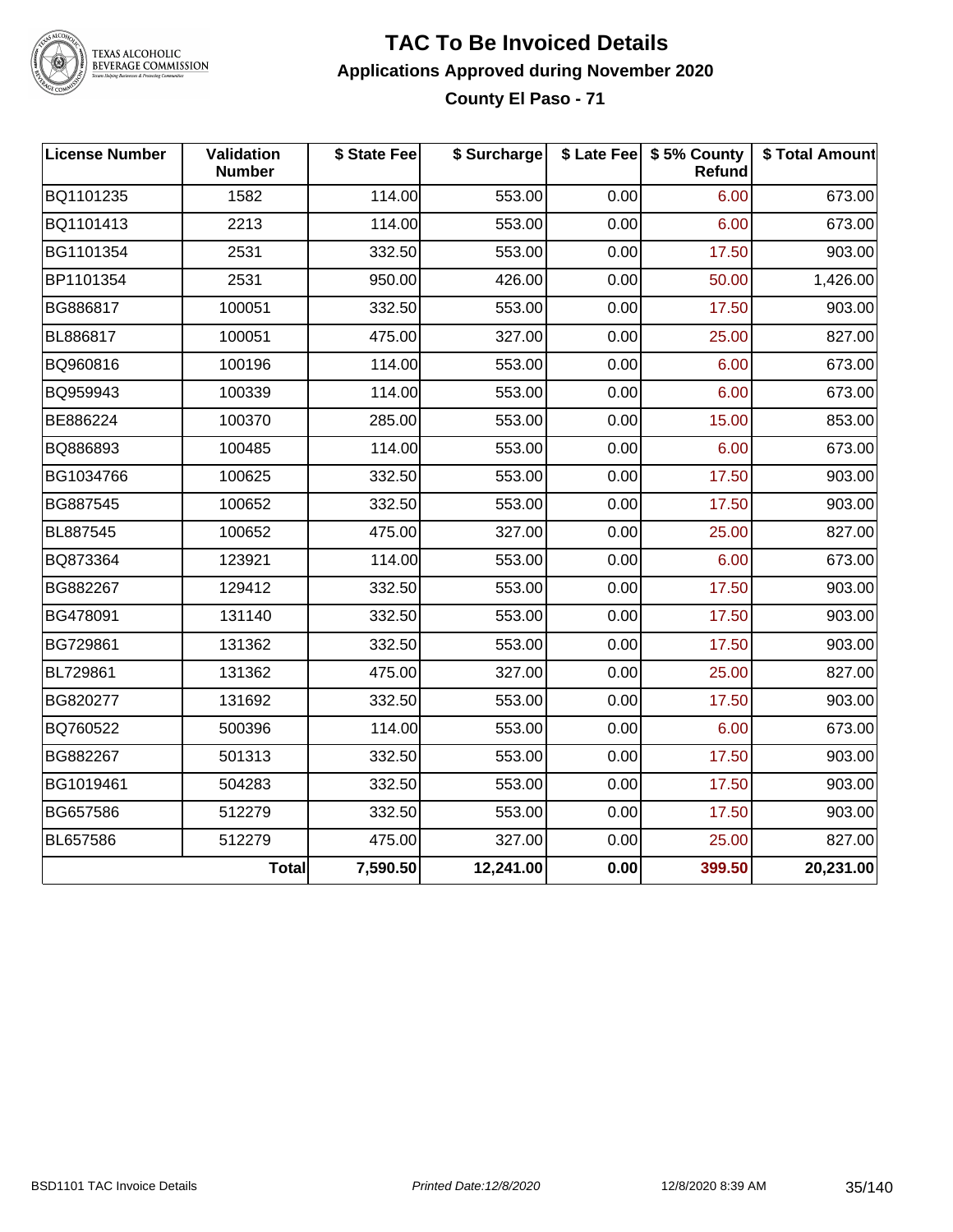

**County Falls - 73**

| License Number | Validation<br><b>Number</b> | \$ State Fee | \$ Surcharge |      | Refundl | \$ Late Fee   \$5% County   \$ Total Amount |
|----------------|-----------------------------|--------------|--------------|------|---------|---------------------------------------------|
| BG1101317      | 2361                        | 332.50       | 553.00       | 0.00 | 17.50   | 903.00                                      |
|                | Totall                      | 332.50       | 553.00       | 0.00 | 17.50   | 903.00                                      |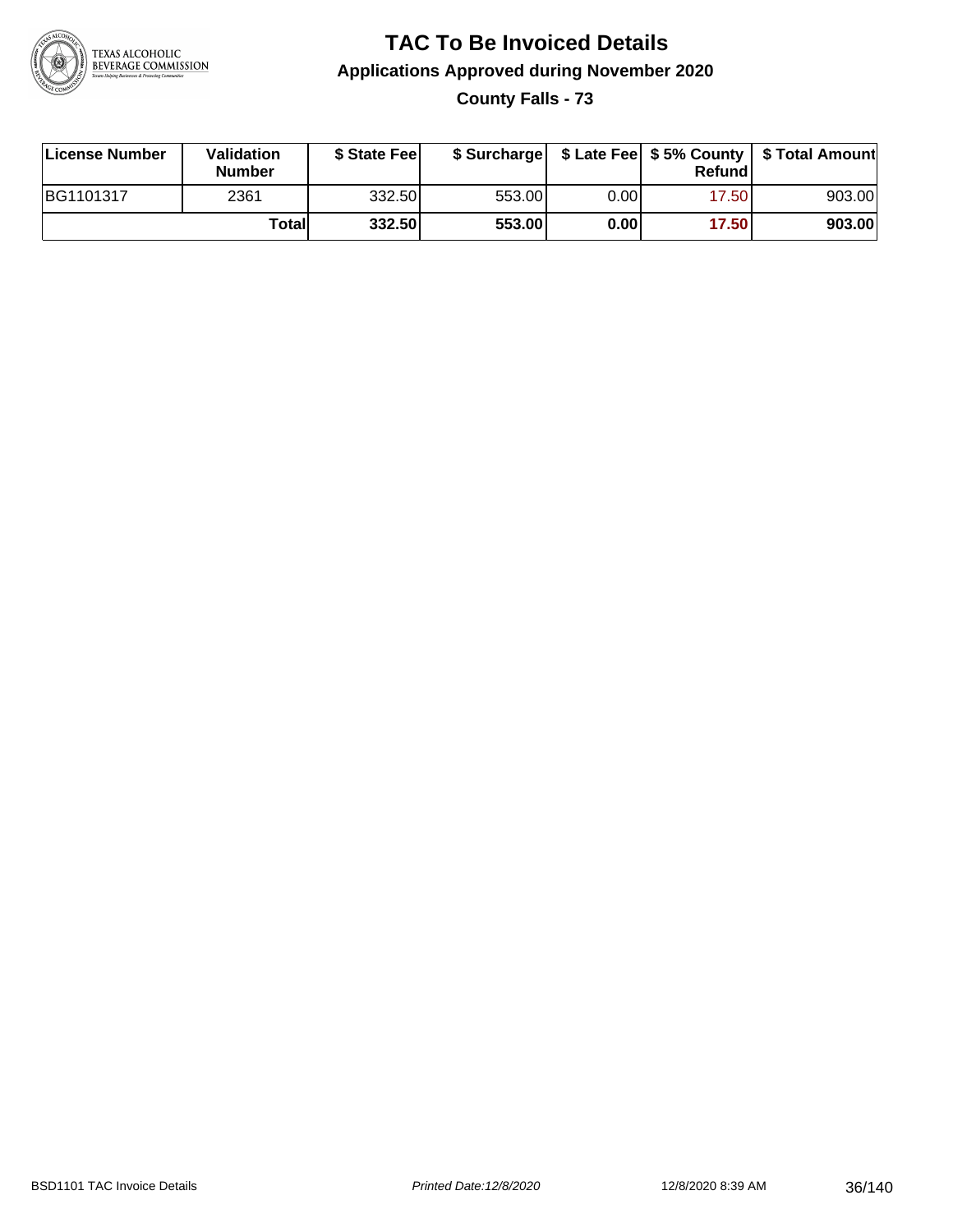

**County Fannin - 74**

| License Number | Validation<br><b>Number</b> | \$ State Fee  | \$ Surcharge |      | Refundl | \$ Late Fee   \$5% County   \$ Total Amount |
|----------------|-----------------------------|---------------|--------------|------|---------|---------------------------------------------|
| BQ1032950      | 131189                      | 114.00        | 553.00       | 0.00 | 6.00    | 673.00                                      |
|                | Totall                      | <b>114.00</b> | 553.00       | 0.00 | 6.00    | 673.00                                      |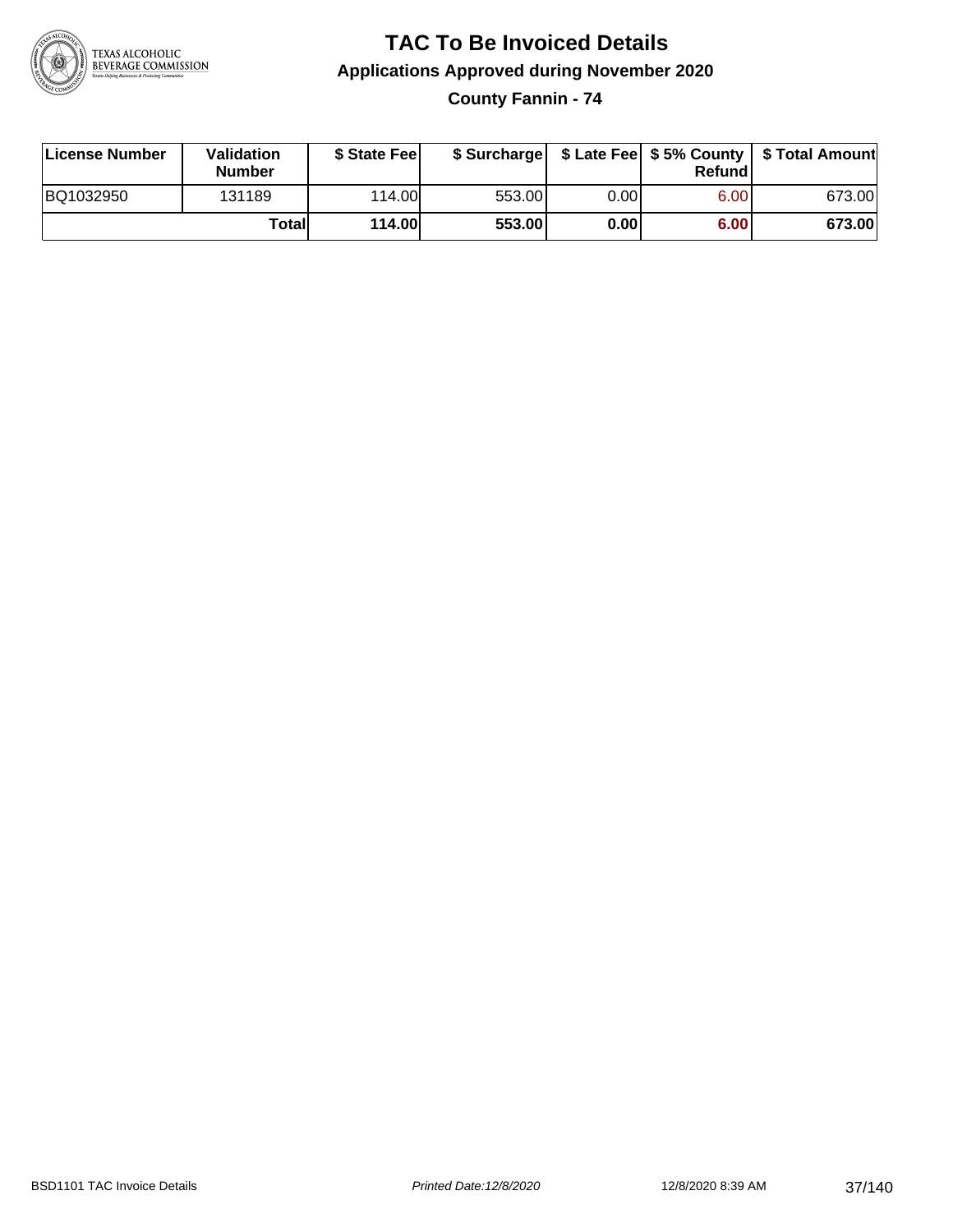

**County Fayette - 75**

| License Number | Validation<br><b>Number</b> | \$ State Feel | \$ Surcharge |      | Refundl | \$ Late Fee   \$5% County   \$ Total Amount |
|----------------|-----------------------------|---------------|--------------|------|---------|---------------------------------------------|
| BQ1028572      | 131069                      | 114.00L       | 553.00       | 0.00 | 6.00    | 673.00                                      |
|                | Totall                      | <b>114.00</b> | 553.00       | 0.00 | 6.00    | 673.00                                      |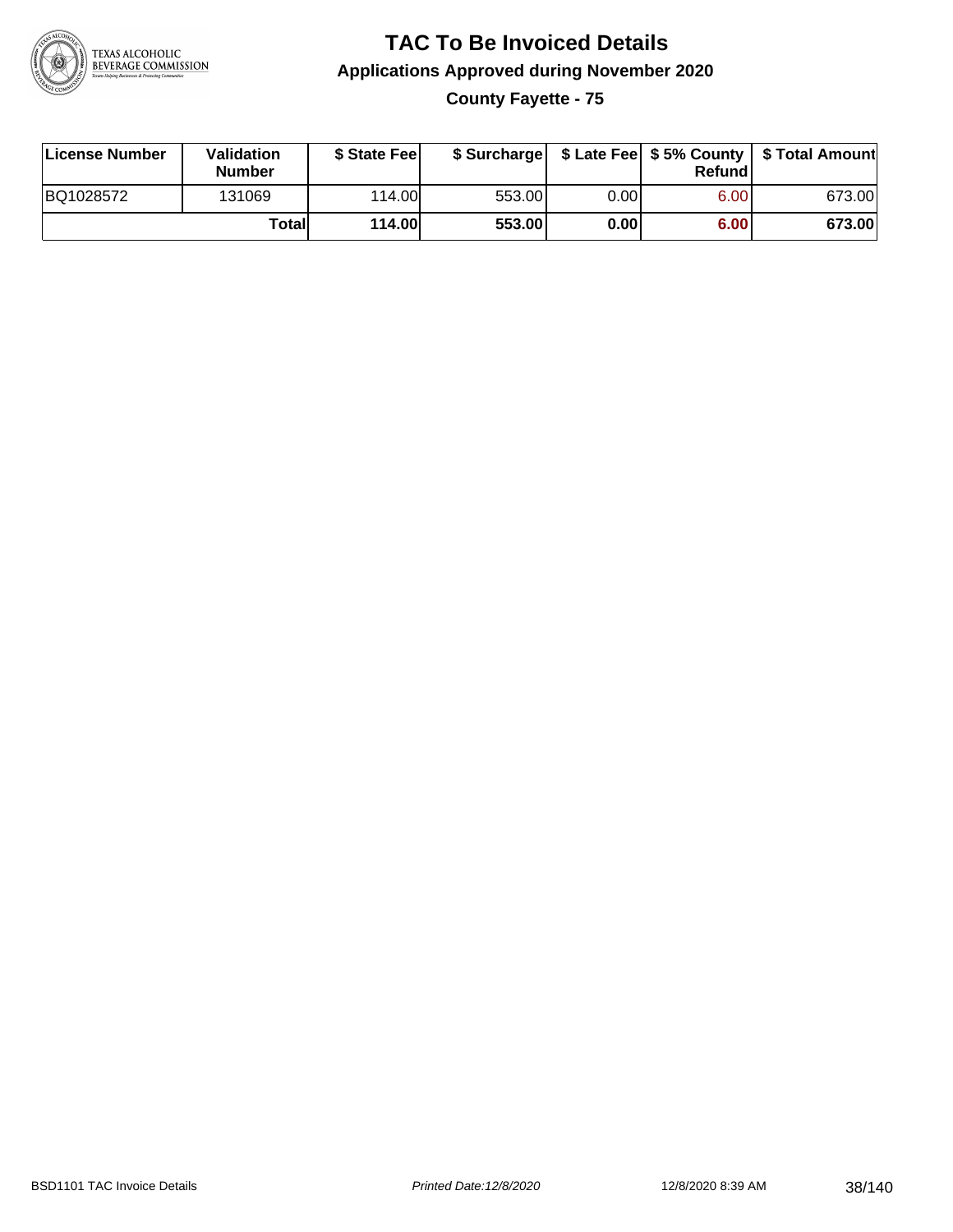

TEXAS ALCOHOLIC<br>BEVERAGE COMMISSION

#### **TAC To Be Invoiced Details Applications Approved during November 2020 County Fort Bend - 79**

| <b>License Number</b> | <b>Validation</b><br><b>Number</b> | \$ State Fee | \$ Surcharge |        | \$ Late Fee   \$5% County<br>Refund | \$ Total Amount |
|-----------------------|------------------------------------|--------------|--------------|--------|-------------------------------------|-----------------|
| BQ1101040             | 1034                               | 114.00       | 553.00       | 0.00   | 6.00                                | 673.00          |
| BG1101105             | 1165                               | 332.50       | 553.00       | 0.00   | 17.50                               | 903.00          |
| BQ1100760             | 1469                               | 114.00       | 553.00       | 0.00   | 6.00                                | 673.00          |
| BQ1101236             | 1587                               | 114.00       | 553.00       | 0.00   | 6.00                                | 673.00          |
| BQ1100986             | 1589                               | 114.00       | 553.00       | 0.00   | 6.00                                | 673.00          |
| BF1102012             | 1615                               | 114.00       | 553.00       | 0.00   | 6.00                                | 673.00          |
| BQ1101237             | 1854                               | 114.00       | 553.00       | 0.00   | 6.00                                | 673.00          |
| BQ1100795             | 2053                               | 114.00       | 553.00       | 0.00   | 6.00                                | 673.00          |
| BG1101977             | 2288                               | 332.50       | 553.00       | 0.00   | 17.50                               | 903.00          |
| BF1101252             | 2553                               | 114.00       | 553.00       | 0.00   | 6.00                                | 673.00          |
| BQ961629              | 100560                             | 114.00       | 553.00       | 0.00   | 6.00                                | 673.00          |
| BG960510              | 102570                             | 332.50       | 553.00       | 0.00   | 17.50                               | 903.00          |
| BQ958833              | 131298                             | 114.00       | 553.00       | 0.00   | 6.00                                | 673.00          |
| BQ1031996             | 516069                             | 114.00       | 553.00       | 0.00   | 6.00                                | 673.00          |
| BG1024101             | 516500                             | 332.50       | 553.00       | 100.00 | 17.50                               | 1,003.00        |
| BF1027963             | 517025                             | 114.00       | 553.00       | 0.00   | 6.00                                | 673.00          |
|                       | Total                              | 2,698.00     | 8,848.00     | 100.00 | 142.00                              | 11,788.00       |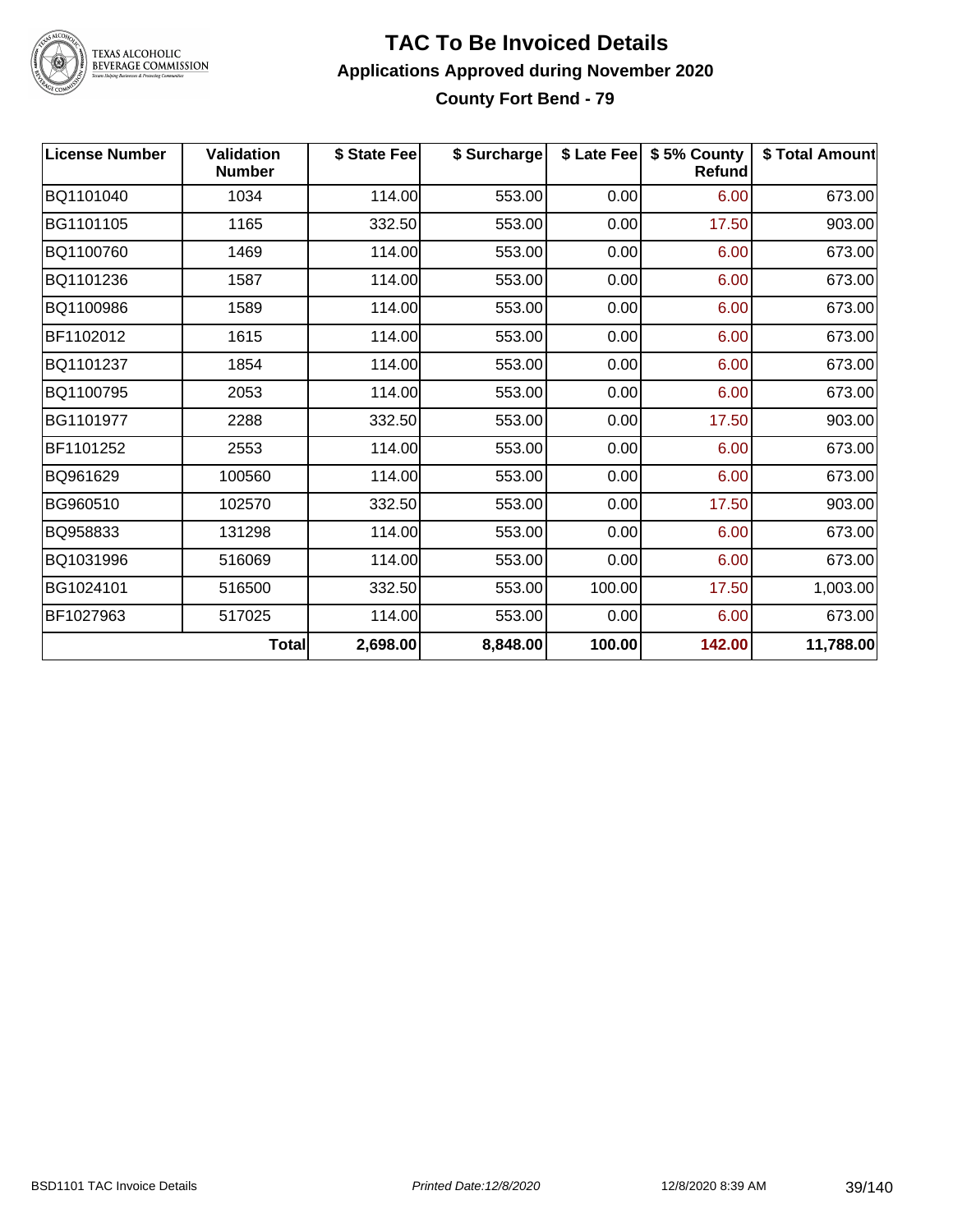

#### **TAC To Be Invoiced Details Applications Approved during November 2020 County Franklin - 80**

| License Number | Validation<br><b>Number</b> | \$ State Fee  |        |      | Refund | \$ Surcharge   \$ Late Fee   \$5% County   \$ Total Amount |
|----------------|-----------------------------|---------------|--------|------|--------|------------------------------------------------------------|
| BQ1102129      | 2149                        | 114.00L       | 553.00 | 0.00 | 6.00   | 673.00                                                     |
|                | Totall                      | <b>114.00</b> | 553.00 | 0.00 | 6.00   | 673.00                                                     |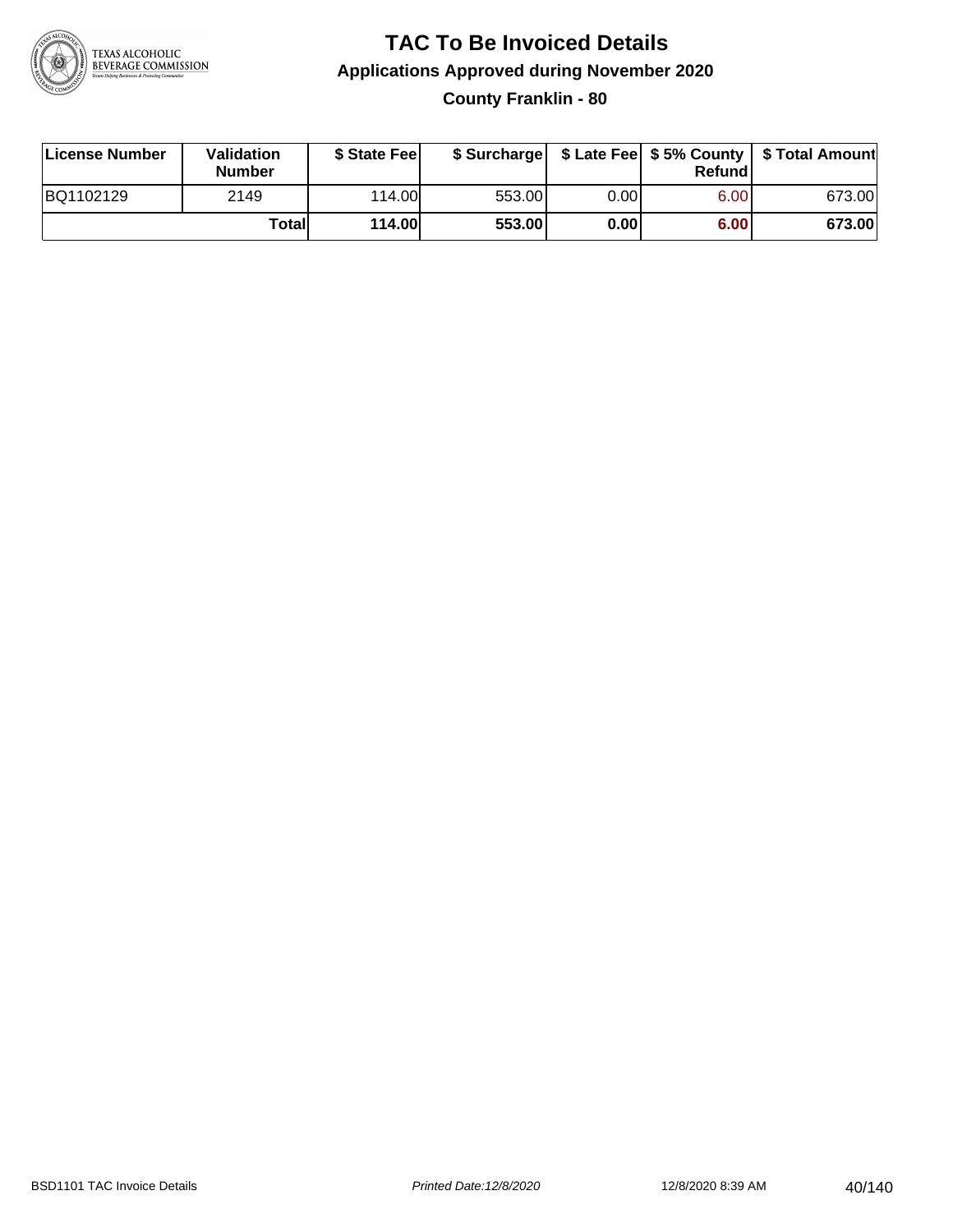

**County Gaines - 83**

| License Number | Validation<br><b>Number</b> | \$ State Fee  | \$ Surcharge |      | Refund | \$ Late Fee   \$5% County   \$ Total Amount |
|----------------|-----------------------------|---------------|--------------|------|--------|---------------------------------------------|
| BF1100853      | 2486                        | 114.00        | 553.00       | 0.00 | 6.00   | 673.00                                      |
|                | Totall                      | <b>114.00</b> | 553.00       | 0.00 | 6.00   | 673.00                                      |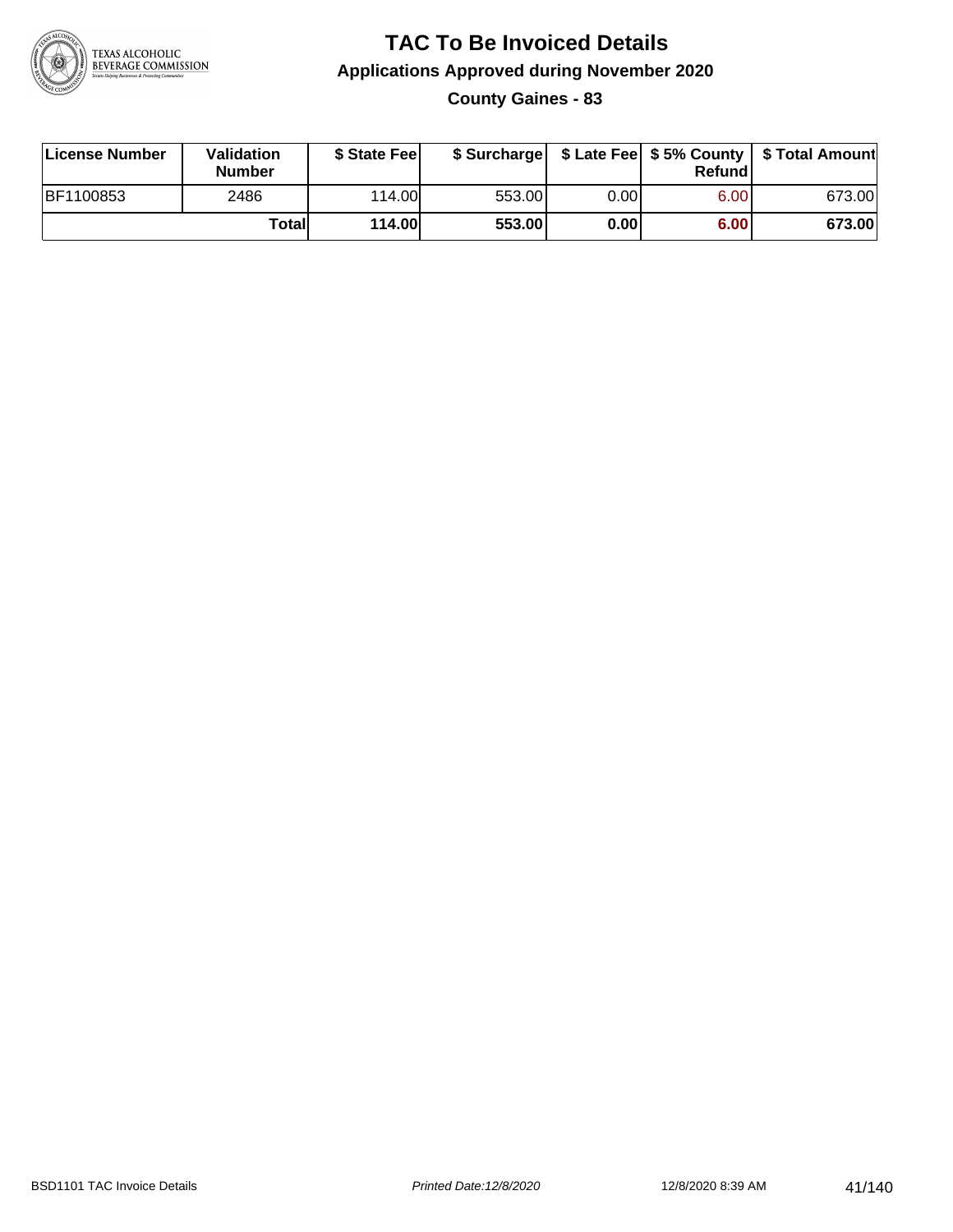

TEXAS ALCOHOLIC<br>BEVERAGE COMMISSION

#### **TAC To Be Invoiced Details Applications Approved during November 2020 County Galveston - 84**

| <b>License Number</b> | <b>Validation</b><br><b>Number</b> | \$ State Fee | \$ Surcharge |        | \$ Late Fee   \$5% County<br>Refund | \$ Total Amount |
|-----------------------|------------------------------------|--------------|--------------|--------|-------------------------------------|-----------------|
| BF1100468             | 887                                | 114.00       | 553.00       | 0.00   | 6.00                                | 673.00          |
| BG1101325             | 1396                               | 332.50       | 553.00       | 0.00   | 17.50                               | 903.00          |
| BQ1100532             | 1584                               | 114.00       | 553.00       | 0.00   | 6.00                                | 673.00          |
| BQ1100751             | 1588                               | 114.00       | 553.00       | 0.00   | 6.00                                | 673.00          |
| BG1101474             | 1678                               | 332.50       | 553.00       | 0.00   | 17.50                               | 903.00          |
| BQ1101981             | 1962                               | 114.00       | 553.00       | 0.00   | 6.00                                | 673.00          |
| BG1101441             | 2035                               | 332.50       | 553.00       | 0.00   | 17.50                               | 903.00          |
| BQ1100971             | 2440                               | 114.00       | 553.00       | 0.00   | 6.00                                | 673.00          |
| BG1101246             | 2559                               | 332.50       | 553.00       | 0.00   | 17.50                               | 903.00          |
| BF1101958             | 2762                               | 114.00       | 553.00       | 0.00   | 6.00                                | 673.00          |
| BQ1102086             | 2852                               | 114.00       | 553.00       | 0.00   | 6.00                                | 673.00          |
| BQ1023837             | 128213                             | 114.00       | 553.00       | 0.00   | 6.00                                | 673.00          |
| BG1026313             | 131148                             | 332.50       | 553.00       | 100.00 | 17.50                               | 1,003.00        |
| BQ1031698             | 131177                             | 114.00       | 553.00       | 0.00   | 6.00                                | 673.00          |
| BQ1031869             | 131182                             | 114.00       | 553.00       | 0.00   | 6.00                                | 673.00          |
| BG478381              | 131261                             | 332.50       | 553.00       | 0.00   | 17.50                               | 903.00          |
| BL478381              | 131261                             | 475.00       | 327.00       | 0.00   | 25.00                               | 827.00          |
| BG818664              | 131389                             | 332.50       | 553.00       | 0.00   | 17.50                               | 903.00          |
| BF818674              | 131427                             | 114.00       | 553.00       | 0.00   | 6.00                                | 673.00          |
| BG757071              | 131434                             | 332.50       | 553.00       | 0.00   | 17.50                               | 903.00          |
| BQ820924              | 131478                             | 114.00       | 553.00       | 0.00   | 6.00                                | 673.00          |
| BG1030127             | 131748                             | 332.50       | 553.00       | 0.00   | 17.50                               | 903.00          |
| BG876199              | 503813                             | 332.50       | 553.00       | 0.00   | 17.50                               | 903.00          |
| BG1029731             | 516523                             | 332.50       | 553.00       | 0.00   | 17.50                               | 903.00          |
|                       | <b>Total</b>                       | 5,500.50     | 13,046.00    | 100.00 | 289.50                              | 18,936.00       |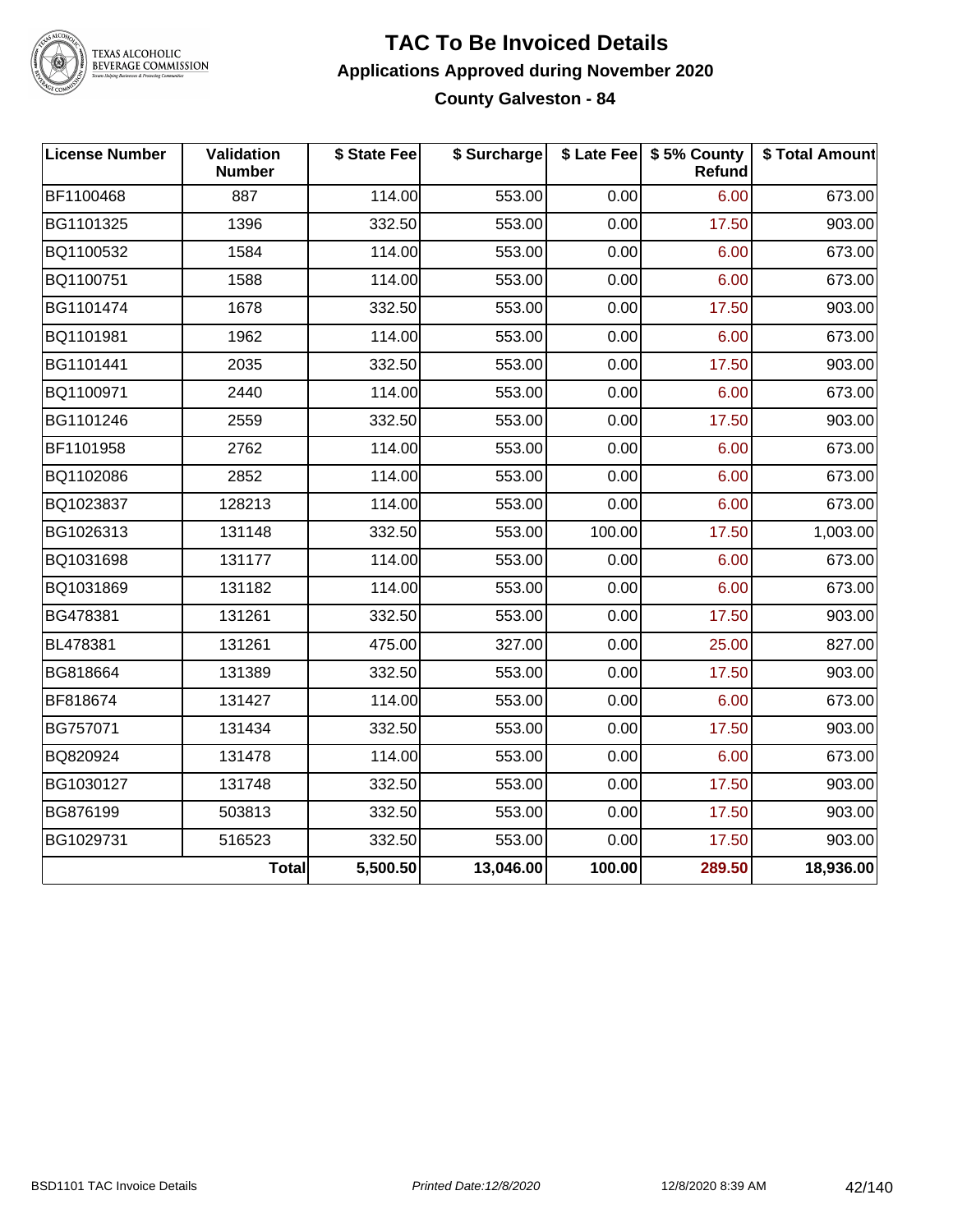

#### **TAC To Be Invoiced Details Applications Approved during November 2020 County Gillespie - 86**

| ∣License Number | Validation<br><b>Number</b> | \$ State Feel | \$ Surcharge |      | Refundl | \$ Late Fee   \$5% County   \$ Total Amount |
|-----------------|-----------------------------|---------------|--------------|------|---------|---------------------------------------------|
| BG1101983       | 1045                        | 332.50        | 553.00       | 0.00 | 17.50   | 903.00                                      |
| BA1100988       | 1743                        | 1,425.00      | 651.00       | 0.00 | 75.00   | 2,151.00                                    |
| BG887468        | 100733                      | 332.50        | 553.00       | 0.00 | 17.50   | 903.00                                      |
|                 | Totall                      | 2,090.00      | 1,757.00     | 0.00 | 110.00  | 3,957.00                                    |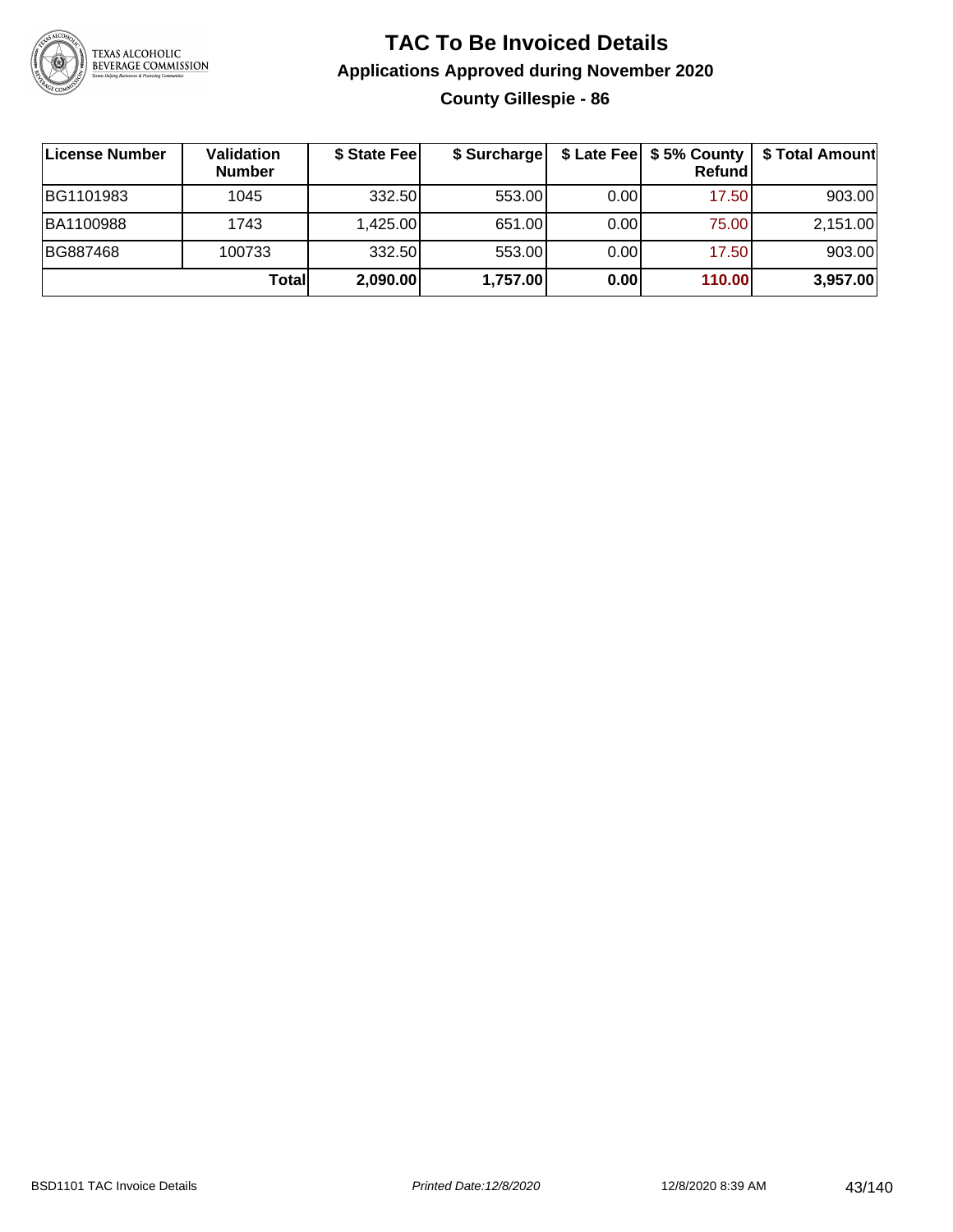

**County Goliad - 88**

| License Number | Validation<br><b>Number</b> | \$ State Fee | \$ Surcharge |       | Refundl |        |
|----------------|-----------------------------|--------------|--------------|-------|---------|--------|
| BG222155       | 516022                      | 332.50       | 553.00       | 0.001 | 17.50   | 903.00 |
|                | Totall                      | 332.50       | 553.00       | 0.00  | 17.50   | 903.00 |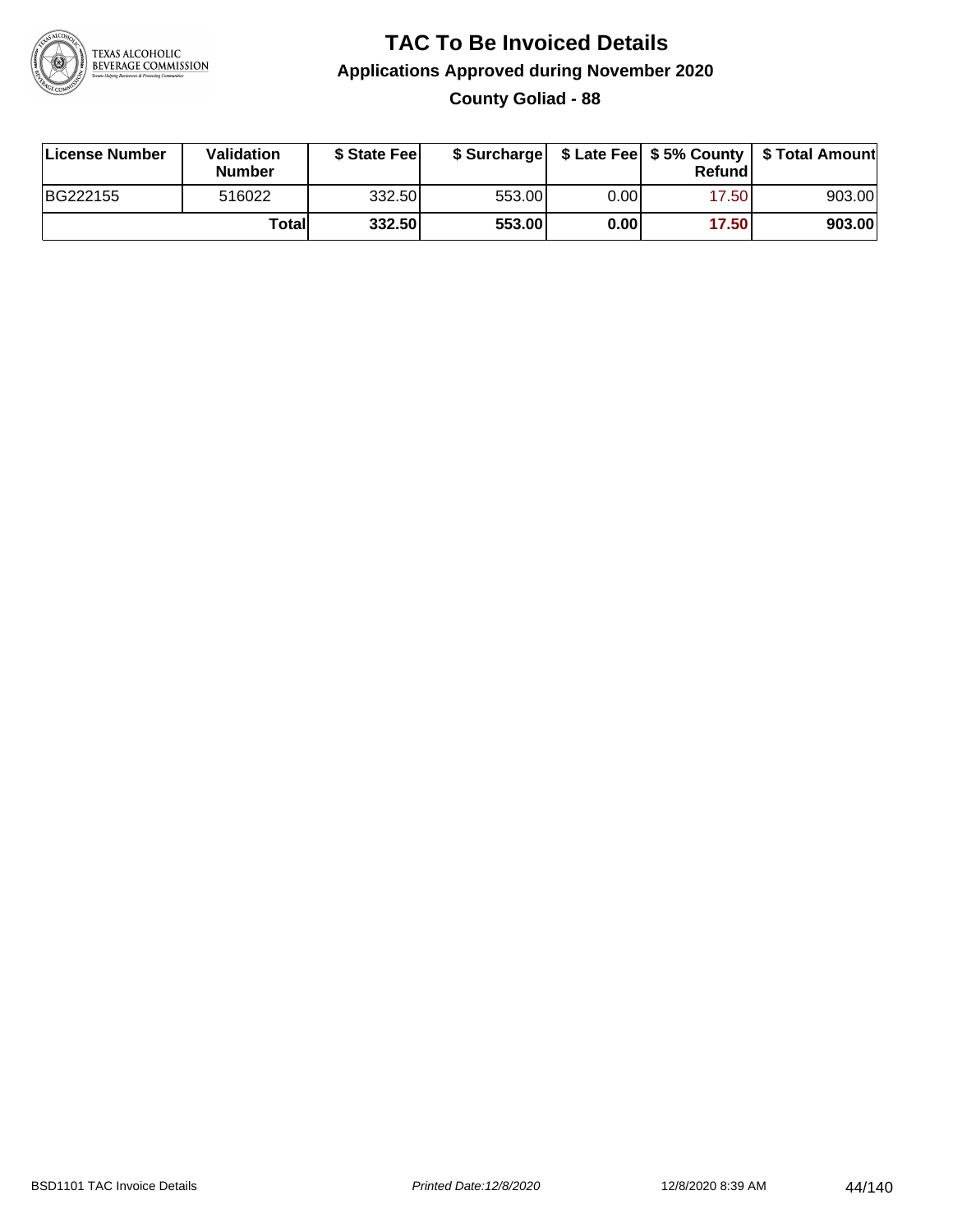

#### **TAC To Be Invoiced Details Applications Approved during November 2020 County Gray - 90**

| License Number | Validation<br><b>Number</b> | \$ State Fee | \$ Surcharge |      | $$$ Late Fee $$$ \$ 5% County<br>Refundl | \$ Total Amount |
|----------------|-----------------------------|--------------|--------------|------|------------------------------------------|-----------------|
| BF1100425      | 2208                        | 114.00       | 553.00       | 0.00 | 6.00                                     | 673.00          |
| IBF1100423     | 2209                        | 114.00       | 553.00       | 0.00 | 6.00                                     | 673.00          |
| BQ886378       | 131801                      | 114.00       | 553.00       | 0.00 | 6.00                                     | 673.00          |
|                | Total                       | 342.00       | 1,659.00     | 0.00 | 18.00                                    | 2,019.00        |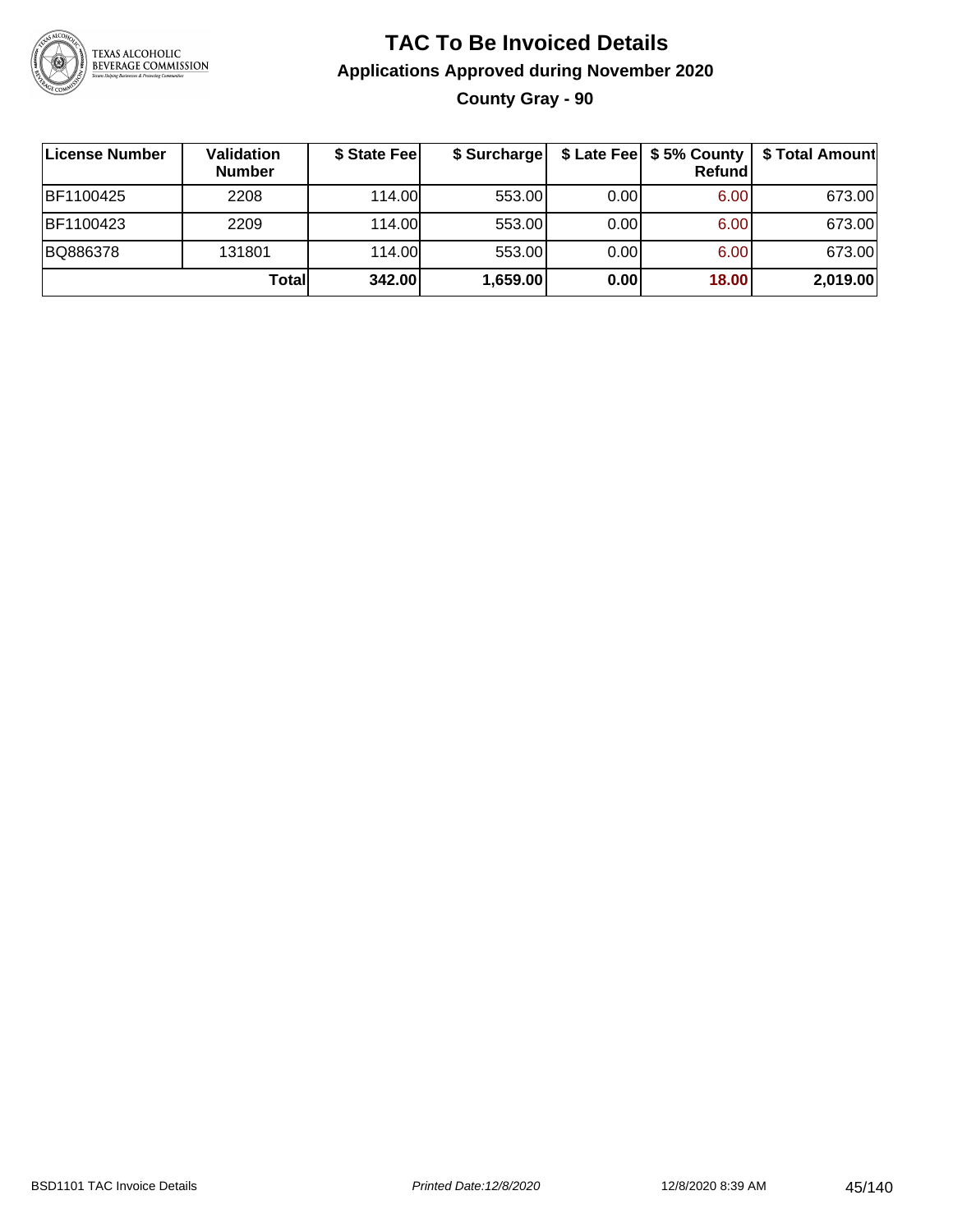

#### **TAC To Be Invoiced Details Applications Approved during November 2020 County Grayson - 91**

| License Number | <b>Validation</b><br><b>Number</b> | \$ State Fee | \$ Surcharge |      | \$ Late Fee   \$5% County<br>Refundl | \$ Total Amount |
|----------------|------------------------------------|--------------|--------------|------|--------------------------------------|-----------------|
| BQ1101982      | 1286                               | 114.00       | 553.00       | 0.00 | 6.00                                 | 673.00          |
| BQ758474       | 100521                             | 114.00L      | 553.00       | 0.00 | 6.00                                 | 673.00          |
| BF1031268      | 130341                             | 114.00       | 553.00       | 0.00 | 6.00                                 | 673.00          |
| BG1101730      | 500499                             | 332.50       | 553.00       | 0.00 | 17.50                                | 903.00          |
|                | <b>Total</b>                       | 674.50       | 2,212.00     | 0.00 | 35.50                                | 2,922.00        |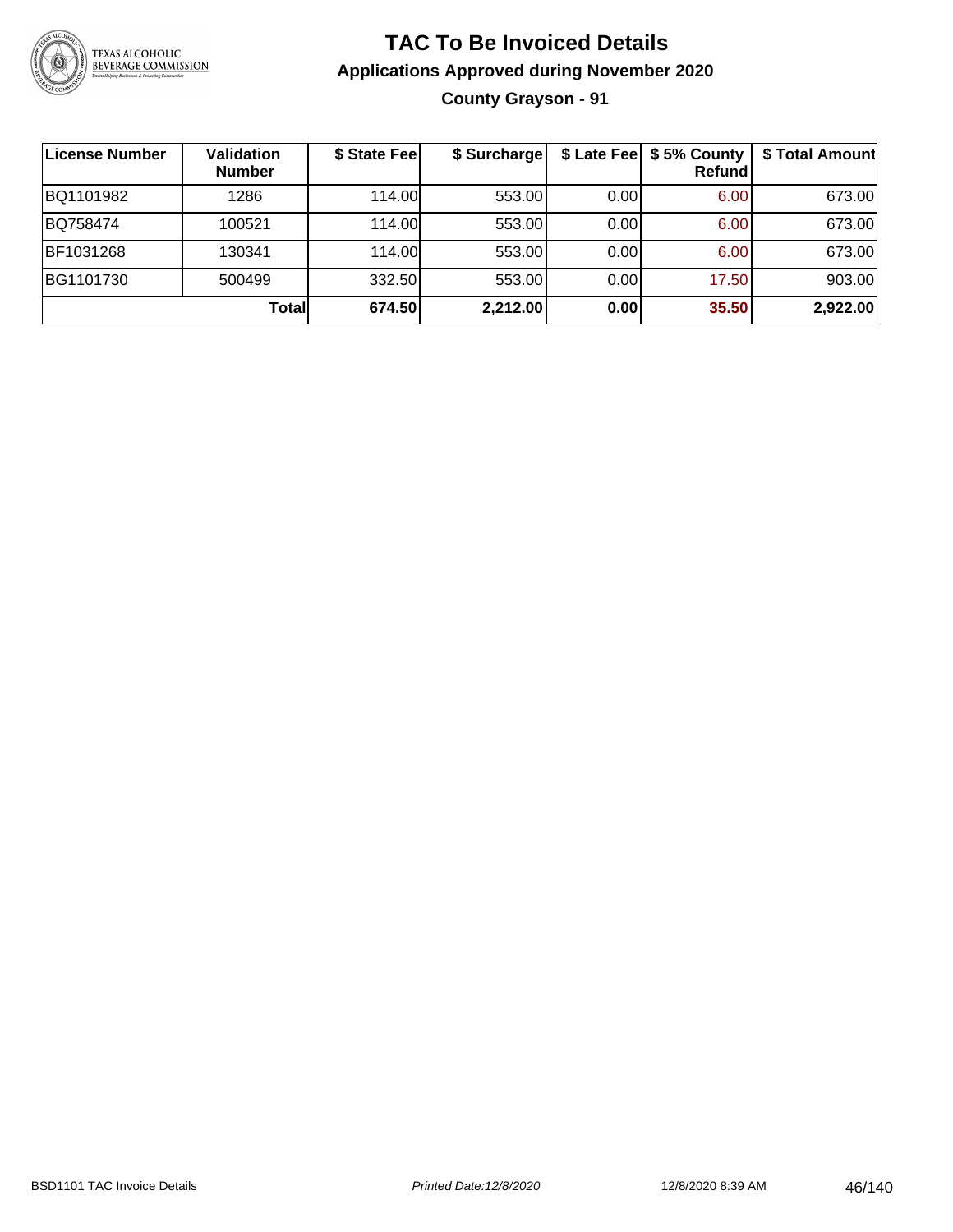

#### **TAC To Be Invoiced Details Applications Approved during November 2020 County Gregg - 92**

| License Number | <b>Validation</b><br><b>Number</b> | \$ State Fee  |        |      | Refund | \$ Surcharge   \$ Late Fee   \$5% County   \$ Total Amount |
|----------------|------------------------------------|---------------|--------|------|--------|------------------------------------------------------------|
| BQ1031988      | 131183                             | 114.00        | 553.00 | 0.00 | 6.00   | 673.00                                                     |
|                | Totall                             | <b>114.00</b> | 553.00 | 0.00 | 6.00   | 673.00                                                     |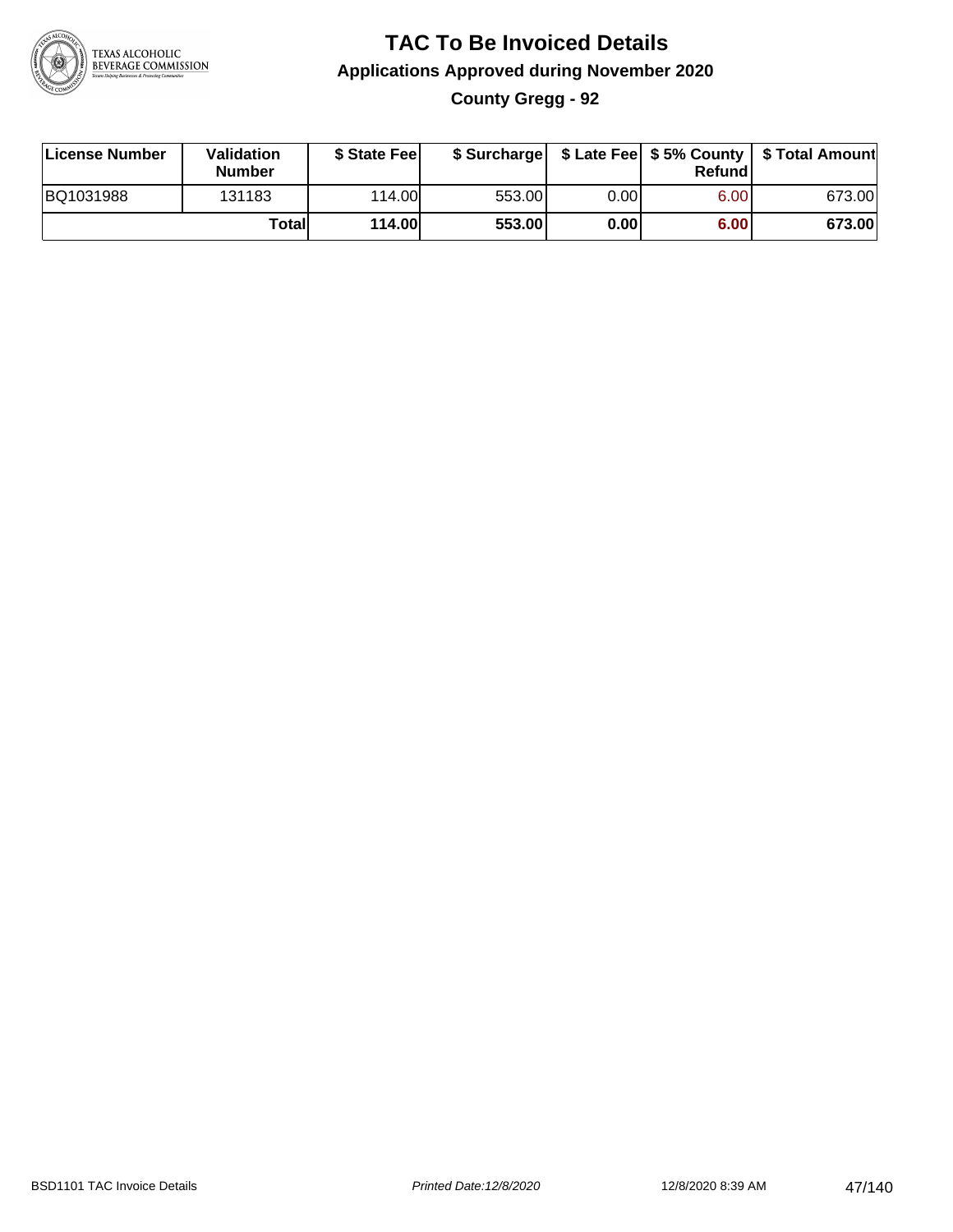

**County Grimes - 93**

| License Number | Validation<br><b>Number</b> | \$ State Fee | \$ Surcharge |        | Refundl | \$ Late Fee   \$5% County   \$ Total Amount |
|----------------|-----------------------------|--------------|--------------|--------|---------|---------------------------------------------|
| BG960796       | 100522                      | 332.50       | 553.00       | 0.00   | 17.50   | 903.00                                      |
| BG541369       | 131761                      | 332.50       | 553.00       | 100.00 | 17.50   | 1,003.00                                    |
| BG541370       | 131761                      | 332.50       | 553.00       | 100.00 | 17.50   | 1,003.00                                    |
|                | Total                       | 997.50       | 1,659.00     | 200.00 | 52.50   | 2,909.00                                    |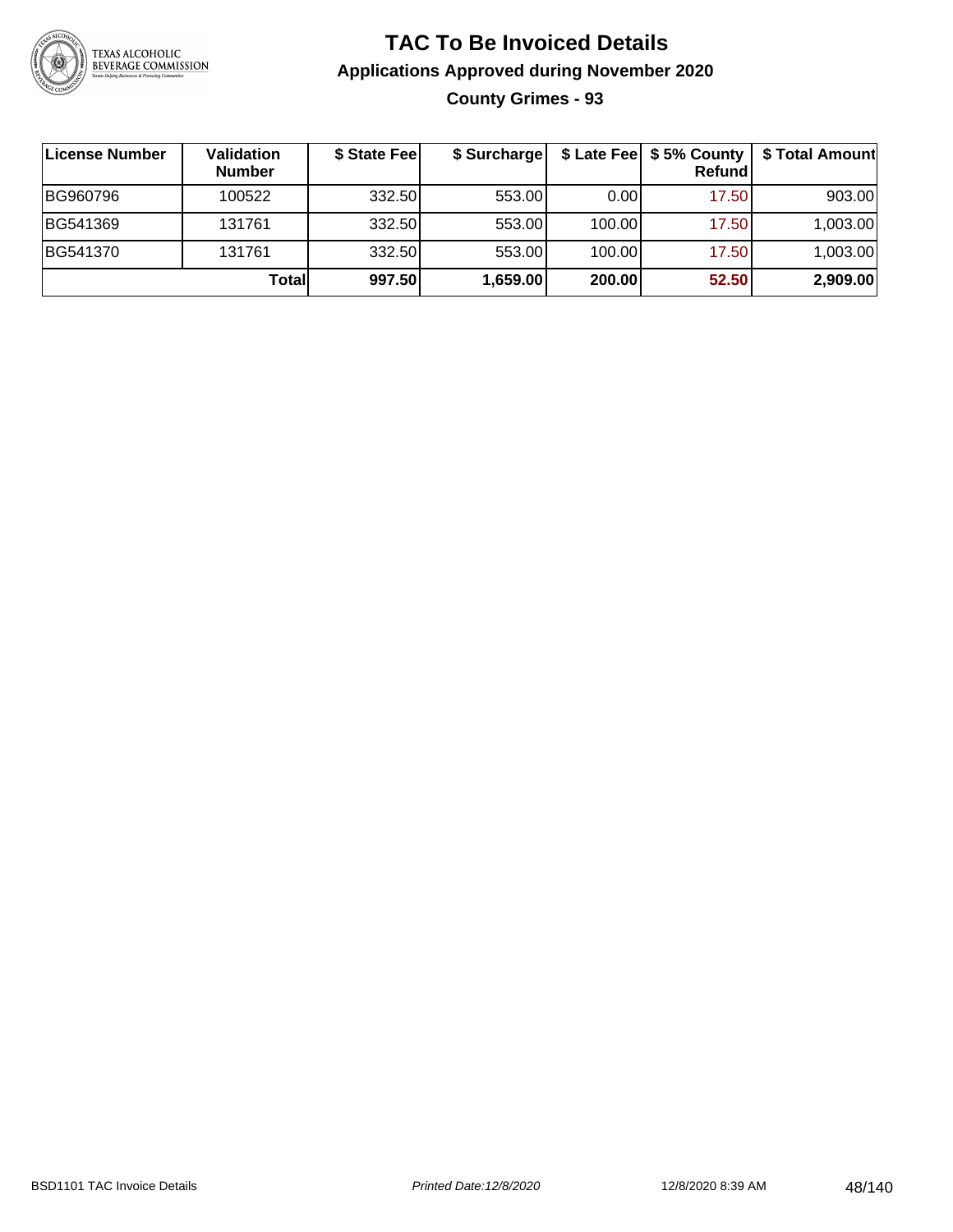

#### **TAC To Be Invoiced Details Applications Approved during November 2020 County Guadalupe - 94**

| <b>License Number</b> | <b>Validation</b><br><b>Number</b> | \$ State Fee | \$ Surcharge | \$ Late Fee | \$5% County<br>Refund | \$ Total Amount |
|-----------------------|------------------------------------|--------------|--------------|-------------|-----------------------|-----------------|
| BQ1100755             | 1592                               | 114.00       | 553.00       | 0.00        | 6.00                  | 673.00          |
| BG1102052             | 2136                               | 332.50       | 553.00       | 0.00        | 17.50                 | 903.00          |
| BQ1100397             | 2307                               | 114.00       | 553.00       | 0.00        | 6.00                  | 673.00          |
| BQ1101329             | 2516                               | 114.00       | 553.00       | 0.00        | 6.00                  | 673.00          |
| BQ751702              | 127752                             | 114.00       | 553.00       | 100.00      | 6.00                  | 773.00          |
| BG958824              | 131561                             | 332.50       | 553.00       | 0.00        | 17.50                 | 903.00          |
|                       | <b>Total</b>                       | 1,121.00     | 3,318.00     | 100.00      | 59.00                 | 4,598.00        |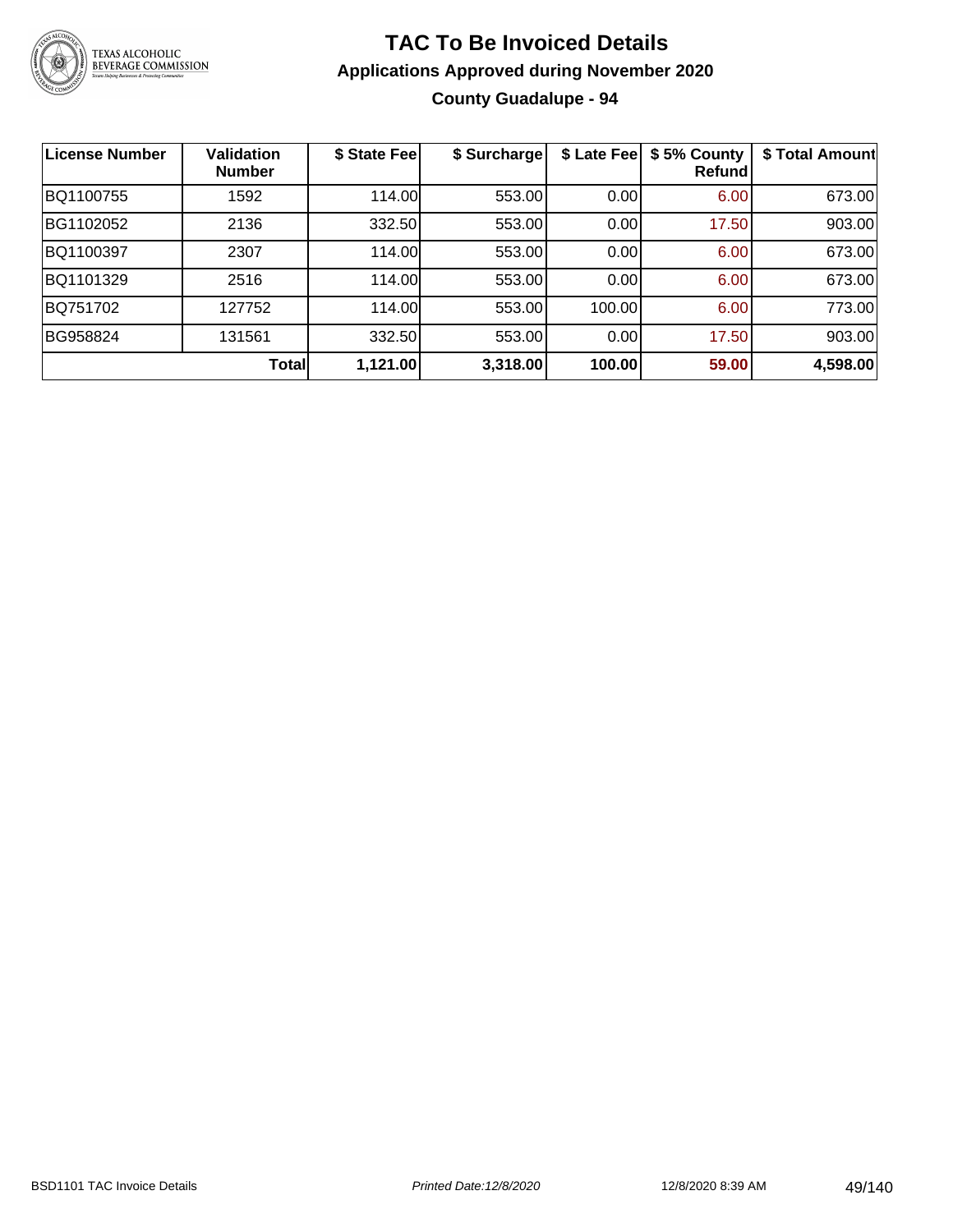

#### **TAC To Be Invoiced Details Applications Approved during November 2020 County Hale - 95**

| License Number | Validation<br><b>Number</b> | \$ State Feel |          |       | Refund | \$ Surcharge   \$ Late Fee   \$5% County   \$ Total Amount |
|----------------|-----------------------------|---------------|----------|-------|--------|------------------------------------------------------------|
| BQ1033099      | 100195                      | 114.00L       | 553.00   | 0.00  | 6.00   | 673.00                                                     |
| BQ758614       | 516072                      | 114.00        | 553.00   | 0.001 | 6.00   | 673.00                                                     |
|                | Totall                      | 228.00        | 1,106.00 | 0.00  | 12.00  | 1,346.00                                                   |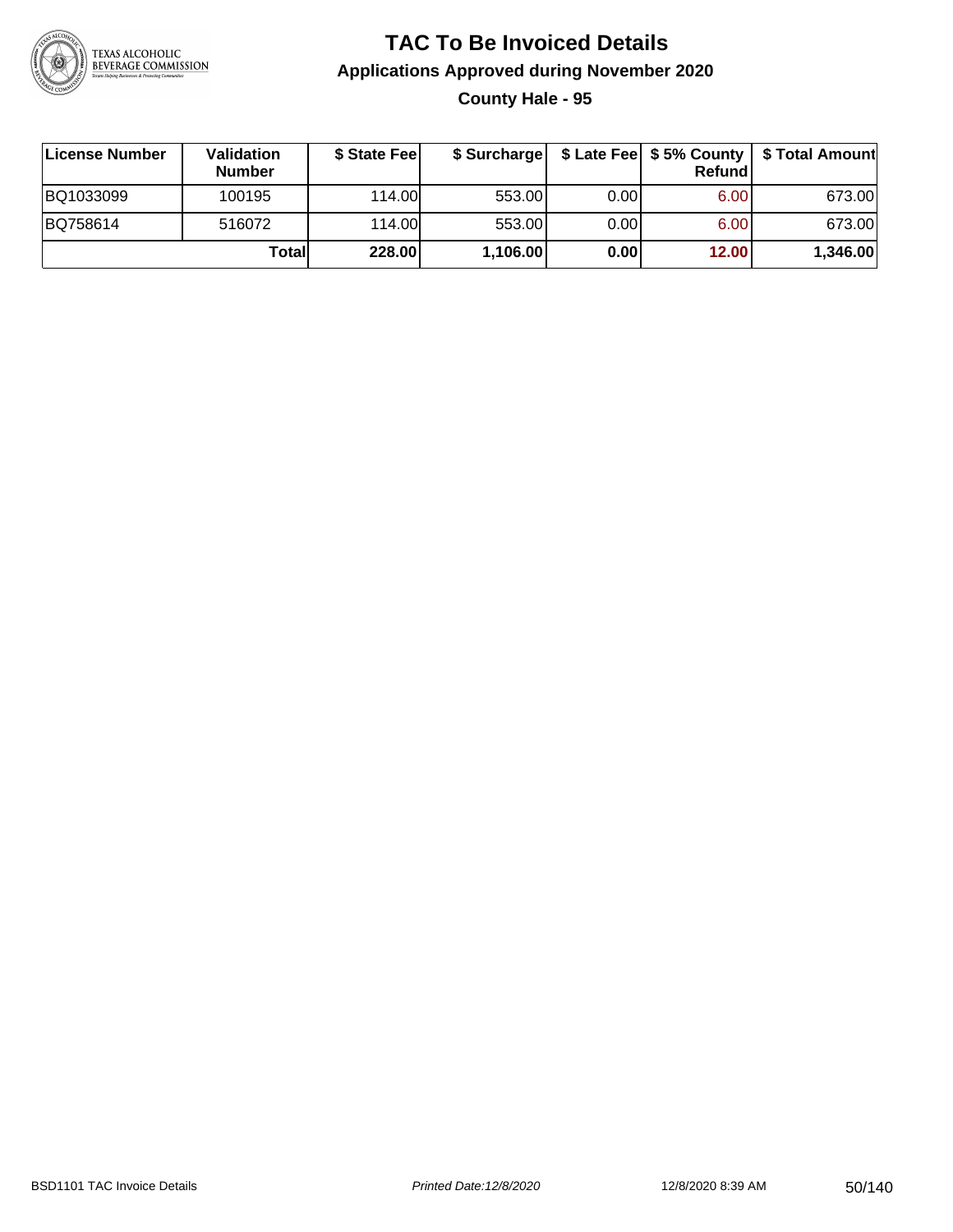

**County Hamilton - 97**

| License Number | Validation<br><b>Number</b> | \$ State Feel | \$ Surcharge |       | Refundl | \$ Late Fee   \$5% County   \$ Total Amount |
|----------------|-----------------------------|---------------|--------------|-------|---------|---------------------------------------------|
| BQ959359       | 131344                      | 114.00        | 553.00       | 0.001 | 6.00    | 673.00                                      |
|                | Totall                      | <b>114.00</b> | 553.00       | 0.00  | 6.00    | 673.00                                      |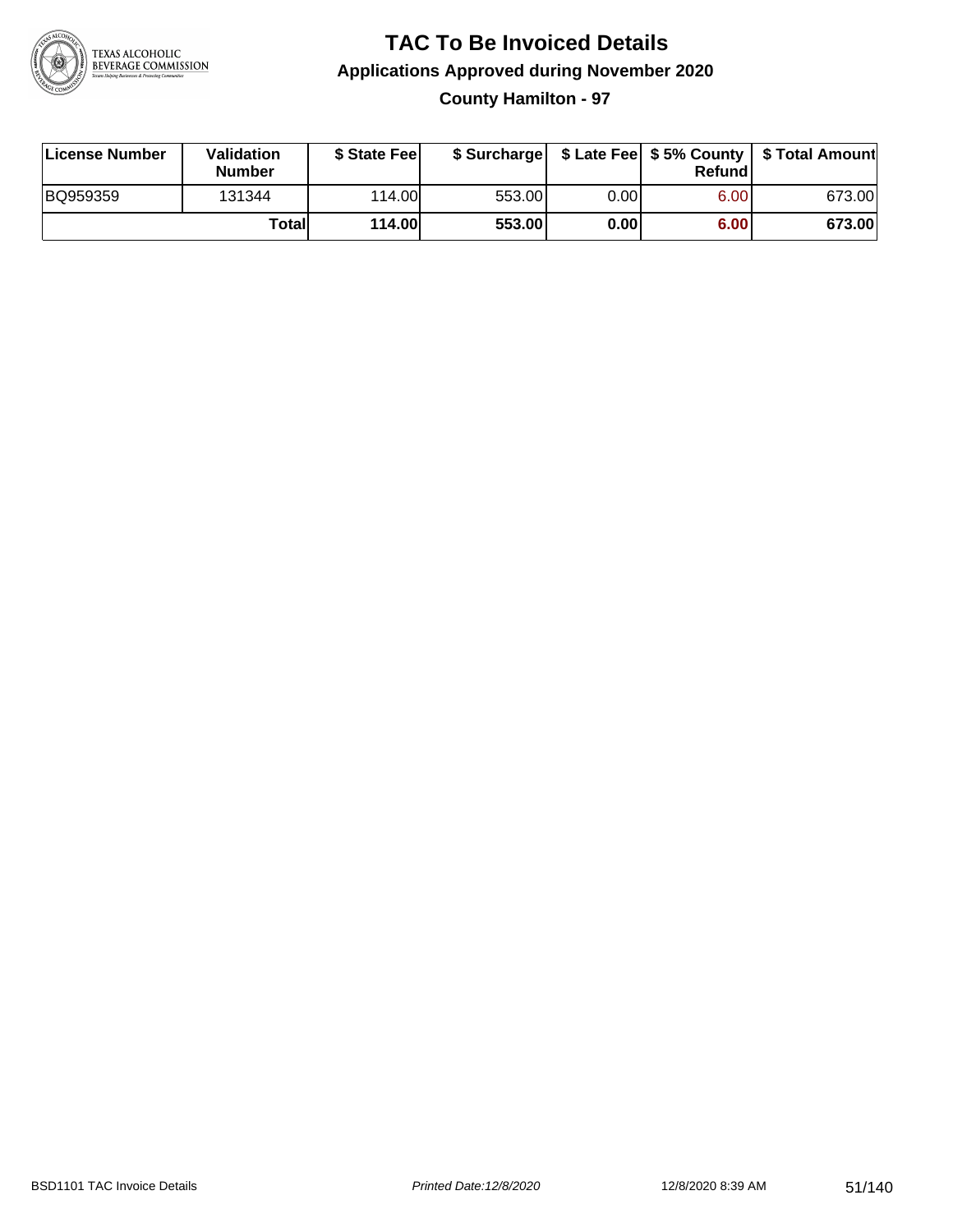

#### **TAC To Be Invoiced Details Applications Approved during November 2020 County Hardin - 100**

| ∣License Number | <b>Validation</b><br><b>Number</b> | \$ State Fee | \$ Surcharge |       | <b>Refund</b> |          |
|-----------------|------------------------------------|--------------|--------------|-------|---------------|----------|
| BQ1101330       | 1931                               | 114.00L      | 553.00       | 0.001 | 6.00          | 673.00   |
| BF819635        | 131383                             | 114.00       | 553.00       | 0.001 | 6.00          | 673.00   |
|                 | Totall                             | 228.00       | 1,106.00     | 0.00  | 12.00         | 1,346.00 |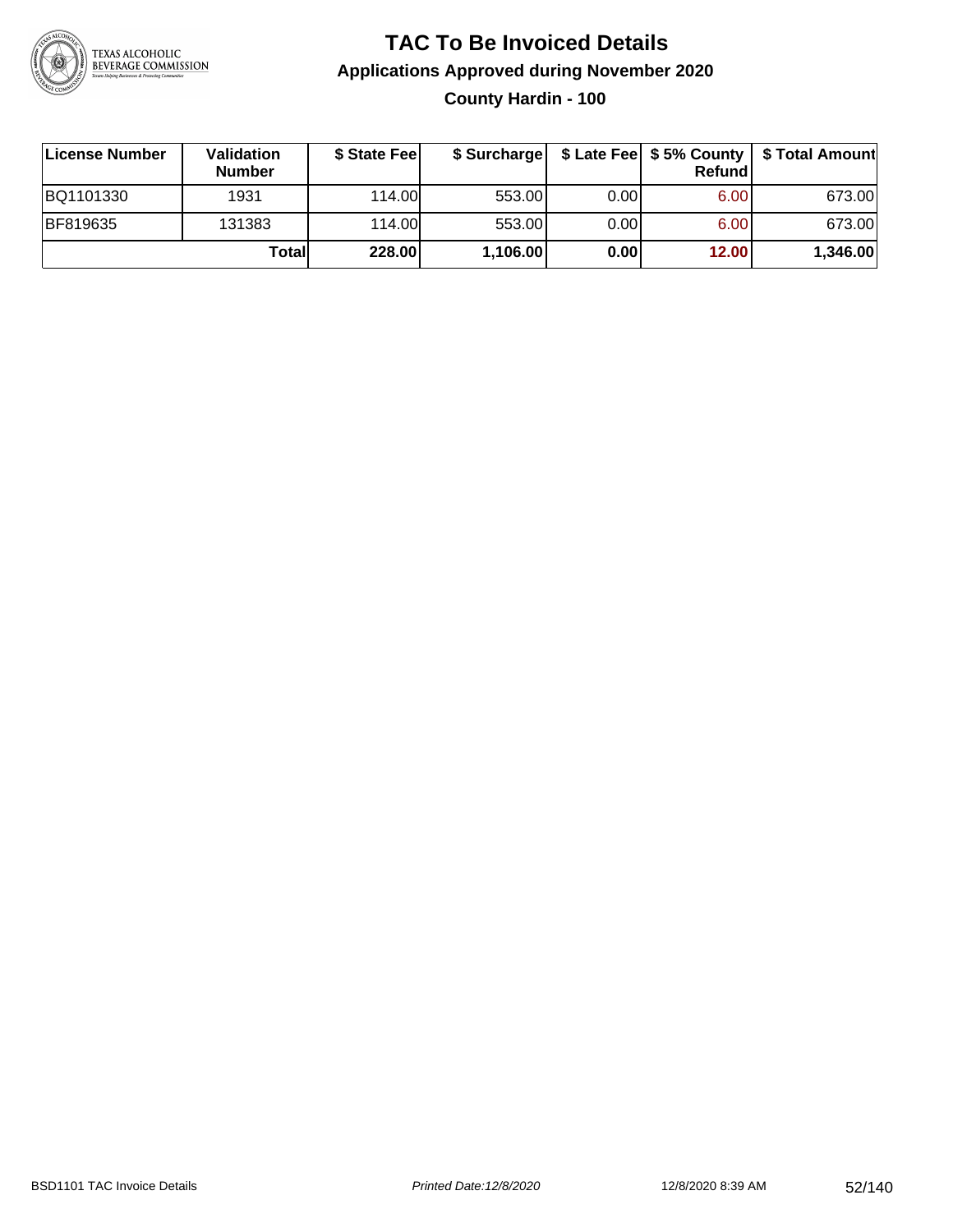

TEXAS ALCOHOLIC<br>BEVERAGE COMMISSION

#### **TAC To Be Invoiced Details Applications Approved during November 2020 County Harris - 101**

| <b>License Number</b> | Validation<br><b>Number</b> | \$ State Fee | \$ Surcharge |      | \$ Late Fee   \$5% County  <br>Refund | \$ Total Amount |
|-----------------------|-----------------------------|--------------|--------------|------|---------------------------------------|-----------------|
| BQ1101152             | 51                          | 114.00       | 553.00       | 0.00 | 6.00                                  | 673.00          |
| BQ1101676             | 513                         | 114.00       | 553.00       | 0.00 | 6.00                                  | 673.00          |
| BQ1101978             | 680                         | 114.00       | 553.00       | 0.00 | 6.00                                  | 673.00          |
| BG1100616             | 905                         | 1,900.00     | 553.00       | 0.00 | 100.00                                | 2,553.00        |
| BQ1100909             | 1031                        | 114.00       | 553.00       | 0.00 | 6.00                                  | 673.00          |
| BQ1101217             | 1108                        | 114.00       | 553.00       | 0.00 | 6.00                                  | 673.00          |
| BQ1101993             | 1141                        | 114.00       | 553.00       | 0.00 | 6.00                                  | 673.00          |
| BF1100466             | 1191                        | 114.00       | 553.00       | 0.00 | 6.00                                  | 673.00          |
| BQ1100848             | 1192                        | 114.00       | 553.00       | 0.00 | 6.00                                  | 673.00          |
| BQ1101473             | 1254                        | 114.00       | 553.00       | 0.00 | 6.00                                  | 673.00          |
| BQ1101374             | 1359                        | 114.00       | 553.00       | 0.00 | 6.00                                  | 673.00          |
| BG1101759             | 1412                        | 1,900.00     | 553.00       | 0.00 | 100.00                                | 2,553.00        |
| BQ1101482             | 1468                        | 114.00       | 553.00       | 0.00 | 6.00                                  | 673.00          |
| BG1101000             | 1491                        | 1,900.00     | 553.00       | 0.00 | 100.00                                | 2,553.00        |
| BL1101000             | 1491                        | 475.00       | 327.00       | 0.00 | 25.00                                 | 827.00          |
| BQ1100284             | 1492                        | 114.00       | 553.00       | 0.00 | 6.00                                  | 673.00          |
| BG1100432             | 1541                        | 1,900.00     | 553.00       | 0.00 | 100.00                                | 2,553.00        |
| BQ1100967             | 1550                        | 114.00       | 553.00       | 0.00 | 6.00                                  | 673.00          |
| BG1100980             | 1626                        | 1,900.00     | 553.00       | 0.00 | 100.00                                | 2,553.00        |
| BL1100980             | 1626                        | 475.00       | 327.00       | 0.00 | 25.00                                 | 827.00          |
| BQ1101846             | 1688                        | 114.00       | 553.00       | 0.00 | 6.00                                  | 673.00          |
| BQ1101020             | 1689                        | 114.00       | 553.00       | 0.00 | 6.00                                  | 673.00          |
| BQ1100858             | 1691                        | 114.00       | 553.00       | 0.00 | 6.00                                  | 673.00          |
| BF1101371             | 1758                        | 114.00       | 553.00       | 0.00 | 6.00                                  | 673.00          |
| BF1101194             | 1759                        | 114.00       | 553.00       | 0.00 | 6.00                                  | 673.00          |
| BF1100540             | 1760                        | 114.00       | 553.00       | 0.00 | 6.00                                  | 673.00          |
| BF1100543             | 1762                        | 114.00       | 553.00       | 0.00 | 6.00                                  | 673.00          |
| BF1101518             | 1766                        | 114.00       | 553.00       | 0.00 | 6.00                                  | 673.00          |
| BQ1101875             | 1851                        | 114.00       | 553.00       | 0.00 | 6.00                                  | 673.00          |
| BG1100572             | 1857                        | 1,900.00     | 553.00       | 0.00 | 100.00                                | 2,553.00        |
| BQ1101039             | 1924                        | 114.00       | 553.00       | 0.00 | 6.00                                  | 673.00          |
| BQ1100673             | 1928                        | 114.00       | 553.00       | 0.00 | 6.00                                  | 673.00          |
| BF1101860             | 1932                        | 114.00       | 553.00       | 0.00 | 6.00                                  | 673.00          |
| BG1102048             | 1940                        | 1,900.00     | 553.00       | 0.00 | 100.00                                | 2,553.00        |
| BQ1100720             | 1961                        | 114.00       | 553.00       | 0.00 | 6.00                                  | 673.00          |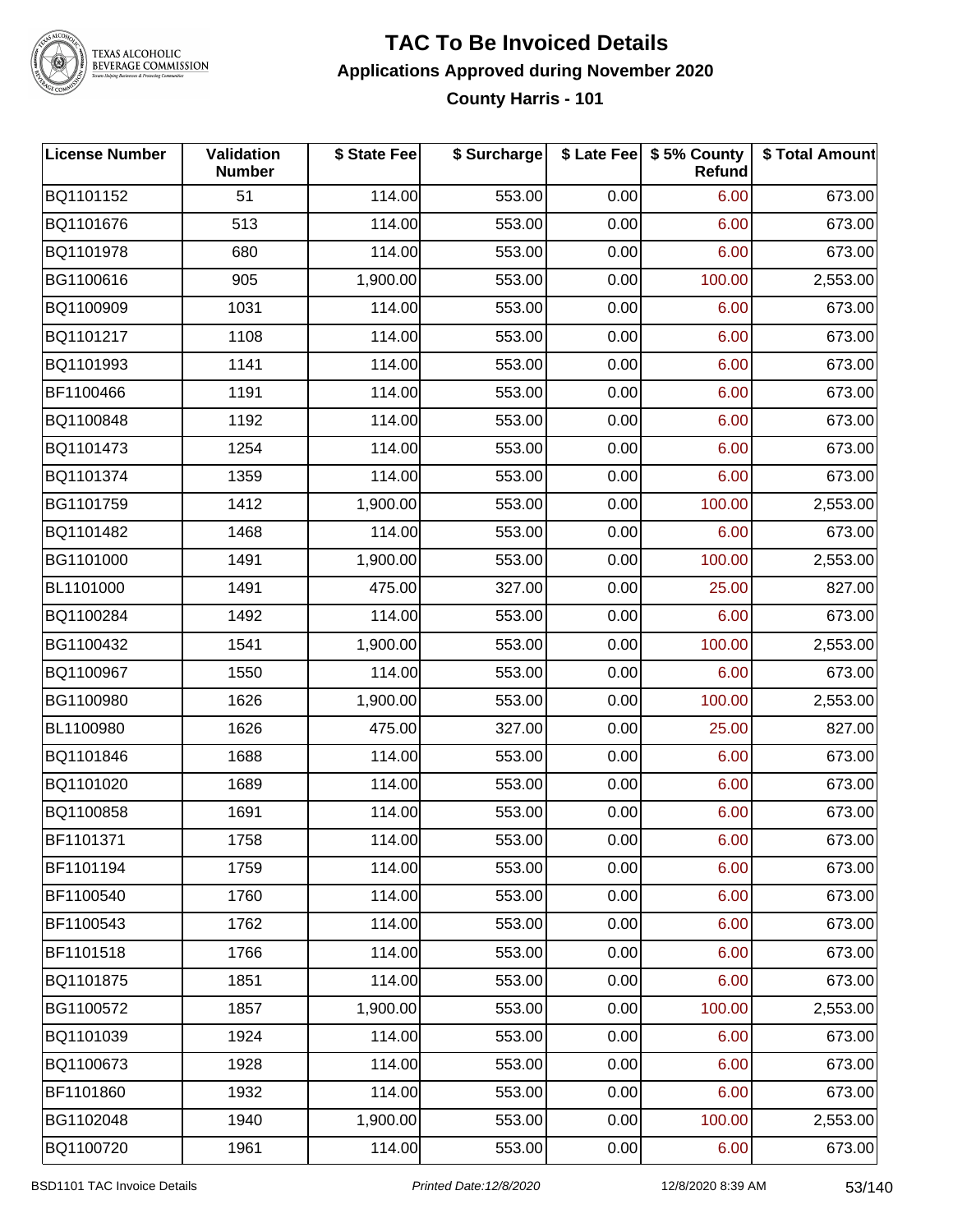| <b>License Number</b> | Validation<br><b>Number</b> | \$ State Fee | \$ Surcharge |        | \$ Late Fee   \$5% County<br>Refund | \$ Total Amount |
|-----------------------|-----------------------------|--------------|--------------|--------|-------------------------------------|-----------------|
| BF1100977             | 2024                        | 114.00       | 553.00       | 0.00   | 6.00                                | 673.00          |
| BF1101842             | 2041                        | 114.00       | 553.00       | 0.00   | 6.00                                | 673.00          |
| BF1100546             | 2116                        | 114.00       | 553.00       | 0.00   | 6.00                                | 673.00          |
| BG1101962             | 2121                        | 1,900.00     | 553.00       | 0.00   | 100.00                              | 2,553.00        |
| BL1101962             | 2121                        | 475.00       | 327.00       | 0.00   | 25.00                               | 827.00          |
| BQ1101843             | 2122                        | 114.00       | 553.00       | 0.00   | 6.00                                | 673.00          |
| BF1102050             | 2123                        | 114.00       | 553.00       | 0.00   | 6.00                                | 673.00          |
| BQ1100975             | 2141                        | 114.00       | 553.00       | 0.00   | 6.00                                | 673.00          |
| BF1102071             | 2232                        | 114.00       | 553.00       | 0.00   | 6.00                                | 673.00          |
| BQ1101149             | 2272                        | 114.00       | 553.00       | 0.00   | 6.00                                | 673.00          |
| BQ1102159             | 2278                        | 114.00       | 553.00       | 0.00   | 6.00                                | 673.00          |
| BQ1101416             | 2279                        | 114.00       | 553.00       | 0.00   | 6.00                                | 673.00          |
| BF1102113             | 2286                        | 114.00       | 553.00       | 0.00   | 6.00                                | 673.00          |
| BQ1102103             | 2437                        | 114.00       | 553.00       | 0.00   | 6.00                                | 673.00          |
| BG1100781             | 2454                        | 1,900.00     | 553.00       | 0.00   | 100.00                              | 2,553.00        |
| BL1100781             | 2454                        | 475.00       | 327.00       | 0.00   | 25.00                               | 827.00          |
| BF1100763             | 2458                        | 114.00       | 553.00       | 0.00   | 6.00                                | 673.00          |
| BQ1101835             | 2555                        | 114.00       | 553.00       | 0.00   | 6.00                                | 673.00          |
| BQ1102135             | 2558                        | 114.00       | 553.00       | 0.00   | 6.00                                | 673.00          |
| BQ1101732             | 2563                        | 114.00       | 553.00       | 0.00   | 6.00                                | 673.00          |
| BF1100997             | 2564                        | 114.00       | 553.00       | 0.00   | 6.00                                | 673.00          |
| BG1101924             | 2608                        | 1,900.00     | 553.00       | 0.00   | 100.00                              | 2,553.00        |
| BQ957171              | 8788                        | 114.00       | 553.00       | 0.00   | 6.00                                | 673.00          |
| BF1026205             | 8806                        | 114.00       | 553.00       | 100.00 | 6.00                                | 773.00          |
| BF959136              | 100471                      | 114.00       | 553.00       | 0.00   | 6.00                                | 673.00          |
| BQ758847              | 100504                      | 114.00       | 553.00       | 0.00   | 6.00                                | 673.00          |
| BQ960219              | 100506                      | 114.00       | 553.00       | 0.00   | 6.00                                | 673.00          |
| BF886579              | 100507                      | 114.00       | 553.00       | 0.00   | 6.00                                | 673.00          |
| BQ821508              | 100513                      | 114.00       | 553.00       | 0.00   | 6.00                                | 673.00          |
| BQ886844              | 100524                      | 114.00       | 553.00       | 0.00   | 6.00                                | 673.00          |
| BF1033941             | 100527                      | 114.00       | 553.00       | 0.00   | 6.00                                | 673.00          |
| BF885684              | 100533                      | 114.00       | 553.00       | 0.00   | 6.00                                | 673.00          |
| BQ885992              | 100546                      | 114.00       | 553.00       | 0.00   | 6.00                                | 673.00          |
| BG822227              | 100547                      | 1,425.00     | 553.00       | 0.00   | 75.00                               | 2,053.00        |
| BG1033887             | 100636                      | 1,425.00     | 553.00       | 0.00   | 75.00                               | 2,053.00        |
| BF757441              | 101425                      | 114.00       | 553.00       | 100.00 | 6.00                                | 773.00          |
| BQ886881              | 102174                      | 114.00       | 553.00       | 0.00   | 6.00                                | 673.00          |
| BQ762066              | 102747                      | 114.00       | 553.00       | 0.00   | 6.00                                | 673.00          |
| BG1035824             | 103751                      | 1,425.00     | 553.00       | 0.00   | 75.00                               | 2,053.00        |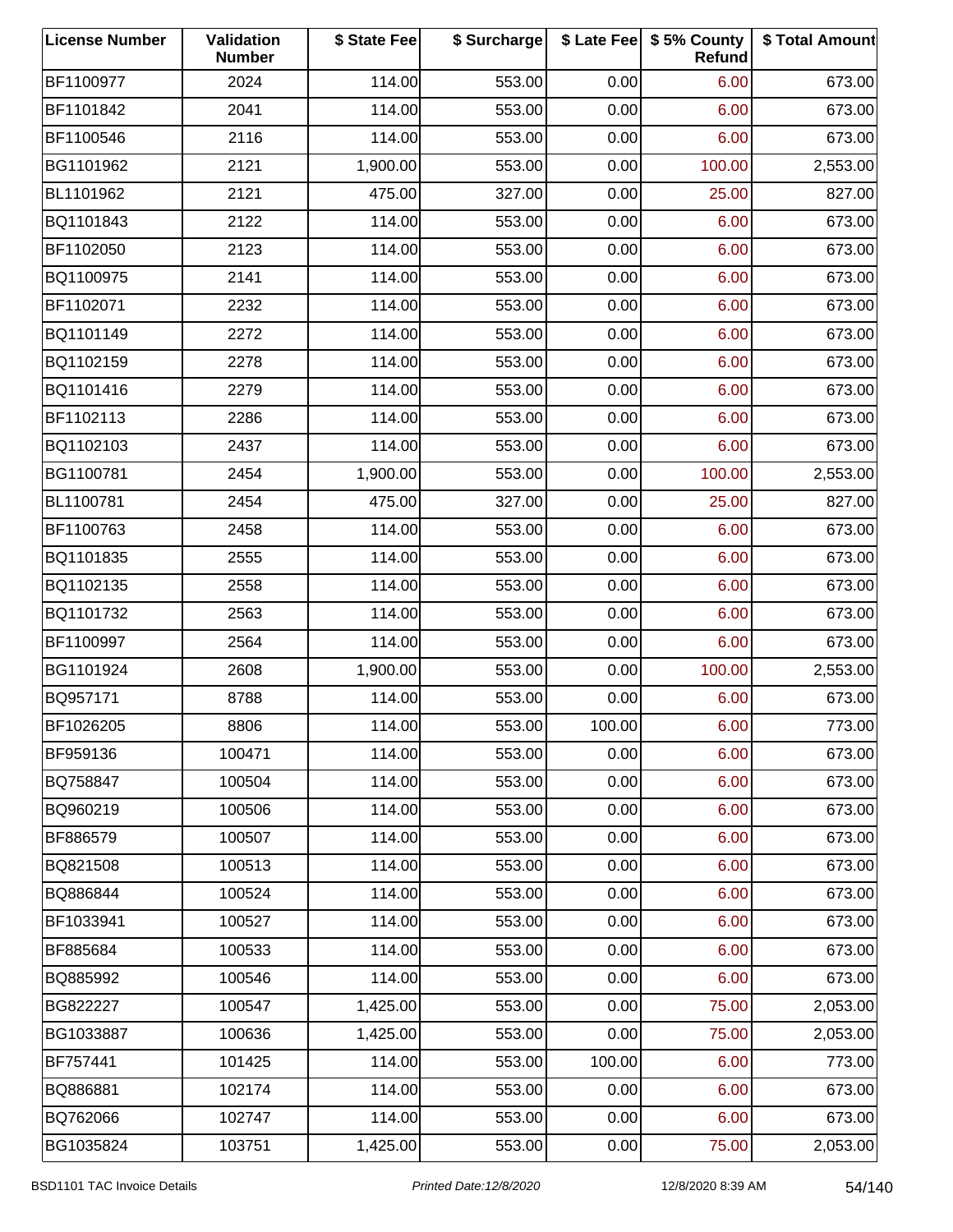| <b>License Number</b> | Validation<br><b>Number</b> | \$ State Fee | \$ Surcharge |        | \$ Late Fee   \$5% County<br>Refund | \$ Total Amount |
|-----------------------|-----------------------------|--------------|--------------|--------|-------------------------------------|-----------------|
| BL1035824             | 103751                      | 475.00       | 327.00       | 0.00   | 25.00                               | 827.00          |
| BQ958092              | 131047                      | 114.00       | 553.00       | 0.00   | 6.00                                | 673.00          |
| BQ1030744             | 131097                      | 114.00       | 553.00       | 0.00   | 6.00                                | 673.00          |
| BG637271              | 131105                      | 1,425.00     | 553.00       | 0.00   | 75.00                               | 2,053.00        |
| BF310372              | 131118                      | 114.00       | 553.00       | 0.00   | 6.00                                | 673.00          |
| BQ1029160             | 131120                      | 114.00       | 553.00       | 0.00   | 6.00                                | 673.00          |
| BF956540              | 131141                      | 114.00       | 553.00       | 0.00   | 6.00                                | 673.00          |
| BG957105              | 131142                      | 1,425.00     | 553.00       | 0.00   | 75.00                               | 2,053.00        |
| BF455732              | 131149                      | 114.00       | 553.00       | 100.00 | 6.00                                | 773.00          |
| BQ1032178             | 131188                      | 114.00       | 553.00       | 0.00   | 6.00                                | 673.00          |
| BE956052              | 131220                      | 1,425.00     | 553.00       | 0.00   | 75.00                               | 2,053.00        |
| BQ757328              | 131296                      | 114.00       | 553.00       | 0.00   | 6.00                                | 673.00          |
| BQ759064              | 131354                      | 114.00       | 553.00       | 0.00   | 6.00                                | 673.00          |
| BQ759062              | 131355                      | 114.00       | 553.00       | 0.00   | 6.00                                | 673.00          |
| BQ821500              | 131365                      | 114.00       | 553.00       | 0.00   | 6.00                                | 673.00          |
| BF541563              | 131367                      | 114.00       | 553.00       | 0.00   | 6.00                                | 673.00          |
| BG729942              | 131367                      | 1,425.00     | 553.00       | 0.00   | 75.00                               | 2,053.00        |
| BG730107              | 131367                      | 1,425.00     | 553.00       | 0.00   | 75.00                               | 2,053.00        |
| BG756675              | 131431                      | 1,425.00     | 553.00       | 0.00   | 75.00                               | 2,053.00        |
| BG756674              | 131433                      | 1,425.00     | 553.00       | 0.00   | 75.00                               | 2,053.00        |
| BQ1029529             | 131439                      | 114.00       | 553.00       | 0.00   | 6.00                                | 673.00          |
| BQ819173              | 131445                      | 114.00       | 553.00       | 0.00   | 6.00                                | 673.00          |
| BQ1030874             | 131446                      | 114.00       | 553.00       | 0.00   | 6.00                                | 673.00          |
| BQ884691              | 131451                      | 114.00       | 553.00       | 0.00   | 6.00                                | 673.00          |
| BQ1031002             | 131454                      | 114.00       | 553.00       | 0.00   | 6.00                                | 673.00          |
| BF1031158             | 131455                      | 114.00       | 553.00       | 0.00   | 6.00                                | 673.00          |
| BQ1031095             | 131456                      | 114.00       | 553.00       | 0.00   | 6.00                                | 673.00          |
| BF958485              | 131459                      | 114.00       | 553.00       | 0.00   | 6.00                                | 673.00          |
| BQ885046              | 131461                      | 114.00       | 553.00       | 0.00   | 6.00                                | 673.00          |
| BQ885202              | 131464                      | 114.00       | 553.00       | 0.00   | 6.00                                | 673.00          |
| BQ885316              | 131465                      | 114.00       | 553.00       | 0.00   | 6.00                                | 673.00          |
| BQ820529              | 131469                      | 114.00       | 553.00       | 0.00   | 6.00                                | 673.00          |
| BG959512              | 131472                      | 1,425.00     | 553.00       | 0.00   | 75.00                               | 2,053.00        |
| BG1024634             | 131486                      | 1,425.00     | 553.00       | 100.00 | 75.00                               | 2,153.00        |
| BQ1031022             | 131528                      | 114.00       | 553.00       | 0.00   | 6.00                                | 673.00          |
| BQ1031917             | 131529                      | 114.00       | 553.00       | 0.00   | 6.00                                | 673.00          |
| BG958786              | 131558                      | 1,425.00     | 553.00       | 0.00   | 75.00                               | 2,053.00        |
| BG1031214             | 131762                      | 1,425.00     | 553.00       | 0.00   | 75.00                               | 2,053.00        |
| BF960788              | 131763                      | 114.00       | 553.00       | 0.00   | 6.00                                | 673.00          |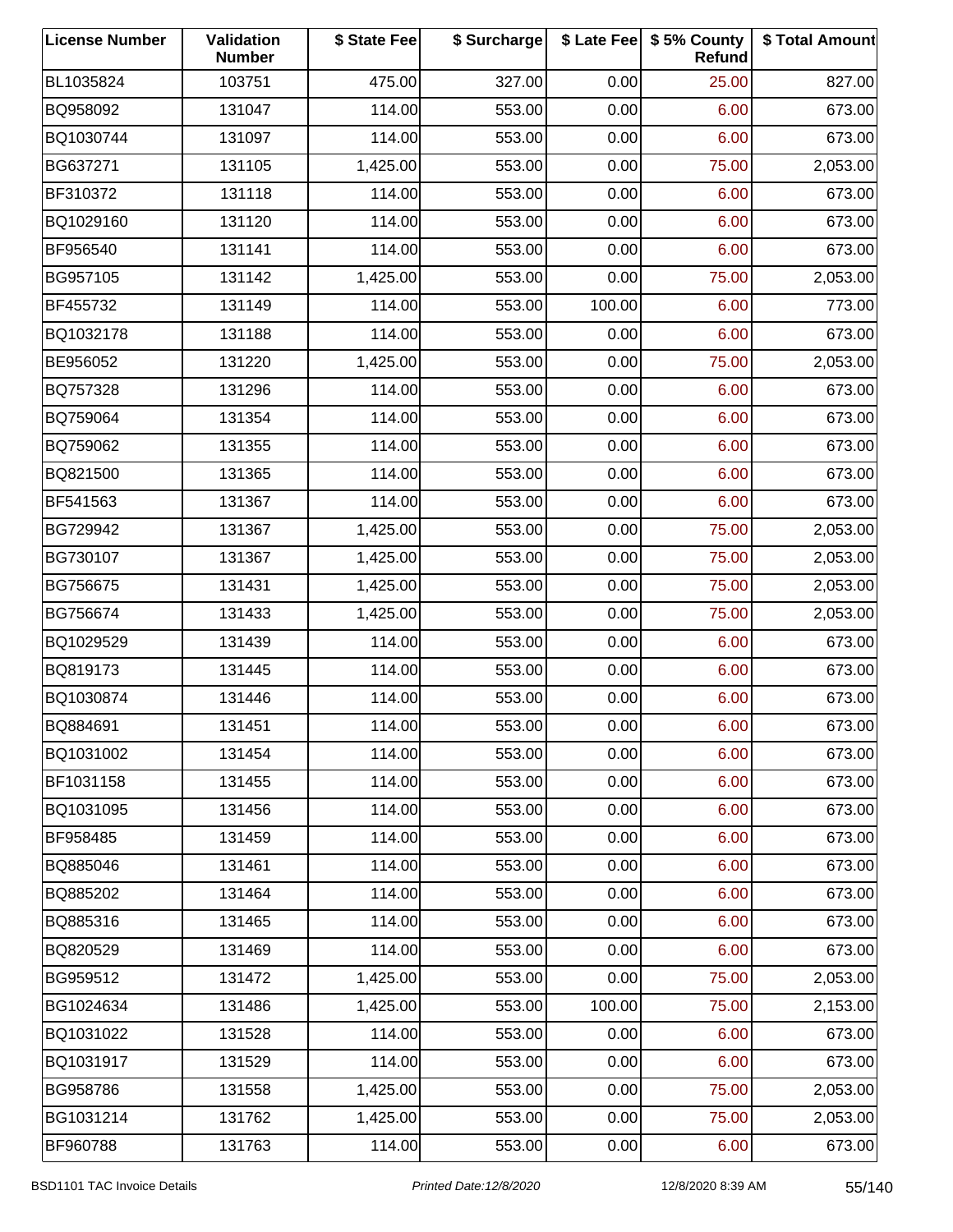| <b>License Number</b> | <b>Validation</b><br><b>Number</b> | \$ State Fee | \$ Surcharge | \$ Late Fee | \$5% County<br>Refund | \$ Total Amount |
|-----------------------|------------------------------------|--------------|--------------|-------------|-----------------------|-----------------|
| BE822642              | 503389                             | 1,425.00     | 553.00       | 100.00      | 75.00                 | 2,153.00        |
| BQ820831              | 516079                             | 114.00       | 553.00       | 0.00        | 6.00                  | 673.00          |
| BG1023855             | 516499                             | 1,425.00     | 553.00       | 100.00      | 75.00                 | 2,153.00        |
| BL1023855             | 516499                             | 475.00       | 327.00       | 100.00      | 25.00                 | 927.00          |
| <b>BG874756</b>       | 516629                             | 1,425.00     | 553.00       | 0.00        | 75.00                 | 2,053.00        |
| BQ884152              | 516826                             | 114.00       | 553.00       | 0.00        | 6.00                  | 673.00          |
| BG727643              | 516926                             | 1,425.00     | 553.00       | 0.00        | 75.00                 | 2,053.00        |
| BF758336              | 516949                             | 114.00       | 553.00       | 0.00        | 6.00                  | 673.00          |
| BQ457013              | 517015                             | 114.00       | 553.00       | 0.00        | 6.00                  | 673.00          |
| BG636362              | 517016                             | 1,425.00     | 553.00       | 0.00        | 75.00                 | 2,053.00        |
| BQ955137              | 517017                             | 114.00       | 553.00       | 0.00        | 6.00                  | 673.00          |
| BF1027864             | 517019                             | 114.00       | 553.00       | 0.00        | 6.00                  | 673.00          |
| BG634996              | 517020                             | 1,425.00     | 553.00       | 0.00        | 75.00                 | 2,053.00        |
| BQ701597              | 517022                             | 114.00       | 553.00       | 0.00        | 6.00                  | 673.00          |
| BQ1027330             | 517024                             | 114.00       | 553.00       | 0.00        | 6.00                  | 673.00          |
| BF702226              | 517107                             | 114.00       | 553.00       | 0.00        | 6.00                  | 673.00          |
|                       | Total                              | 60,952.00    | 69,981.00    | 700.00      | 3,208.00              | 134,841.00      |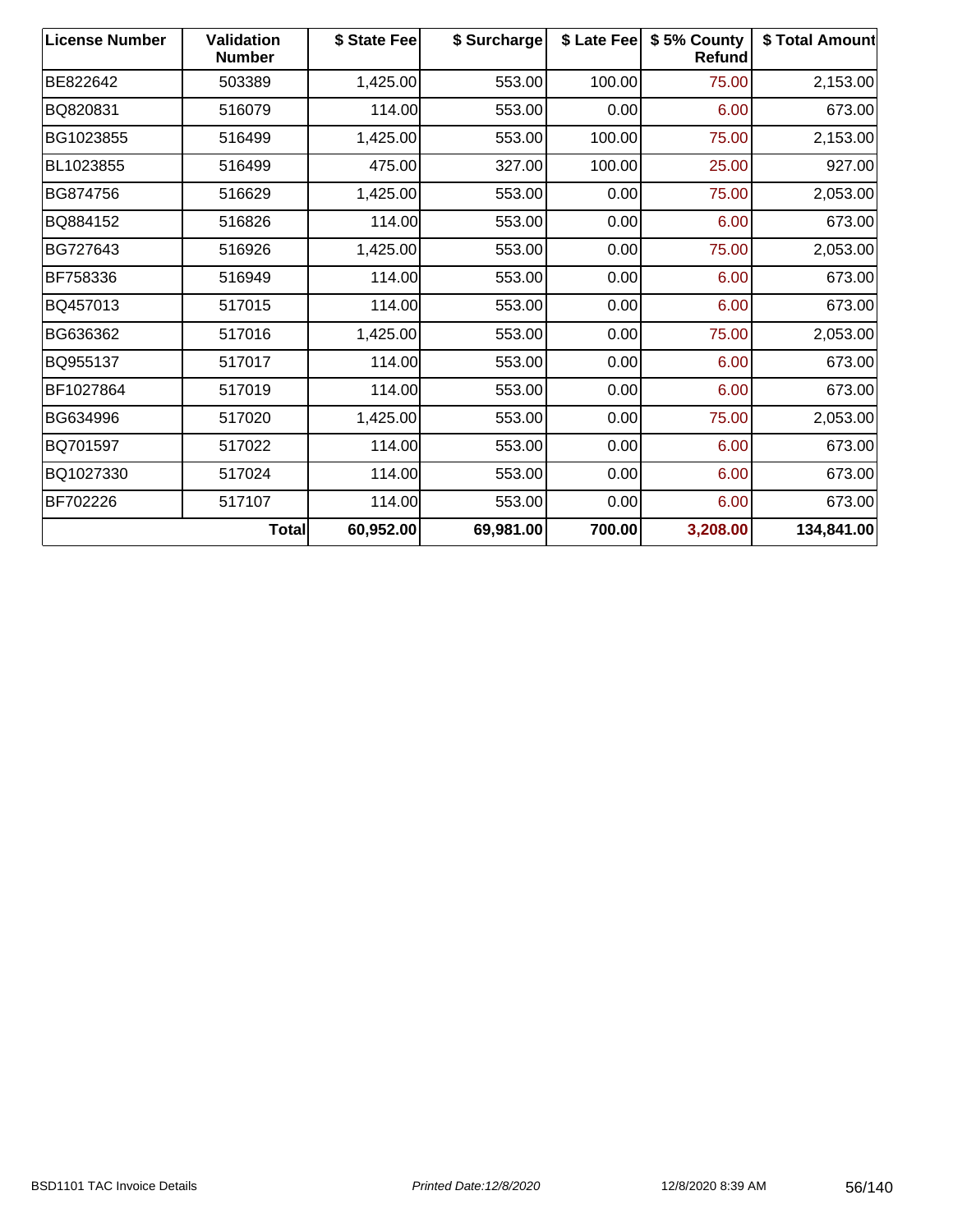

**County Harrison - 102**

| License Number | Validation<br><b>Number</b> | \$ State Fee |          |       | <b>Refund</b> | \$ Surcharge   \$ Late Fee   \$5% County   \$ Total Amount |
|----------------|-----------------------------|--------------|----------|-------|---------------|------------------------------------------------------------|
| BG1101850      | 2666                        | 332.50       | 553.00   | 0.001 | 17.50         | 903.00                                                     |
| BQ417751       | 517136                      | 114.00L      | 553.00   | 0.00  | 6.00          | 673.00                                                     |
|                | Totall                      | 446.50       | 1,106.00 | 0.00  | 23.50         | 1,576.00                                                   |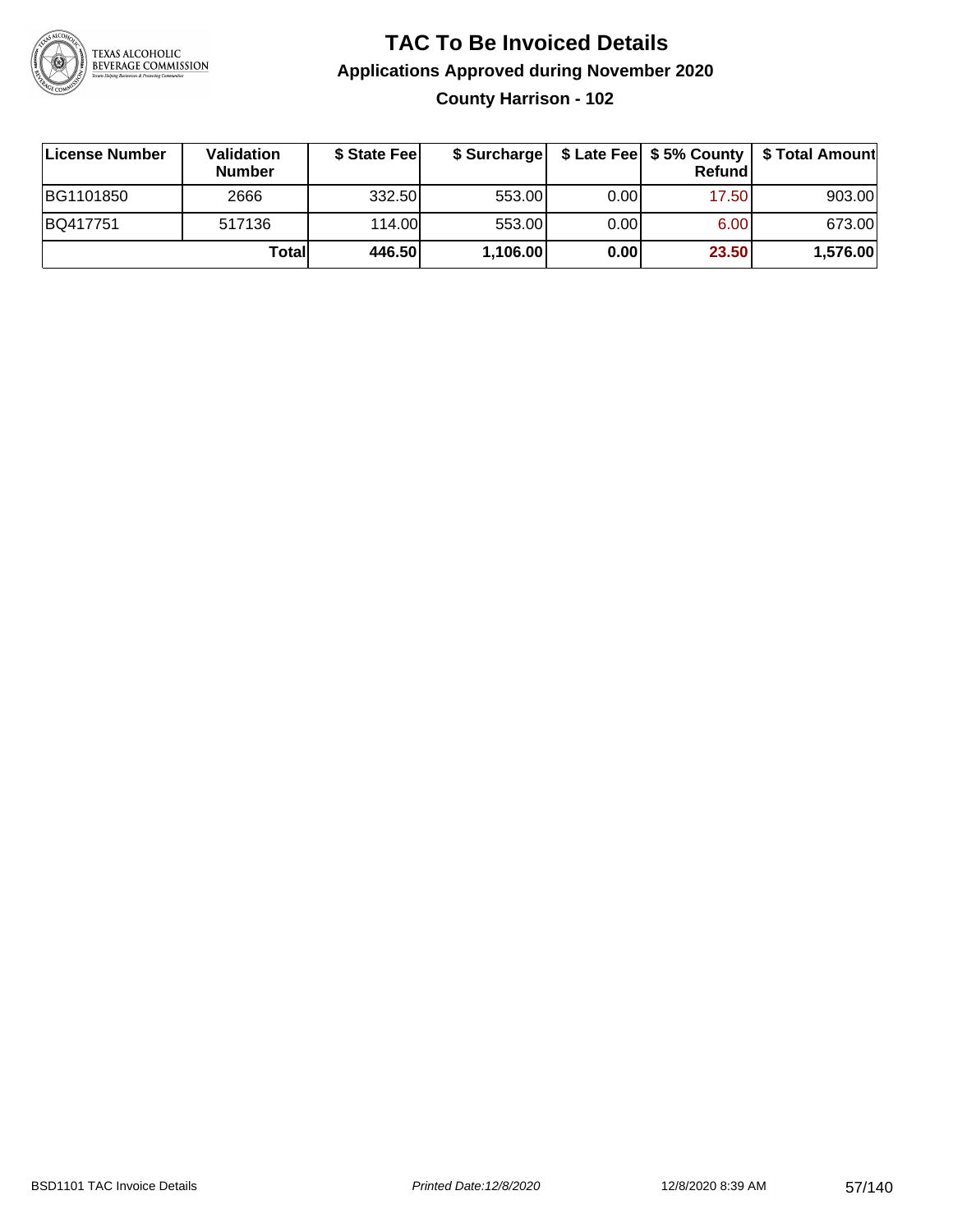

#### **TAC To Be Invoiced Details Applications Approved during November 2020 County Hartley - 103**

| License Number | <b>Validation</b><br><b>Number</b> | \$ State Feel |        |      | Refund | \$ Surcharge   \$ Late Fee   \$5% County   \$ Total Amount |
|----------------|------------------------------------|---------------|--------|------|--------|------------------------------------------------------------|
| BQ1101356      | 2028                               | 114.00L       | 553.00 | 0.00 | 6.00   | 673.00                                                     |
|                | Total                              | 114.00        | 553.00 | 0.00 | 6.00   | 673.00                                                     |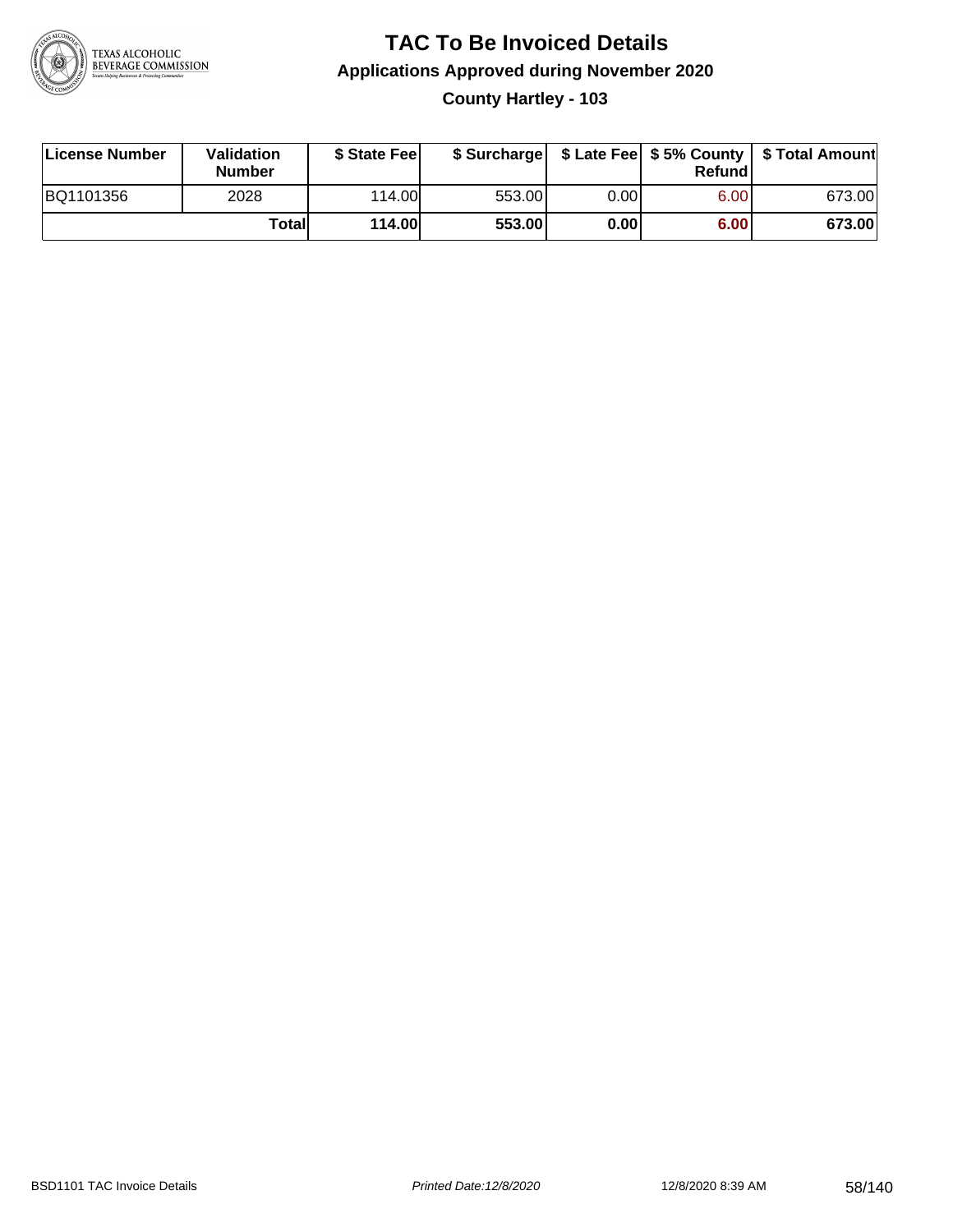

#### **TAC To Be Invoiced Details Applications Approved during November 2020 County Haskell - 104**

| License Number | Validation<br><b>Number</b> | \$ State Fee  |        |      | Refund | \$ Surcharge   \$ Late Fee   \$5% County   \$ Total Amount |
|----------------|-----------------------------|---------------|--------|------|--------|------------------------------------------------------------|
| BQ756334       | 131646                      | 114.00L       | 553.00 | 0.00 | 6.00   | 673.00                                                     |
|                | Totall                      | <b>114.00</b> | 553.00 | 0.00 | 6.00   | 673.00                                                     |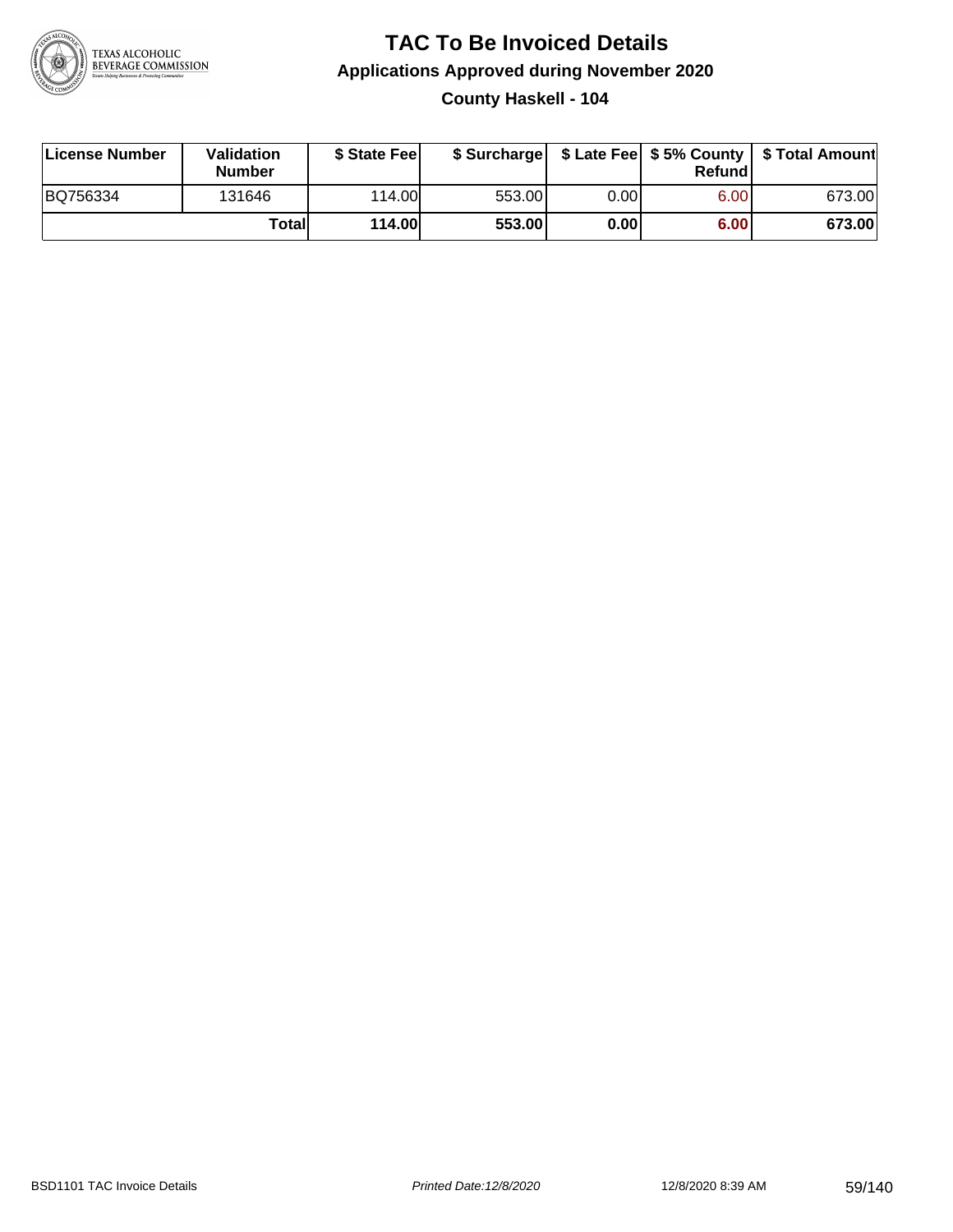

#### **TAC To Be Invoiced Details Applications Approved during November 2020 County Hays - 105**

| License Number | <b>Validation</b><br><b>Number</b> | \$ State Fee | \$ Surcharge | \$ Late Fee | \$5% County<br><b>Refund</b> | \$ Total Amount |
|----------------|------------------------------------|--------------|--------------|-------------|------------------------------|-----------------|
| BQ1100241      | 215                                | 114.00       | 553.00       | 0.00        | 6.00                         | 673.00          |
| BG1101431      | 1811                               | 332.50       | 553.00       | 0.00        | 17.50                        | 903.00          |
| BQ757772       | 100658                             | 114.00       | 553.00       | 0.00        | 6.00                         | 673.00          |
| BG1034040      | 101170                             | 332.50       | 553.00       | 0.00        | 17.50                        | 903.00          |
| BG1036042      | 101621                             | 332.50       | 553.00       | 0.00        | 17.50                        | 903.00          |
| BP1036042      | 101621                             | 950.00       | 426.00       | 0.00        | 50.00                        | 1,426.00        |
| BQ1030680      | 131462                             | 114.00       | 553.00       | 0.00        | 6.00                         | 673.00          |
| BG955807       | 504497                             | 332.50       | 553.00       | 0.00        | 17.50                        | 903.00          |
|                | Total                              | 2,622.00     | 4,297.00     | 0.00        | 138.00                       | 7,057.00        |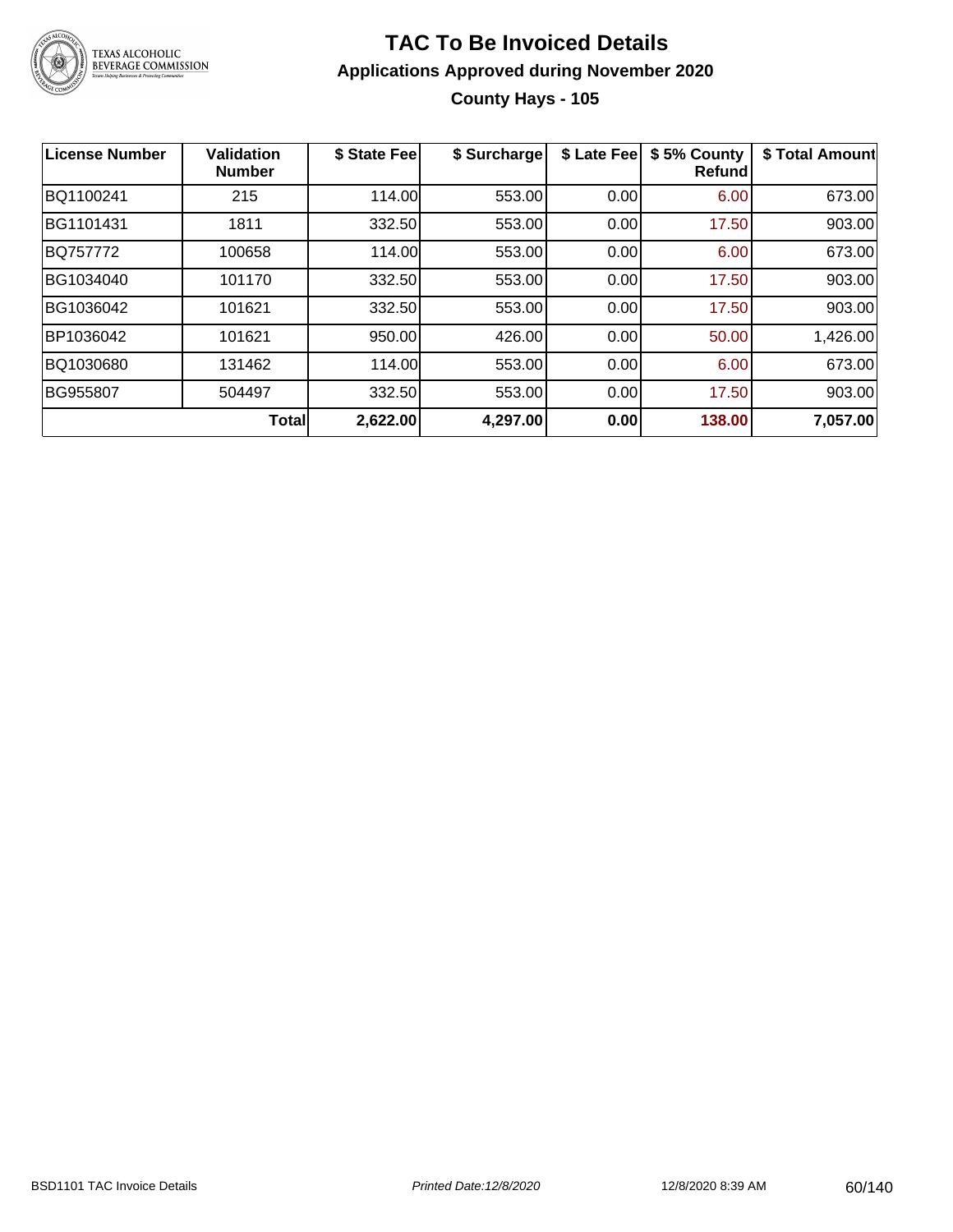

TEXAS ALCOHOLIC<br>BEVERAGE COMMISSION

#### **TAC To Be Invoiced Details Applications Approved during November 2020 County Hidalgo - 108**

| <b>License Number</b> | Validation<br><b>Number</b> | \$ State Fee | \$ Surcharge |        | \$ Late Fee   \$5% County<br>Refund | \$ Total Amount |
|-----------------------|-----------------------------|--------------|--------------|--------|-------------------------------------|-----------------|
| BQ1101333             | 1936                        | 114.00       | 553.00       | 0.00   | 6.00                                | 673.00          |
| BQ1100257             | 2102                        | 114.00       | 553.00       | 0.00   | 6.00                                | 673.00          |
| BG1100473             | 2105                        | 332.50       | 553.00       | 0.00   | 17.50                               | 903.00          |
| BL1100473             | 2105                        | 475.00       | 327.00       | 0.00   | 25.00                               | 827.00          |
| BG1100525             | 2206                        | 332.50       | 553.00       | 0.00   | 17.50                               | 903.00          |
| BG1100973             | 2212                        | 332.50       | 553.00       | 0.00   | 17.50                               | 903.00          |
| BG1100756             | 2240                        | 332.50       | 553.00       | 0.00   | 17.50                               | 903.00          |
| BG1101007             | 2429                        | 332.50       | 553.00       | 0.00   | 17.50                               | 903.00          |
| BQ1101883             | 2667                        | 114.00       | 553.00       | 0.00   | 6.00                                | 673.00          |
| BQ1101393             | 2686                        | 114.00       | 553.00       | 0.00   | 6.00                                | 673.00          |
| BQ1101566             | 2712                        | 114.00       | 553.00       | 0.00   | 6.00                                | 673.00          |
| BG1101975             | 2748                        | 332.50       | 553.00       | 0.00   | 17.50                               | 903.00          |
| BL1101975             | 2748                        | 475.00       | 327.00       | 0.00   | 25.00                               | 827.00          |
| BQ1101880             | 2839                        | 114.00       | 553.00       | 0.00   | 6.00                                | 673.00          |
| BG821271              | 100421                      | 332.50       | 553.00       | 0.00   | 17.50                               | 903.00          |
| BQ759964              | 100438                      | 114.00       | 553.00       | 0.00   | 6.00                                | 673.00          |
| BE883050              | 100717                      | 285.00       | 553.00       | 100.00 | 15.00                               | 953.00          |
| BE883285              | 100720                      | 285.00       | 553.00       | 100.00 | 15.00                               | 953.00          |
| BQ885944              | 100980                      | 114.00       | 553.00       | 0.00   | 6.00                                | 673.00          |
| BQ1034212             | 101147                      | 114.00       | 553.00       | 0.00   | 6.00                                | 673.00          |
| BG1029421             | 101149                      | 332.50       | 553.00       | 100.00 | 17.50                               | 1,003.00        |
| BG959992              | 101288                      | 332.50       | 553.00       | 0.00   | 17.50                               | 903.00          |
| BL959992              | 101288                      | 475.00       | 327.00       | 0.00   | 25.00                               | 827.00          |
| BG891371              | 104851                      | 332.50       | 553.00       | 0.00   | 17.50                               | 903.00          |
| BF820027              | 500025                      | 114.00       | 553.00       | 0.00   | 6.00                                | 673.00          |
| BG759569              | 500133                      | 332.50       | 553.00       | 0.00   | 17.50                               | 903.00          |
| BG1030275             | 500734                      | 332.50       | 553.00       | 0.00   | 17.50                               | 903.00          |
| BQ887291              | 500800                      | 114.00       | 553.00       | 0.00   | 6.00                                | 673.00          |
|                       | Total                       | 7,239.00     | 14,806.00    | 300.00 | 381.00                              | 22,726.00       |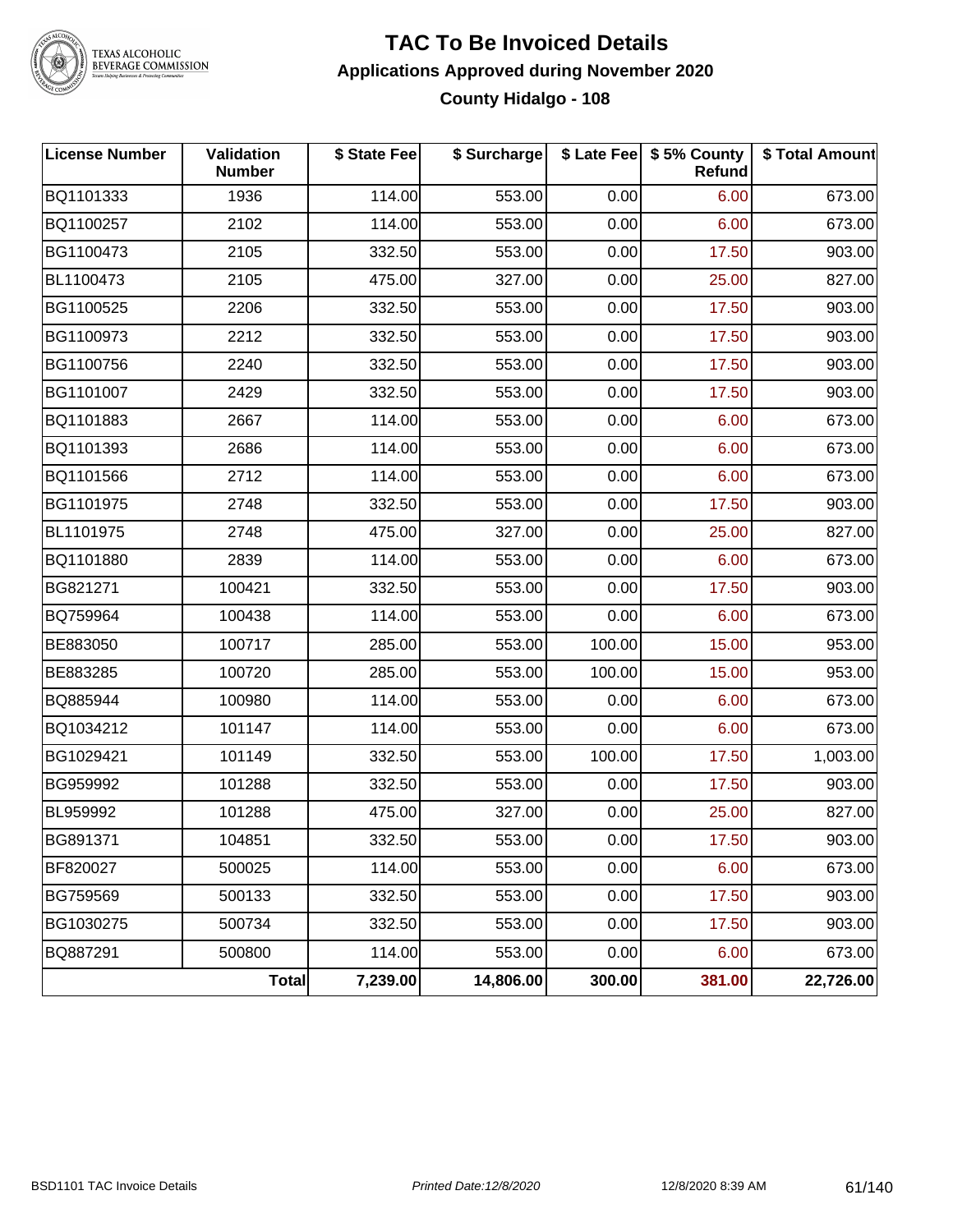

#### **TAC To Be Invoiced Details Applications Approved during November 2020 County Hill - 109**

| License Number | Validation<br><b>Number</b> | \$ State Feel |        |      | Refundl | \$ Surcharge   \$ Late Fee   \$5% County   \$ Total Amount |
|----------------|-----------------------------|---------------|--------|------|---------|------------------------------------------------------------|
| BQ1100535      | 1794                        | 114.00L       | 553.00 | 0.00 | 6.00    | 673.00                                                     |
|                | Total                       | 114.00        | 553.00 | 0.00 | 6.00    | 673.00                                                     |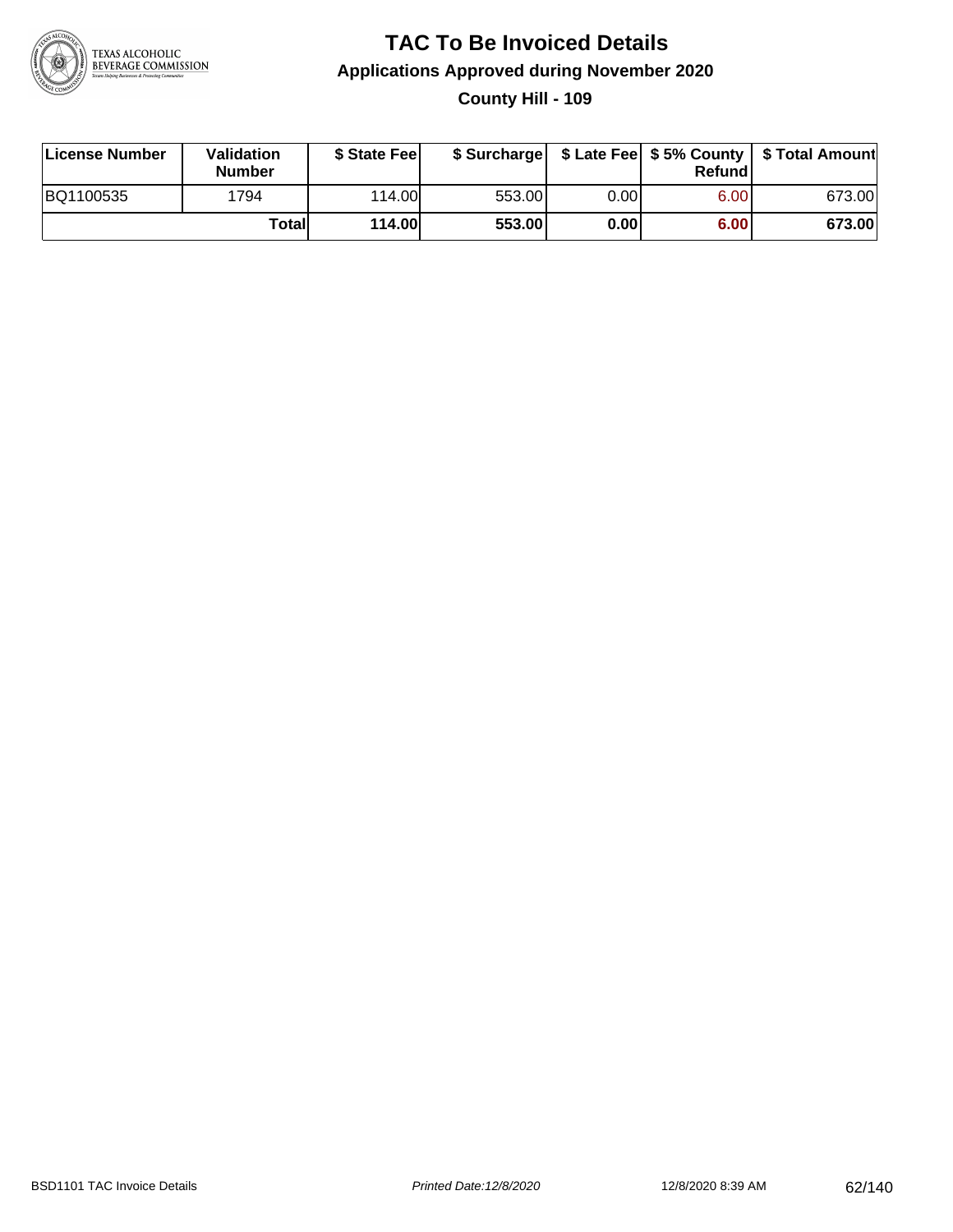

**County Hood - 111**

| License Number | Validation<br><b>Number</b> | \$ State Fee | \$ Surcharge |      | Refundl | \$ Late Fee   \$5% County   \$ Total Amount |
|----------------|-----------------------------|--------------|--------------|------|---------|---------------------------------------------|
| BG1101523      | 1821                        | 332.50       | 553.00       | 0.00 | 17.50   | 903.00                                      |
|                | Totall                      | 332.50       | 553.00       | 0.00 | 17.50   | 903.00                                      |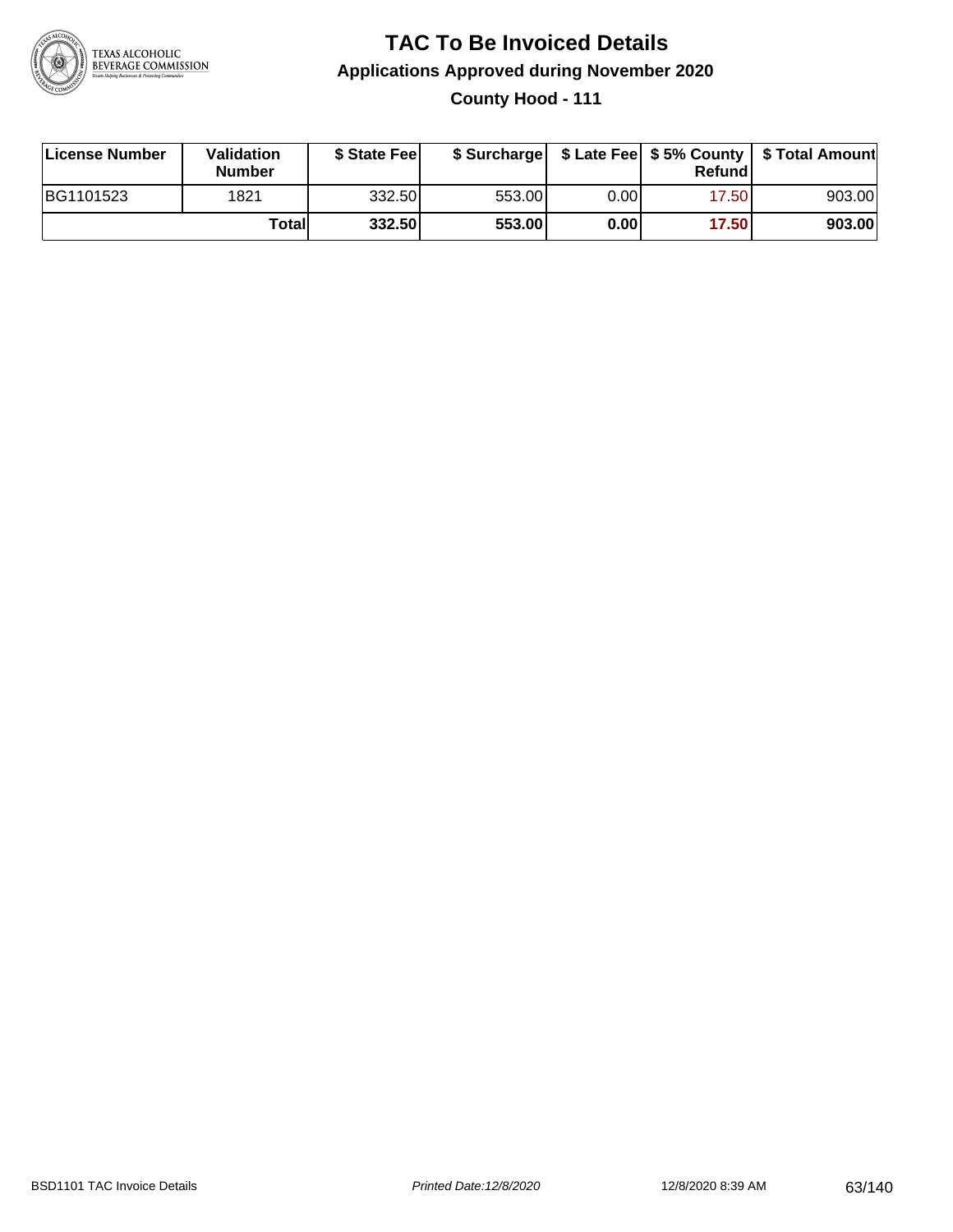

**County Houston - 113**

| License Number | Validation<br><b>Number</b> | \$ State Fee | \$ Surcharge |      | Refundl | \$ Late Fee   \$5% County   \$ Total Amount |
|----------------|-----------------------------|--------------|--------------|------|---------|---------------------------------------------|
| BG1100625      | 343                         | 332.50       | 553.00       | 0.00 | 17.50   | 903.00                                      |
|                | Totall                      | 332.50       | 553.00       | 0.00 | 17.50   | 903.00                                      |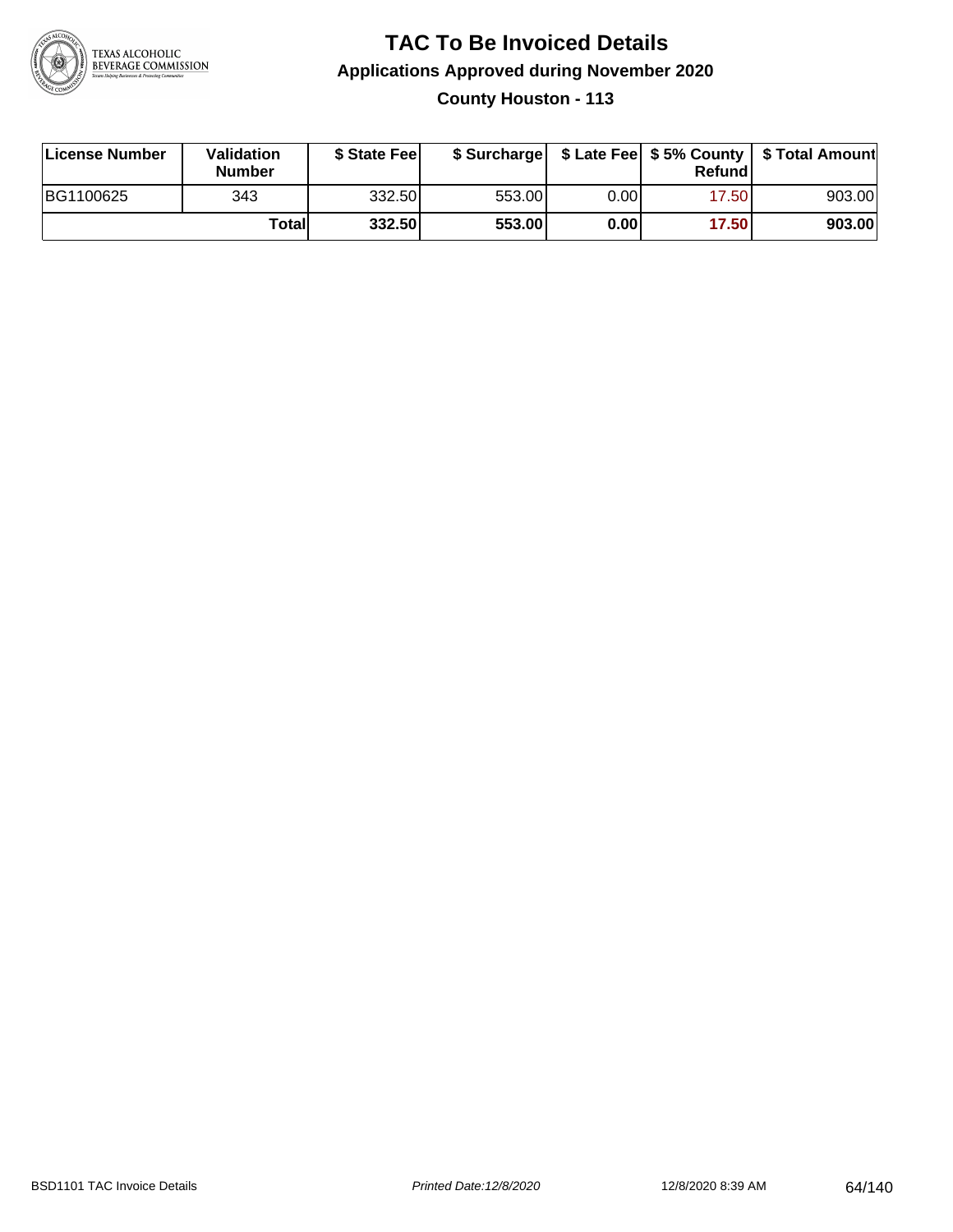

**County Howard - 114**

| ∣License Number | <b>Validation</b><br><b>Number</b> | \$ State Fee | \$ Surcharge |       | Refundl | \$ Late Fee   \$5% County   \$ Total Amount |
|-----------------|------------------------------------|--------------|--------------|-------|---------|---------------------------------------------|
| BF1100982       | 1538                               | 114.00       | 553.00       | 0.001 | 6.00    | 673.00                                      |
| BQ1034296       | 100200                             | 114.00       | 553.00       | 0.001 | 6.00    | 673.00                                      |
|                 | Totall                             | 228.00       | 1,106.00     | 0.00  | 12.00   | 1,346.00                                    |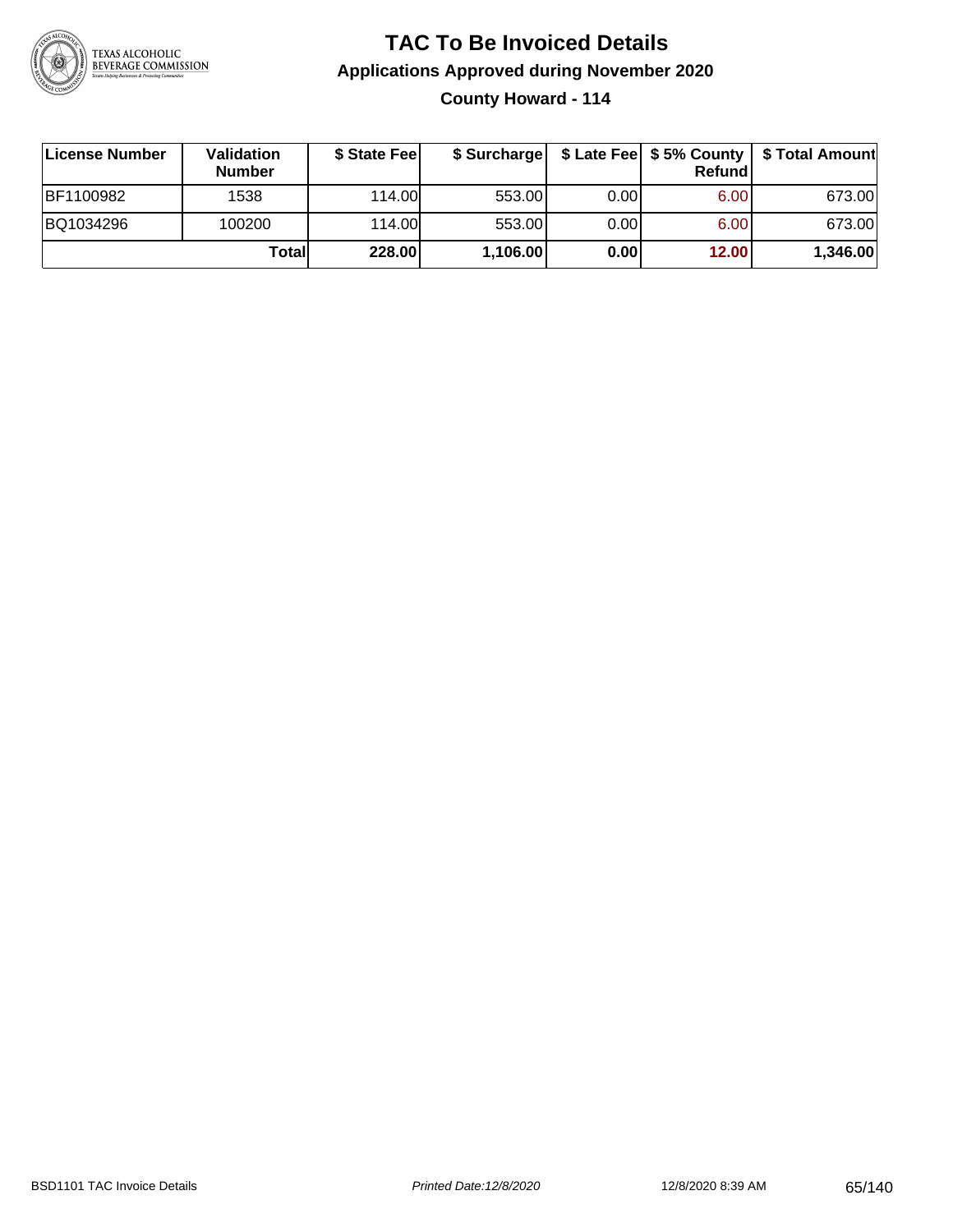

#### **TAC To Be Invoiced Details Applications Approved during November 2020 County Hunt - 116**

| ∣License Number | Validation<br><b>Number</b> | \$ State Fee | \$ Surcharge |      | \$ Late Fee   \$5% County<br><b>Refund</b> | \$ Total Amount |
|-----------------|-----------------------------|--------------|--------------|------|--------------------------------------------|-----------------|
| BQ1101476       | 975                         | 114.00       | 553.00       | 0.00 | 6.00                                       | 673.00          |
| BF1100937       | 2485                        | 114.00       | 553.00       | 0.00 | 6.00                                       | 673.00          |
| BQ960567        | 131595                      | 114.00       | 553.00       | 0.00 | 6.00                                       | 673.00          |
| BQ955851        | 517207                      | 114.00       | 553.00       | 0.00 | 6.00                                       | 673.00          |
|                 | <b>Total</b>                | 456.00       | 2,212.00     | 0.00 | 24.00                                      | 2,692.00        |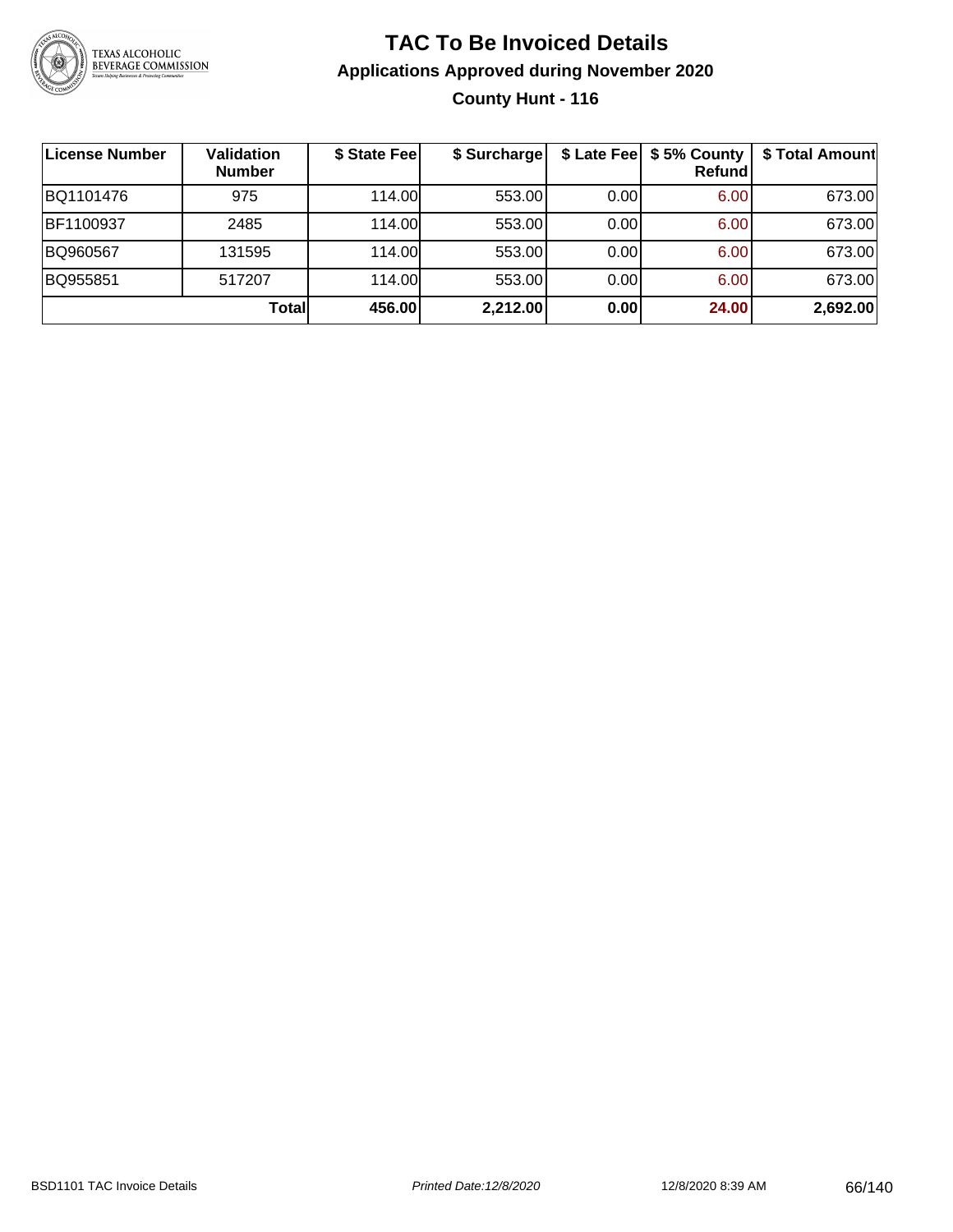

**County Hutchinson - 117**

| License Number | Validation<br><b>Number</b> | \$ State Feel | \$ Surcharge |      | Refundl | \$ Late Fee   \$5% County   \$ Total Amount |
|----------------|-----------------------------|---------------|--------------|------|---------|---------------------------------------------|
| BE1025698      | 517297                      | 285.00        | 553.00       | 0.00 | 15.00   | 853.00                                      |
|                | Totall                      | 285.00        | 553.00       | 0.00 | 15.00   | 853.00                                      |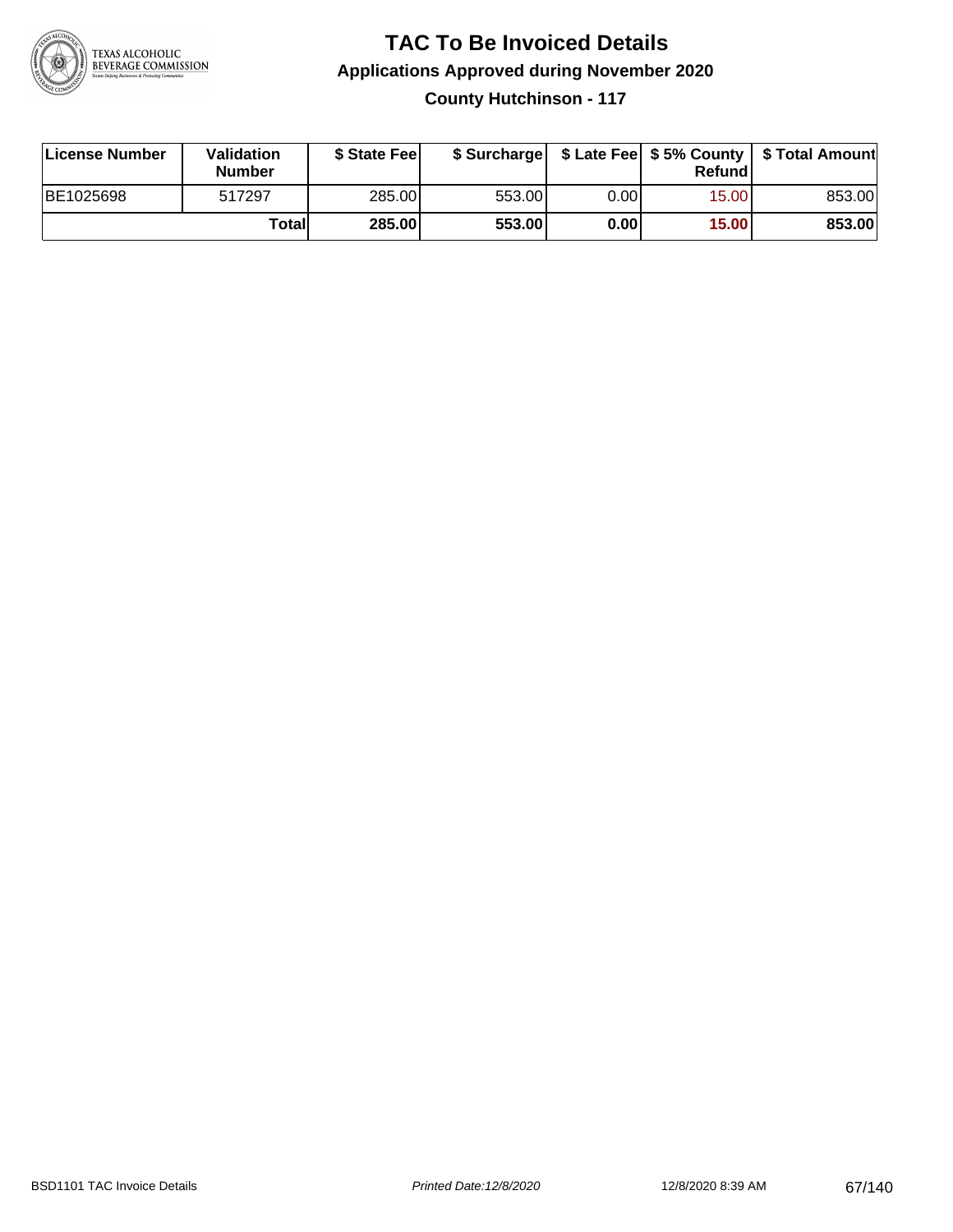

**County Jefferson - 123**

| <b>License Number</b> | Validation<br><b>Number</b> | \$ State Fee | \$ Surcharge | \$ Late Fee | \$5% County<br>Refundl | \$ Total Amount |
|-----------------------|-----------------------------|--------------|--------------|-------------|------------------------|-----------------|
| BF1101136             | 1444                        | 114.00       | 553.00       | 0.00        | 6.00                   | 673.00          |
| BQ1100788             | 1946                        | 114.00       | 553.00       | 0.00        | 6.00                   | 673.00          |
| BF1102057             | 2600                        | 114.00       | 553.00       | 0.00        | 6.00                   | 673.00          |
| BF1032215             | 131381                      | 114.00       | 553.00       | 0.00        | 6.00                   | 673.00          |
| BQ1029337             | 131386                      | 114.00       | 553.00       | 0.00        | 6.00                   | 673.00          |
| BG959220              | 131438                      | 332.50       | 553.00       | 0.00        | 17.50                  | 903.00          |
|                       | <b>Total</b>                | 902.50       | 3,318.00     | 0.00        | 47.50                  | 4,268.00        |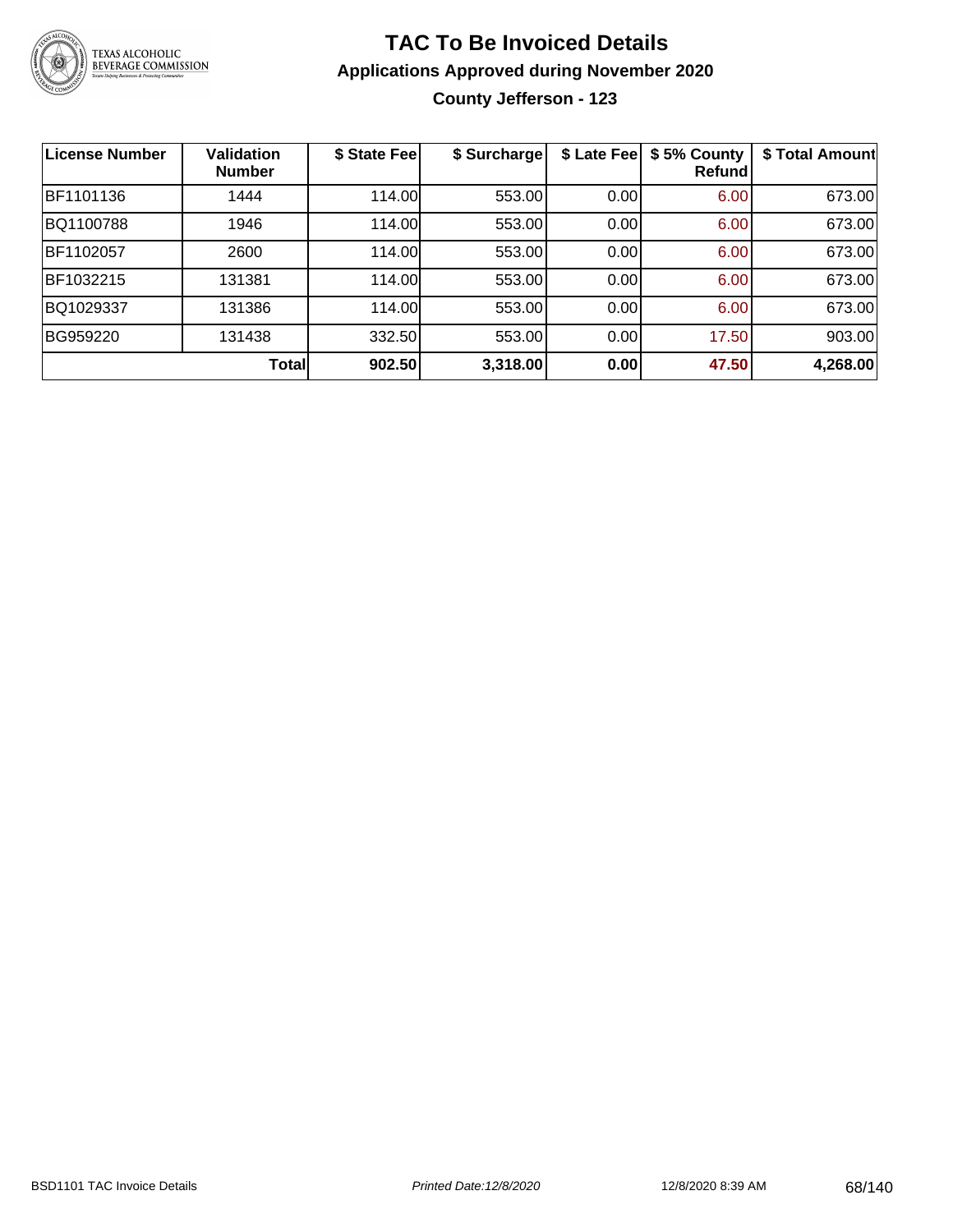

**County Jim Hogg - 124**

| License Number | Validation<br><b>Number</b> | \$ State Fee  | \$ Surcharge |       | Refundl | \$ Late Fee   \$5% County   \$ Total Amount |
|----------------|-----------------------------|---------------|--------------|-------|---------|---------------------------------------------|
| BF1030140      | 100383                      | 114.00L       | 553.00       | 0.00I | 6.00    | 673.00                                      |
|                | Totall                      | <b>114.00</b> | 553.00       | 0.00  | 6.00    | 673.00                                      |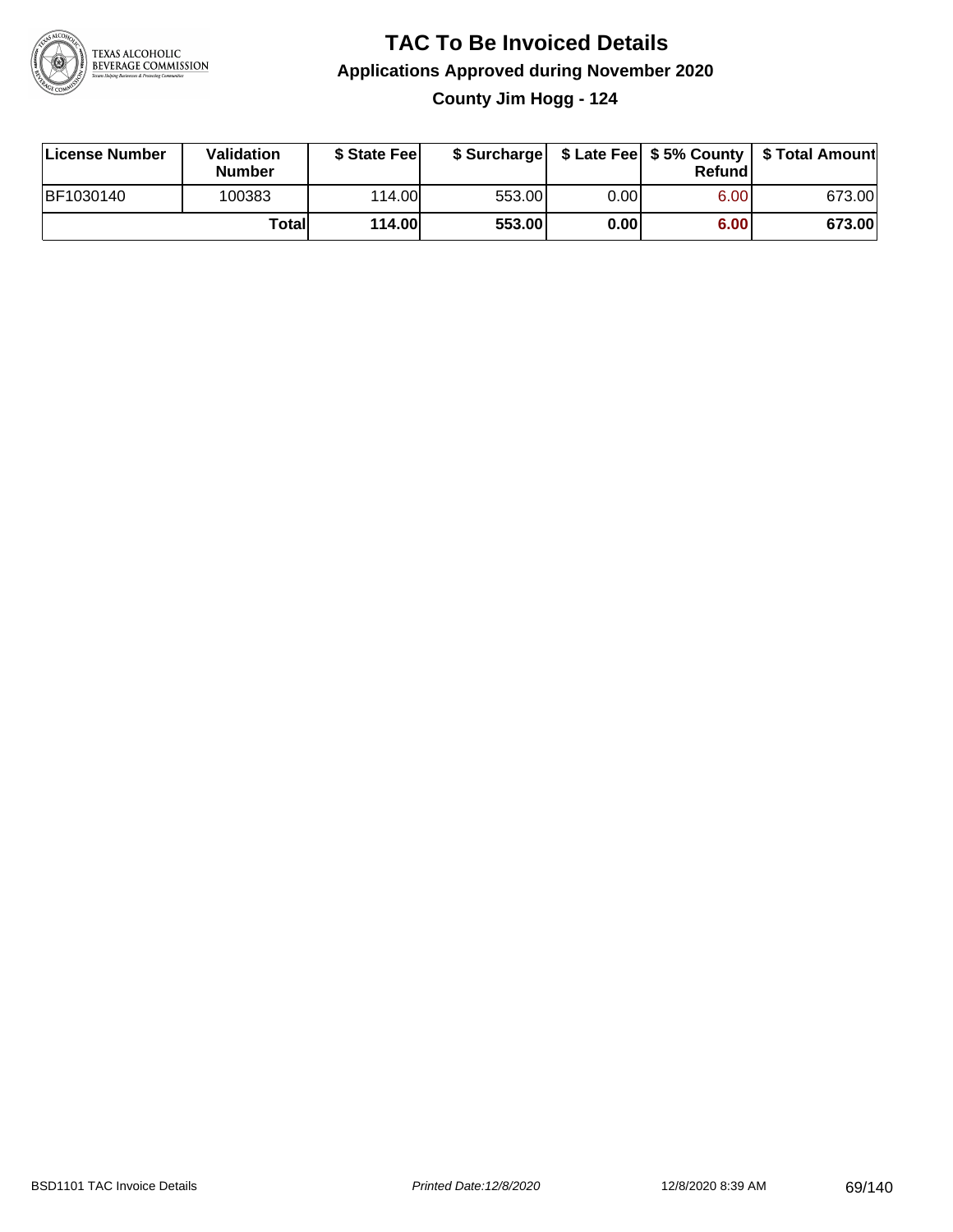

**County Jim Wells - 125**

| License Number | Validation<br><b>Number</b> | \$ State Fee |        |       | Refundl | \$ Surcharge   \$ Late Fee   \$5% County   \$ Total Amount |
|----------------|-----------------------------|--------------|--------|-------|---------|------------------------------------------------------------|
| BG1031721      | 101196                      | 332.50       | 553.00 | 0.001 | 17.50   | 903.00                                                     |
|                | Totall                      | 332.50       | 553.00 | 0.00  | 17.50   | 903.00                                                     |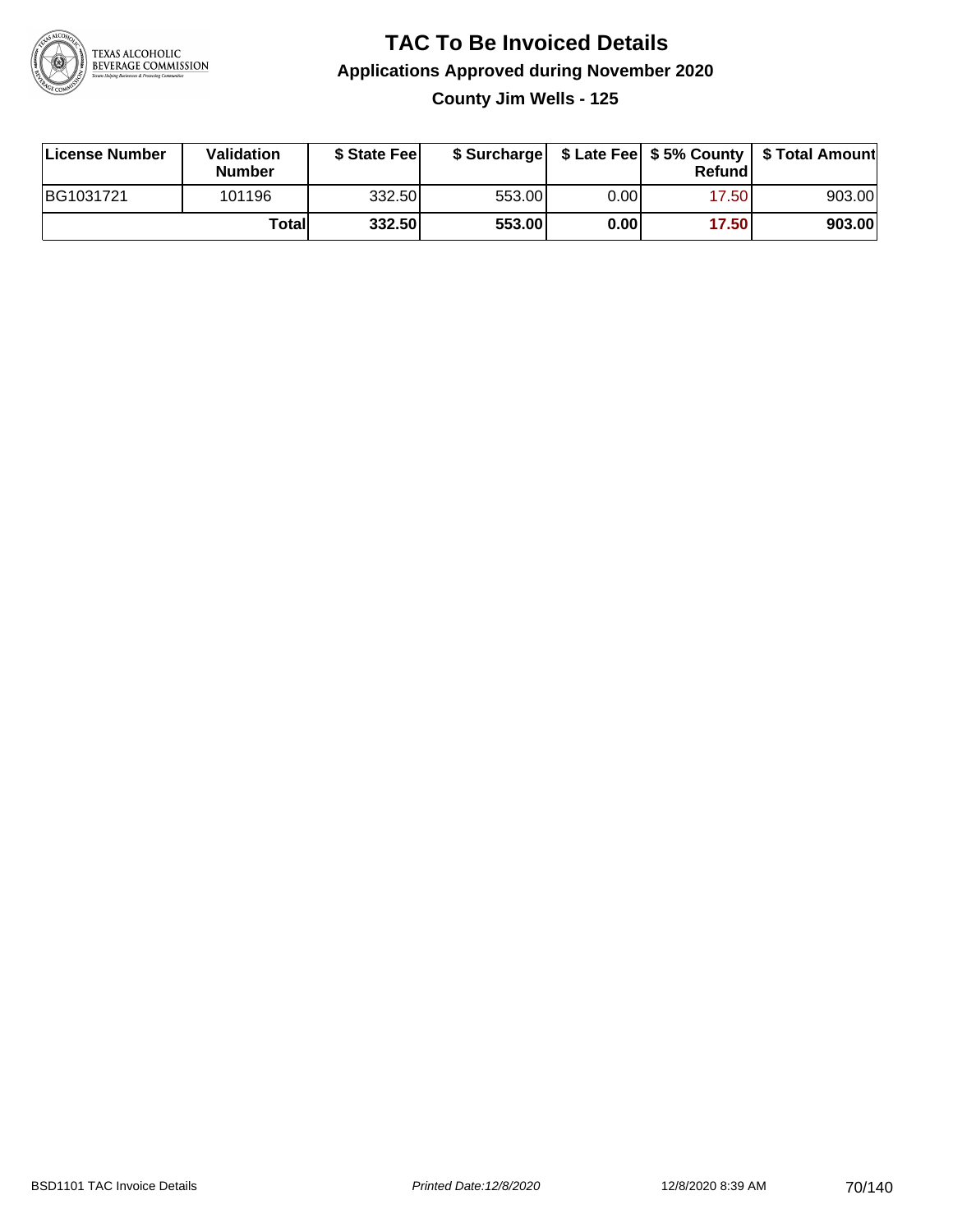

**County Johnson - 126**

| License Number | <b>Validation</b><br><b>Number</b> | \$ State Fee | \$ Surcharge |       | Refundl | \$ Late Fee   \$5% County   \$ Total Amount |
|----------------|------------------------------------|--------------|--------------|-------|---------|---------------------------------------------|
| BQ757087       | 131527                             | 114.00       | 553.00       | 0.001 | 6.00    | 673.00                                      |
| BQ1101088      | 501169                             | 114.00       | 553.00       | 0.001 | 6.00    | 673.00                                      |
|                | Totall                             | 228.00       | 1,106.00     | 0.00  | 12.00   | 1,346.00                                    |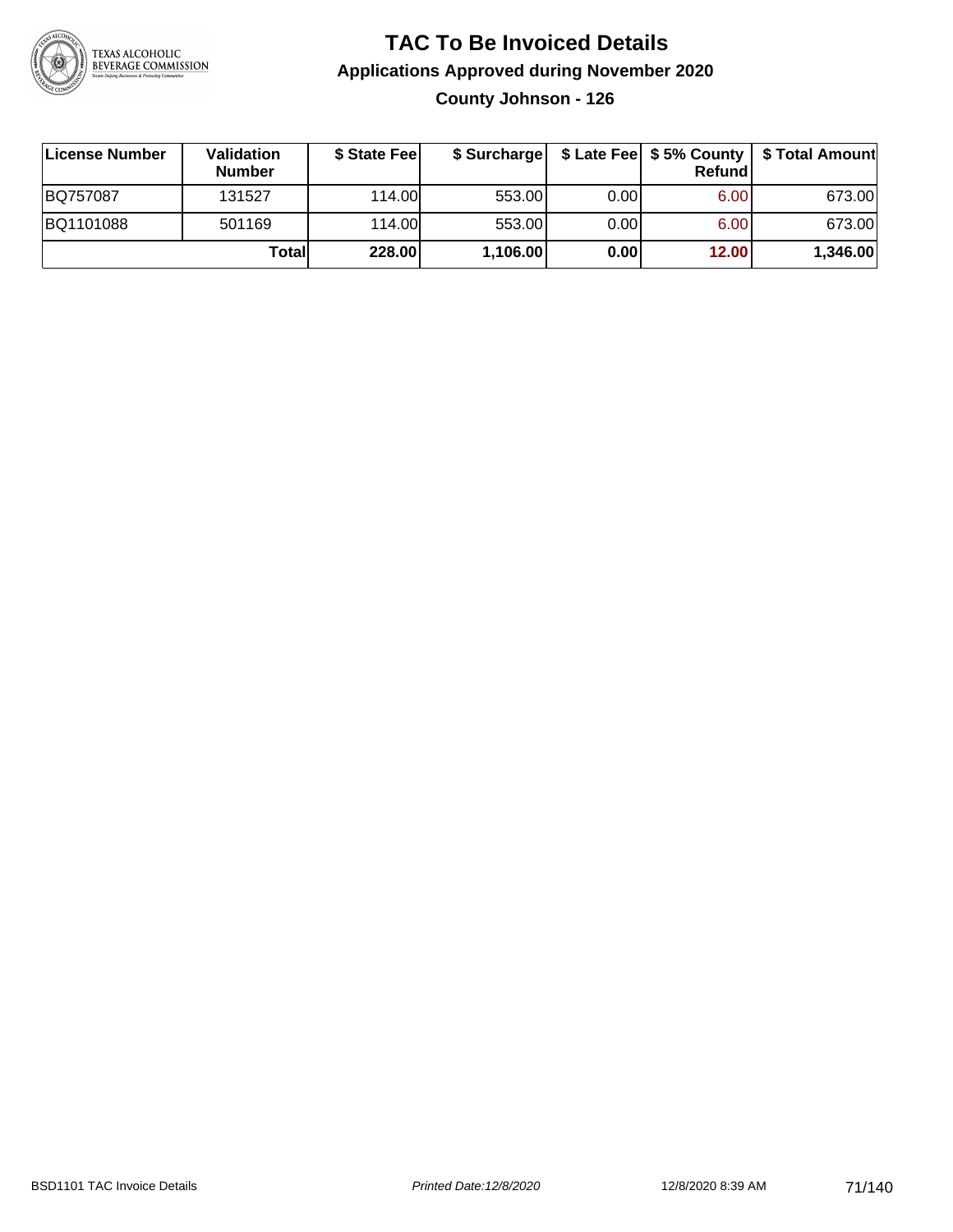

**County Karnes - 128**

| License Number | Validation<br><b>Number</b> | \$ State Fee  | \$ Surcharge |      | Refund | \$ Late Fee   \$5% County   \$ Total Amount |
|----------------|-----------------------------|---------------|--------------|------|--------|---------------------------------------------|
| BQ823516       | 101128                      | 114.00        | 553.00       | 0.00 | 6.00   | 673.00                                      |
|                | Totall                      | <b>114.00</b> | 553.00       | 0.00 | 6.00   | 673.00                                      |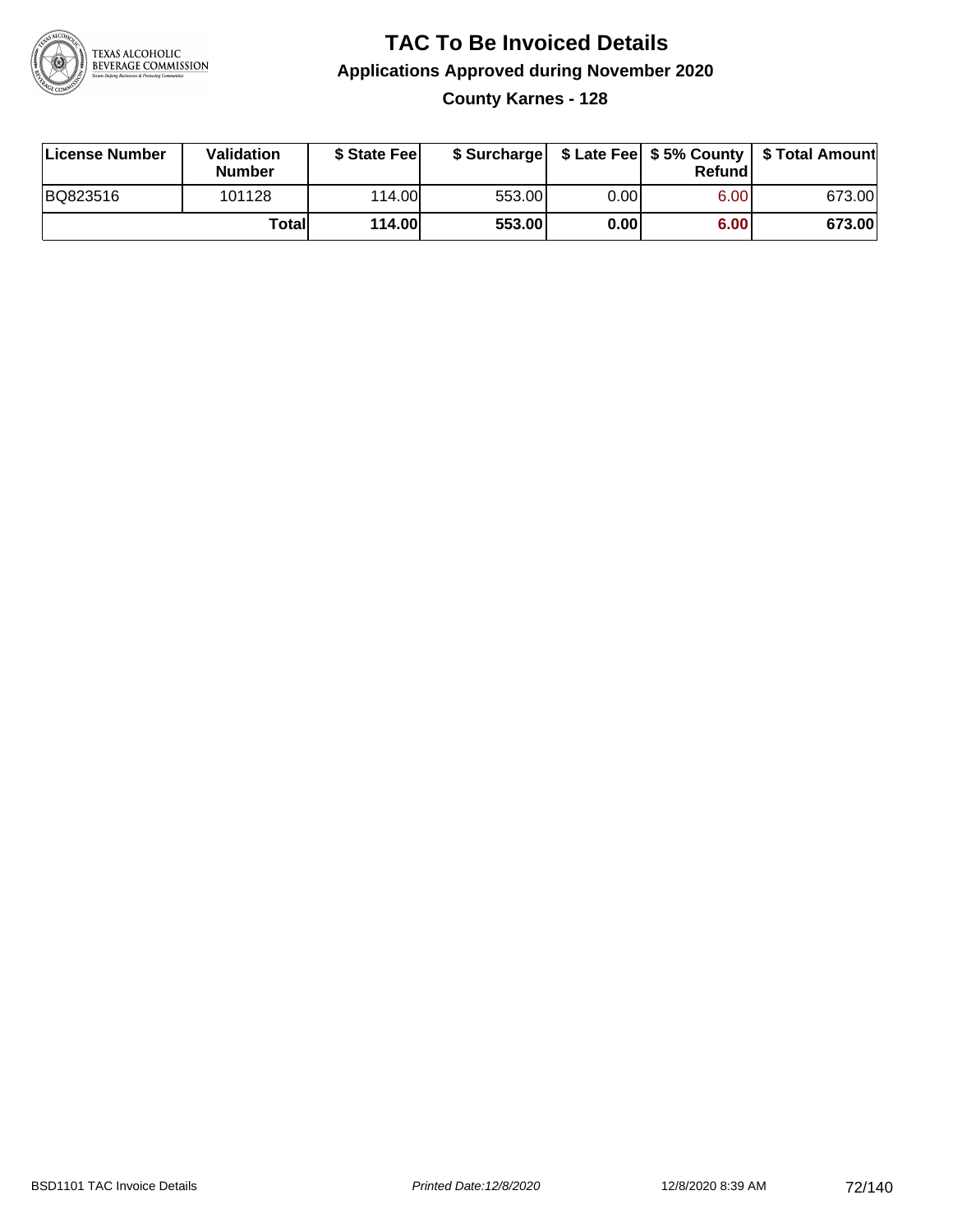

#### **TAC To Be Invoiced Details Applications Approved during November 2020 County Kaufman - 129**

| ∣License Number | Validation<br><b>Number</b> | \$ State Fee | \$ Surcharge |      | \$ Late Fee   \$5% County  <br>Refund | \$ Total Amount |
|-----------------|-----------------------------|--------------|--------------|------|---------------------------------------|-----------------|
| BF1100956       | 1984                        | 114.00L      | 553.00       | 0.00 | 6.00                                  | 673.00          |
| BG1101575       | 2135                        | 332.50       | 553.00       | 0.00 | 17.50                                 | 903.00          |
| BG1101547       | 2148                        | 332.50       | 553.00       | 0.00 | 17.50                                 | 903.00          |
|                 | Total                       | 779.00       | 1,659.00     | 0.00 | 41.00                                 | 2,479.00        |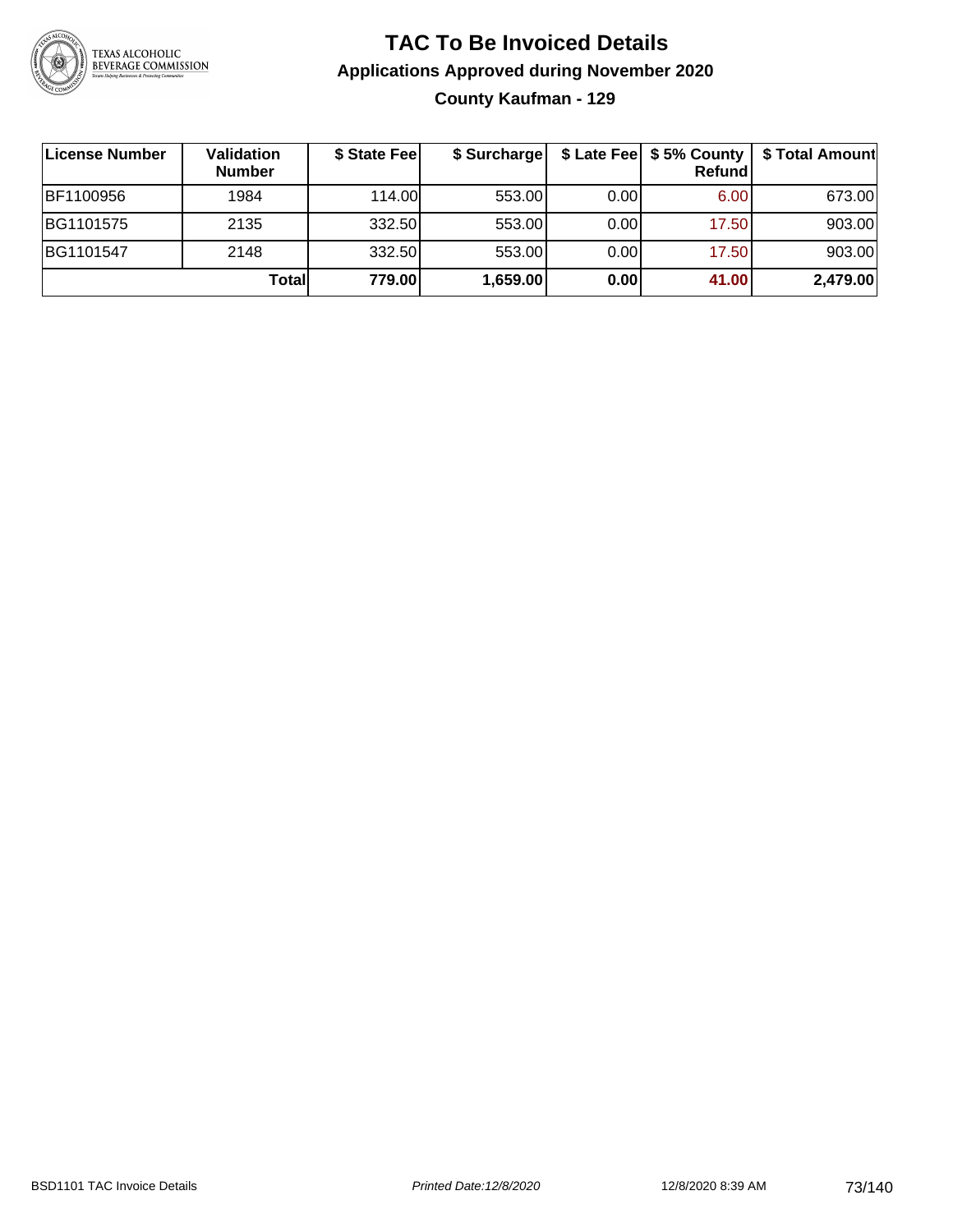

#### **TAC To Be Invoiced Details Applications Approved during November 2020 County Kendall - 130**

| License Number   | Validation<br><b>Number</b> | \$ State Fee | \$ Surcharge |      | Refund | \$ Late Fee   \$5% County   \$ Total Amount |
|------------------|-----------------------------|--------------|--------------|------|--------|---------------------------------------------|
| <b>BF1100375</b> | 1542                        | 114.00L      | 553.00       | 0.00 | 6.00   | 673.00                                      |
| BG518012         | 8810                        | 332.50       | 553.00       | 0.00 | 17.50  | 903.00                                      |
| BG960033         | 100738                      | 332.50       | 553.00       | 0.00 | 17.50  | 903.00                                      |
|                  | Totall                      | 779.00       | 1,659.00     | 0.00 | 41.00  | 2,479.00                                    |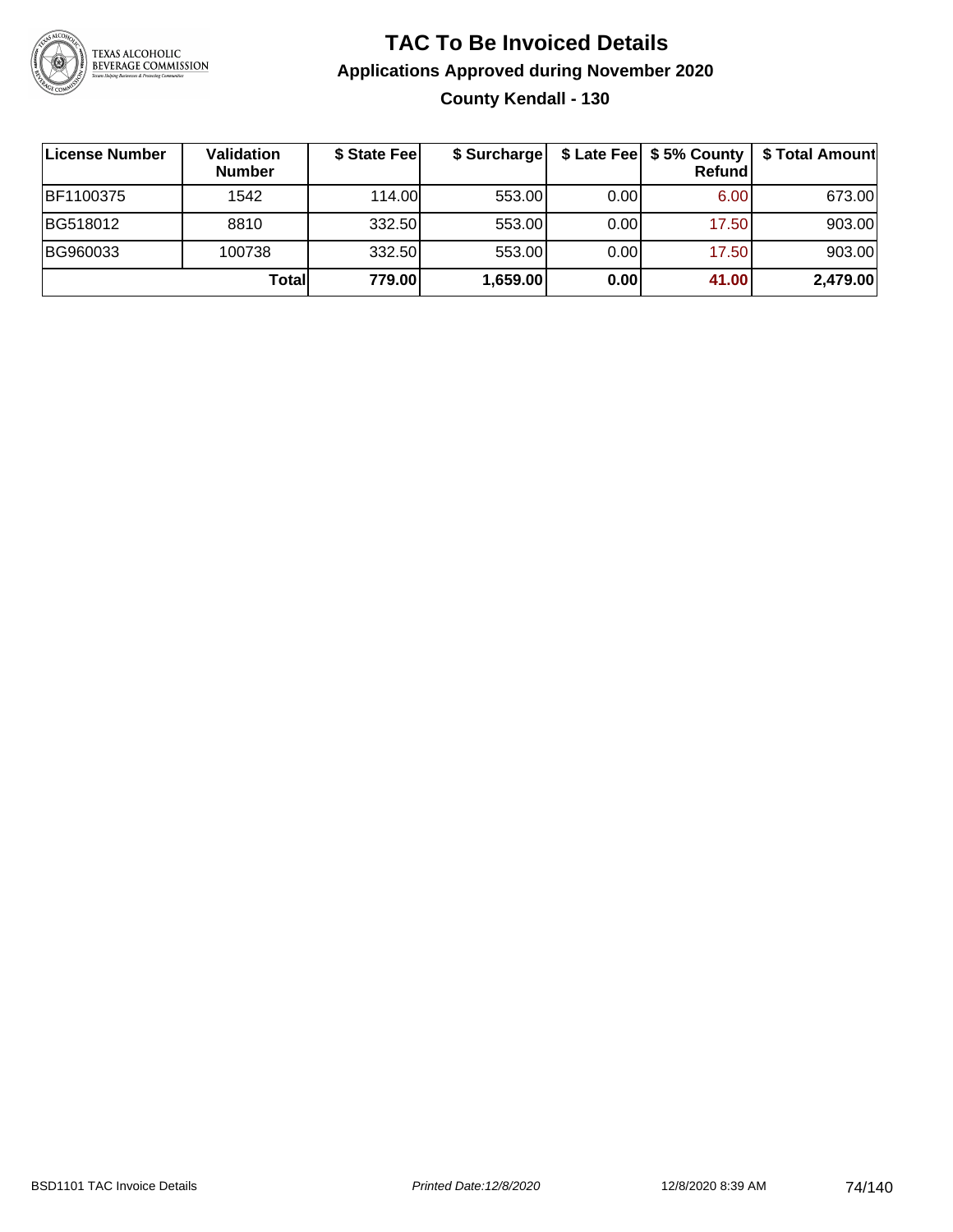

**County Kerr - 133**

| License Number | Validation<br><b>Number</b> | \$ State Fee | \$ Surcharge |       | Refundl | \$ Late Fee   \$5% County   \$ Total Amount |
|----------------|-----------------------------|--------------|--------------|-------|---------|---------------------------------------------|
| BG1101261      | 2274                        | 332.50       | 553.00       | 0.001 | 17.50   | 903.00                                      |
| BG1032763      | 100649                      | 332.50       | 553.00       | 0.001 | 17.50   | 903.00                                      |
| BF1034050      | 101464                      | 114.00       | 553.00       | 0.001 | 6.00    | 673.00                                      |
|                | Totall                      | 779.00       | 1,659.00     | 0.00  | 41.00   | 2,479.00                                    |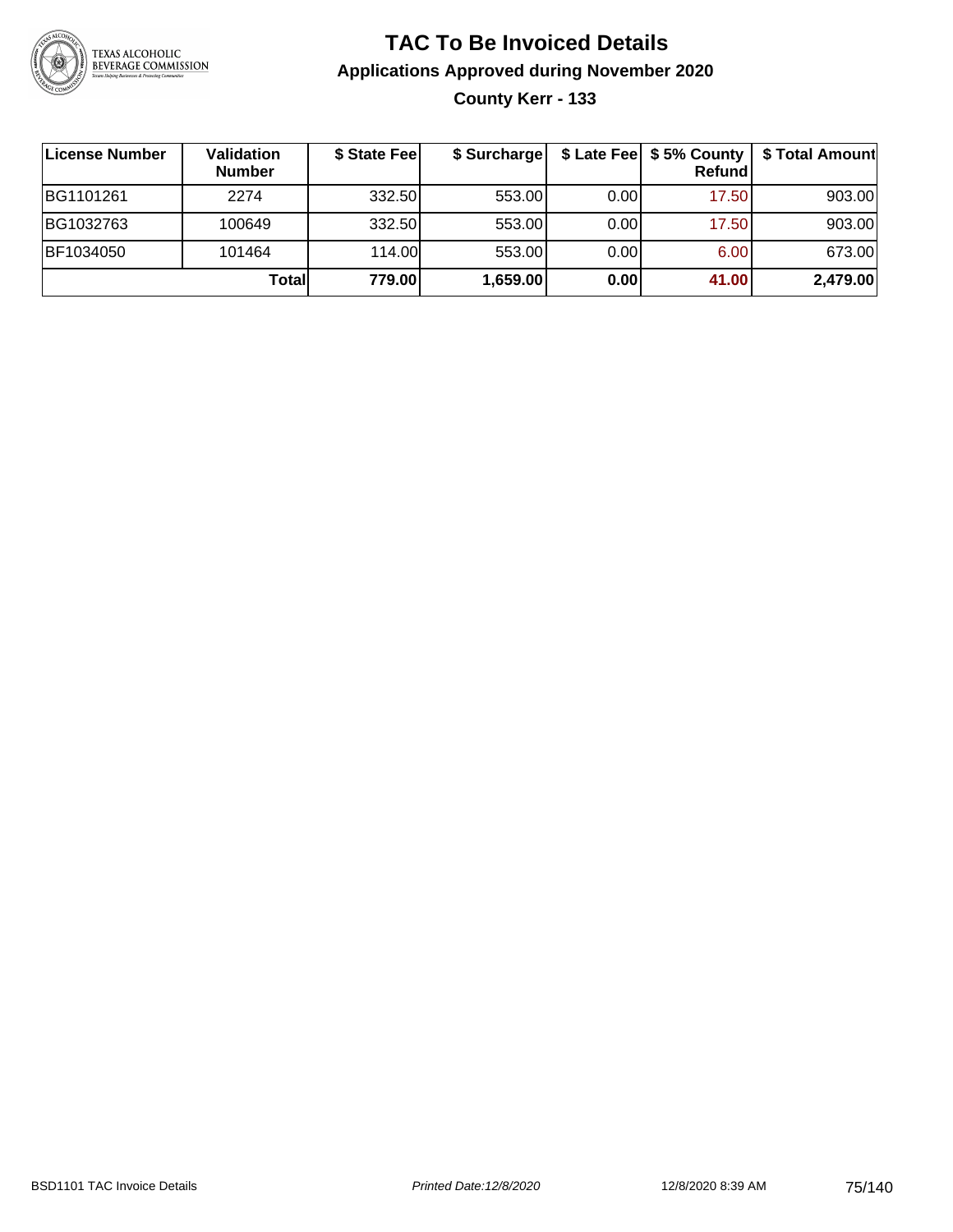

#### **TAC To Be Invoiced Details Applications Approved during November 2020 County Kimble - 134**

| License Number | Validation<br><b>Number</b> | \$ State Feel |        |      | Refund | \$ Surcharge   \$ Late Fee   \$5% County   \$ Total Amount |
|----------------|-----------------------------|---------------|--------|------|--------|------------------------------------------------------------|
| BQ1031921      | 100094                      | 114.00        | 553.00 | 0.00 | 6.00   | 673.00                                                     |
|                | Totall                      | 114.00        | 553.00 | 0.00 | 6.00   | 673.00                                                     |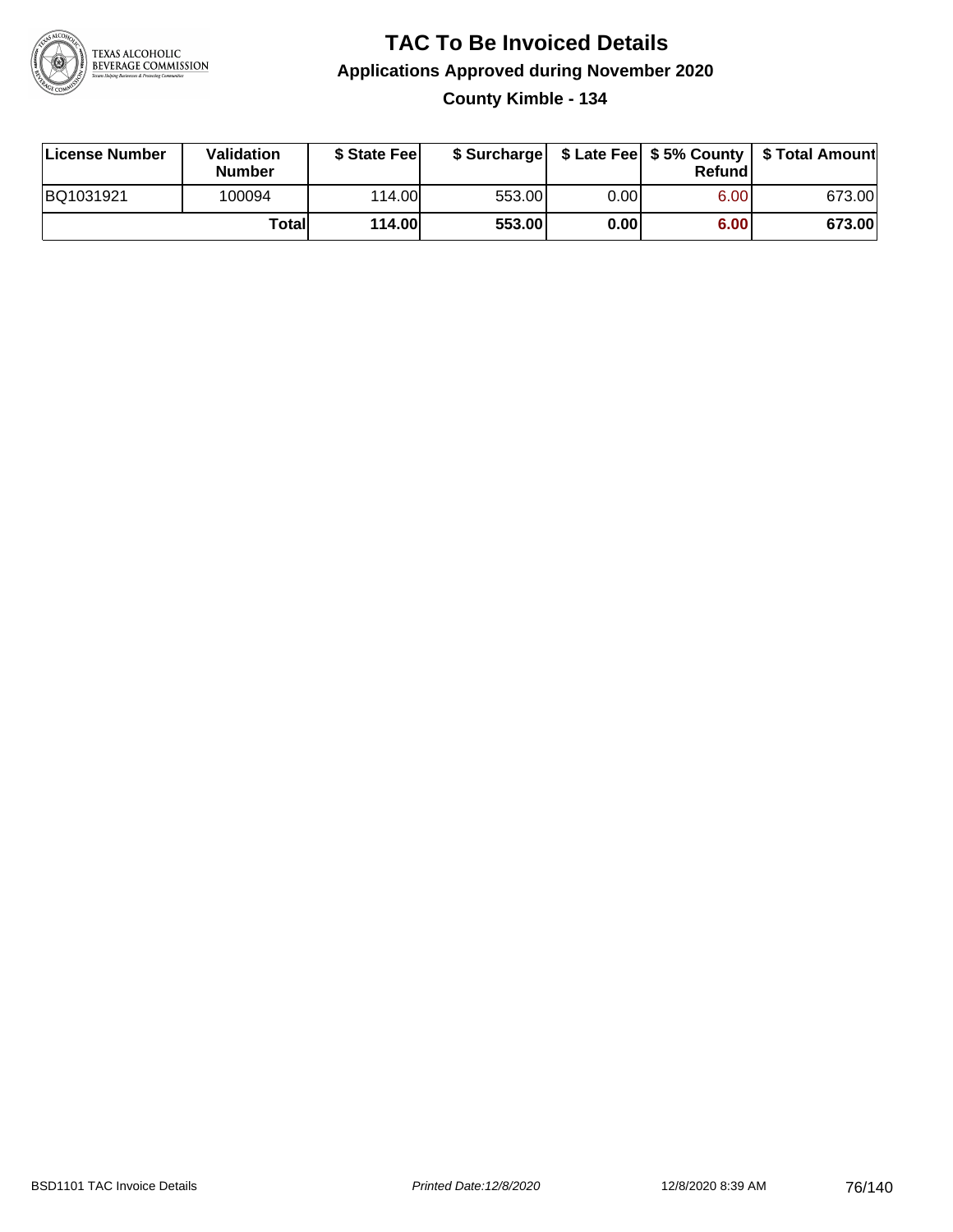

#### **TAC To Be Invoiced Details Applications Approved during November 2020 County Kleberg - 137**

| ∣License Number | Validation<br><b>Number</b> | \$ State Feel | \$ Surcharge |      | Refund | \$ Late Fee   \$5% County   \$ Total Amount |
|-----------------|-----------------------------|---------------|--------------|------|--------|---------------------------------------------|
| BQ1100448       | 1798                        | 114.00        | 553.00       | 0.00 | 6.00   | 673.00                                      |
| <b>BF823396</b> | 101085                      | 114.00        | 553.00       | 0.00 | 6.00   | 673.00                                      |
|                 | Totall                      | 228.00        | 1,106.00     | 0.00 | 12.00  | 1,346.00                                    |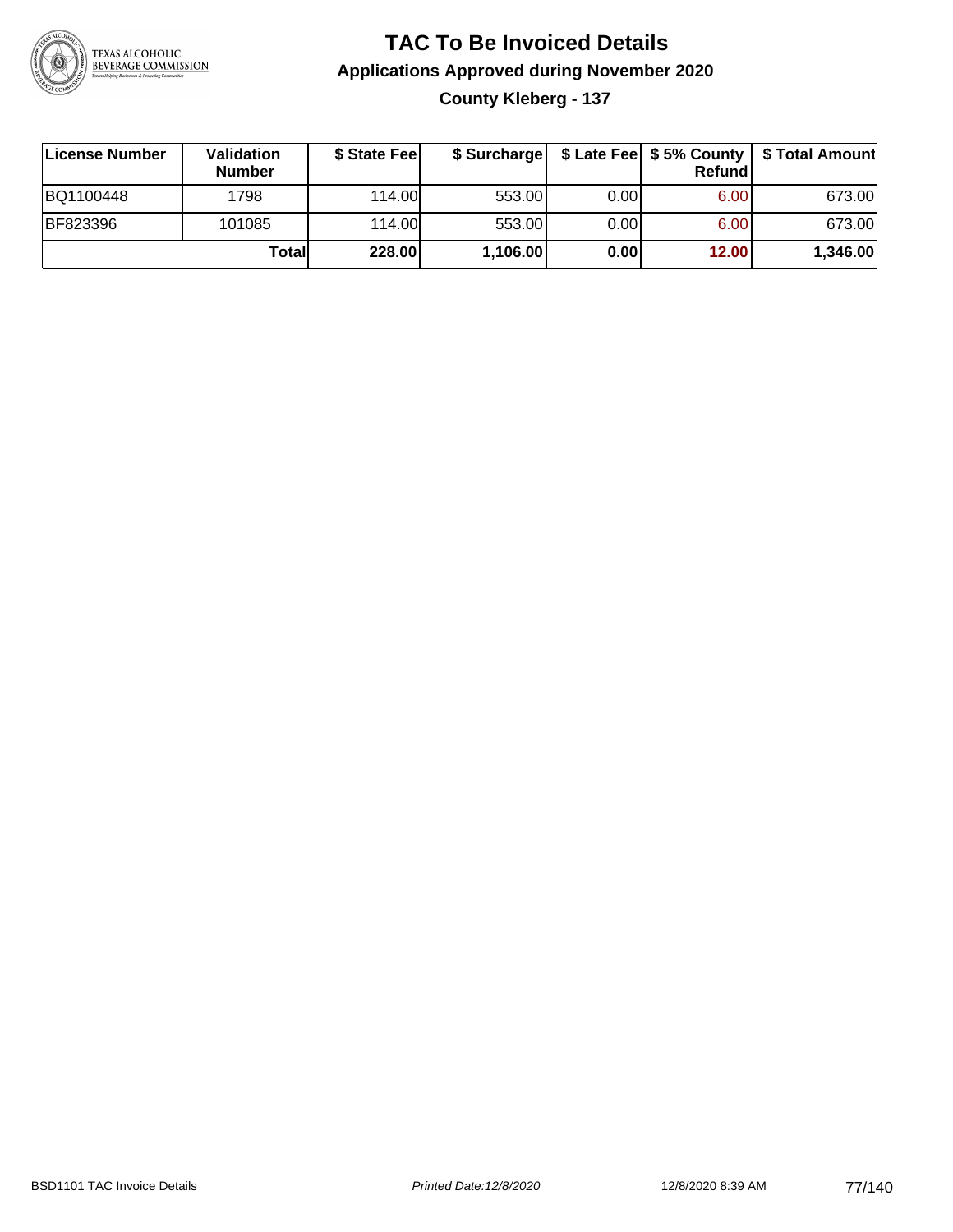

#### **TAC To Be Invoiced Details Applications Approved during November 2020 County Knox - 138**

| License Number | Validation<br><b>Number</b> | \$ State Fee  |        |      | Refund | \$ Surcharge   \$ Late Fee   \$5% County   \$ Total Amount |
|----------------|-----------------------------|---------------|--------|------|--------|------------------------------------------------------------|
| BQ822901       | 100459                      | 114.00L       | 553.00 | 0.00 | 6.00   | 673.00                                                     |
|                | Totall                      | <b>114.00</b> | 553.00 | 0.00 | 6.00   | 673.00                                                     |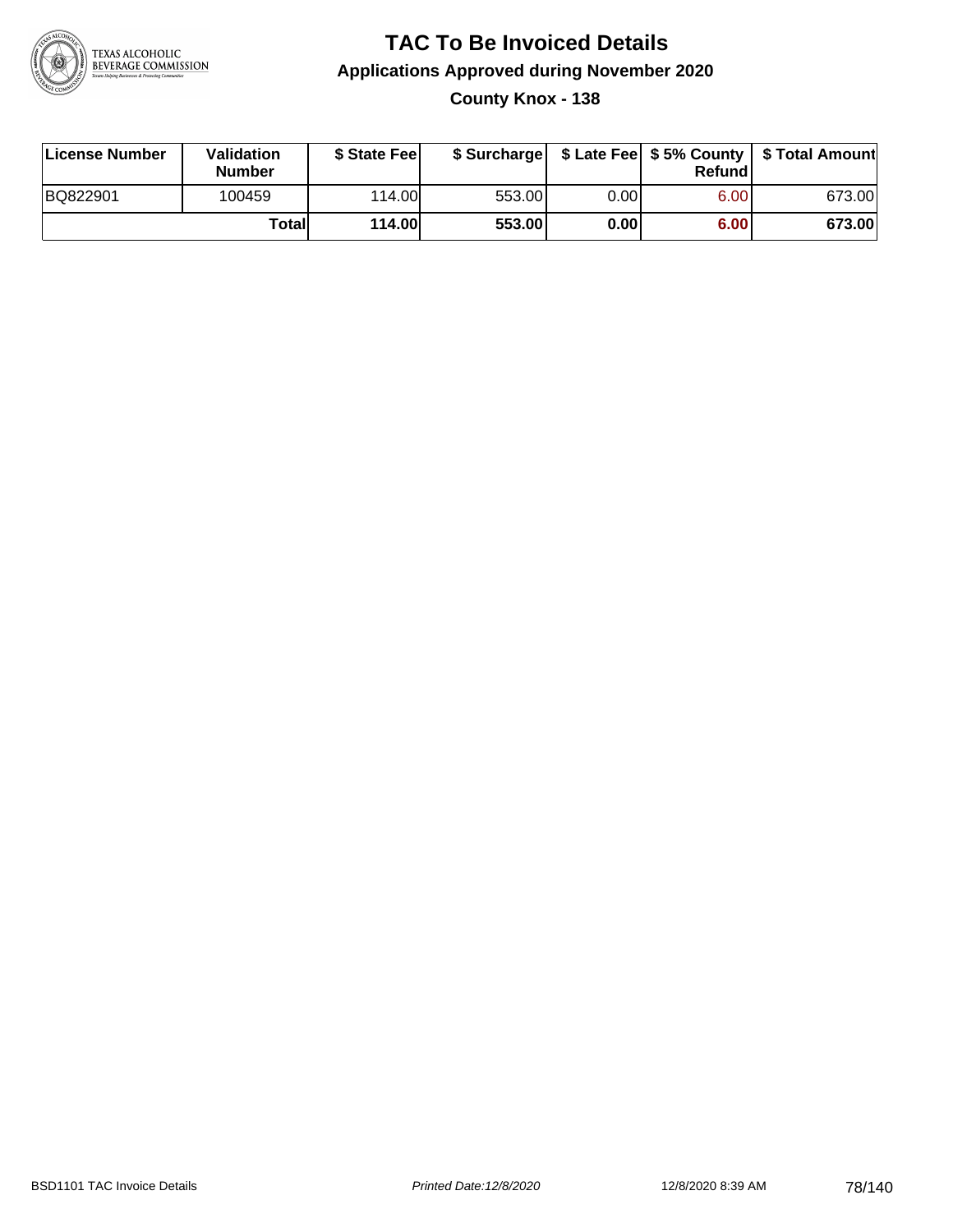

**County Lamar - 139**

| License Number | <b>Validation</b><br><b>Number</b> | \$ State Feel | \$ Surcharge |       | Refundl           | \$ Late Fee   \$5% County   \$ Total Amount |
|----------------|------------------------------------|---------------|--------------|-------|-------------------|---------------------------------------------|
| BQ1100991      | 2216                               | 114.00        | 553.00       | 0.001 | 6.00 <sub>1</sub> | 673.00                                      |
|                | Totall                             | <b>114.00</b> | 553.00       | 0.00  | 6.00              | 673.00                                      |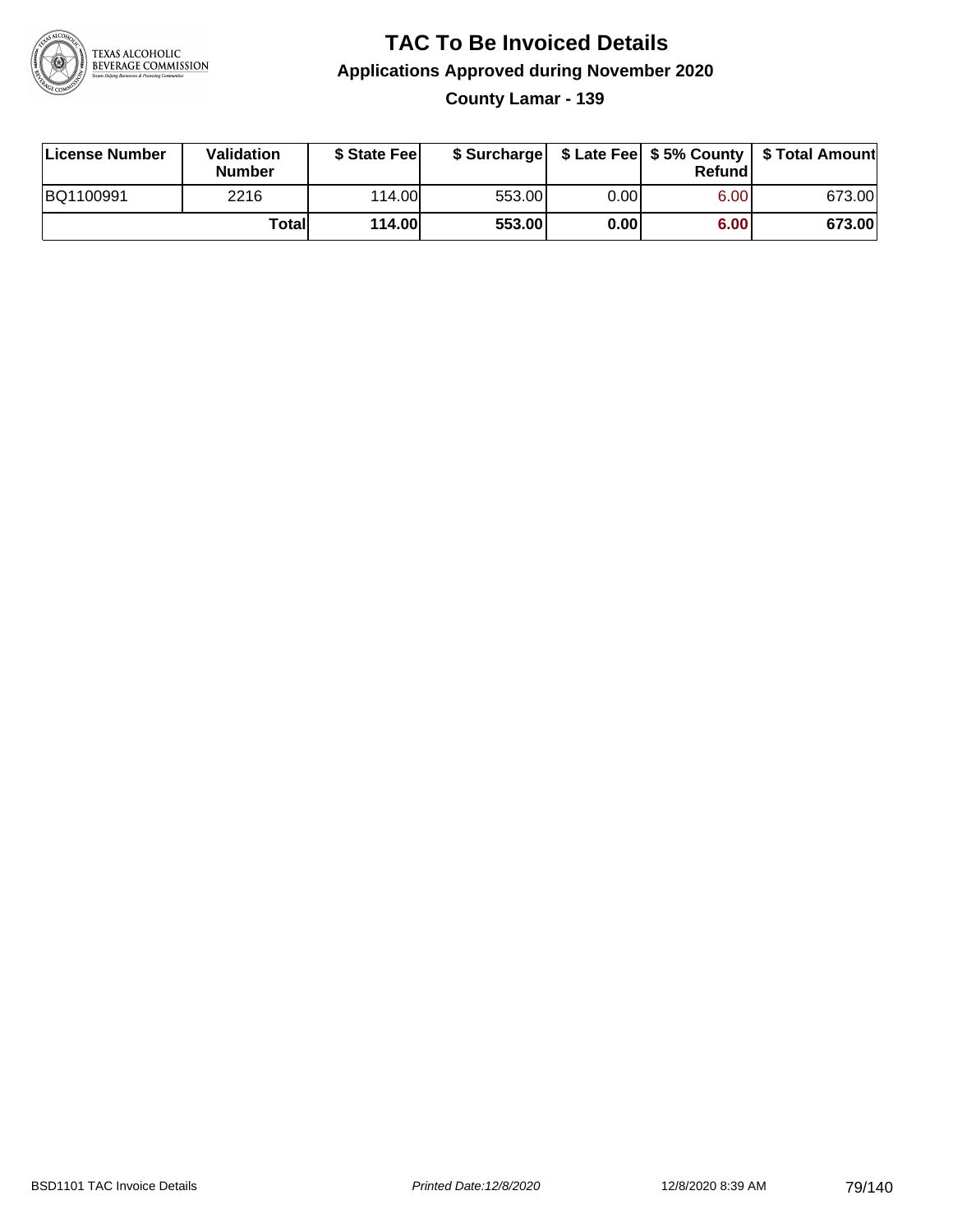

**County Lampasas - 141**

| License Number | <b>Validation</b><br><b>Number</b> | \$ State Fee | \$ Surcharge |      | Refundl |        |
|----------------|------------------------------------|--------------|--------------|------|---------|--------|
| BG1100897      | 1641                               | 332.50       | 553.00       | 0.00 | 17.50   | 903.00 |
|                | Totall                             | 332.50       | 553.00       | 0.00 | 17.50   | 903.00 |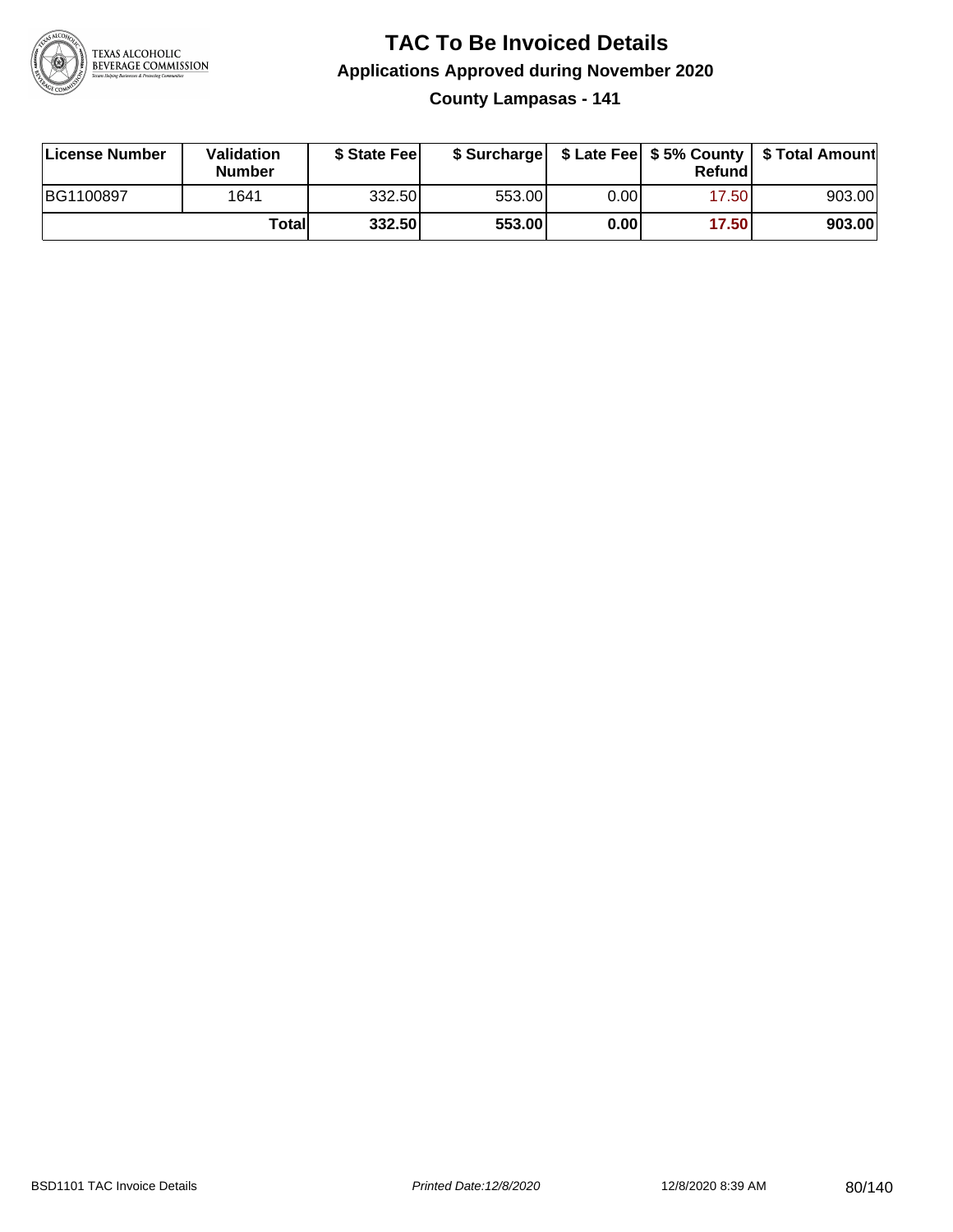

**County La Salle - 142**

| License Number | Validation<br><b>Number</b> | \$ State Feel | \$ Surcharge |      | Refundl |        |
|----------------|-----------------------------|---------------|--------------|------|---------|--------|
| BQ821272       | 500936                      | 114.00        | 553.00       | 0.00 | 6.00    | 673.00 |
|                | Totall                      | <b>114.00</b> | 553.00       | 0.00 | 6.00    | 673.00 |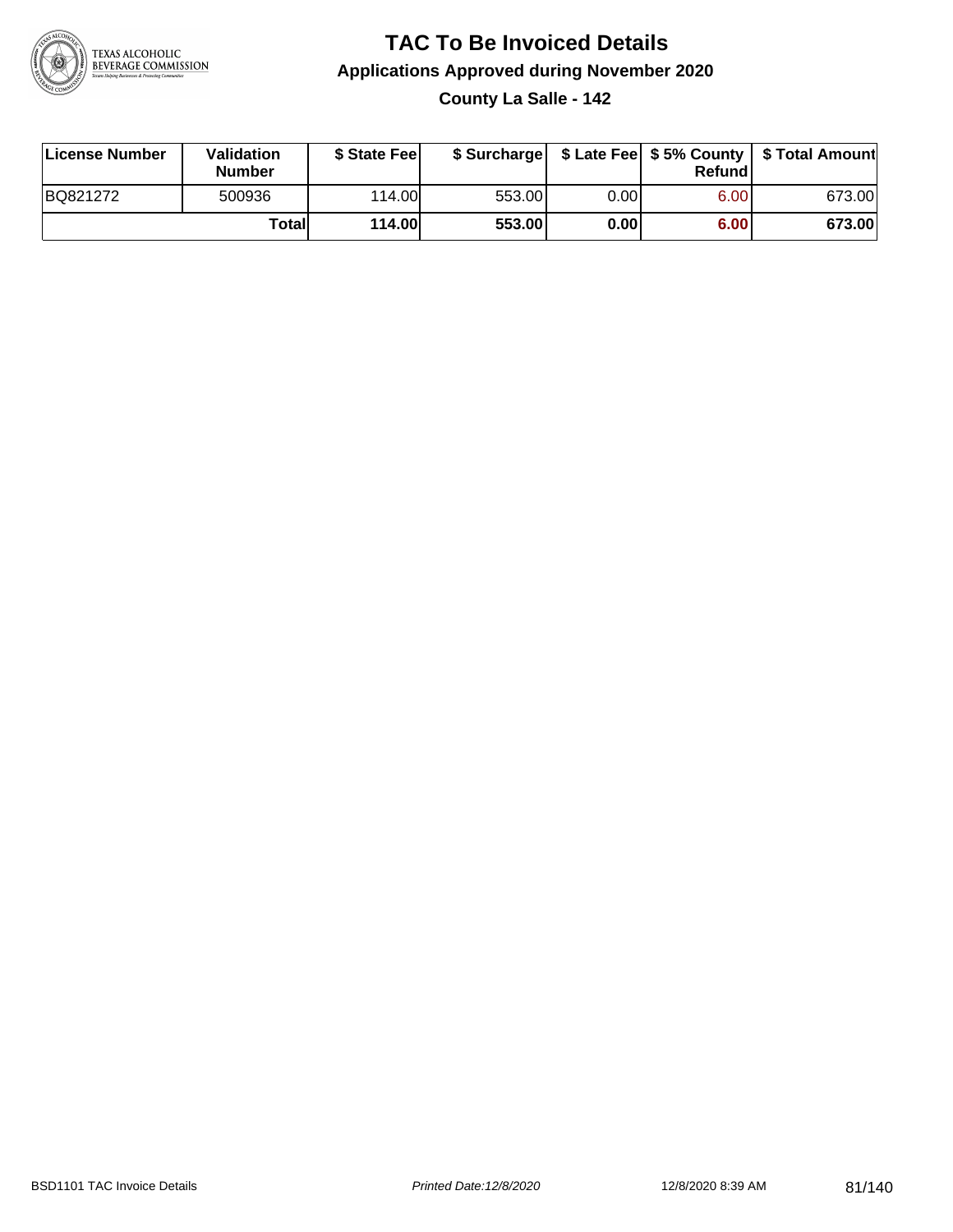

#### **TAC To Be Invoiced Details Applications Approved during November 2020 County Lavaca - 143**

| License Number | Validation<br><b>Number</b> | \$ State Fee |        |      | Refundl           | \$ Surcharge   \$ Late Fee   \$5% County   \$ Total Amount |
|----------------|-----------------------------|--------------|--------|------|-------------------|------------------------------------------------------------|
| BQ958814       | 500120                      | 114.00       | 553.00 | 0.00 | 6.00 <sub>1</sub> | 673.00                                                     |
|                | Totall                      | 114.00       | 553.00 | 0.00 | 6.00              | 673.00                                                     |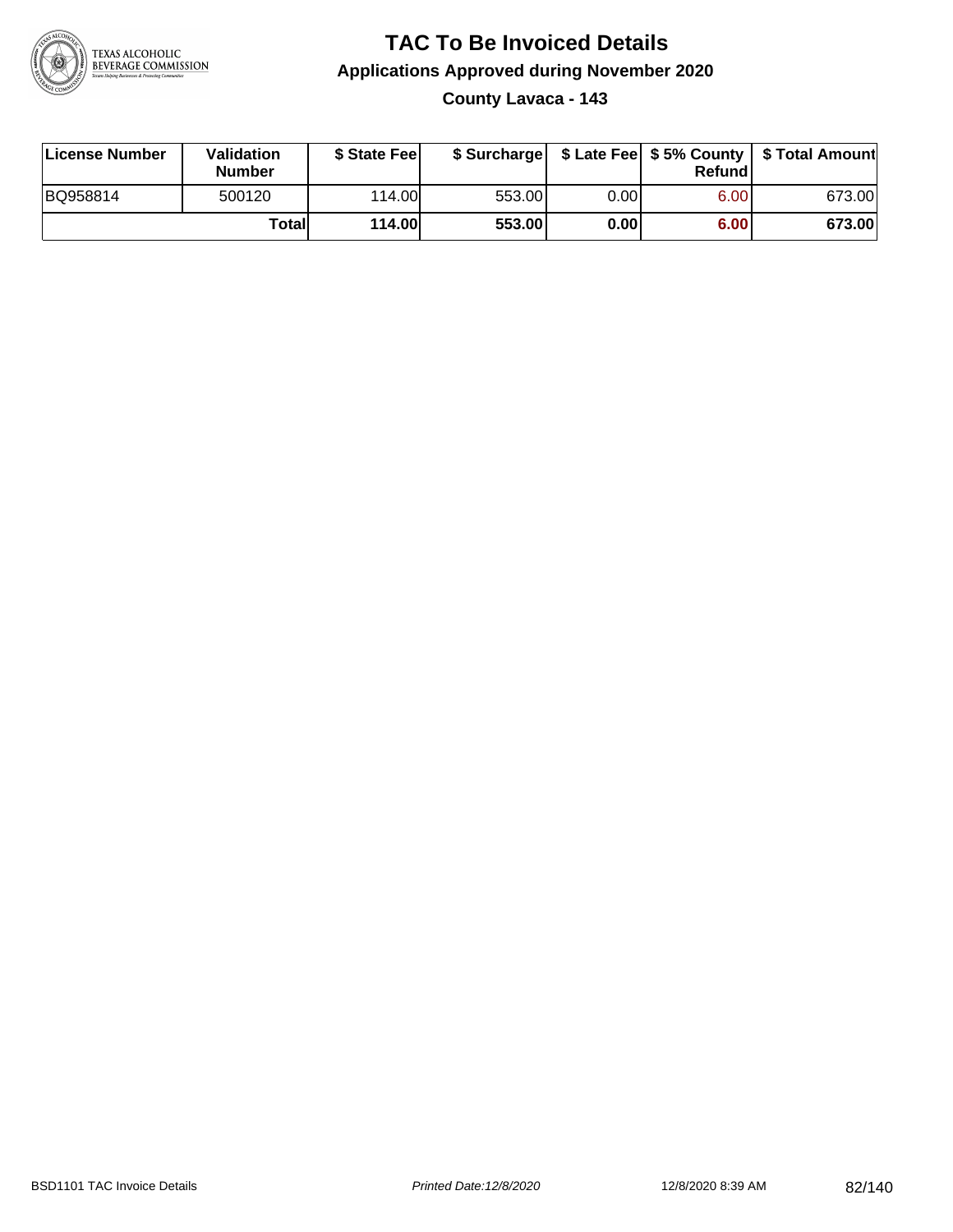

**County Lee - 144**

| License Number | Validation<br><b>Number</b> | \$ State Fee | \$ Surcharge |      | \$ Late Fee   \$5% County<br>Refundl | \$ Total Amount |
|----------------|-----------------------------|--------------|--------------|------|--------------------------------------|-----------------|
| BF1100748      | 1682                        | 114.00       | 553.00       | 0.00 | 6.00                                 | 673.00          |
| BG955732       | 131272                      | 332.50       | 553.00       | 0.00 | 17.50                                | 903.00          |
| BG1029500      | 131804                      | 332.50       | 553.00       | 0.00 | 17.50                                | 903.00          |
| BG1031973      | 500692                      | 332.50       | 553.00       | 0.00 | 17.50                                | 903.00          |
|                | Totall                      | 1,111.50     | 2,212.00     | 0.00 | 58.50                                | 3,382.00        |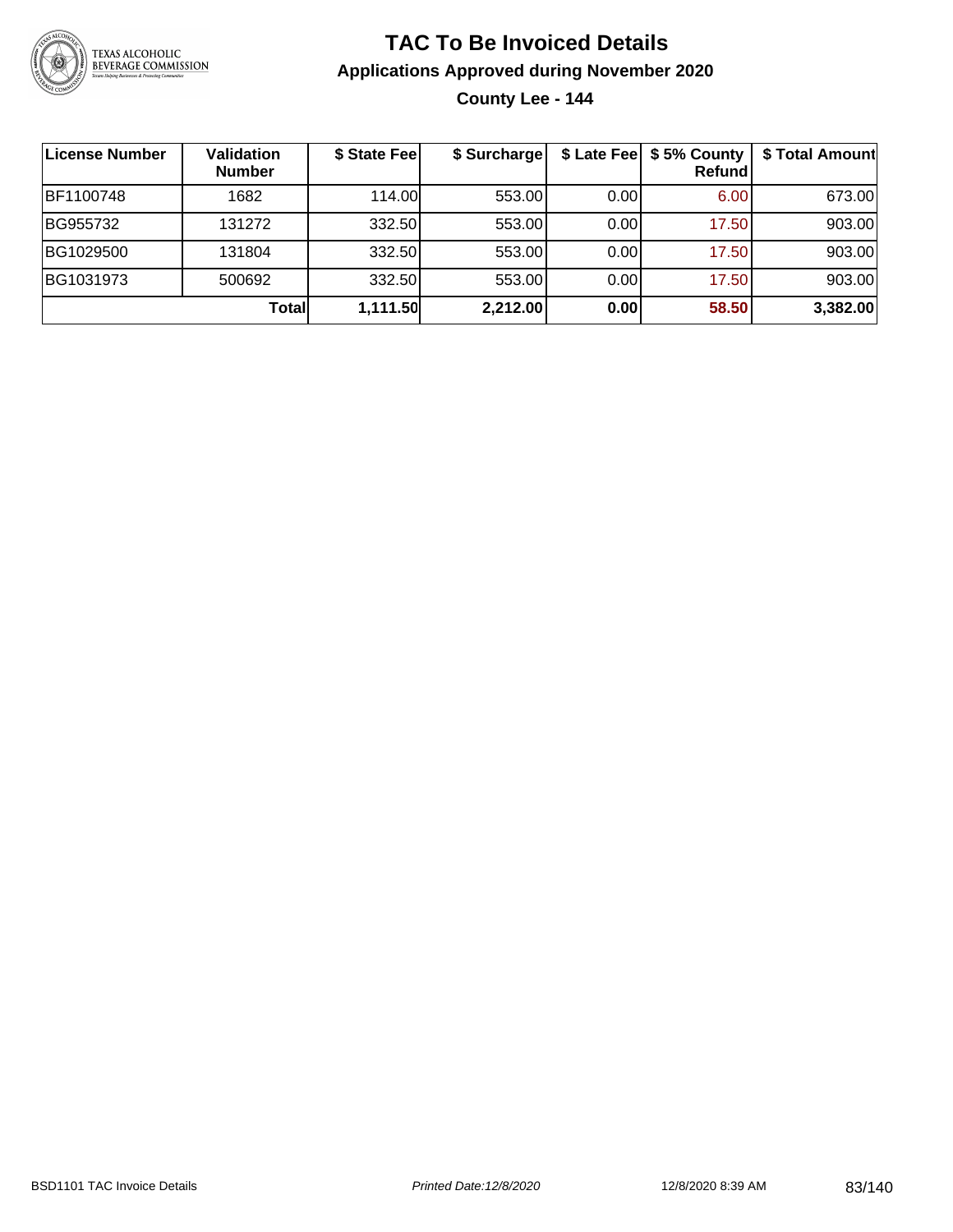

#### **TAC To Be Invoiced Details Applications Approved during November 2020 County Leon - 145**

| License Number | Validation<br><b>Number</b> | \$ State Fee |          |      | Refund            | \$ Surcharge   \$ Late Fee   \$5% County   \$ Total Amount |
|----------------|-----------------------------|--------------|----------|------|-------------------|------------------------------------------------------------|
| BQ958875       | 131179                      | 114.00       | 553.00   | 0.00 | 6.00 <sub>1</sub> | 673.00                                                     |
| BQ955726       | 517023                      | 114.00       | 553.00   | 0.00 | 6.00 <sub>1</sub> | 673.00                                                     |
|                | Totall                      | 228.00       | 1,106.00 | 0.00 | 12.00             | 1,346.00                                                   |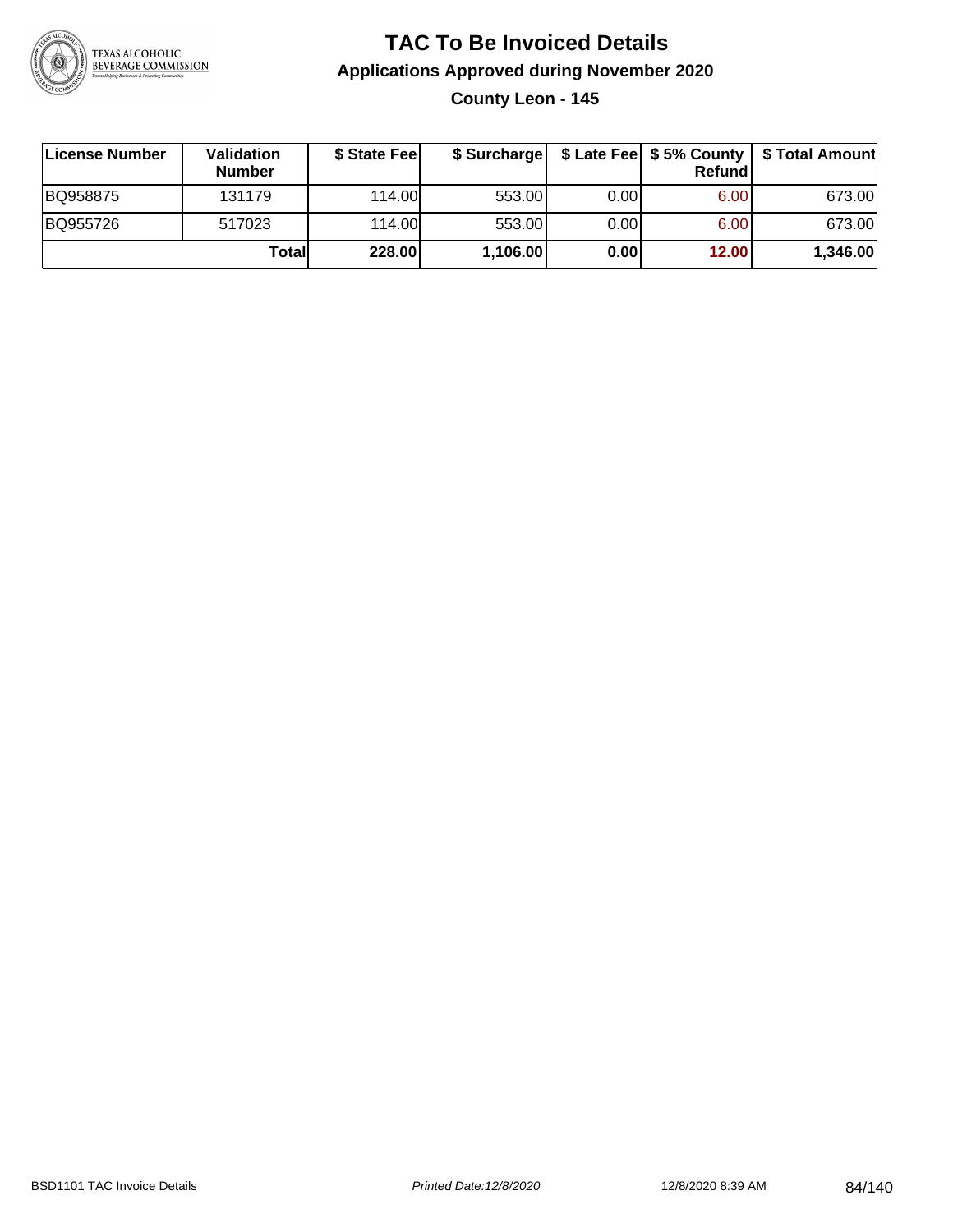

#### **TAC To Be Invoiced Details Applications Approved during November 2020 County Liberty - 146**

| License Number | <b>Validation</b><br><b>Number</b> | \$ State Fee | \$ Surcharge |       | Refund | \$ Late Fee   \$5% County   \$ Total Amount |
|----------------|------------------------------------|--------------|--------------|-------|--------|---------------------------------------------|
| BQ1101331      | 1927                               | 114.00       | 553.00       | 0.001 | 6.00   | 673.00                                      |
| BG817358       | 131108                             | 332.50       | 553.00       | 0.001 | 17.50  | 903.00                                      |
| BQ1031774      | 131470                             | 114.00       | 553.00       | 0.001 | 6.00   | 673.00                                      |
|                | Totall                             | 560.50       | 1,659.00     | 0.00  | 29.50  | 2,249.00                                    |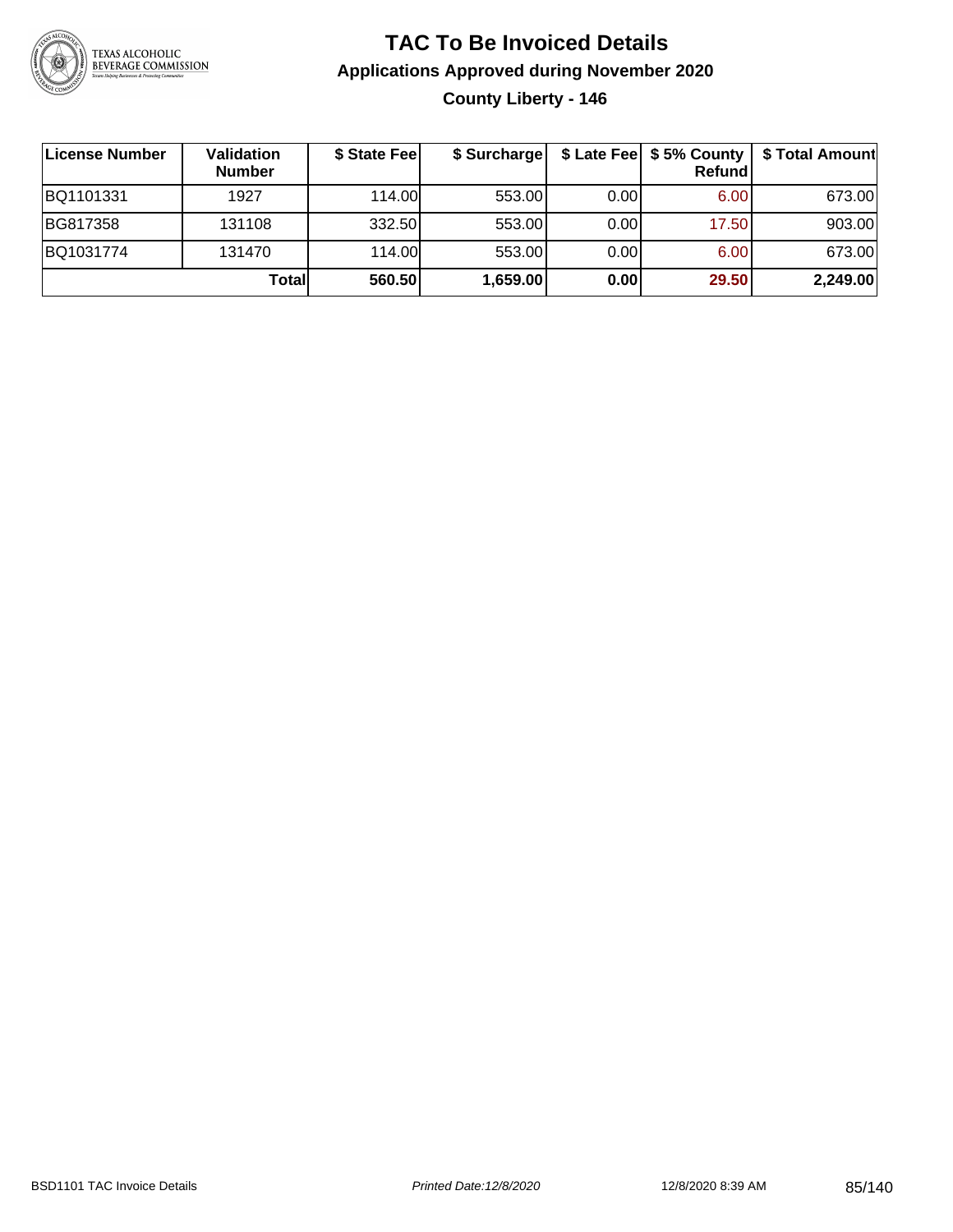

**County Live Oak - 149**

| License Number | Validation<br><b>Number</b> | \$ State Fee | \$ Surcharge |      | Refund |        |
|----------------|-----------------------------|--------------|--------------|------|--------|--------|
| BG1101973      | 2431                        | 332.50       | 553.00       | 0.00 | 17.501 | 903.00 |
|                | Totall                      | 332.50       | 553.00       | 0.00 | 17.50  | 903.00 |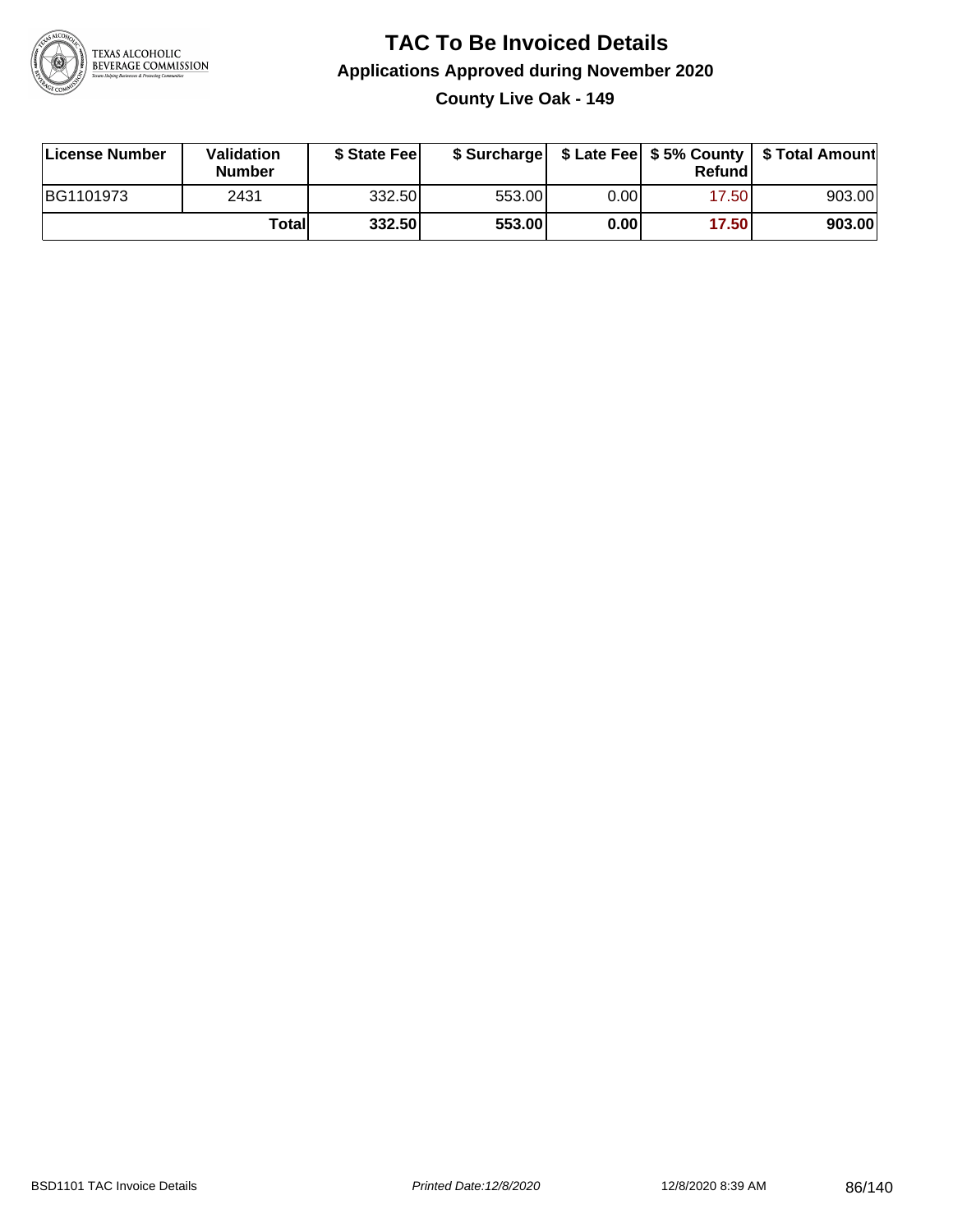

TEXAS ALCOHOLIC<br>BEVERAGE COMMISSION

#### **TAC To Be Invoiced Details Applications Approved during November 2020 County Lubbock - 152**

| <b>License Number</b> | <b>Validation</b><br><b>Number</b> | \$ State Fee | \$ Surcharge |        | \$ Late Fee   \$5% County<br><b>Refund</b> | \$ Total Amount |
|-----------------------|------------------------------------|--------------|--------------|--------|--------------------------------------------|-----------------|
| BG1100476             | 1997                               | 332.50       | 553.00       | 0.00   | 17.50                                      | 903.00          |
| BP1100476             | 1997                               | 950.00       | 426.00       | 0.00   | 50.00                                      | 1,426.00        |
| BF1100537             | 2010                               | 114.00       | 553.00       | 0.00   | 6.00                                       | 673.00          |
| BF1100348             | 2012                               | 114.00       | 553.00       | 0.00   | 6.00                                       | 673.00          |
| BF1100437             | 2346                               | 114.00       | 553.00       | 0.00   | 6.00                                       | 673.00          |
| BQ1101971             | 2464                               | 114.00       | 553.00       | 0.00   | 6.00                                       | 673.00          |
| BQ1101930             | 2465                               | 114.00       | 553.00       | 0.00   | 6.00                                       | 673.00          |
| BQ1102010             | 2616                               | 114.00       | 553.00       | 0.00   | 6.00                                       | 673.00          |
| BF759507              | 100128                             | 114.00       | 553.00       | 0.00   | 6.00                                       | 673.00          |
| BQ819269              | 100180                             | 114.00       | 553.00       | 0.00   | 6.00                                       | 673.00          |
| BQ1029220             | 100252                             | 114.00       | 553.00       | 0.00   | 6.00                                       | 673.00          |
| BF1032426             | 100404                             | 114.00       | 553.00       | 0.00   | 6.00                                       | 673.00          |
| BG956155              | 100693                             | 332.50       | 553.00       | 100.00 | 17.50                                      | 1,003.00        |
| BQ960799              | 102721                             | 114.00       | 553.00       | 100.00 | 6.00                                       | 773.00          |
| BQ961476              | 102721                             | 114.00       | 553.00       | 0.00   | 6.00                                       | 673.00          |
| BQ964871              | 104446                             | 114.00       | 553.00       | 0.00   | 6.00                                       | 673.00          |
|                       | <b>Total</b>                       | 3,097.00     | 8,721.00     | 200.00 | 163.00                                     | 12,181.00       |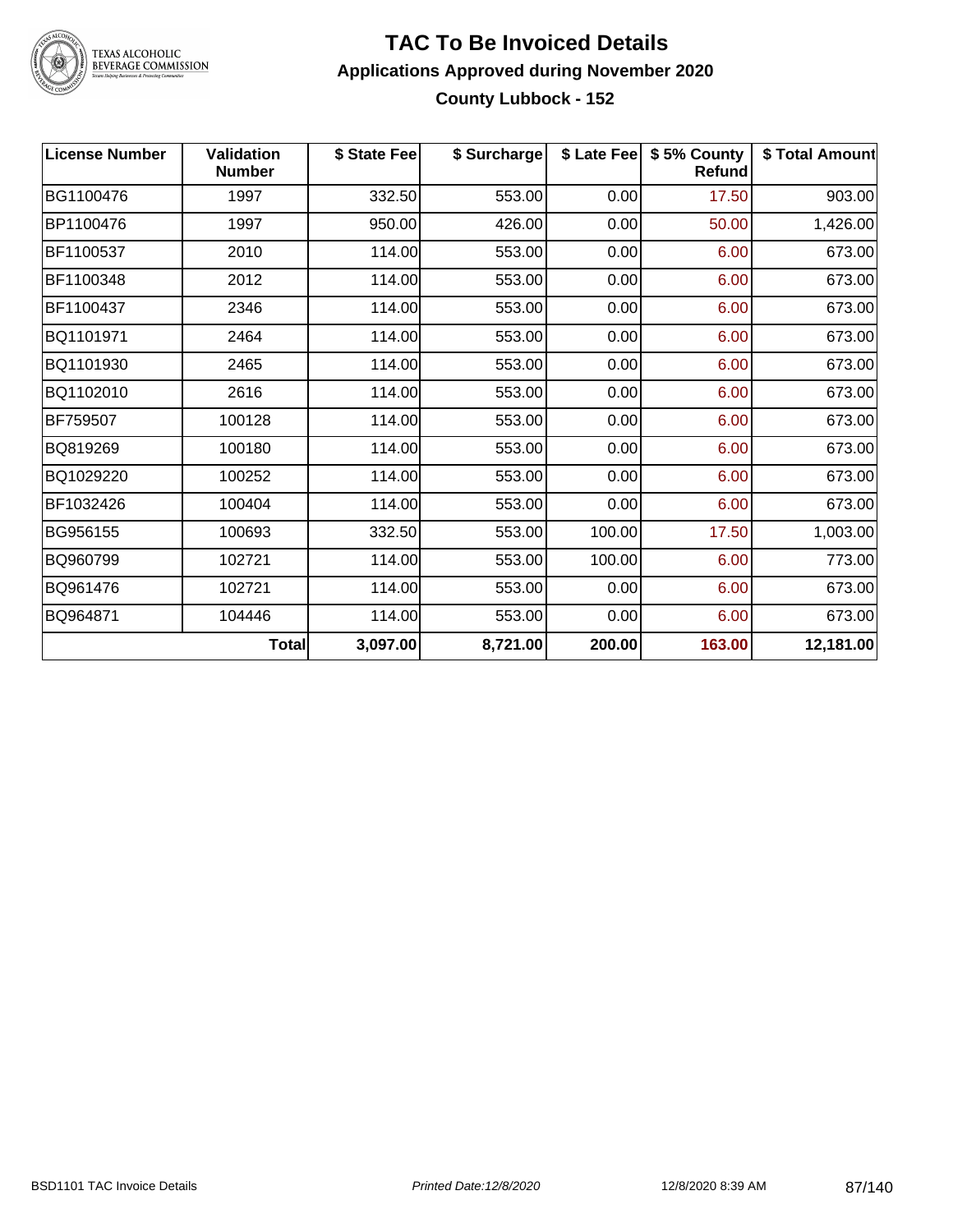

**County McCulloch - 154**

| License Number | Validation<br><b>Number</b> | \$ State Feel | \$ Surcharge |      | Refund | \$ Late Fee   \$5% County   \$ Total Amount |
|----------------|-----------------------------|---------------|--------------|------|--------|---------------------------------------------|
| BQ819913       | 100180                      | 114.00        | 553.00       | 0.00 | 6.00   | 673.00                                      |
|                | Totall                      | <b>114.00</b> | 553.00       | 0.00 | 6.00   | 673.00                                      |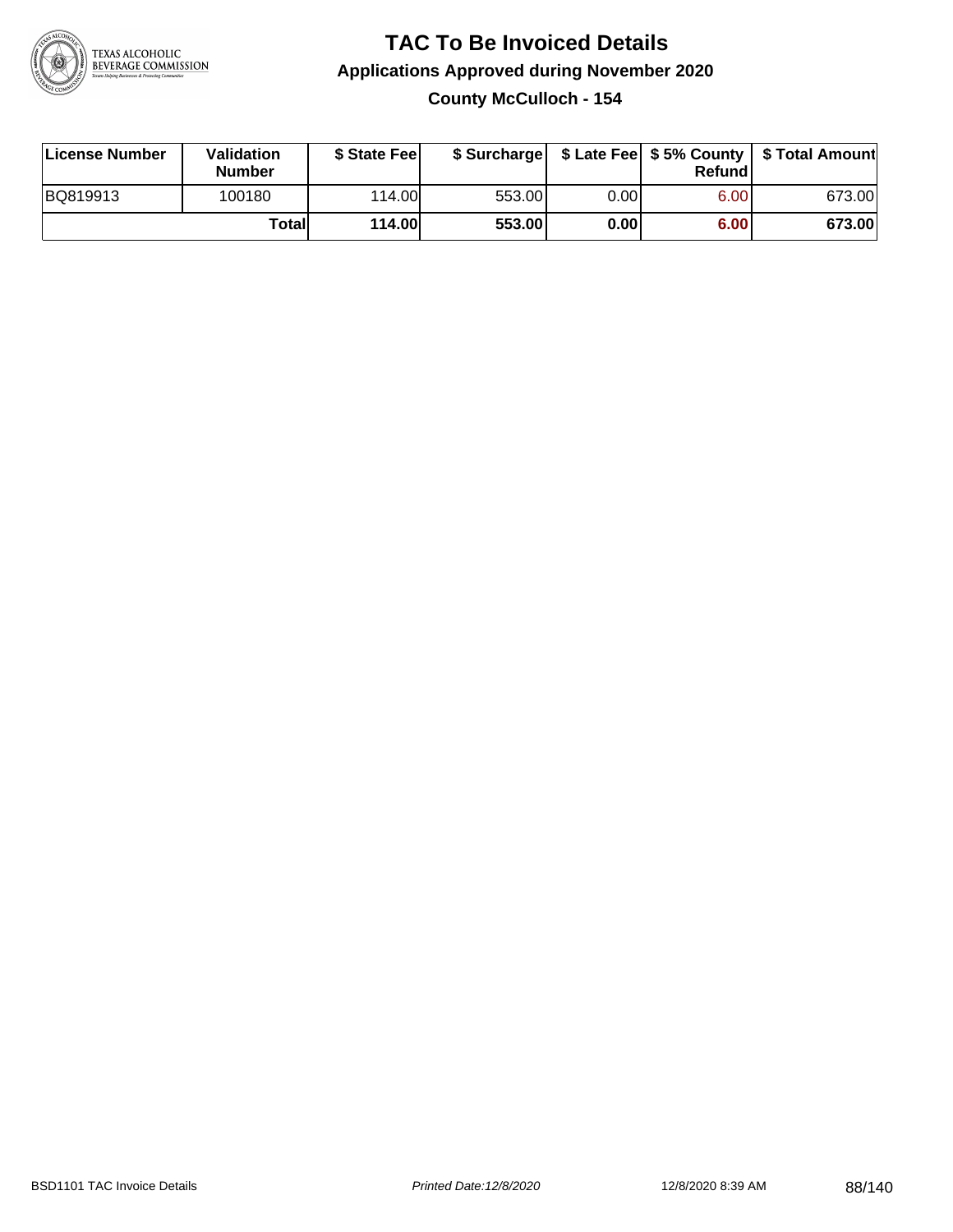

#### **TAC To Be Invoiced Details Applications Approved during November 2020 County McLennan - 155**

| License Number | <b>Validation</b><br><b>Number</b> | \$ State Fee | \$ Surcharge | \$ Late Fee | \$5% County<br><b>Refund</b> | \$ Total Amount |
|----------------|------------------------------------|--------------|--------------|-------------|------------------------------|-----------------|
| BQ1100640      | 303                                | 114.00       | 553.00       | 0.00        | 6.00                         | 673.00          |
| BQ1100393      | 369                                | 114.00       | 553.00       | 0.00        | 6.00                         | 673.00          |
| BF1100386      | 2072                               | 114.00       | 553.00       | 0.00        | 6.00                         | 673.00          |
| BQ1101537      | 2567                               | 114.00       | 553.00       | 0.00        | 6.00                         | 673.00          |
| BQ819631       | 517227                             | 114.00       | 553.00       | 0.00        | 6.00                         | 673.00          |
|                | Total                              | 570.00       | 2,765.00     | 0.00        | 30.00                        | 3,365.00        |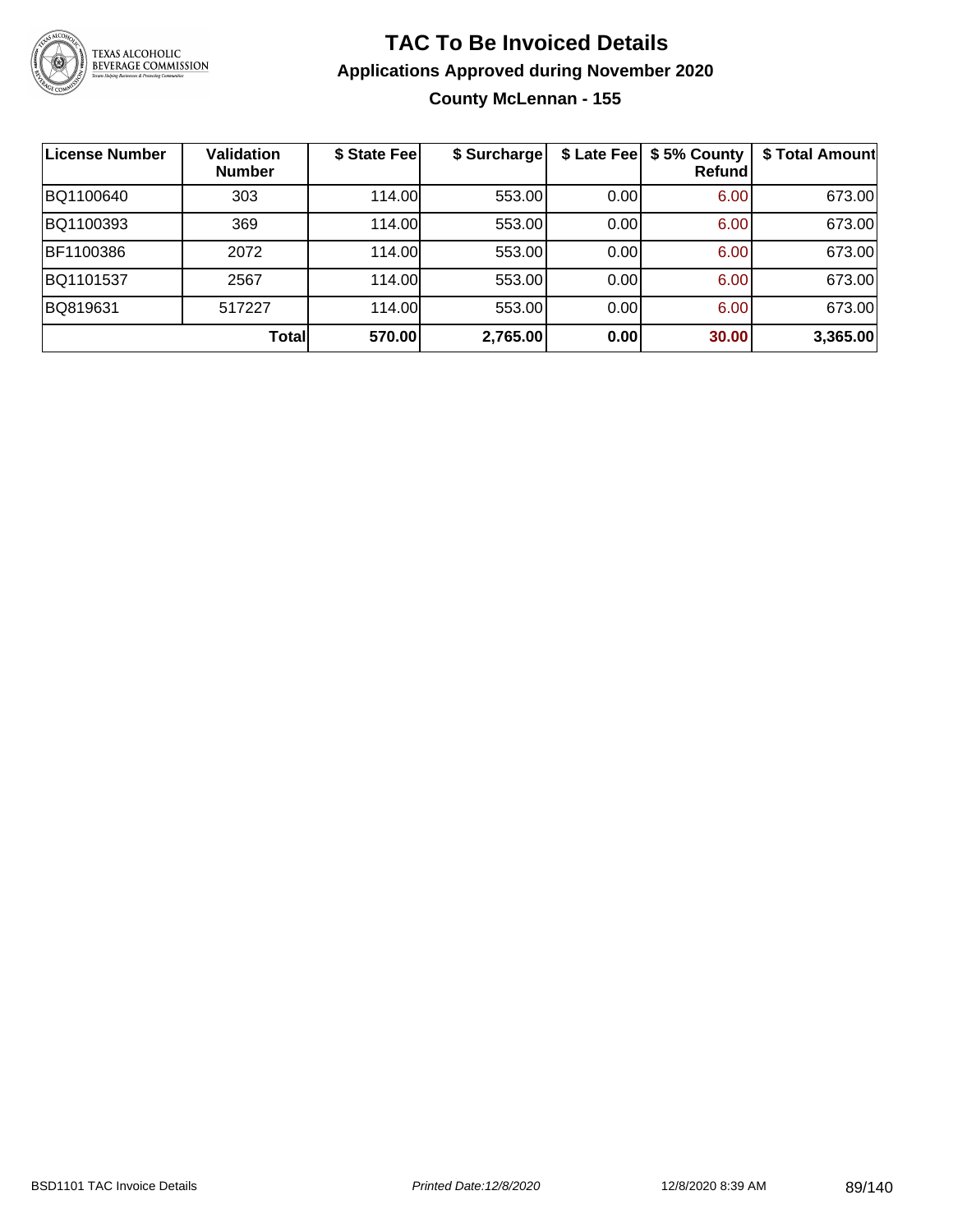

**County Marion - 158**

| ∣License Number | <b>Validation</b><br><b>Number</b> | \$ State Fee | \$ Surcharge |        | Refundl           | \$ Late Fee   \$5% County   \$ Total Amount |
|-----------------|------------------------------------|--------------|--------------|--------|-------------------|---------------------------------------------|
| BQ1101929       | 2338                               | 114.00L      | 553.00       | 0.00   | 6.00 <sub>1</sub> | 673.00                                      |
| BG881083        | 100536                             | 332.50       | 553.00       | 100.00 | 17.50             | 1,003.00                                    |
|                 | Totall                             | 446.50       | 1,106.00     | 100.00 | 23.50             | 1,676.00                                    |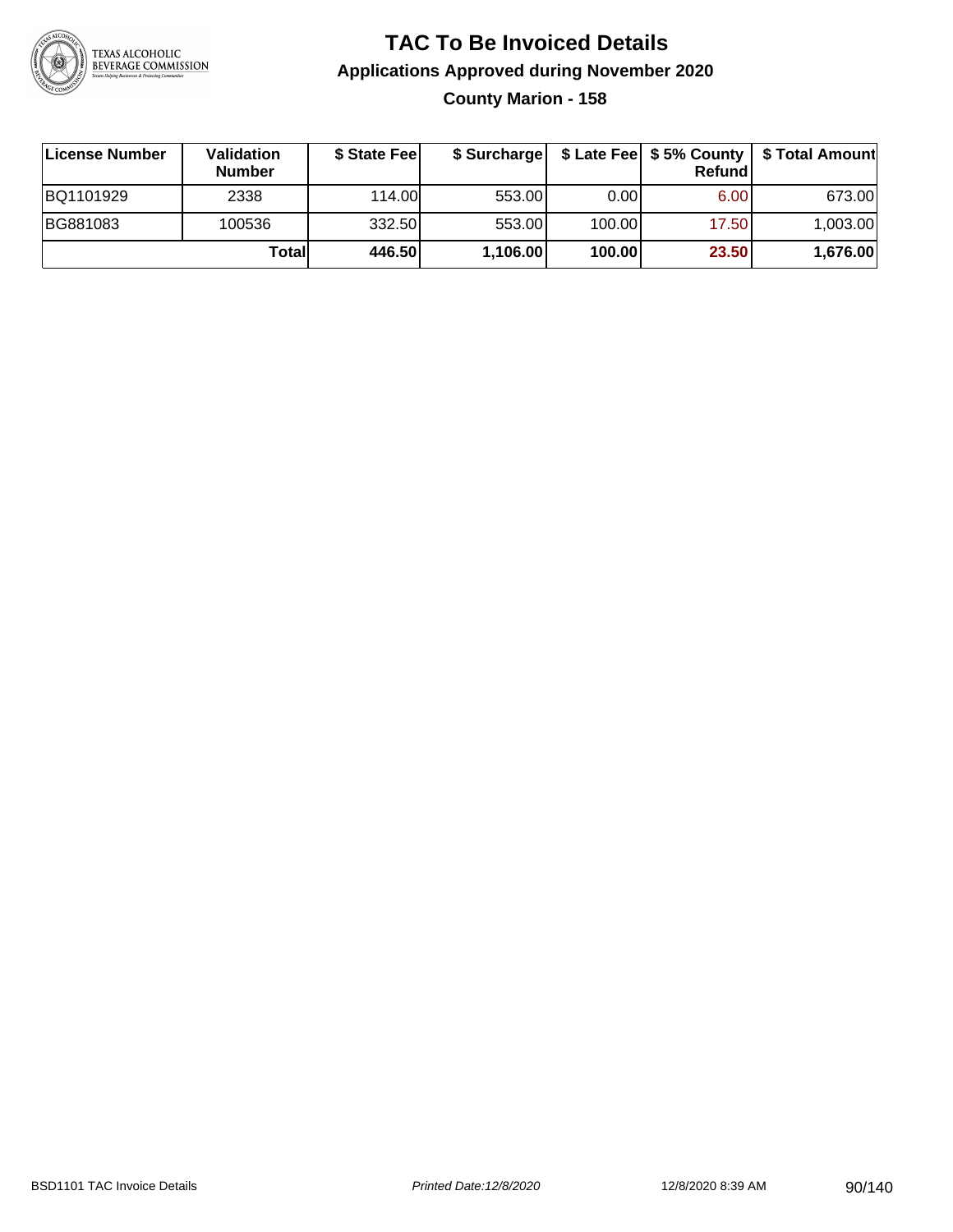

**County Matagorda - 161**

| License Number | <b>Validation</b><br><b>Number</b> | \$ State Fee | \$ Surcharge |      | \$ Late Fee   \$5% County<br><b>Refund</b> | \$ Total Amount |
|----------------|------------------------------------|--------------|--------------|------|--------------------------------------------|-----------------|
| BQ1100959      | 2153                               | 114.00       | 553.00       | 0.00 | 6.00                                       | 673.00          |
| BQ1101714      | 2723                               | 114.00       | 553.00       | 0.00 | 6.00                                       | 673.00          |
| BG211716       | 131357                             | 332.50       | 553.00       | 0.00 | 17.50                                      | 903.00          |
| BF883920       | 131790                             | 114.00       | 553.00       | 0.00 | 6.00                                       | 673.00          |
|                | Total                              | 674.50       | 2,212.00     | 0.00 | 35.50                                      | 2,922.00        |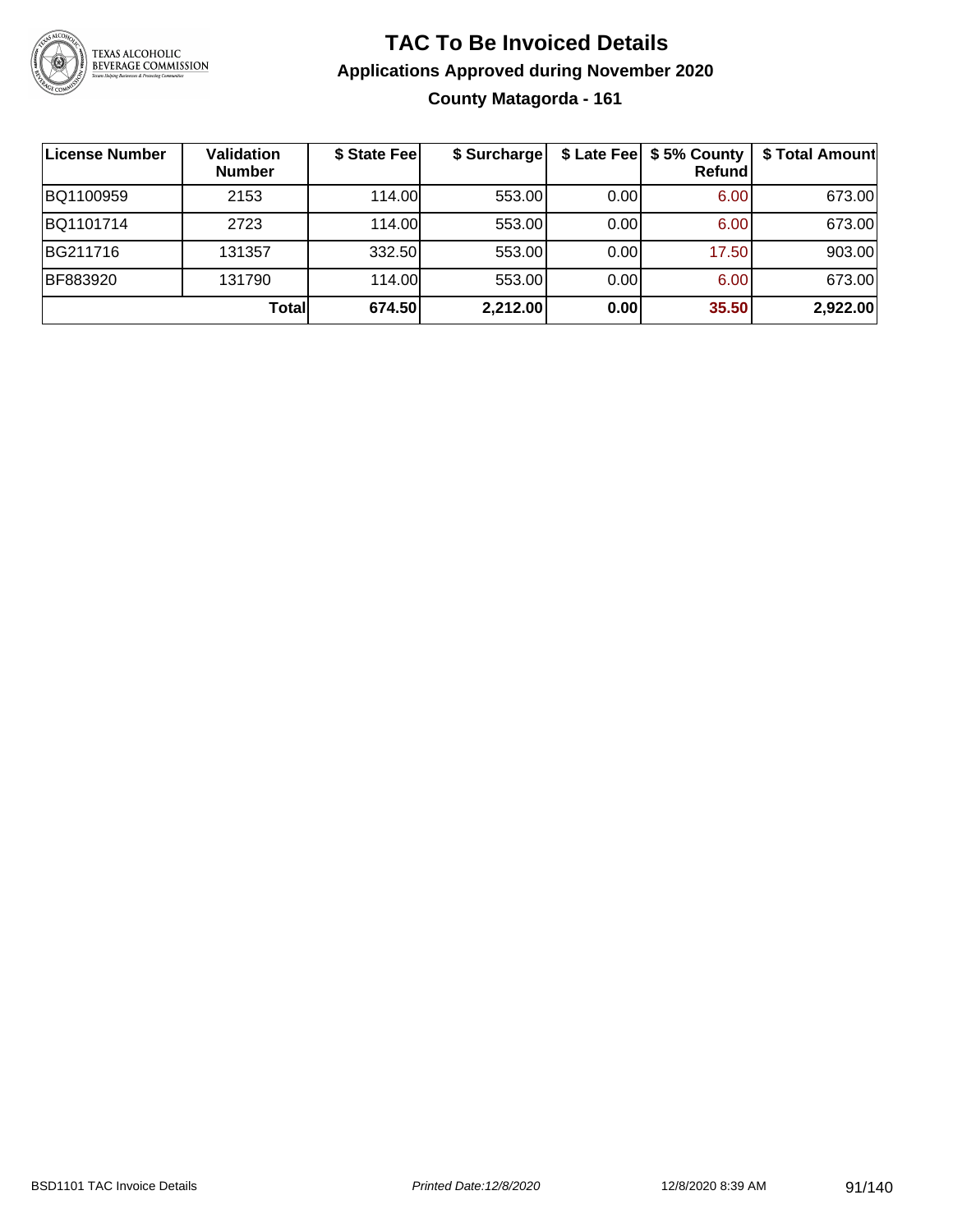

**County Maverick - 162**

| ∣License Number | <b>Validation</b><br><b>Number</b> | \$ State Fee | \$ Surcharge |       | <b>Refund</b> | \$ Late Fee   \$5% County   \$ Total Amount |
|-----------------|------------------------------------|--------------|--------------|-------|---------------|---------------------------------------------|
| BQ885738        | 100598                             | 114.00       | 553.00       | 0.001 | 6.00          | 673.00                                      |
| BQ888699        | 100856                             | 114.00       | 553.00       | 0.001 | 6.00          | 673.00                                      |
|                 | Totall                             | 228.00       | 1,106.00     | 0.00  | 12.00         | 1,346.00                                    |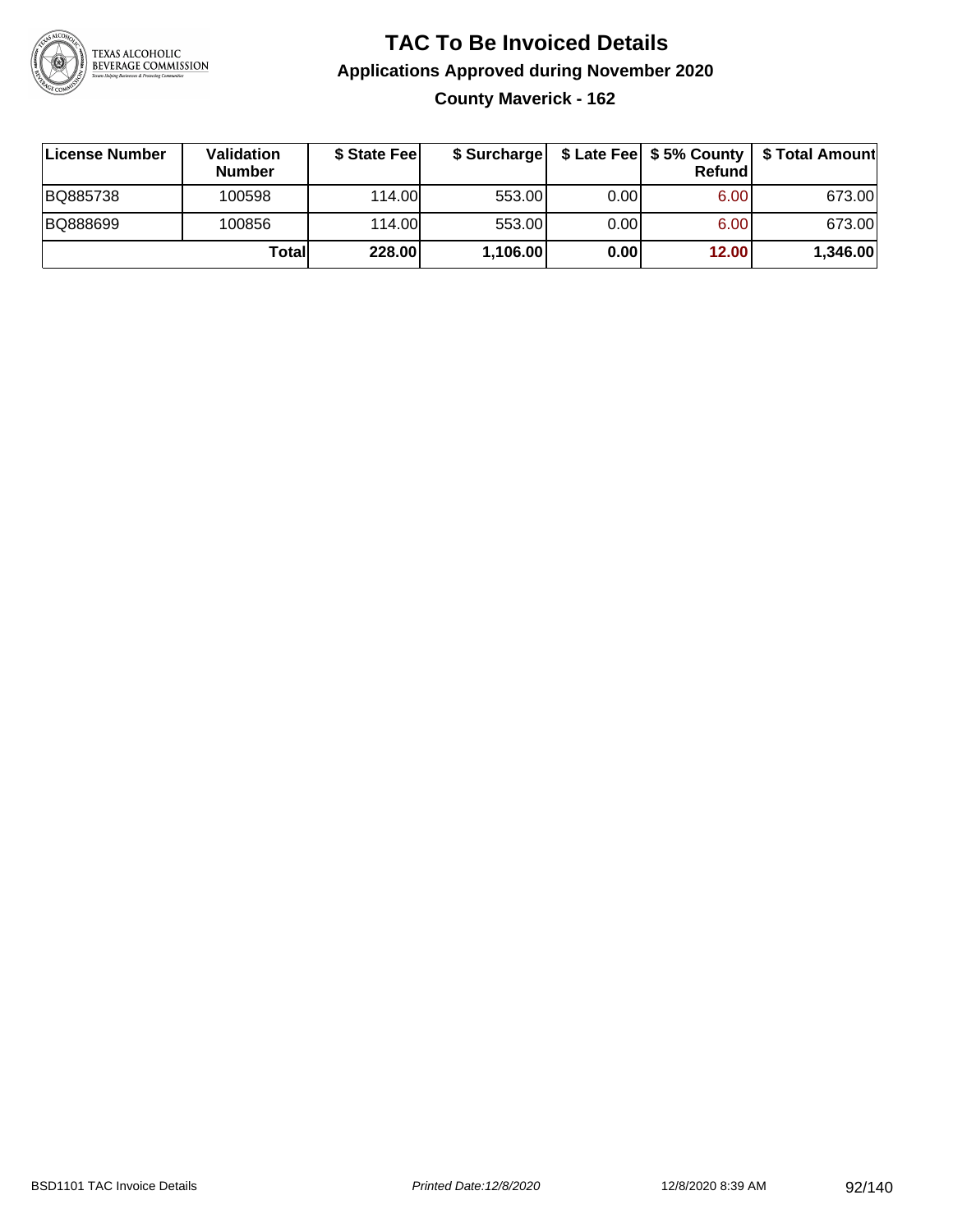

#### **TAC To Be Invoiced Details Applications Approved during November 2020 County Medina - 163**

| License Number | <b>Validation</b><br><b>Number</b> | \$ State Feel |        |       | Refundl | \$ Surcharge   \$ Late Fee   \$5% County   \$ Total Amount |
|----------------|------------------------------------|---------------|--------|-------|---------|------------------------------------------------------------|
| BQ889014       | 101251                             | 114.00L       | 553.00 | 0.00  | 6.00    | 673.00                                                     |
|                | Totall                             | <b>114.00</b> | 553.00 | 0.001 | 6.00    | 673.00                                                     |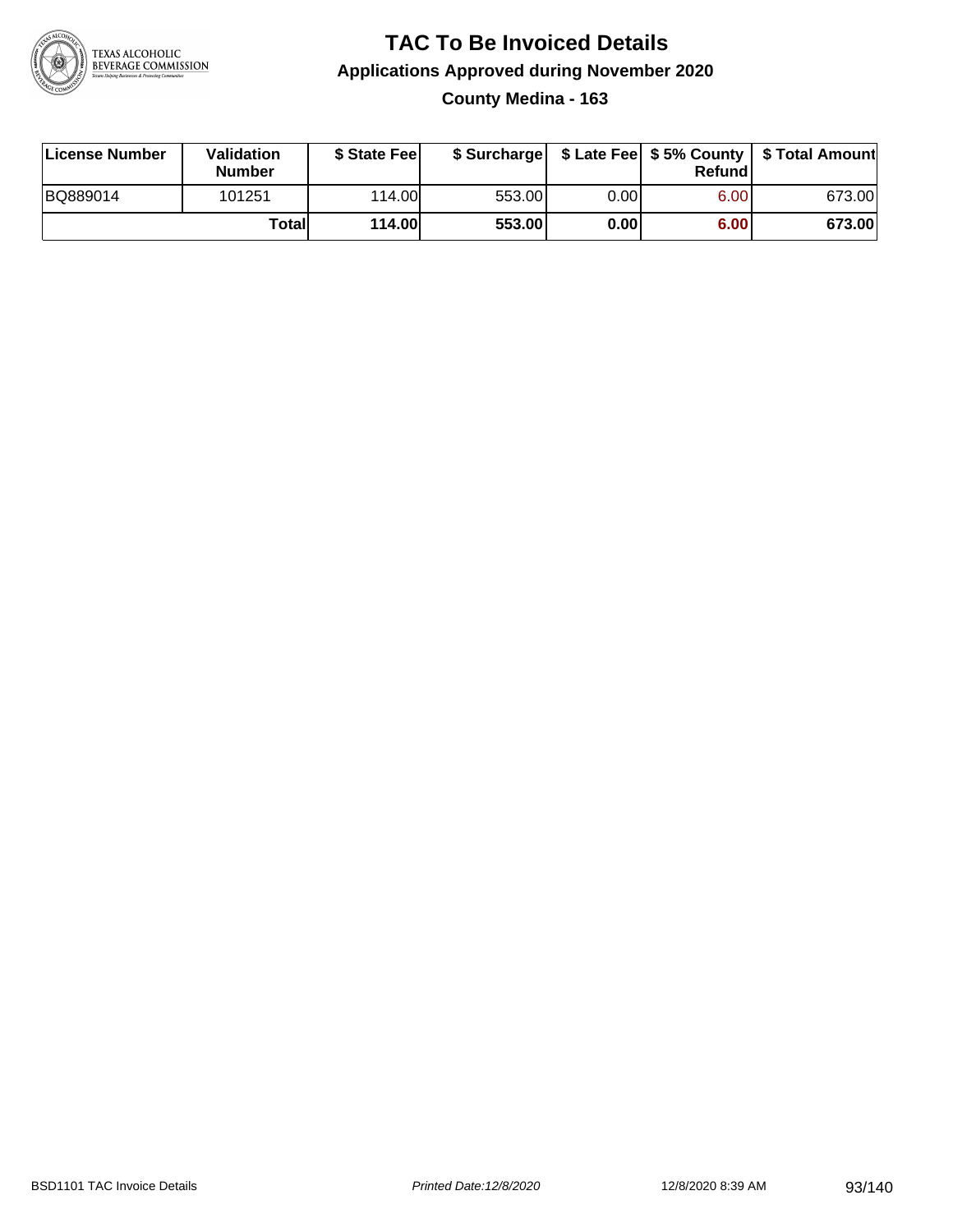

#### **TAC To Be Invoiced Details Applications Approved during November 2020 County Midland - 165**

| <b>License Number</b> | <b>Validation</b><br><b>Number</b> | \$ State Fee | \$ Surcharge | \$ Late Fee | \$5% County<br><b>Refund</b> | \$ Total Amount |
|-----------------------|------------------------------------|--------------|--------------|-------------|------------------------------|-----------------|
| BG1100399             | 1894                               | 332.50       | 553.00       | 0.00        | 17.50                        | 903.00          |
| BG1101674             | 2501                               | 332.50       | 553.00       | 0.00        | 17.50                        | 903.00          |
| BG1101514             | 2701                               | 332.50       | 553.00       | 0.00        | 17.50                        | 903.00          |
| BF1101532             | 2725                               | 114.00       | 553.00       | 0.00        | 6.00                         | 673.00          |
| BG958957              | 131114                             | 332.50       | 553.00       | 0.00        | 17.50                        | 903.00          |
|                       | Total                              | 1,444.00     | 2,765.00     | 0.00        | 76.00                        | 4,285.00        |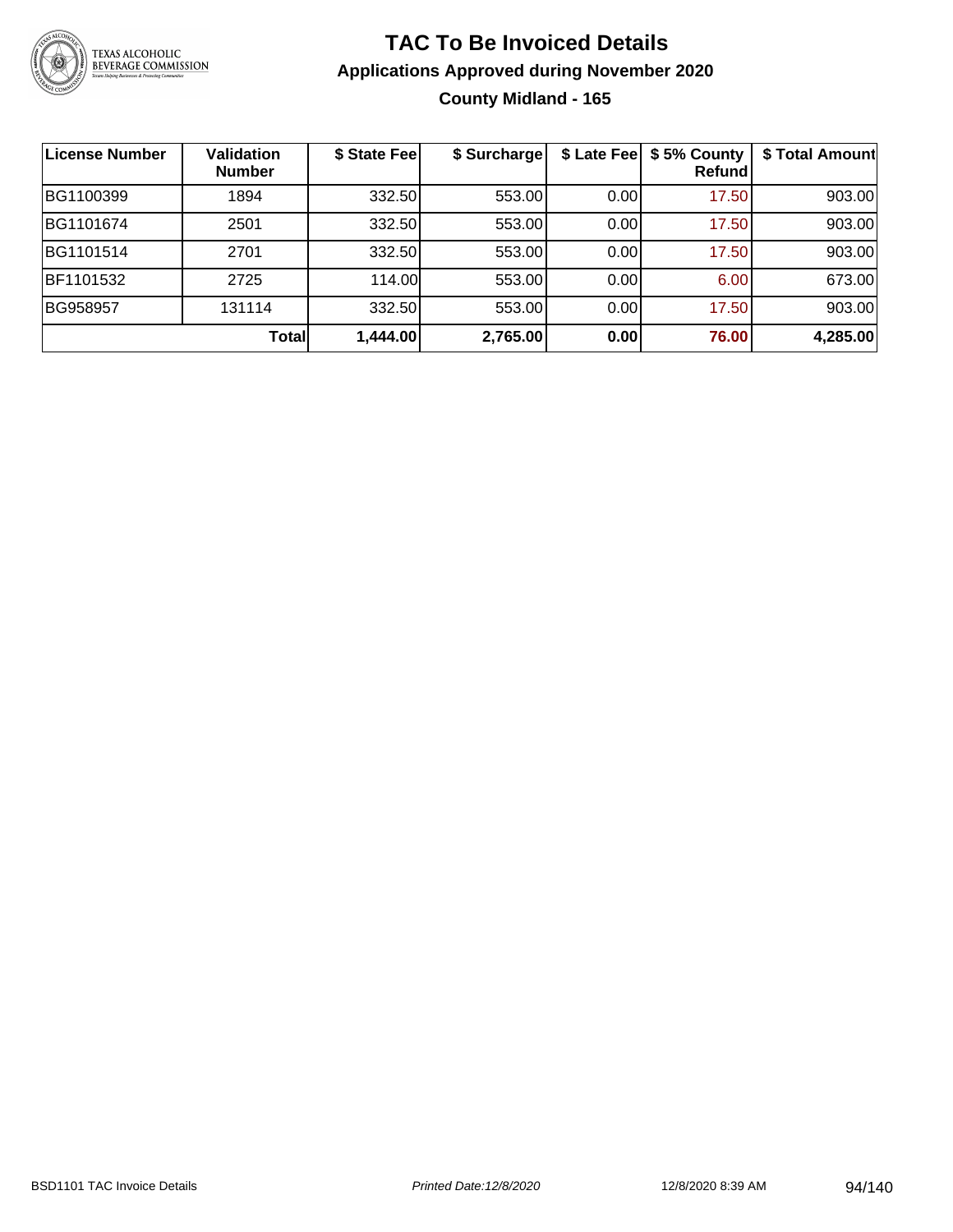

#### **TAC To Be Invoiced Details Applications Approved during November 2020 County Mitchell - 168**

| License Number | Validation<br><b>Number</b> | \$ State Fee |        |       | Refundl | \$ Surcharge   \$ Late Fee   \$5% County   \$ Total Amount |
|----------------|-----------------------------|--------------|--------|-------|---------|------------------------------------------------------------|
| BQ759687       | 500405                      | 114.00       | 553.00 | 0.001 | 6.00    | 673.00                                                     |
|                | Totall                      | 114.00       | 553.00 | 0.00  | 6.00    | 673.00                                                     |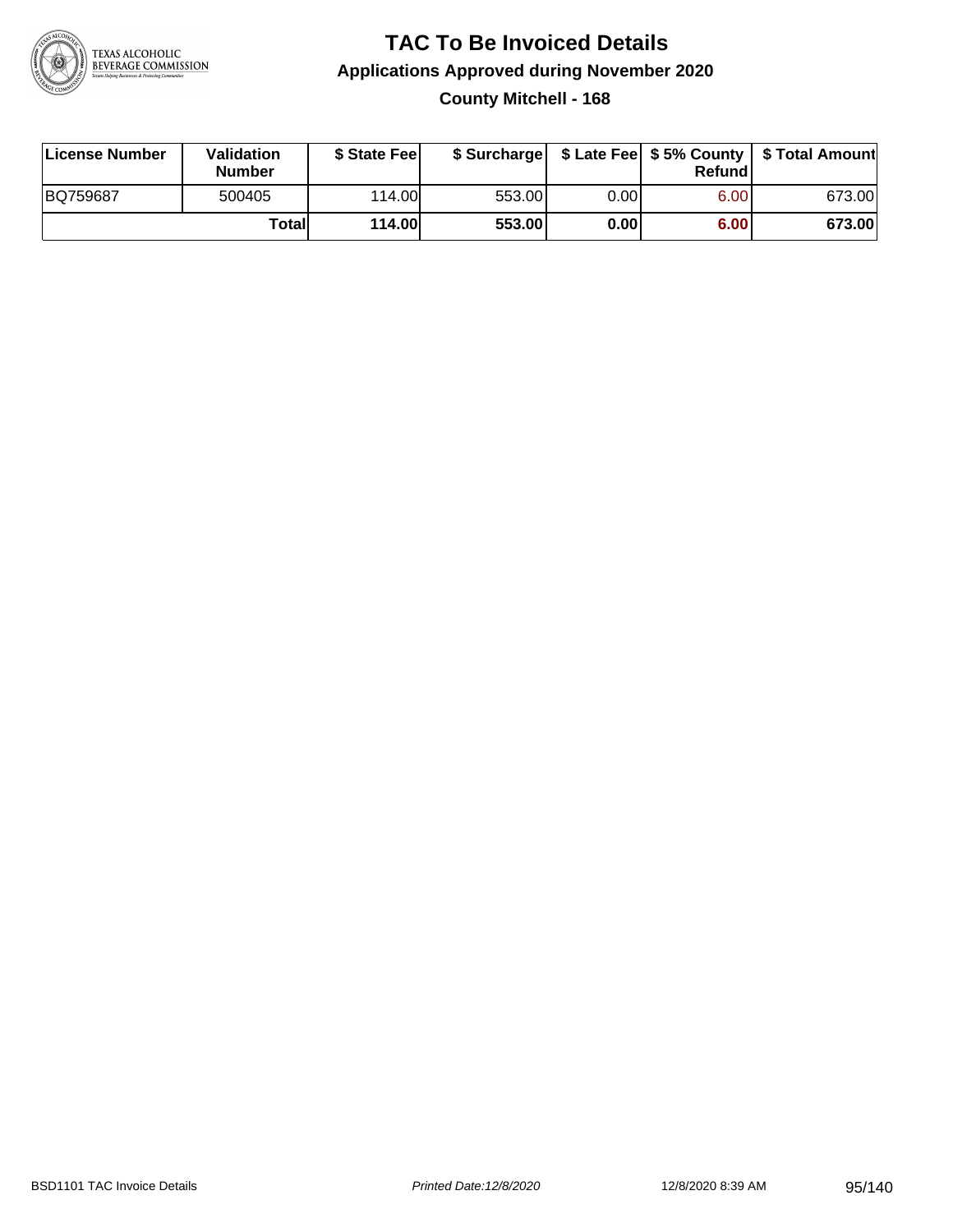

## TEXAS ALCOHOLIC<br>BEVERAGE COMMISSION

#### **TAC To Be Invoiced Details Applications Approved during November 2020 County Montgomery - 170**

| <b>License Number</b> | <b>Validation</b><br><b>Number</b> | \$ State Fee | \$ Surcharge | \$ Late Fee | \$5% County<br>Refund | \$ Total Amount |
|-----------------------|------------------------------------|--------------|--------------|-------------|-----------------------|-----------------|
| BQ1101683             | 740                                | 114.00       | 553.00       | 0.00        | 6.00                  | 673.00          |
| BG1100626             | 820                                | 332.50       | 553.00       | 0.00        | 17.50                 | 903.00          |
| BF1100938             | 2087                               | 114.00       | 553.00       | 0.00        | 6.00                  | 673.00          |
| BG1101481             | 2145                               | 332.50       | 553.00       | 0.00        | 17.50                 | 903.00          |
| BG1102149             | 2524                               | 332.50       | 553.00       | 0.00        | 17.50                 | 903.00          |
| BF1101462             | 2585                               | 114.00       | 553.00       | 0.00        | 6.00                  | 673.00          |
| BG1102144             | 2746                               | 332.50       | 553.00       | 0.00        | 17.50                 | 903.00          |
| BQ957334              | 8789                               | 114.00       | 553.00       | 0.00        | 6.00                  | 673.00          |
| BF1029862             | 131159                             | 114.00       | 553.00       | 0.00        | 6.00                  | 673.00          |
| BQ1030147             | 131212                             | 114.00       | 553.00       | 0.00        | 6.00                  | 673.00          |
| BG882344              | 131337                             | 332.50       | 553.00       | 0.00        | 17.50                 | 903.00          |
| BG757032              | 131435                             | 332.50       | 553.00       | 0.00        | 17.50                 | 903.00          |
| BQ819497              | 131527                             | 114.00       | 553.00       | 0.00        | 6.00                  | 673.00          |
|                       | Total                              | 2,793.00     | 7,189.00     | 0.00        | 147.00                | 10,129.00       |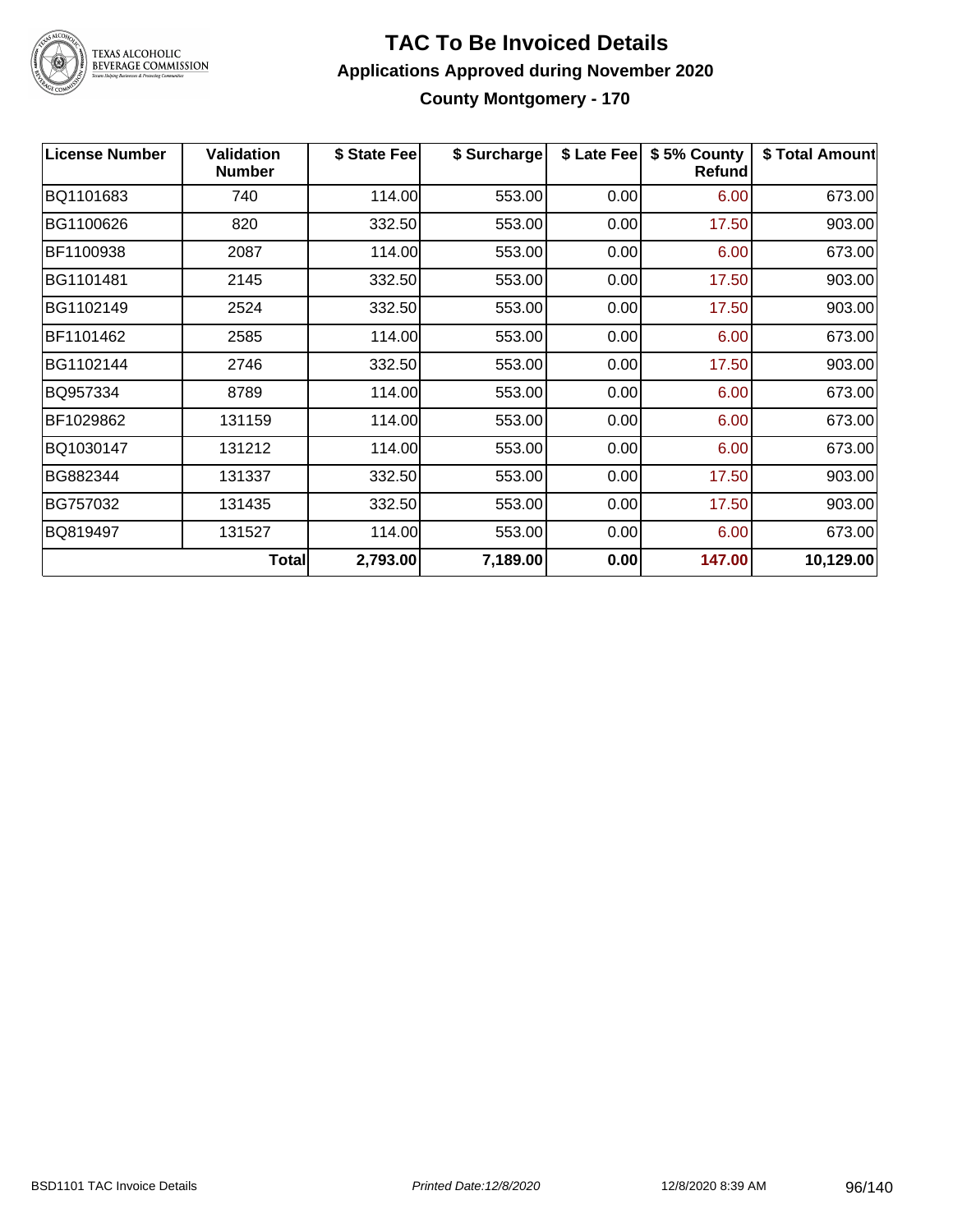

**County Moore - 171**

| ∣License Number | <b>Validation</b><br><b>Number</b> | \$ State Fee | \$ Surcharge |       | Refundl | \$ Late Fee   \$5% County   \$ Total Amount |
|-----------------|------------------------------------|--------------|--------------|-------|---------|---------------------------------------------|
| BG1101670       | 778                                | 332.50       | 553.00       | 0.001 | 17.50   | 903.00                                      |
| <b>BF606677</b> | 131732                             | 114.00       | 553.00       | 0.001 | 6.00    | 673.00                                      |
|                 | Totall                             | 446.50       | 1,106.00     | 0.00  | 23.50   | 1,576.00                                    |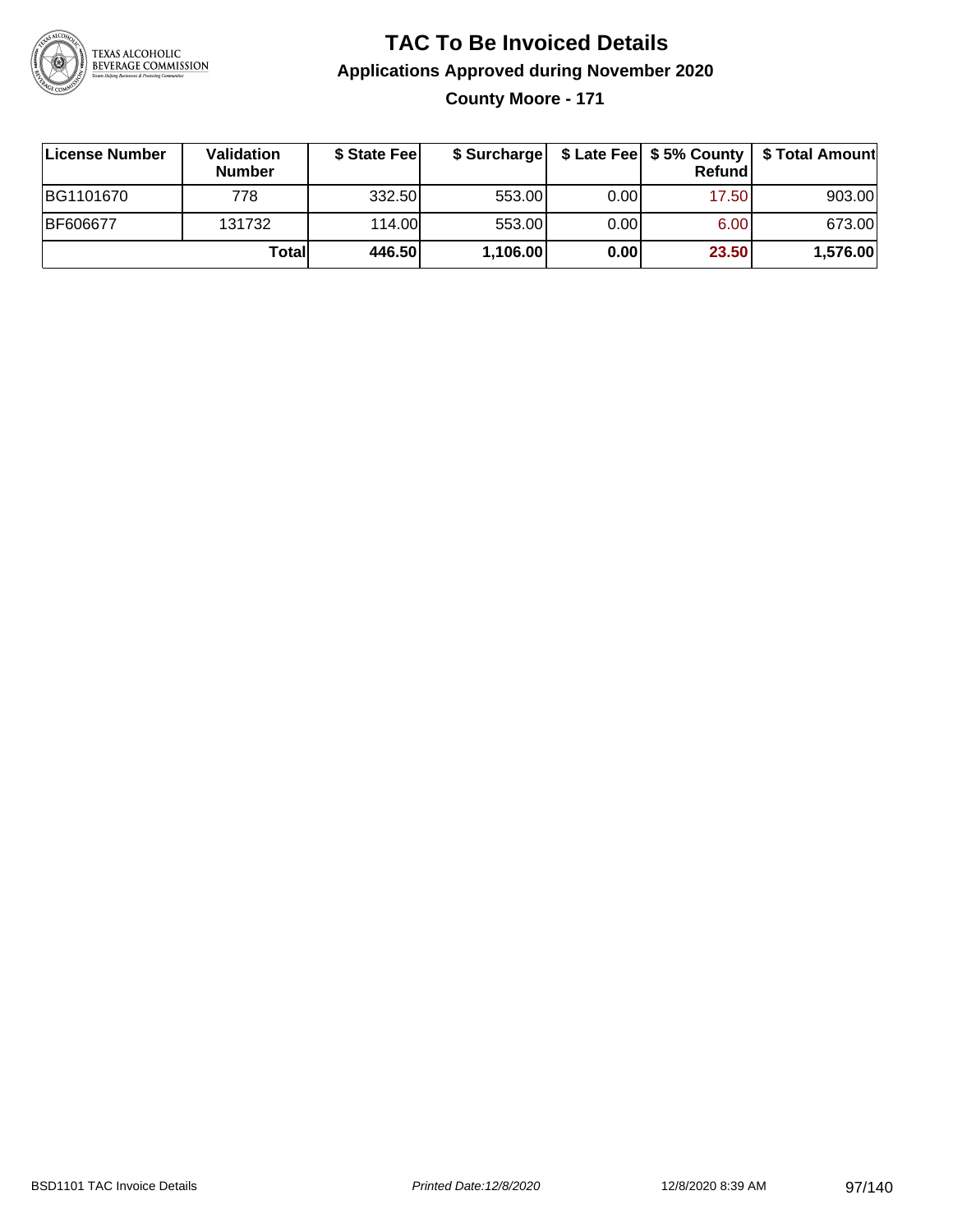

**County Navarro - 175**

| ∣License Number | Validation<br><b>Number</b> | \$ State Fee | \$ Surcharge |      | Refundl | \$ Late Fee   \$5% County   \$ Total Amount |
|-----------------|-----------------------------|--------------|--------------|------|---------|---------------------------------------------|
| BQ1100791       | 1921                        | 114.00       | 553.00       | 0.00 | 6.00    | 673.00                                      |
| BG1031526       | 131254                      | 332.50       | 553.00       | 0.00 | 17.50   | 903.00                                      |
|                 | Totall                      | 446.50       | 1,106.00     | 0.00 | 23.50   | 1,576.00                                    |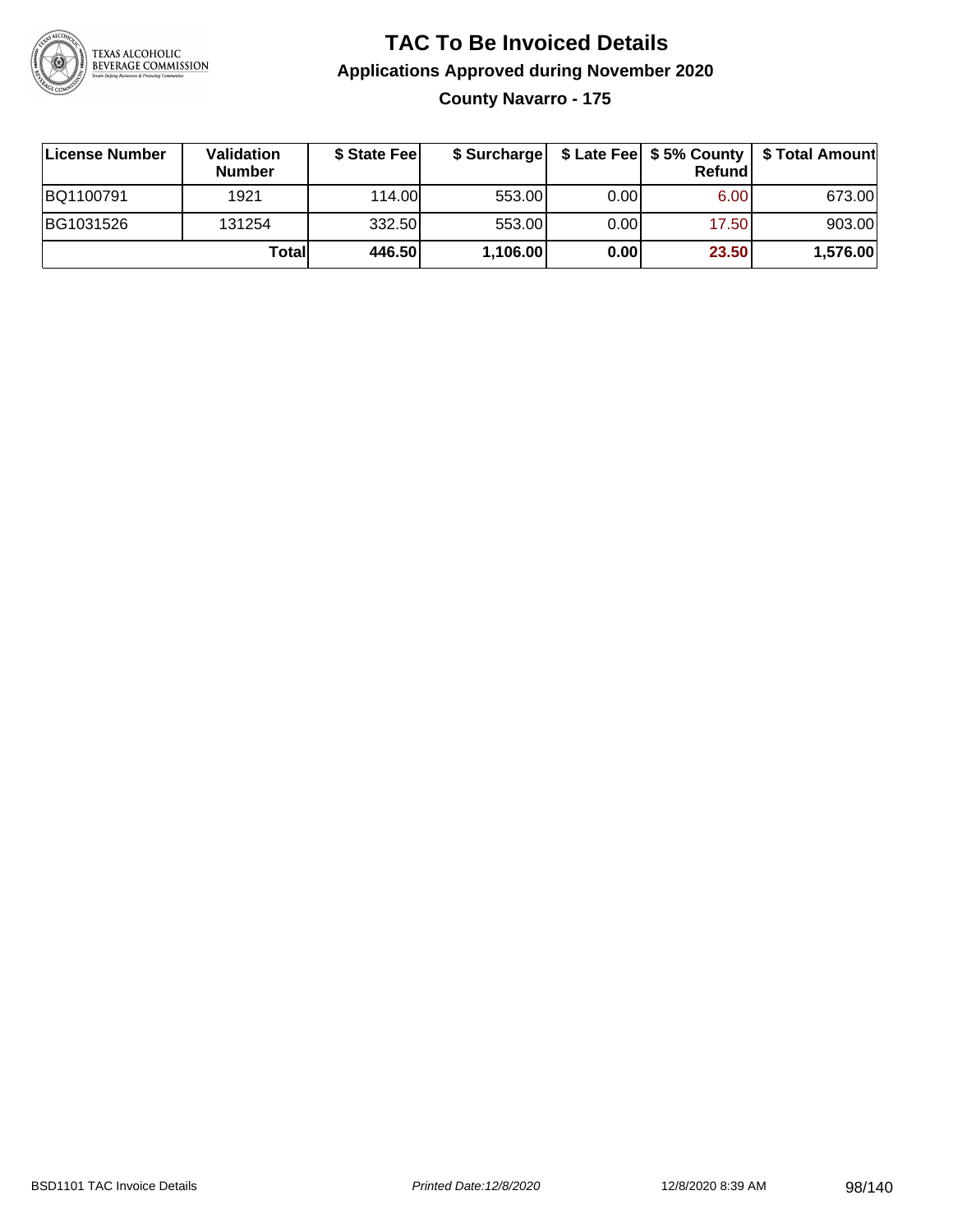

**County Nolan - 177**

| ∣License Number | <b>Validation</b><br><b>Number</b> | \$ State Fee | \$ Surcharge |       | Refundl | \$ Late Fee   \$5% County   \$ Total Amount |
|-----------------|------------------------------------|--------------|--------------|-------|---------|---------------------------------------------|
| BQ1101585       | 2635                               | 114.00       | 553.00       | 0.001 | 6.00    | 673.00                                      |
| BQ759377        | 500404                             | 114.00       | 553.00       | 0.001 | 6.00    | 673.00                                      |
|                 | Totall                             | 228.00       | 1,106.00     | 0.00  | 12.00   | 1,346.00                                    |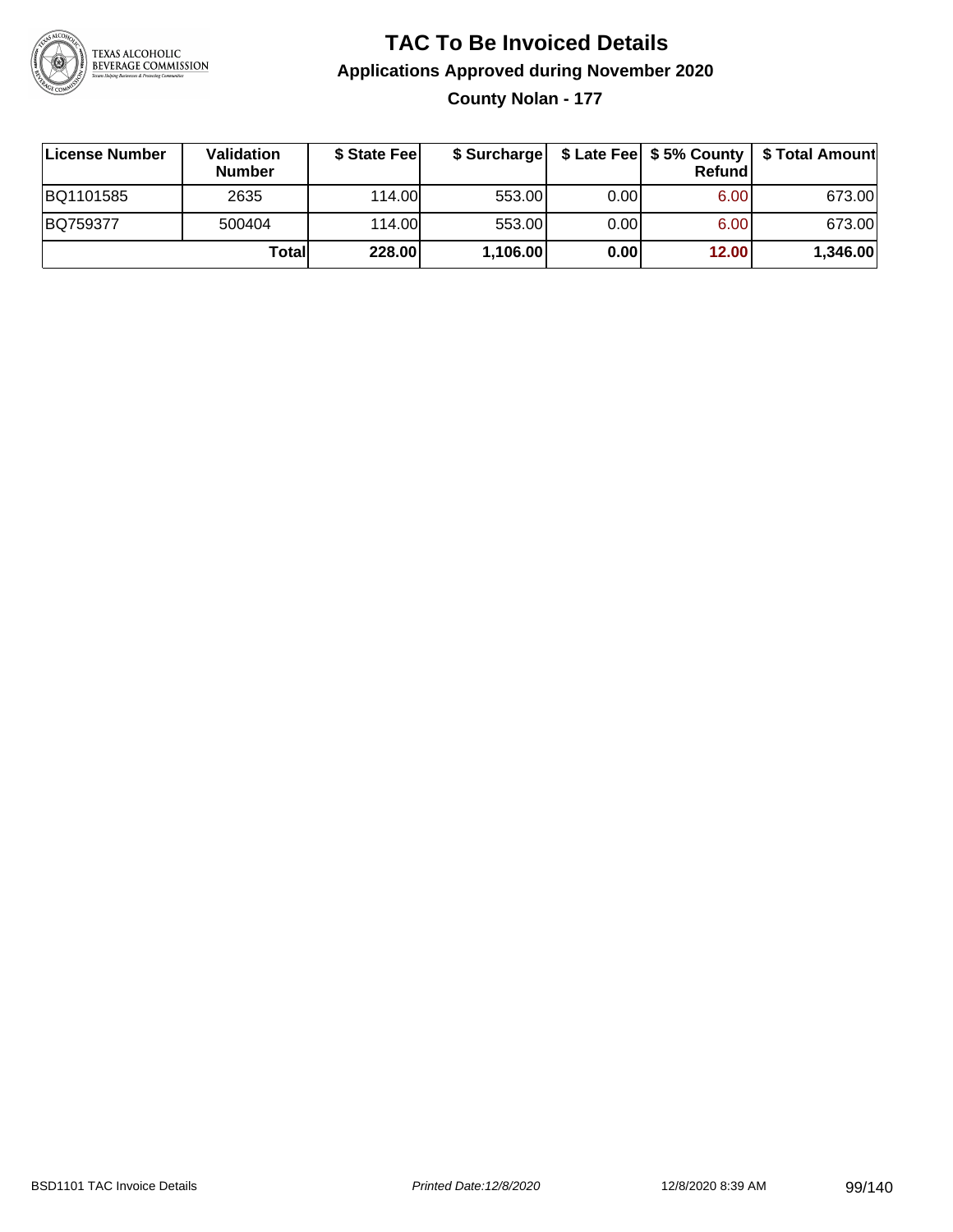

#### **TAC To Be Invoiced Details Applications Approved during November 2020 County Nueces - 178**

| License Number | Validation<br><b>Number</b> | \$ State Fee | \$ Surcharge | \$ Late Fee | \$5% County<br><b>Refund</b> | \$ Total Amount |
|----------------|-----------------------------|--------------|--------------|-------------|------------------------------|-----------------|
| BQ1100846      | 1846                        | 114.00       | 553.00       | 0.00        | 6.00                         | 673.00          |
| BG1100353      | 1982                        | 332.50       | 553.00       | 0.00        | 17.50                        | 903.00          |
| BG1101032      | 2157                        | 332.50       | 553.00       | 0.00        | 17.50                        | 903.00          |
| BL1101032      | 2157                        | 475.00       | 327.00       | 0.00        | 25.00                        | 827.00          |
| BG759963       | 100551                      | 332.50       | 553.00       | 0.00        | 17.50                        | 903.00          |
| BG1034961      | 101192                      | 332.50       | 553.00       | 0.00        | 17.50                        | 903.00          |
| BG1028219      | 500928                      | 332.50       | 553.00       | 0.00        | 17.50                        | 903.00          |
| BG1024696      | 517116                      | 332.50       | 553.00       | 0.00        | 17.50                        | 903.00          |
|                | <b>Total</b>                | 2,584.00     | 4,198.00     | 0.00        | 136.00                       | 6,918.00        |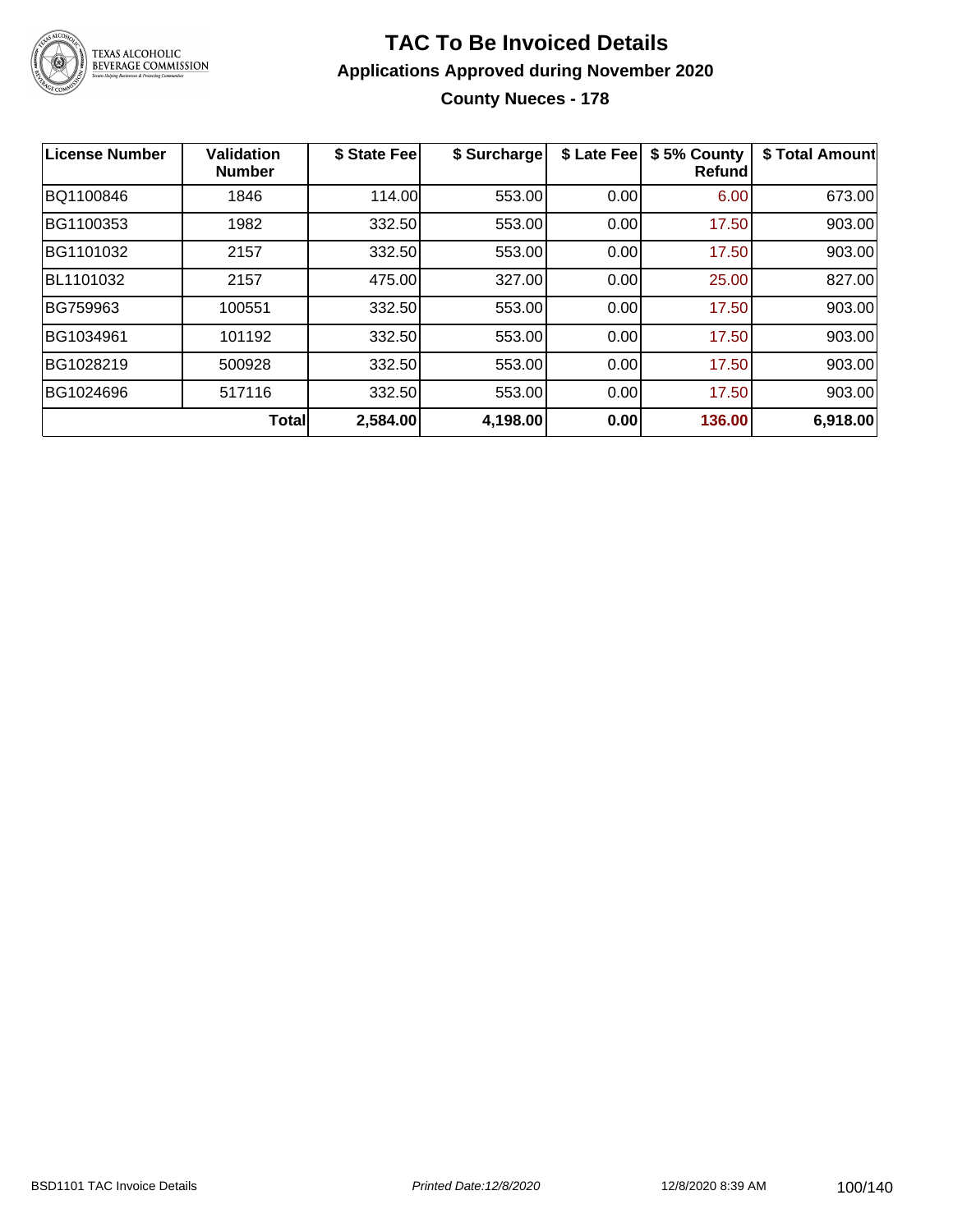

#### **TAC To Be Invoiced Details Applications Approved during November 2020 County Orange - 181**

| <b>License Number</b> | <b>Validation</b><br><b>Number</b> | \$ State Fee | \$ Surcharge | \$ Late Fee | \$5% County<br>Refund | \$ Total Amount |
|-----------------------|------------------------------------|--------------|--------------|-------------|-----------------------|-----------------|
| BF1102009             | 2378                               | 114.00       | 553.00       | 0.00        | 6.00                  | 673.00          |
| BF576614              | 115938                             | 114.00       | 553.00       | 0.00        | 6.00                  | 673.00          |
| BQ881917              | 131042                             | 114.00       | 553.00       | 0.00        | 6.00                  | 673.00          |
| BF819924              | 131379                             | 114.00       | 553.00       | 0.00        | 6.00                  | 673.00          |
| BG959120              | 131380                             | 332.50       | 553.00       | 0.00        | 17.50                 | 903.00          |
| BQ819262              | 131527                             | 114.00       | 553.00       | 0.00        | 6.00                  | 673.00          |
|                       | <b>Total</b>                       | 902.50       | 3,318.00     | 0.00        | 47.50                 | 4,268.00        |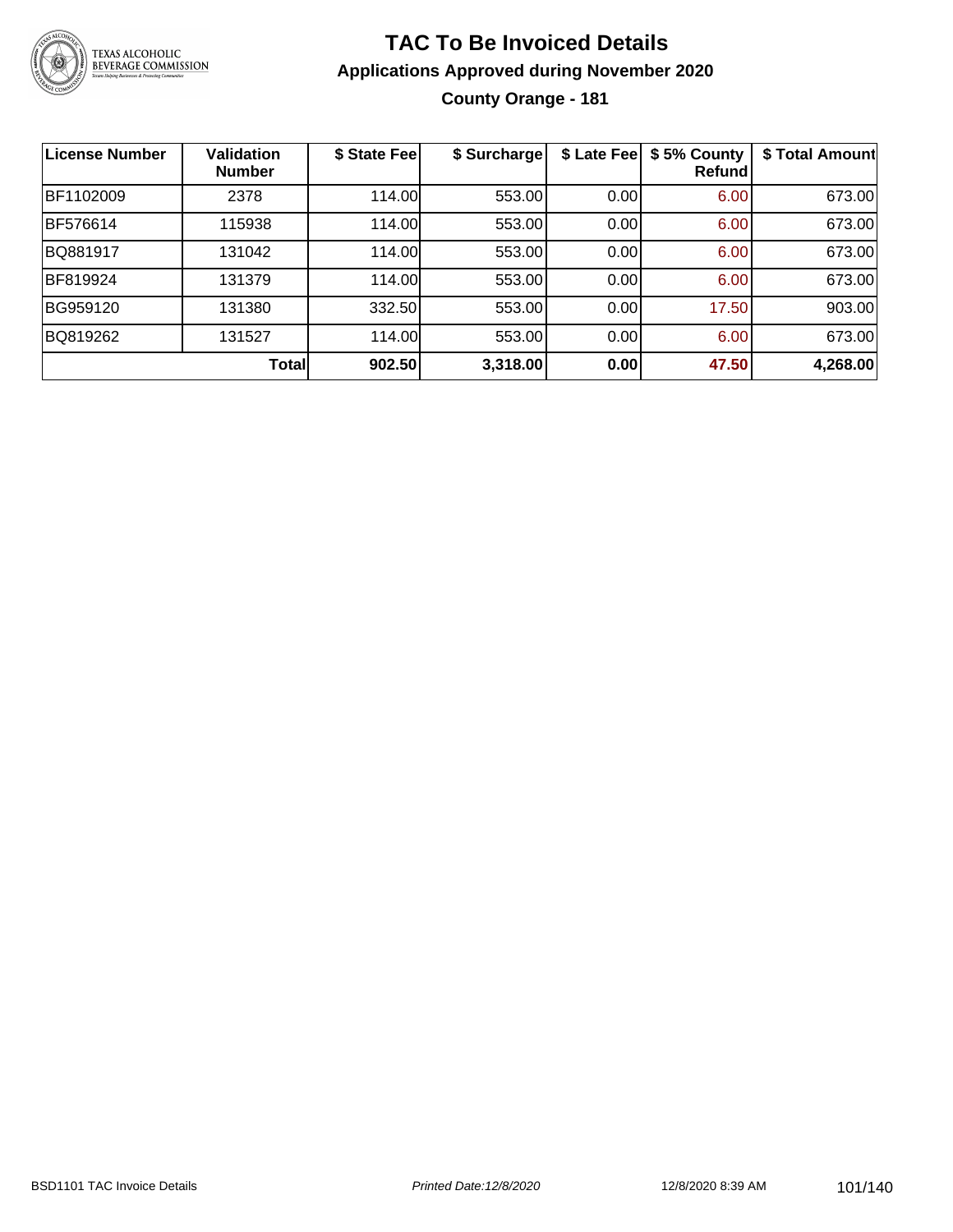

**County Palo Pinto - 182**

| License Number | <b>Validation</b><br><b>Number</b> | \$ State Fee  | \$ Surcharge |       | Refundl |        |
|----------------|------------------------------------|---------------|--------------|-------|---------|--------|
| BE755916       | 131158                             | 285.00        | 553.00       | 0.001 | 15.00   | 853.00 |
|                | Totall                             | <b>285.00</b> | 553.00       | 0.00  | 15.00   | 853.00 |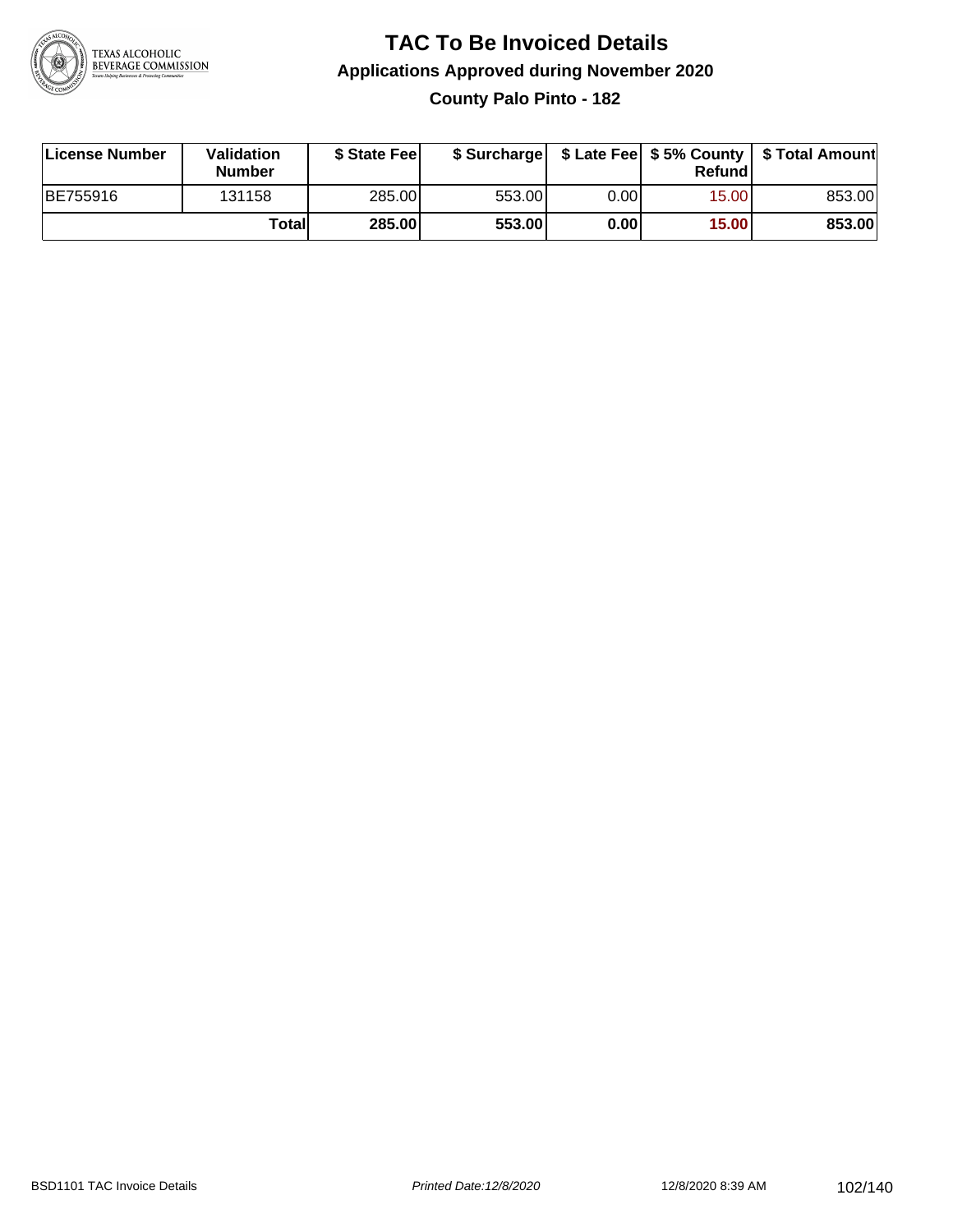

**County Parker - 184**

| <b>License Number</b> | <b>Validation</b><br><b>Number</b> | \$ State Fee | \$ Surcharge | \$ Late Fee | \$5% County<br><b>Refund</b> | \$ Total Amount |
|-----------------------|------------------------------------|--------------|--------------|-------------|------------------------------|-----------------|
| BQ1100390             | 1065                               | 114.00       | 553.00       | 0.00        | 6.00                         | 673.00          |
| BF1100378             | 2250                               | 114.00       | 553.00       | 0.00        | 6.00                         | 673.00          |
| BF1100365             | 2252                               | 114.00       | 553.00       | 0.00        | 6.00                         | 673.00          |
| BF1101230             | 2256                               | 114.00L      | 553.00       | 0.00        | 6.00                         | 673.00          |
| BQ885939              | 131312                             | 114.00       | 553.00       | 0.00        | 6.00                         | 673.00          |
|                       | Total                              | 570.00       | 2,765.00     | 0.00        | 30.00                        | 3,365.00        |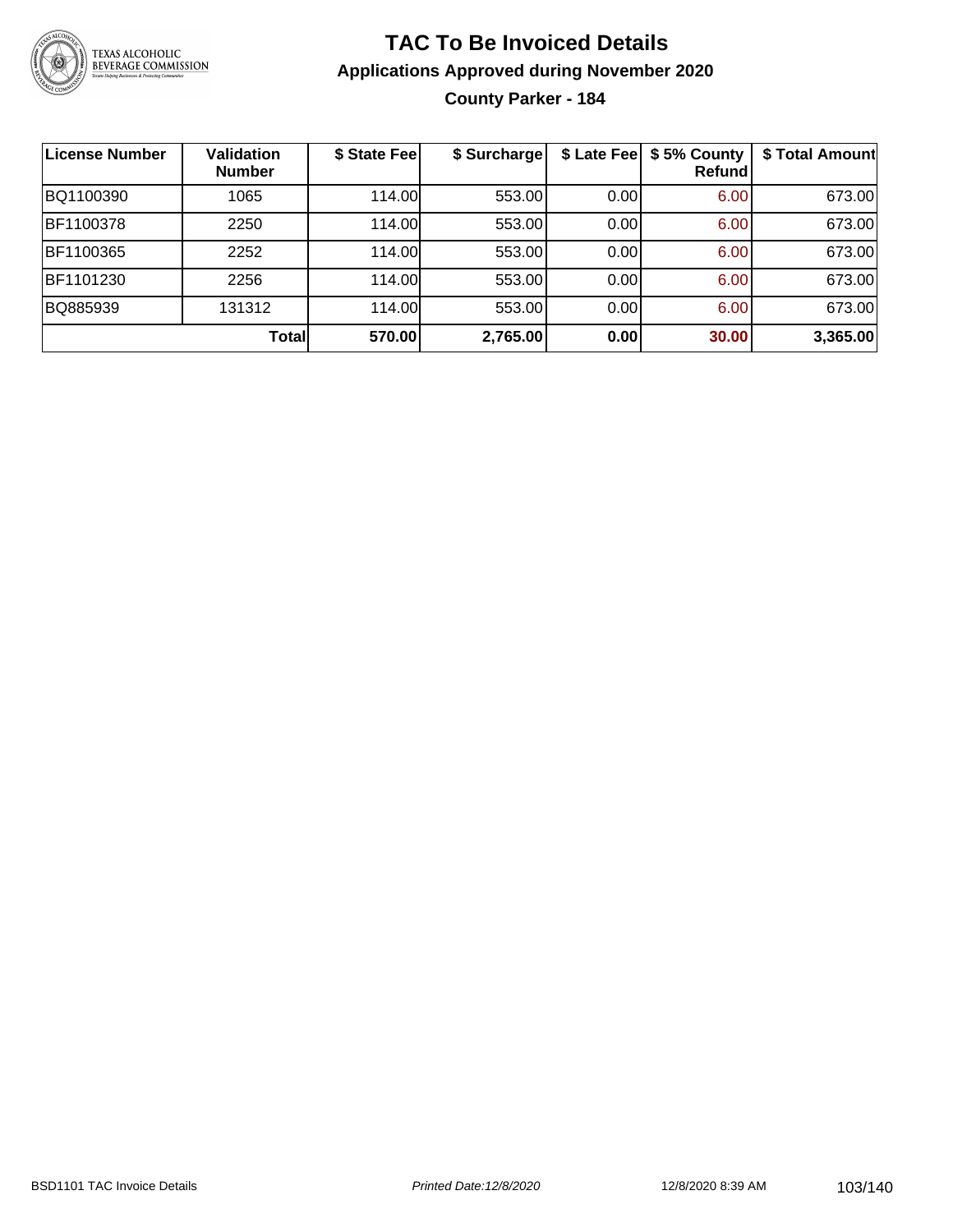

**County Pecos - 186**

| License Number | <b>Validation</b><br><b>Number</b> | \$ State Feel |          |        | Refundl | \$ Surcharge   \$ Late Fee   \$5% County   \$ Total Amount |
|----------------|------------------------------------|---------------|----------|--------|---------|------------------------------------------------------------|
| BG1028314      | 100342                             | 332.50        | 553.00   | 100.00 | 17.50   | 1,003.00                                                   |
| BQ756756       | 131646                             | 114.00L       | 553.00   | 0.00   | 6.00    | 673.00                                                     |
|                | Totall                             | 446.50        | 1,106.00 | 100.00 | 23.50   | 1,676.00                                                   |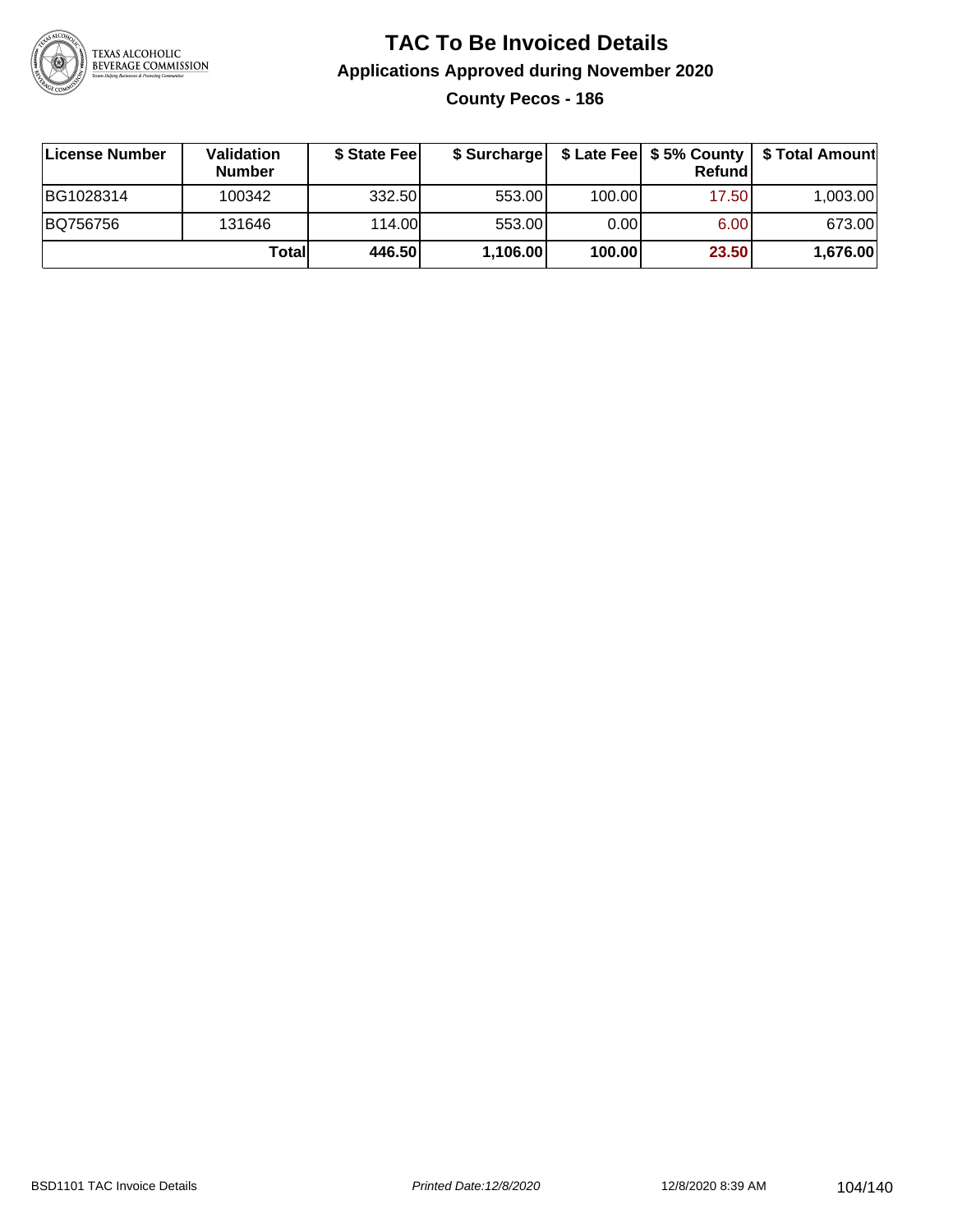

#### **TAC To Be Invoiced Details Applications Approved during November 2020 County Polk - 187**

| License Number | Validation<br><b>Number</b> | \$ State Fee  |        |      | Refund | \$ Surcharge   \$ Late Fee   \$5% County   \$ Total Amount |
|----------------|-----------------------------|---------------|--------|------|--------|------------------------------------------------------------|
| BQ756620       | 131268                      | 114.00L       | 553.00 | 0.00 | 6.00   | 673.00                                                     |
|                | Totall                      | <b>114.00</b> | 553.00 | 0.00 | 6.00   | 673.00                                                     |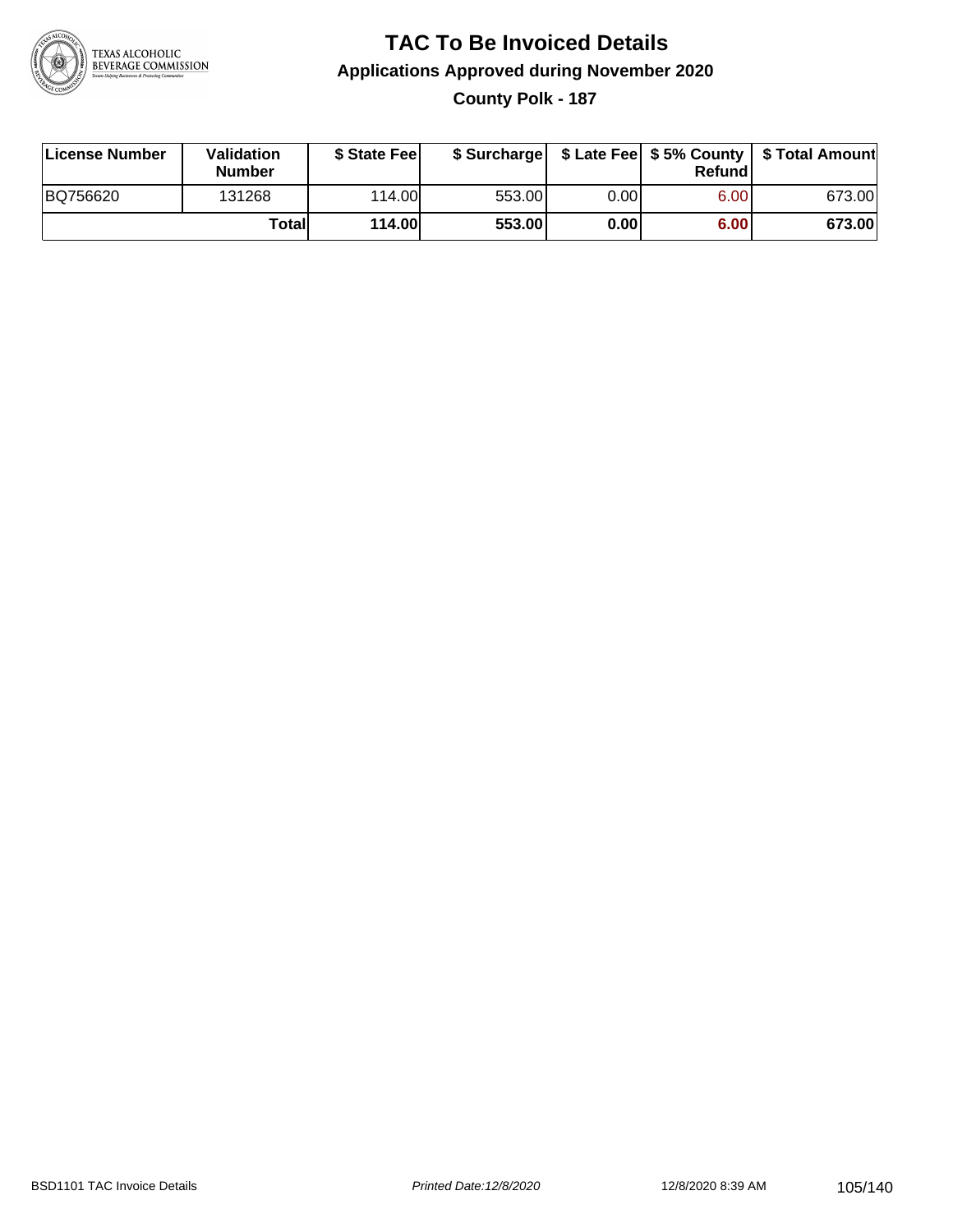

#### **TAC To Be Invoiced Details Applications Approved during November 2020 County Potter - 188**

| License Number | <b>Validation</b><br><b>Number</b> | \$ State Fee | \$ Surcharge |      | \$ Late Fee   \$5% County<br>Refundl | \$ Total Amount |
|----------------|------------------------------------|--------------|--------------|------|--------------------------------------|-----------------|
| BG1101150      | 1968                               | 332.50       | 553.00       | 0.00 | 17.50                                | 903.00          |
| BF1101131      | 2487                               | 114.00L      | 553.00       | 0.00 | 6.00                                 | 673.00          |
| BQ1102025      | 2503                               | 114.00       | 553.00       | 0.00 | 6.00                                 | 673.00          |
| BF1027726      | 131281                             | 114.00       | 553.00       | 0.00 | 6.00                                 | 673.00          |
|                | <b>Total</b>                       | 674.50       | 2,212.00     | 0.00 | 35.50                                | 2,922.00        |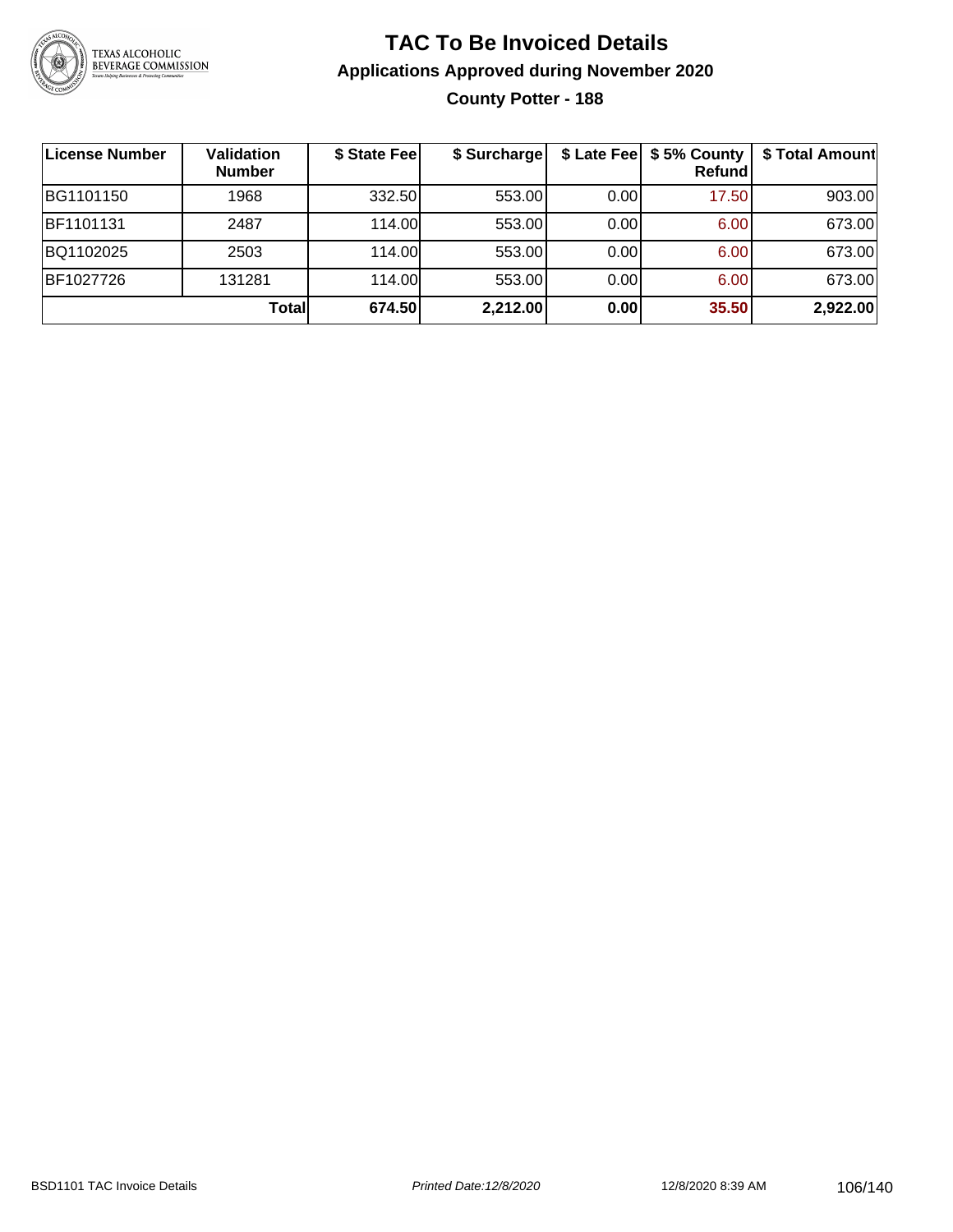

#### **TAC To Be Invoiced Details Applications Approved during November 2020 County Presidio - 189**

| <b>∣License Number</b> | <b>Validation</b><br><b>Number</b> | \$ State Feel | \$ Surcharge |      | Refund | \$ Late Fee   \$5% County   \$ Total Amount |
|------------------------|------------------------------------|---------------|--------------|------|--------|---------------------------------------------|
| BQ1101480              | 2163                               | 114.00L       | 553.00       | 0.00 | 6.00   | 673.00                                      |
| BG878456               | 516804                             | 332.50        | 553.00       | 0.00 | 17.50  | 903.00                                      |
|                        | Totall                             | 446.50        | 1,106.00     | 0.00 | 23.50  | 1,576.00                                    |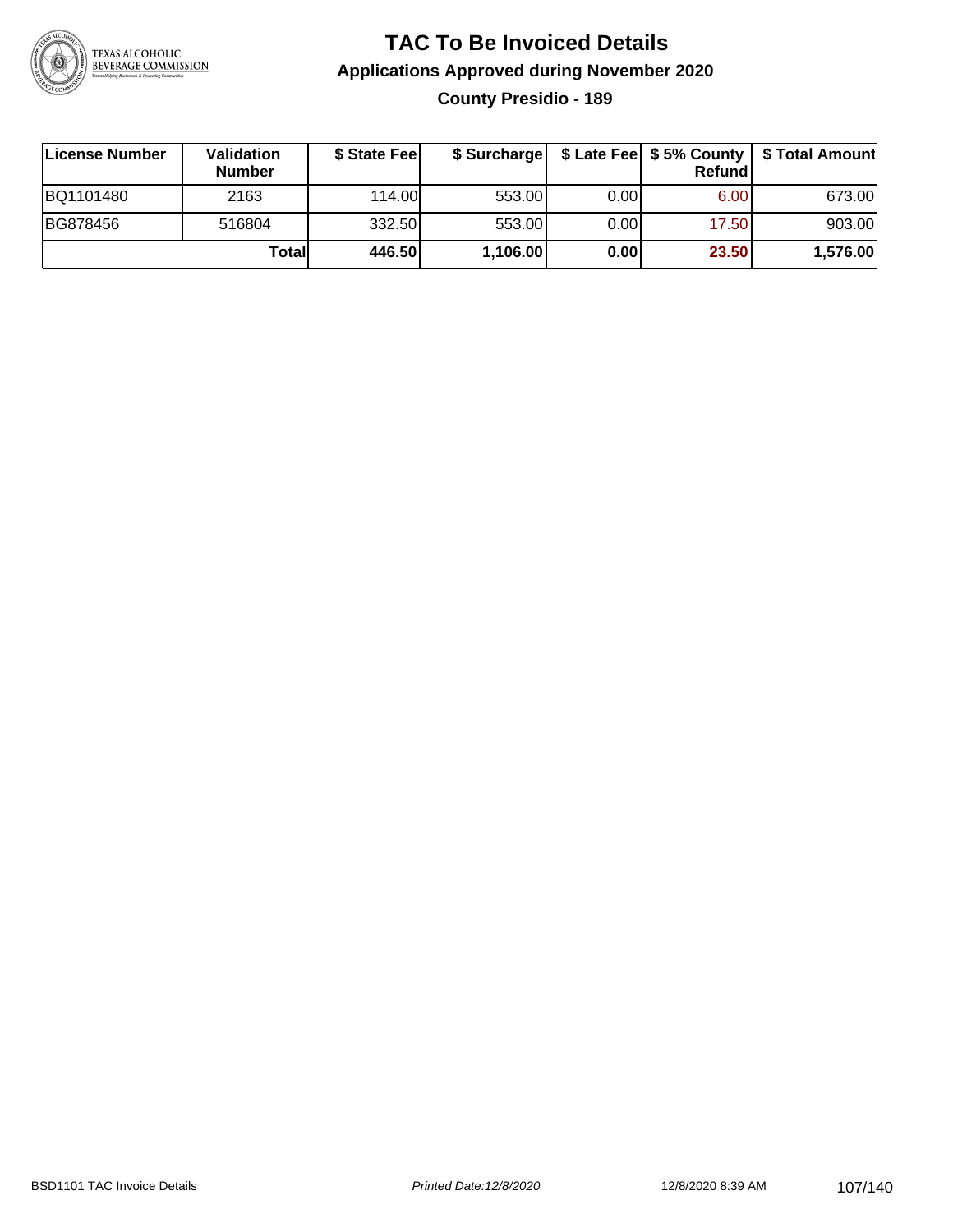

**County Rains - 190**

| License Number  | <b>Validation</b><br><b>Number</b> | \$ State Fee | \$ Surcharge |       | Refundl | \$ Late Fee   \$5% County   \$ Total Amount |
|-----------------|------------------------------------|--------------|--------------|-------|---------|---------------------------------------------|
| BG1100681       | 2399                               | 332.50       | 553.00       | 0.001 | 17.50   | 903.00                                      |
| <b>BF758829</b> | 131287                             | 114.00       | 553.00       | 0.001 | 6.00    | 673.00                                      |
|                 | Totall                             | 446.50       | 1,106.00     | 0.00  | 23.50   | 1,576.00                                    |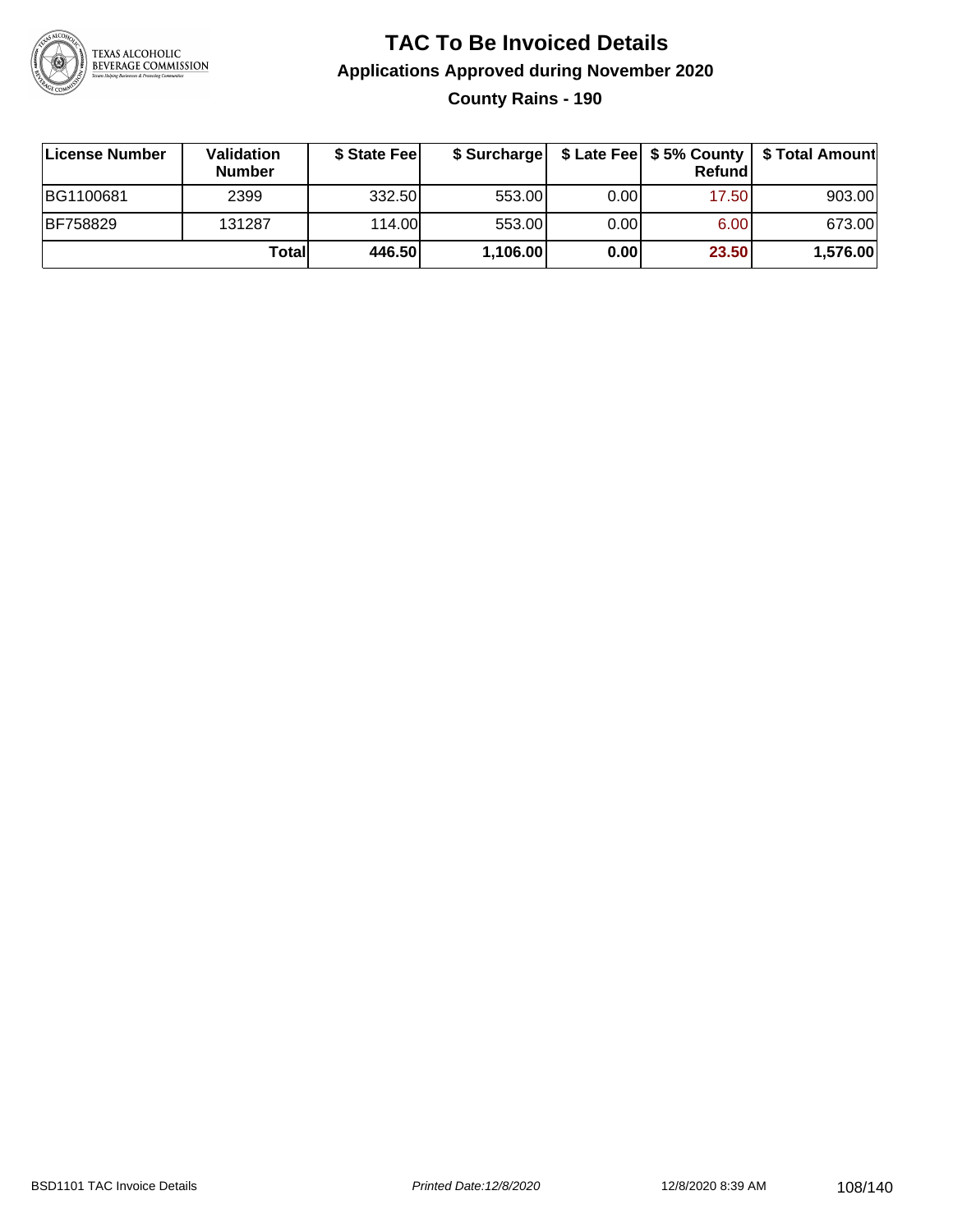

### **TAC To Be Invoiced Details Applications Approved during November 2020 County Randall - 191**

| License Number | <b>Validation</b><br><b>Number</b> | \$ State Feel | \$ Surcharge |      | Refund | \$ Late Fee   \$5% County   \$ Total Amount |
|----------------|------------------------------------|---------------|--------------|------|--------|---------------------------------------------|
| BF1100884      | 2483                               | 114.00L       | 553.00       | 0.00 | 6.00   | 673.00                                      |
| BQ887288       | 102775                             | 114.00L       | 553.00       | 0.00 | 6.00   | 673.00                                      |
|                | Totall                             | 228.00        | 1,106.00     | 0.00 | 12.00  | 1,346.00                                    |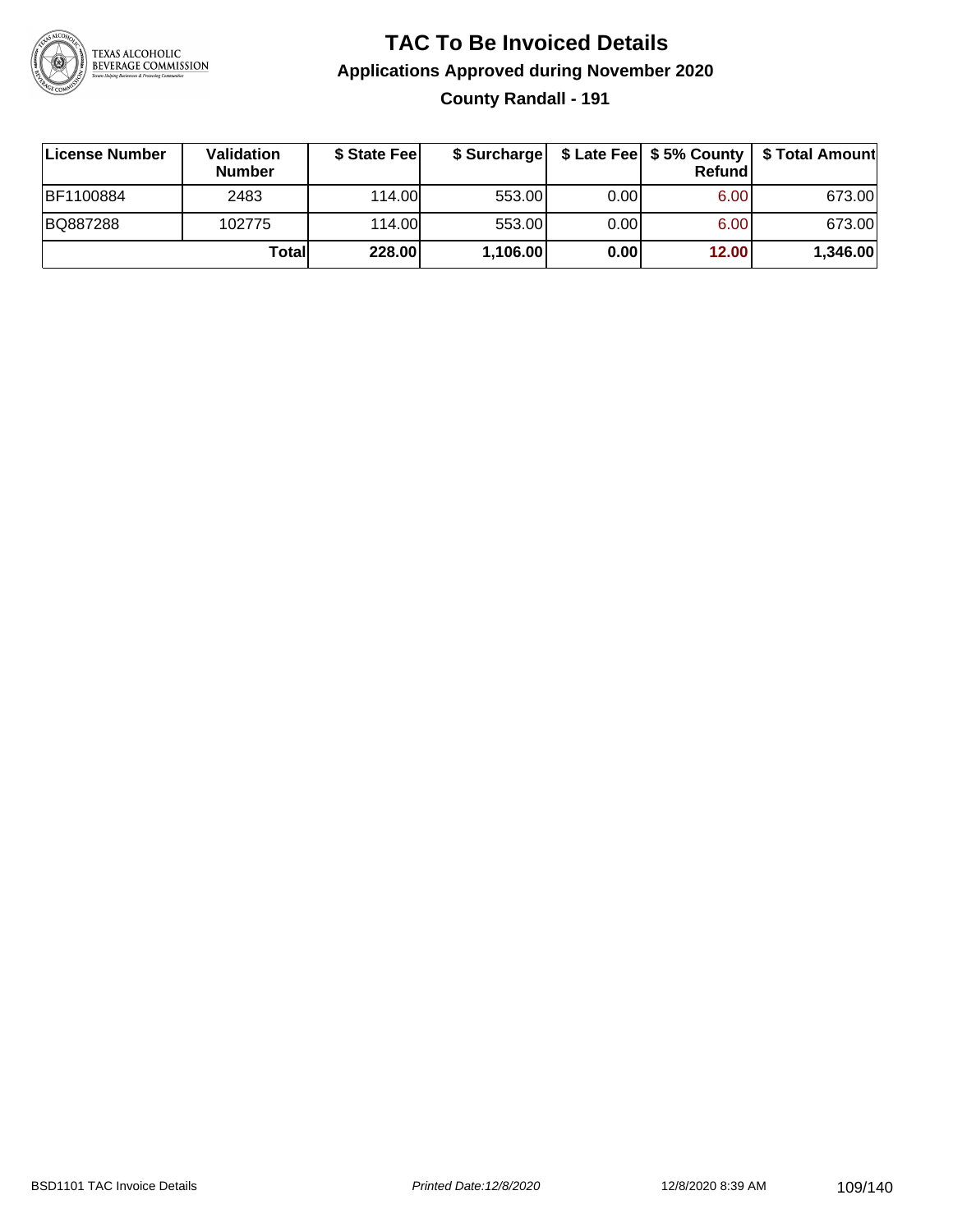

**County Reeves - 195**

| ∣License Number | <b>Validation</b><br><b>Number</b> | \$ State Fee | \$ Surcharge |       | <b>Refund</b> | \$ Late Fee   \$5% County   \$ Total Amount |
|-----------------|------------------------------------|--------------|--------------|-------|---------------|---------------------------------------------|
| BQ1100283       | 1805                               | 114.00       | 553.00       | 0.001 | 6.00          | 673.00                                      |
| BQ1100282       | 1806                               | 114.00       | 553.00       | 0.001 | 6.00          | 673.00                                      |
|                 | Totall                             | 228.00       | 1,106.00     | 0.00  | 12.00         | 1,346.00                                    |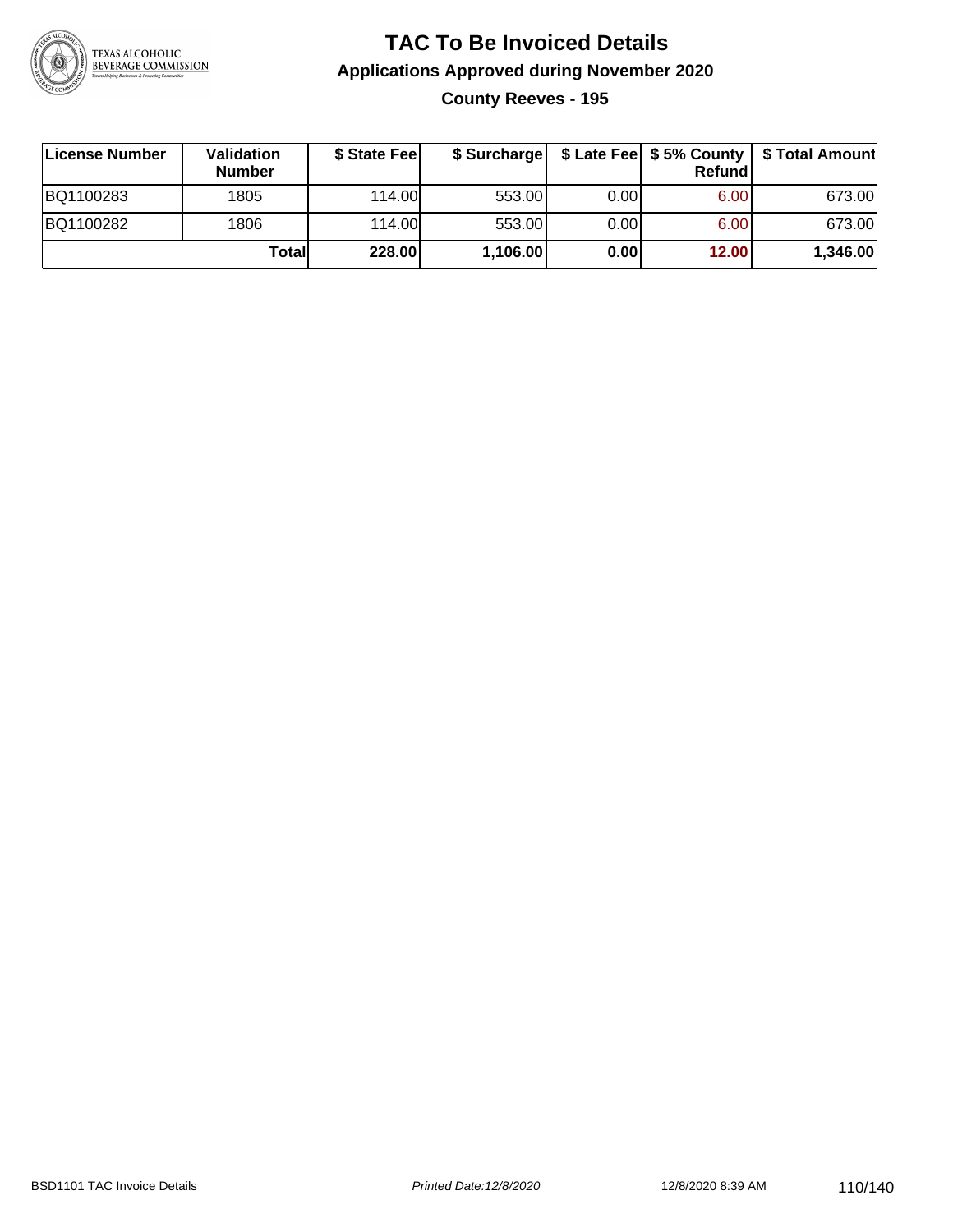

### **TAC To Be Invoiced Details Applications Approved during November 2020 County Refugio - 196**

| License Number | Validation<br><b>Number</b> | \$ State Feel  |        |      | Refund | \$ Surcharge   \$ Late Fee   \$5% County   \$ Total Amount |
|----------------|-----------------------------|----------------|--------|------|--------|------------------------------------------------------------|
| BQ823501       | 101174                      | 114.00L        | 553.00 | 0.00 | 6.00   | 673.00                                                     |
|                | Totall                      | <b>114.00L</b> | 553.00 | 0.00 | 6.00   | 673.00                                                     |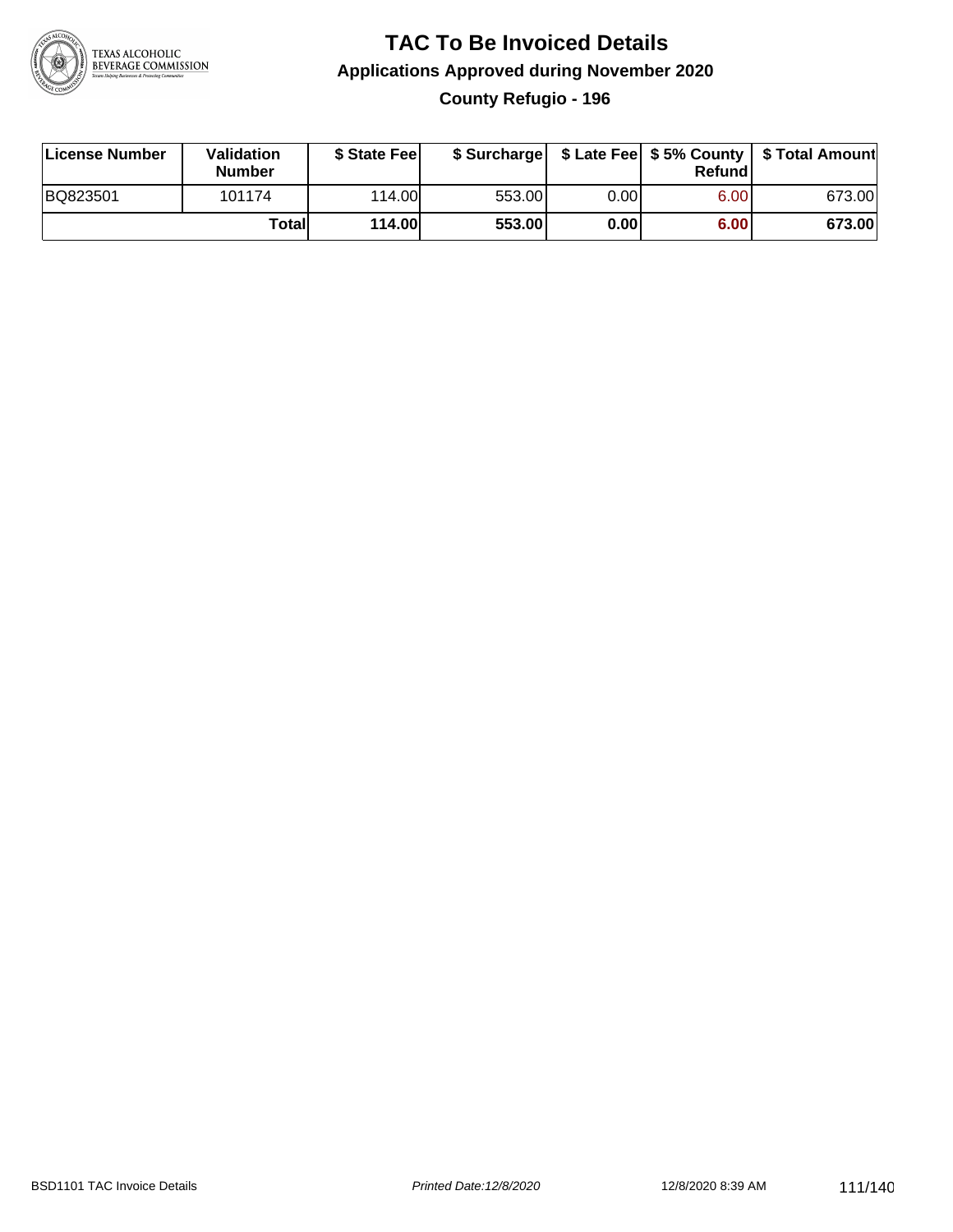

**County Robertson - 198**

| ∣License Number | Validation<br><b>Number</b> | \$ State Fee | \$ Surcharge |       | <b>Refund</b>     | \$ Late Fee   \$5% County   \$ Total Amount |
|-----------------|-----------------------------|--------------|--------------|-------|-------------------|---------------------------------------------|
| BE1101888       | 221                         | 285.00       | 553.00       | 0.00  | 15.00             | 853.00                                      |
| BQ961405        | 100567                      | 114.00L      | 553.00       | 0.001 | 6.00 <sub>1</sub> | 673.00                                      |
|                 | Totall                      | 399.00       | 1,106.00     | 0.00  | 21.00             | 1,526.00                                    |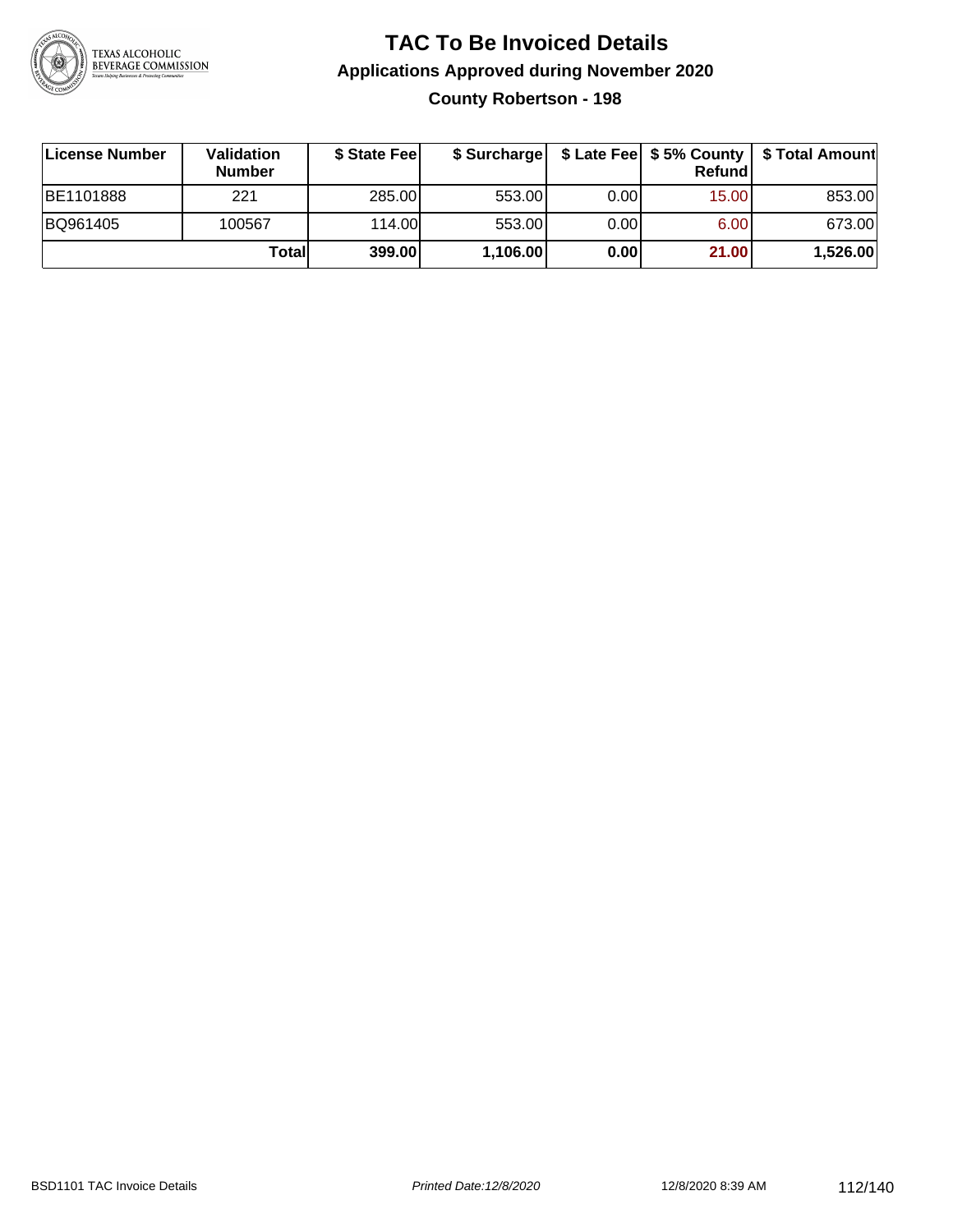

### **TAC To Be Invoiced Details Applications Approved during November 2020 County Rockwall - 199**

| <b>License Number</b> | Validation<br><b>Number</b> | \$ State Fee | \$ Surcharge |      | \$ Late Fee   \$5% County<br><b>Refund</b> | \$ Total Amount |
|-----------------------|-----------------------------|--------------|--------------|------|--------------------------------------------|-----------------|
| BQ1101349             | 1734                        | 114.00       | 553.00       | 0.00 | 6.00                                       | 673.00          |
| BG1101464             | 2160                        | 332.50       | 553.00       | 0.00 | 17.50                                      | 903.00          |
| BF1100360             | 2253                        | 114.00       | 553.00       | 0.00 | 6.00                                       | 673.00          |
| BQ819797              | 131527                      | 114.00       | 553.00       | 0.00 | 6.00                                       | 673.00          |
|                       | Totall                      | 674.50       | 2,212.00     | 0.00 | 35.50                                      | 2,922.00        |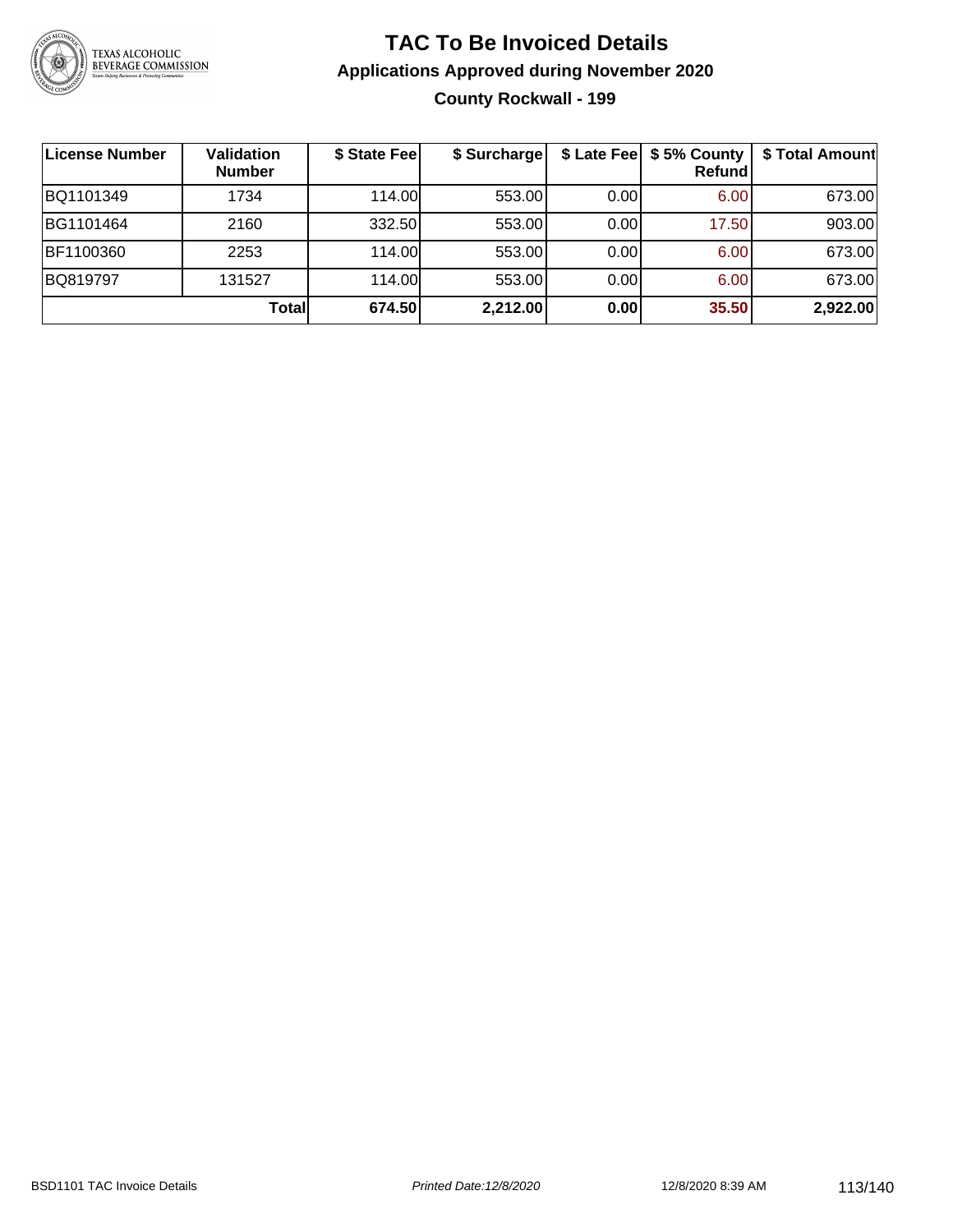

**County Rusk - 201**

| License Number | Validation<br><b>Number</b> | \$ State Fee  | \$ Surcharge |      | Refund | \$ Late Fee   \$5% County   \$ Total Amount |
|----------------|-----------------------------|---------------|--------------|------|--------|---------------------------------------------|
| BF1102019      | 2203                        | 114.00        | 553.00       | 0.00 | 6.00   | 673.00                                      |
|                | Totall                      | <b>114.00</b> | 553.00       | 0.00 | 6.00   | 673.00                                      |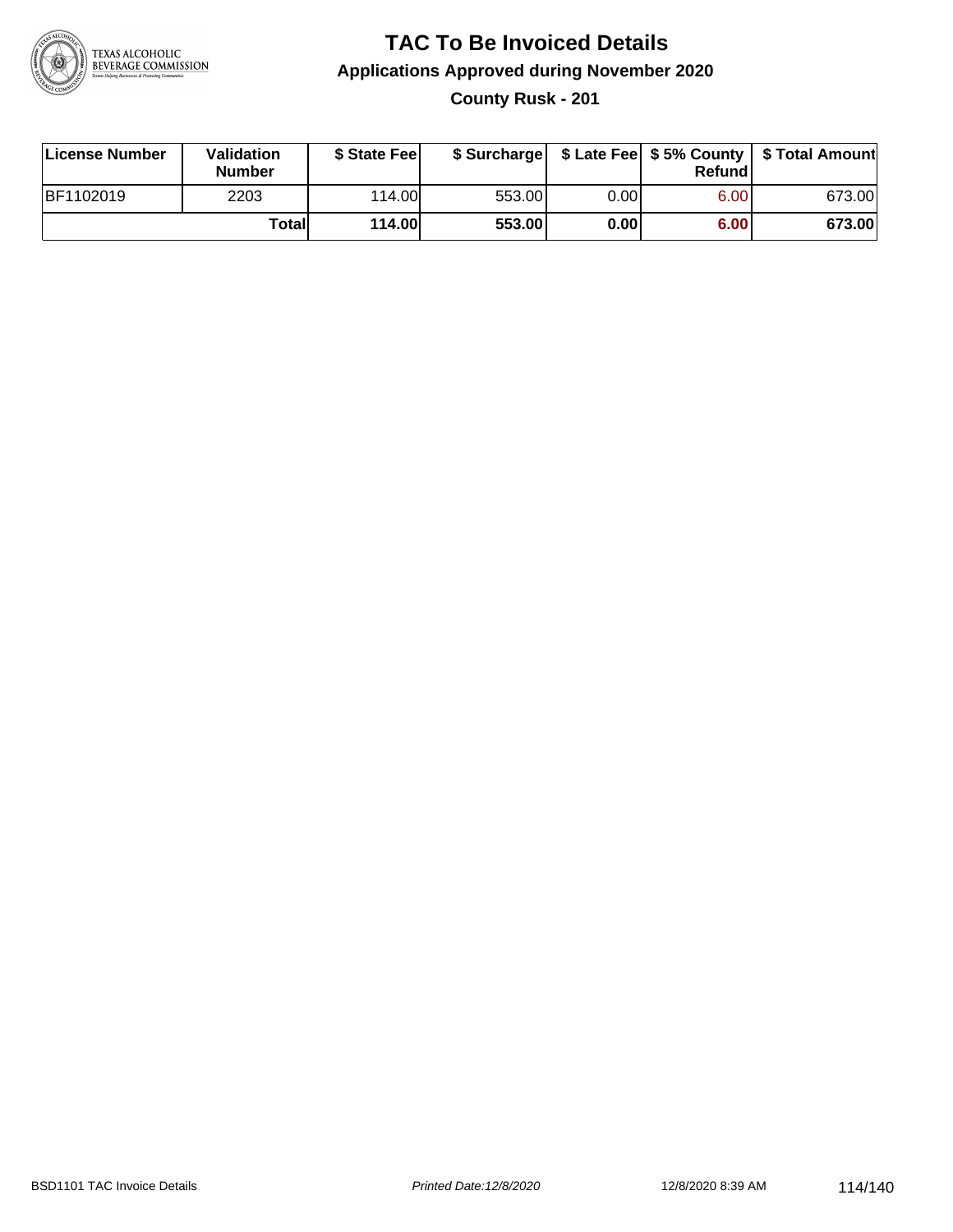

**County San Patricio - 205**

| License Number | Validation<br><b>Number</b> | \$ State Fee  | \$ Surcharge |      | Refundl | \$ Late Fee   \$5% County   \$ Total Amount |
|----------------|-----------------------------|---------------|--------------|------|---------|---------------------------------------------|
| BQ1034451      | 100426                      | 114.00        | 553.00       | 0.00 | 6.00    | 673.00                                      |
|                | Totall                      | <b>114.00</b> | 553.00       | 0.00 | 6.00    | 673.00                                      |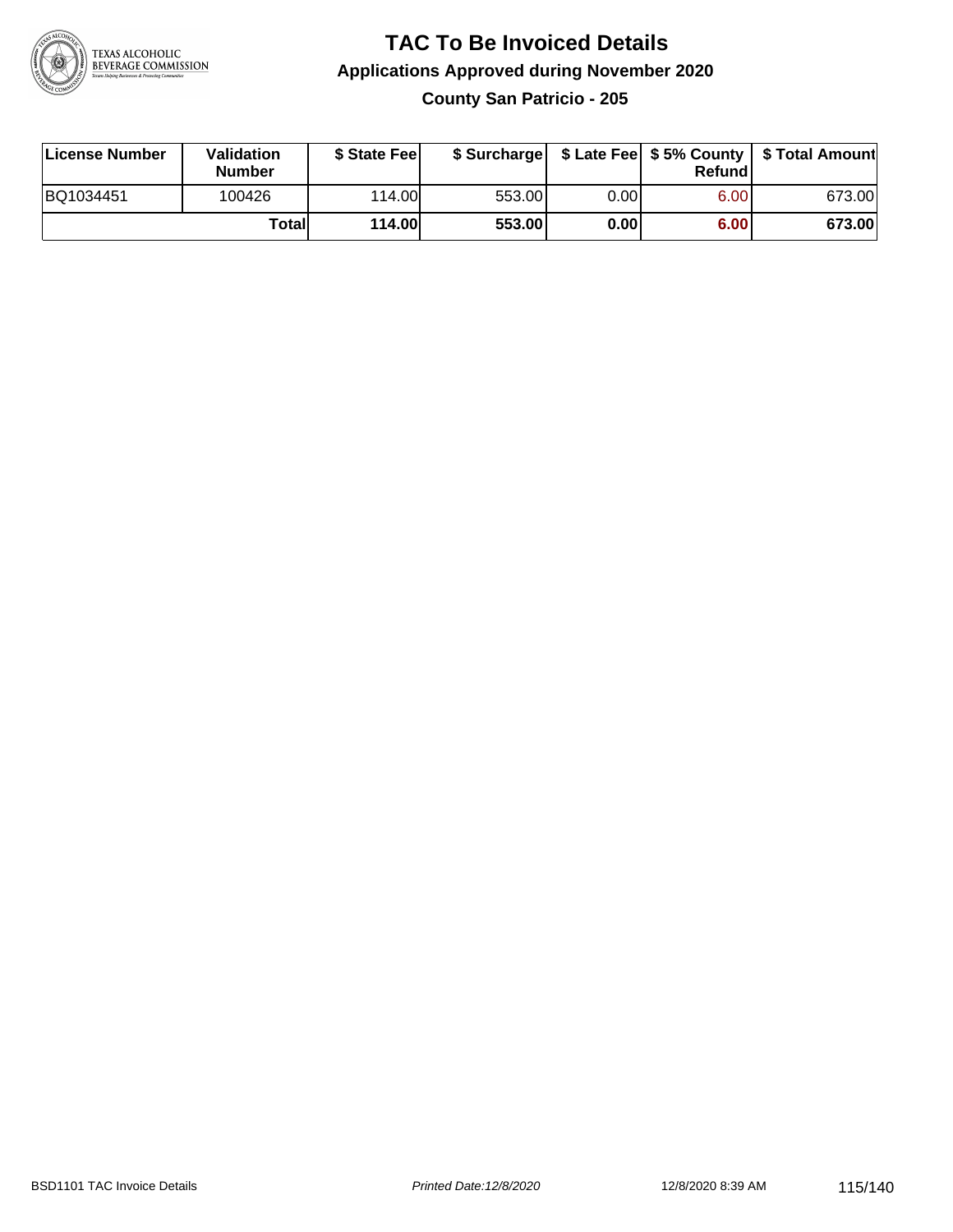

### **TAC To Be Invoiced Details Applications Approved during November 2020 County Smith - 212**

| <b>License Number</b> | <b>Validation</b><br><b>Number</b> | \$ State Fee | \$ Surcharge | \$ Late Fee | \$5% County<br>Refundl | \$ Total Amount |
|-----------------------|------------------------------------|--------------|--------------|-------------|------------------------|-----------------|
| BQ1100285             | 379                                | 114.00       | 553.00       | 0.00        | 6.00                   | 673.00          |
| BG1101472             | 1639                               | 332.50       | 553.00       | 0.00        | 17.50                  | 903.00          |
| BF1101526             | 2482                               | 114.00       | 553.00       | 0.00        | 6.00                   | 673.00          |
| BG1027617             | 131202                             | 332.50       | 553.00       | 0.00        | 17.50                  | 903.00          |
| BF755977              | 131214                             | 114.00       | 553.00       | 0.00        | 6.00                   | 673.00          |
| BG955088              | 131417                             | 332.50       | 553.00       | 100.00      | 17.50                  | 1,003.00        |
|                       | <b>Total</b>                       | 1,339.50     | 3,318.00     | 100.00      | 70.50                  | 4,828.00        |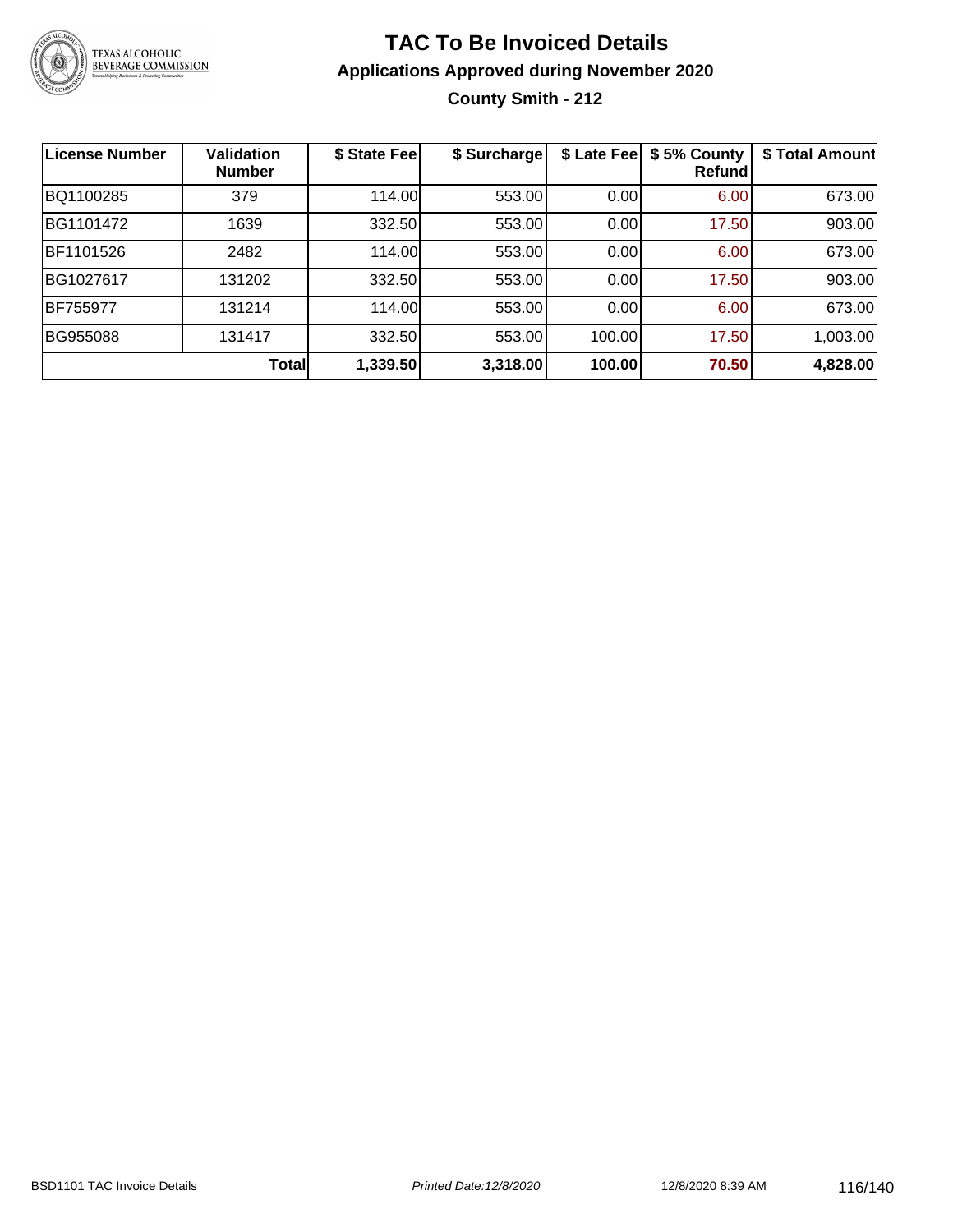

**County Starr - 214**

| License Number | <b>Validation</b><br><b>Number</b> | \$ State Fee  | \$ Surcharge |      | Refundl | \$ Late Fee   \$5% County   \$ Total Amount |
|----------------|------------------------------------|---------------|--------------|------|---------|---------------------------------------------|
| BQ821094       | 500939                             | 114.00L       | 553.00       | 0.00 | 6.00    | 673.00                                      |
|                | Totall                             | <b>114.00</b> | 553.00       | 0.00 | 6.00    | 673.00                                      |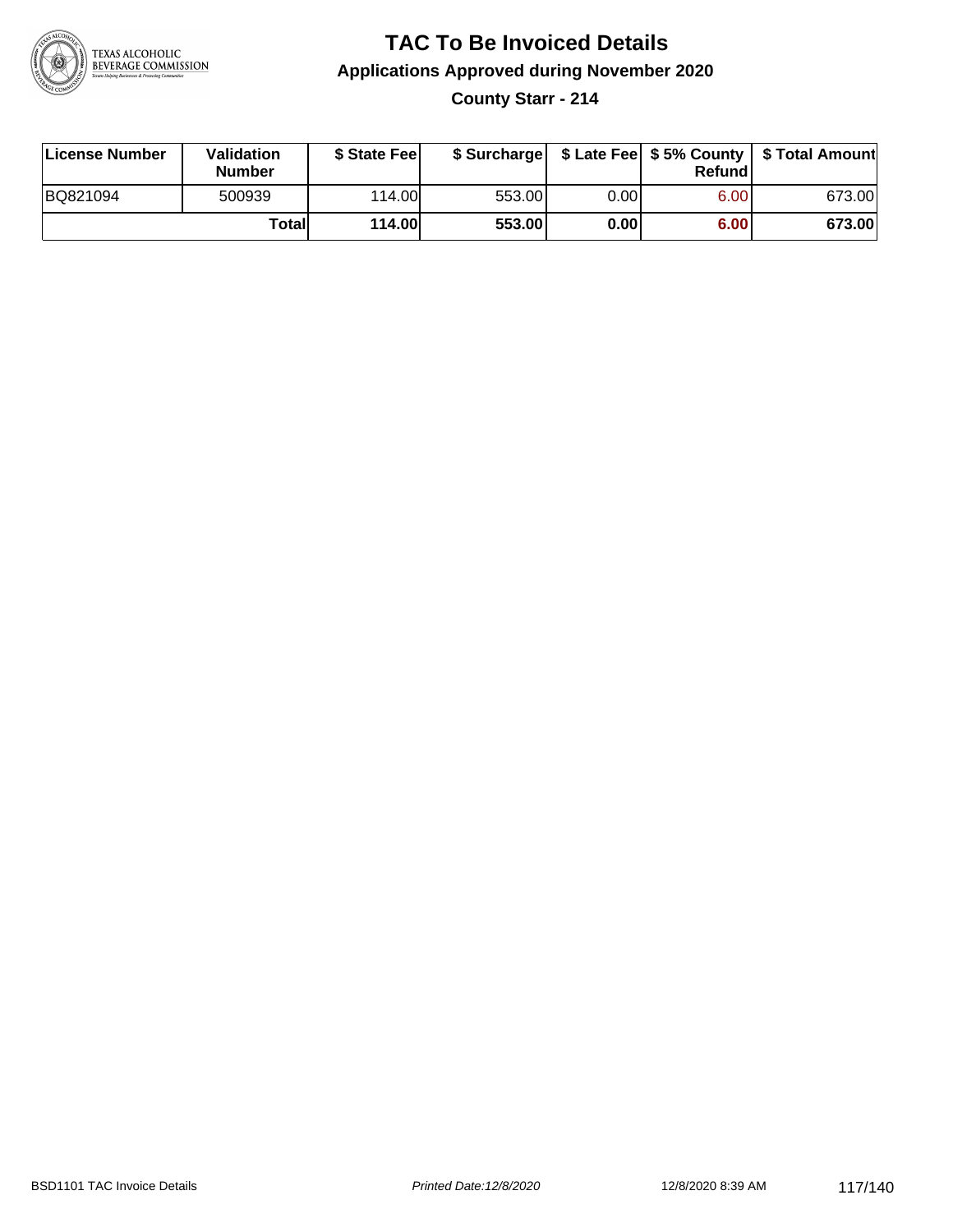

TEXAS ALCOHOLIC<br>BEVERAGE COMMISSION

#### **TAC To Be Invoiced Details Applications Approved during November 2020 County Tarrant - 220**

| <b>License Number</b> | Validation<br><b>Number</b> | \$ State Fee | \$ Surcharge |        | \$ Late Fee   \$5% County<br>Refund | \$ Total Amount |
|-----------------------|-----------------------------|--------------|--------------|--------|-------------------------------------|-----------------|
| BQ1100398             | 618                         | 114.00       | 553.00       | 0.00   | 6.00                                | 673.00          |
| BF1101557             | 1501                        | 114.00       | 553.00       | 0.00   | 6.00                                | 673.00          |
| BQ1100428             | 1504                        | 114.00       | 553.00       | 0.00   | 6.00                                | 673.00          |
| BQ1101580             | 1573                        | 114.00       | 553.00       | 0.00   | 6.00                                | 673.00          |
| BQ1100569             | 1648                        | 114.00       | 553.00       | 0.00   | 6.00                                | 673.00          |
| BQ1101278             | 1752                        | 114.00       | 553.00       | 0.00   | 6.00                                | 673.00          |
| BQ1100889             | 1754                        | 114.00       | 553.00       | 0.00   | 6.00                                | 673.00          |
| BQ1101350             | 1944                        | 114.00       | 553.00       | 0.00   | 6.00                                | 673.00          |
| BF1100262             | 1950                        | 114.00       | 553.00       | 0.00   | 6.00                                | 673.00          |
| BQ1101864             | 1988                        | 114.00       | 553.00       | 0.00   | 6.00                                | 673.00          |
| BQ1102125             | 1998                        | 114.00       | 553.00       | 0.00   | 6.00                                | 673.00          |
| BG1101728             | 2059                        | 1,900.00     | 553.00       | 0.00   | 100.00                              | 2,553.00        |
| BF1101090             | 2060                        | 114.00       | 553.00       | 0.00   | 6.00                                | 673.00          |
| BF1101114             | 2143                        | 114.00       | 553.00       | 0.00   | 6.00                                | 673.00          |
| BQ1101016             | 2178                        | 114.00       | 553.00       | 0.00   | 6.00                                | 673.00          |
| BF1100401             | 2255                        | 114.00       | 553.00       | 0.00   | 6.00                                | 673.00          |
| BQ1101577             | 2302                        | 114.00       | 553.00       | 0.00   | 6.00                                | 673.00          |
| BQ1101219             | 2303                        | 114.00       | 553.00       | 0.00   | 6.00                                | 673.00          |
| BQ1101980             | 2367                        | 114.00       | 553.00       | 0.00   | 6.00                                | 673.00          |
| BG1100904             | 2421                        | 1,900.00     | 553.00       | 0.00   | 100.00                              | 2,553.00        |
| BQ1102023             | 2436                        | 114.00       | 553.00       | 0.00   | 6.00                                | 673.00          |
| BF1100941             | 2490                        | 114.00       | 553.00       | 0.00   | 6.00                                | 673.00          |
| BG1102079             | 2633                        | 1,900.00     | 553.00       | 0.00   | 100.00                              | 2,553.00        |
| BQ1034404             | 100272                      | 114.00       | 553.00       | 0.00   | 6.00                                | 673.00          |
| BF1036034             | 101376                      | 114.00       | 553.00       | 0.00   | 6.00                                | 673.00          |
| BQ755480              | 129215                      | 114.00       | 553.00       | 0.00   | 6.00                                | 673.00          |
| BQ756648              | 131132                      | 114.00       | 553.00       | 0.00   | 6.00                                | 673.00          |
| BQ605990              | 131302                      | 114.00       | 553.00       | 100.00 | 6.00                                | 773.00          |
| BQ438118              | 131304                      | 114.00       | 553.00       | 0.00   | 6.00                                | 673.00          |
| BQ670066              | 131305                      | 114.00       | 553.00       | 0.00   | 6.00                                | 673.00          |
| BE520576              | 131351                      | 1,425.00     | 553.00       | 100.00 | 75.00                               | 2,153.00        |
| BQ1033203             | 131365                      | 114.00       | 553.00       | 0.00   | 6.00                                | 673.00          |
| BQ886075              | 131479                      | 114.00       | 553.00       | 0.00   | 6.00                                | 673.00          |
| BG1015579             | 407480                      | 1,425.00     | 553.00       | 0.00   | 75.00                               | 2,053.00        |
| BF820655              | 516162                      | 114.00       | 553.00       | 0.00   | 6.00                                | 673.00          |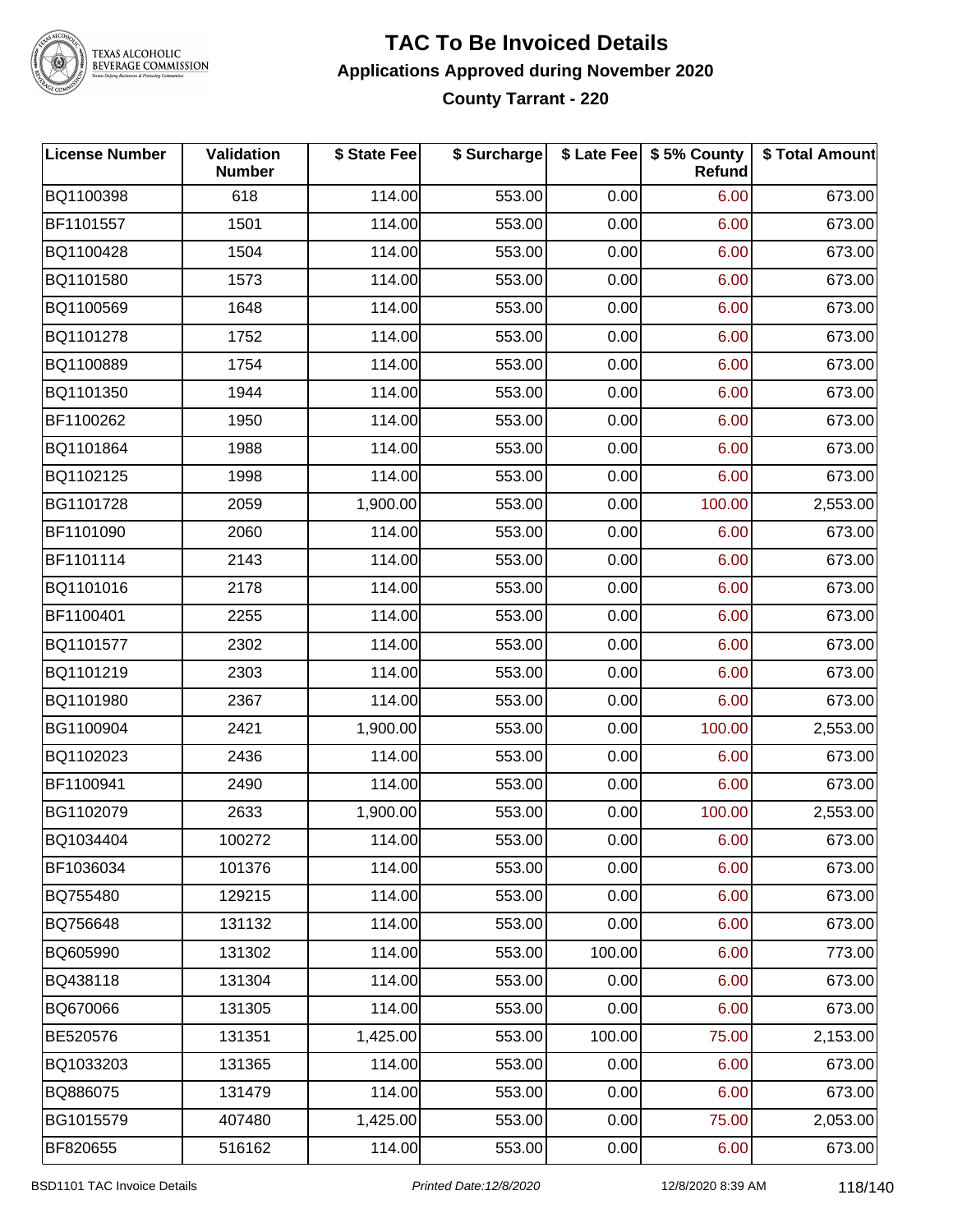| <b>∣License Number</b> | <b>Validation</b><br><b>Number</b> | \$ State Fee | \$ Surcharge |        | Refundl |           |
|------------------------|------------------------------------|--------------|--------------|--------|---------|-----------|
| BG1014275              | 517006                             | 1,425.00     | 553.00       | 0.00   | 75.00   | 2,053.00  |
| BG948575               | 517083                             | 1,425.00     | 553.00       | 100.00 | 75.00   | 2,153.00  |
|                        | Totall                             | 14,820.00    | 20,461.00    | 300.00 | 780.00  | 36,361.00 |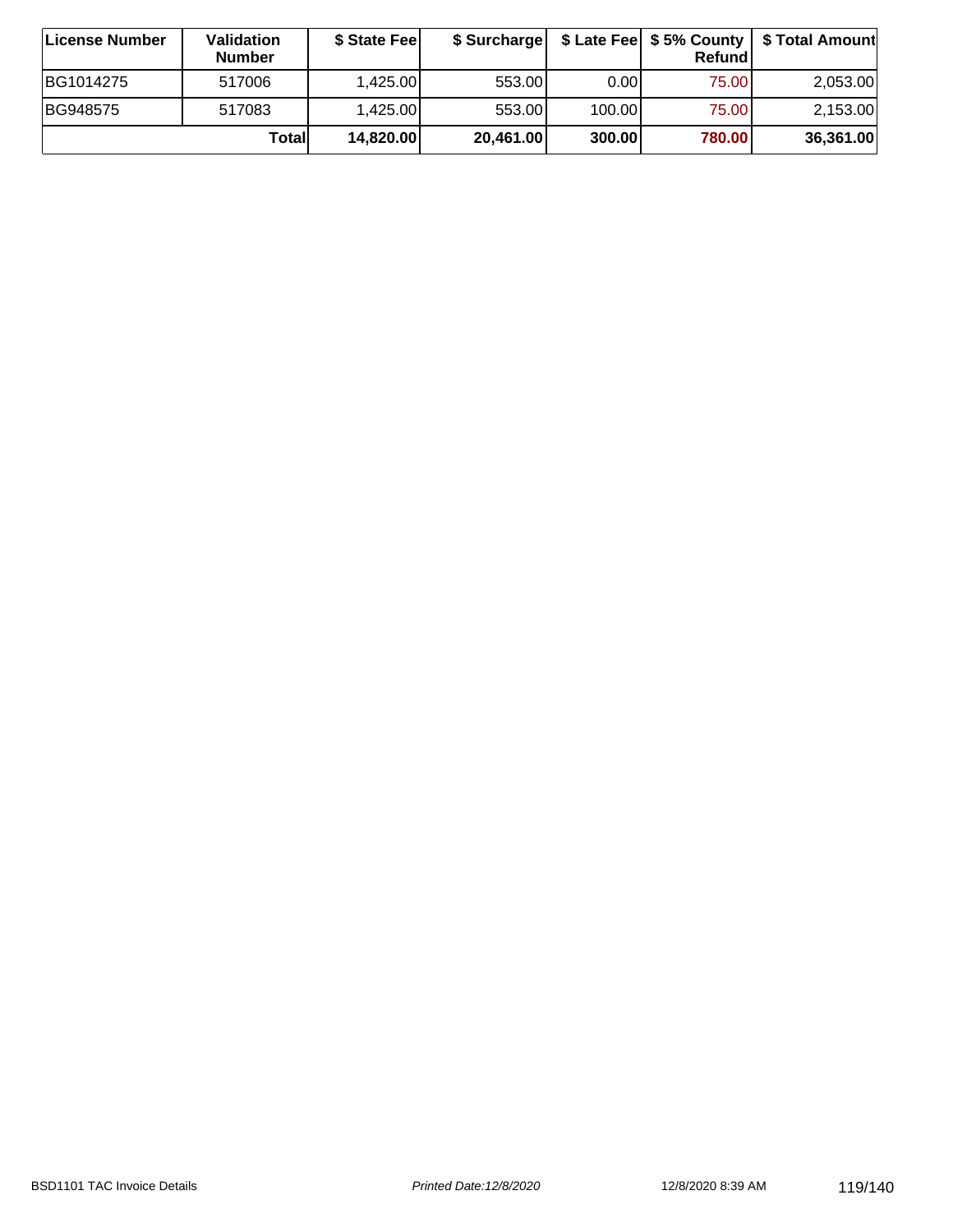

**County Taylor - 221**

| License Number | <b>Validation</b><br><b>Number</b> | \$ State Fee | \$ Surcharge | \$ Late Fee | \$5% County<br>Refundl | \$ Total Amount |
|----------------|------------------------------------|--------------|--------------|-------------|------------------------|-----------------|
| BQ1100531      | 1465                               | 114.00       | 553.00       | 0.00        | 6.00                   | 673.00          |
| BG1100939      | 2495                               | 332.50       | 553.00       | 0.00        | 17.50                  | 903.00          |
| BP1100939      | 2495                               | 950.00       | 426.00       | 0.00        | 50.00                  | 1,426.00        |
| BQ956792       | 100026                             | 114.00       | 553.00       | 0.00        | 6.00                   | 673.00          |
| BG758184       | 131292                             | 332.50       | 553.00       | 0.00        | 17.50                  | 903.00          |
| BQ759686       | 500401                             | 114.00       | 553.00       | 0.00        | 6.00                   | 673.00          |
|                | <b>Total</b>                       | 1,957.00     | 3,191.00     | 0.00        | 103.00                 | 5,251.00        |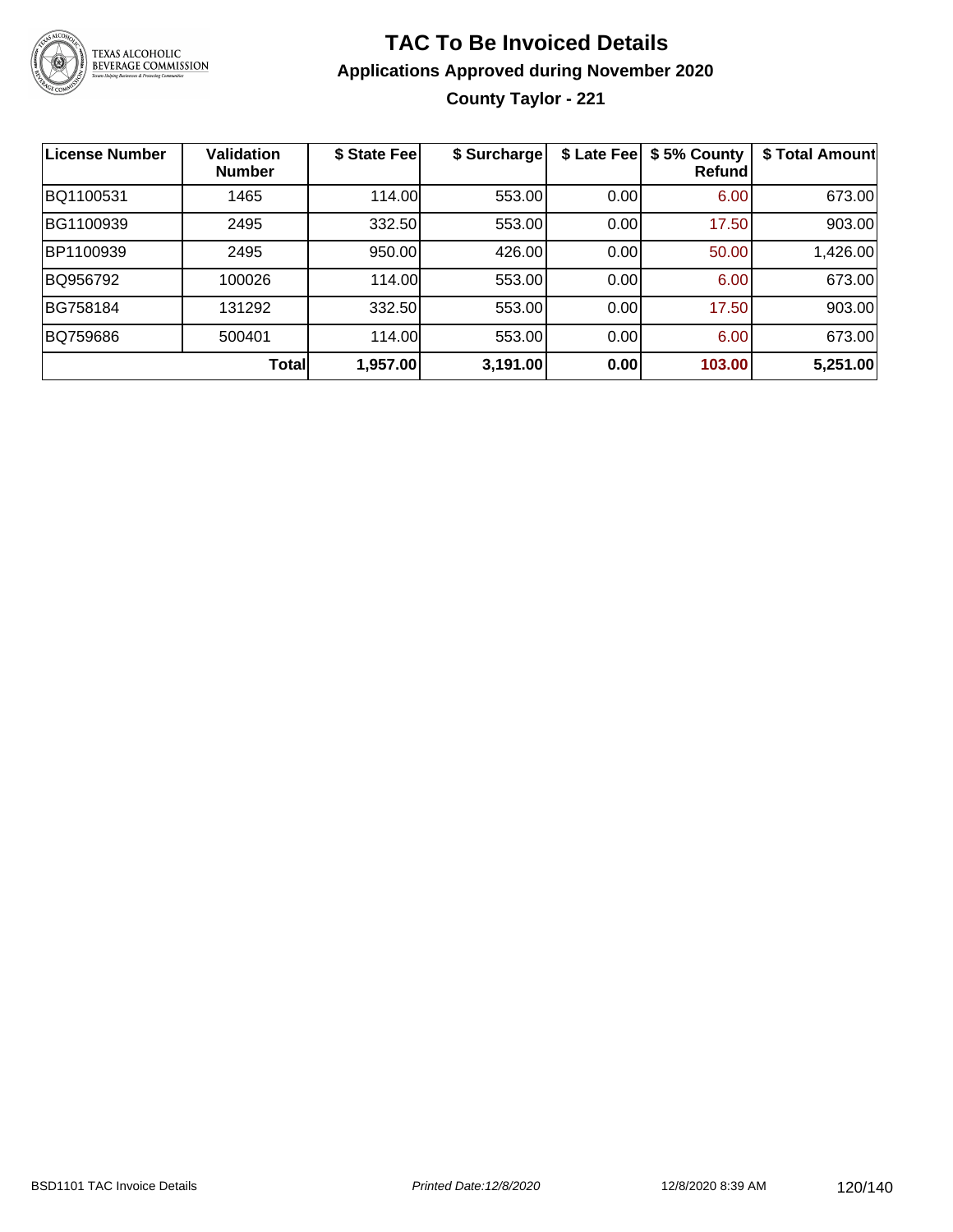

### **TAC To Be Invoiced Details Applications Approved during November 2020 County Titus - 225**

| License Number   | Validation<br><b>Number</b> | \$ State Fee  |        |      | Refund | \$ Surcharge   \$ Late Fee   \$5% County   \$ Total Amount |
|------------------|-----------------------------|---------------|--------|------|--------|------------------------------------------------------------|
| <b>BF1100370</b> | 2222                        | 114.00L       | 553.00 | 0.00 | 6.00   | 673.00                                                     |
|                  | Totall                      | <b>114.00</b> | 553.00 | 0.00 | 6.00   | 673.00                                                     |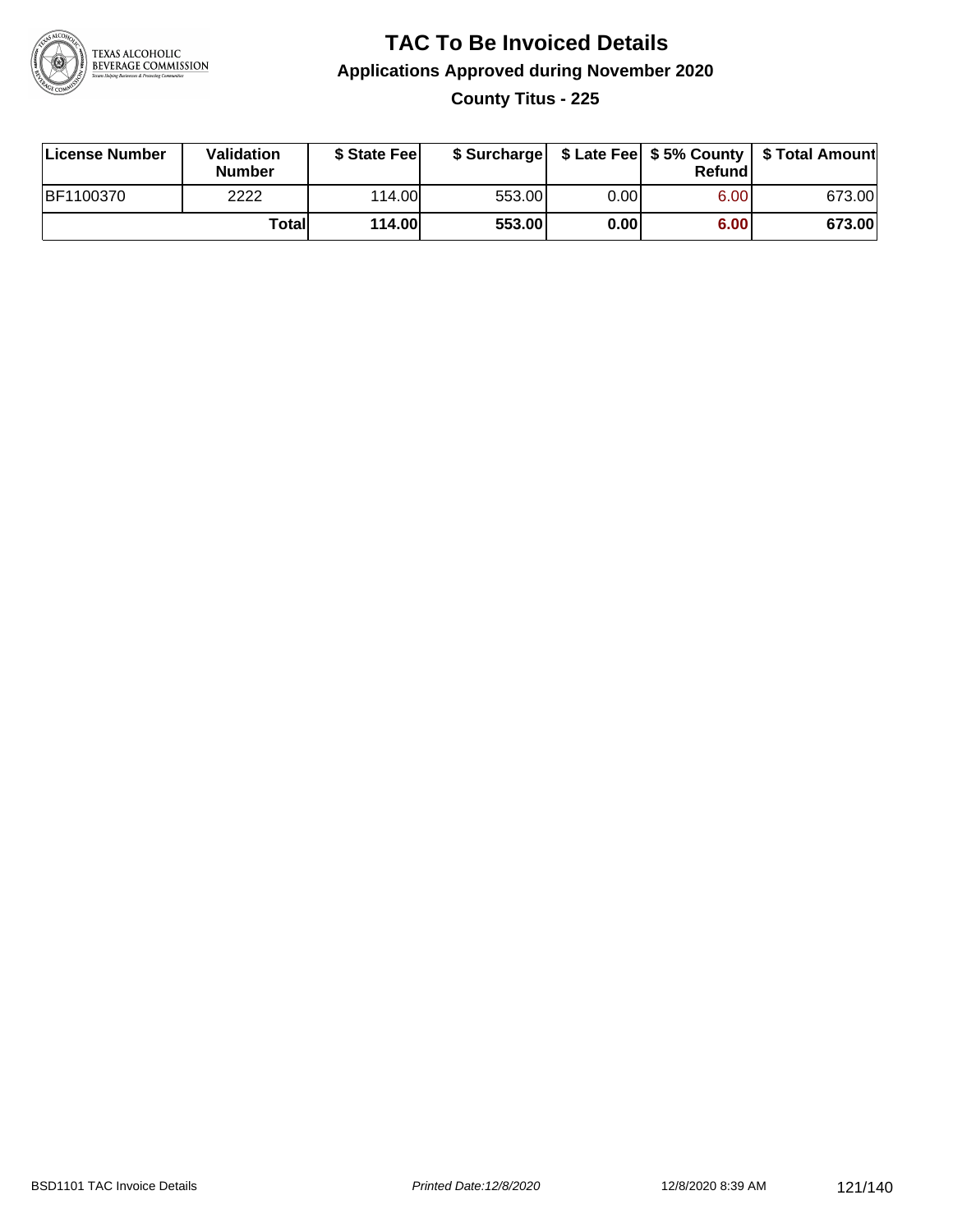

TEXAS ALCOHOLIC<br>BEVERAGE COMMISSION

#### **TAC To Be Invoiced Details Applications Approved during November 2020 County Travis - 227**

| <b>License Number</b> | Validation<br><b>Number</b> | \$ State Fee | \$ Surcharge |        | \$ Late Fee \$ 5% County<br>Refund | \$ Total Amount |
|-----------------------|-----------------------------|--------------|--------------|--------|------------------------------------|-----------------|
| BG1101092             | 489                         | 332.50       | 553.00       | 0.00   | 17.50                              | 903.00          |
| BF1100458             | 797                         | 114.00       | 553.00       | 0.00   | 6.00                               | 673.00          |
| BG1100391             | 963                         | 332.50       | 553.00       | 0.00   | 17.50                              | 903.00          |
| BG1100561             | 1024                        | 332.50       | 553.00       | 0.00   | 17.50                              | 903.00          |
| BQ1100307             | 1121                        | 114.00       | 553.00       | 0.00   | 6.00                               | 673.00          |
| BF1101323             | 1241                        | 114.00       | 553.00       | 0.00   | 6.00                               | 673.00          |
| BG1100721             | 1602                        | 332.50       | 553.00       | 0.00   | 17.50                              | 903.00          |
| BG1101927             | 1749                        | 332.50       | 553.00       | 0.00   | 17.50                              | 903.00          |
| BG1101015             | 1792                        | 332.50       | 553.00       | 0.00   | 17.50                              | 903.00          |
| BG1101389             | 1923                        | 332.50       | 553.00       | 0.00   | 17.50                              | 903.00          |
| BQ759299              | 100598                      | 114.00       | 553.00       | 0.00   | 6.00                               | 673.00          |
| BG818622              | 100737                      | 332.50       | 553.00       | 100.00 | 17.50                              | 1,003.00        |
| BG886924              | 100785                      | 332.50       | 553.00       | 0.00   | 17.50                              | 903.00          |
| BL886924              | 100785                      | 475.00       | 327.00       | 0.00   | 25.00                              | 827.00          |
| BG888269              | 100797                      | 332.50       | 553.00       | 0.00   | 17.50                              | 903.00          |
| BQ886875              | 101296                      | 114.00       | 553.00       | 0.00   | 6.00                               | 673.00          |
| BG1033836             | 101380                      | 332.50       | 553.00       | 0.00   | 17.50                              | 903.00          |
| BL1033836             | 101380                      | 475.00       | 327.00       | 0.00   | 25.00                              | 827.00          |
| BP1033836             | 101380                      | 950.00       | 426.00       | 0.00   | 50.00                              | 1,426.00        |
| BG959363              | 131100                      | 332.50       | 553.00       | 0.00   | 17.50                              | 903.00          |
| BQ758727              | 131139                      | 114.00       | 553.00       | 0.00   | 6.00                               | 673.00          |
| BQ821179              | 131178                      | 114.00       | 553.00       | 0.00   | 6.00                               | 673.00          |
| BG520300              | 131216                      | 332.50       | 553.00       | 100.00 | 17.50                              | 1,003.00        |
| BG881914              | 131313                      | 332.50       | 553.00       | 100.00 | 17.50                              | 1,003.00        |
| BG959514              | 131333                      | 332.50       | 553.00       | 0.00   | 17.50                              | 903.00          |
| BG1028651             | 131334                      | 332.50       | 553.00       | 0.00   | 17.50                              | 903.00          |
| BL1028651             | 131334                      | 475.00       | 327.00       | 0.00   | 25.00                              | 827.00          |
| BG1029260             | 131498                      | 332.50       | 553.00       | 0.00   | 17.50                              | 903.00          |
| BG1028308             | 131508                      | 332.50       | 553.00       | 0.00   | 17.50                              | 903.00          |
| BG960031              | 131789                      | 332.50       | 553.00       | 0.00   | 17.50                              | 903.00          |
| BQ830477              | 509213                      | 114.00       | 553.00       | 0.00   | 6.00                               | 673.00          |
| BF310835              | 516526                      | 114.00       | 553.00       | 0.00   | 6.00                               | 673.00          |
| BF756091              | 516528                      | 114.00       | 553.00       | 0.00   | 6.00                               | 673.00          |
| BQ819950              | 517225                      | 114.00       | 553.00       | 0.00   | 6.00                               | 673.00          |
|                       | <b>Total</b>                | 9,946.50     | 17,997.00    | 300.00 | 523.50                             | 28,767.00       |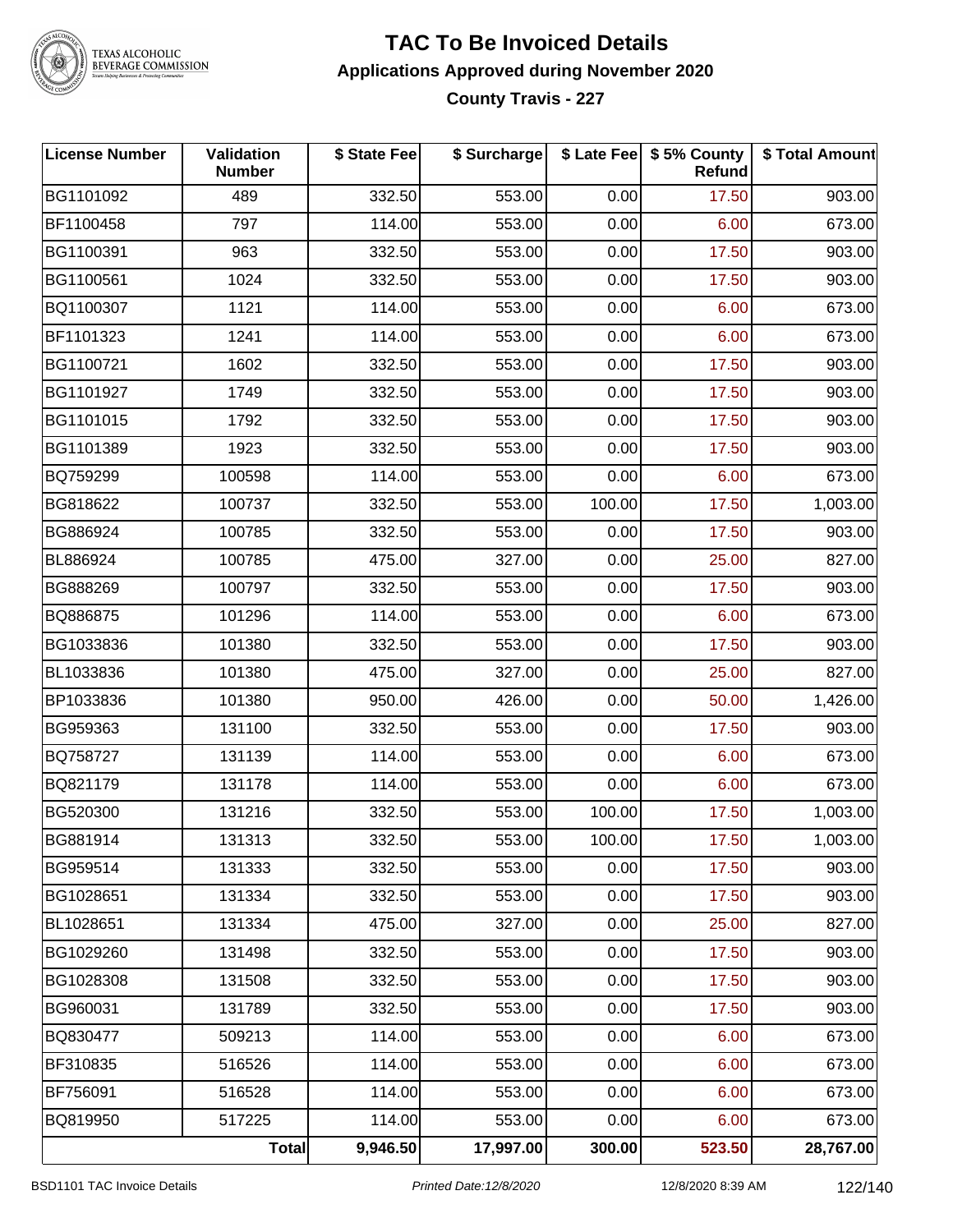

### **TAC To Be Invoiced Details Applications Approved during November 2020 County Victoria - 235**

| <b>License Number</b> | <b>Validation</b><br><b>Number</b> | \$ State Fee | \$ Surcharge | \$ Late Fee | \$5% County<br>Refund | \$ Total Amount |
|-----------------------|------------------------------------|--------------|--------------|-------------|-----------------------|-----------------|
| BC1100227             | 558                                | 142.50       | 701.00       | 0.00        | 7.50                  | 851.00          |
| BI1100228             | 558                                | 38.00        | 278.00       | 0.00        | 2.00                  | 318.00          |
| BQ1033896             | 100732                             | 114.00       | 553.00       | 0.00        | 6.00                  | 673.00          |
| BQ1030670             | 100901                             | 114.00       | 553.00       | 0.00        | 6.00                  | 673.00          |
| BF823052              | 101179                             | 114.00       | 553.00       | 0.00        | 6.00                  | 673.00          |
| BQ1035273             | 500809                             | 114.00       | 553.00       | 0.00        | 6.00                  | 673.00          |
| BG877869              | 503837                             | 332.50       | 553.00       | 0.00        | 17.50                 | 903.00          |
|                       | Total                              | 969.00       | 3,744.00     | 0.00        | 51.00                 | 4,764.00        |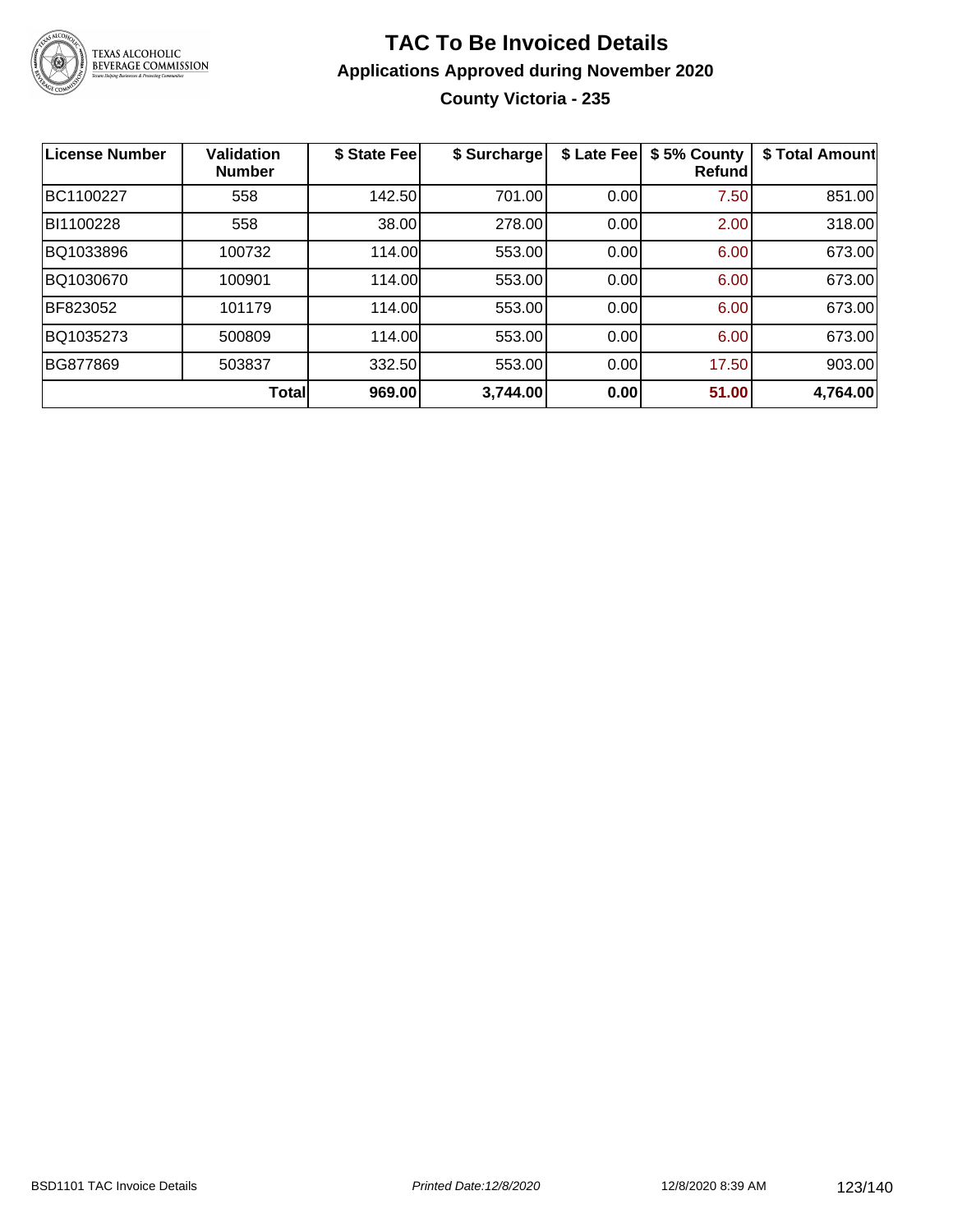

**County Walker - 236**

| License Number | Validation<br><b>Number</b> | \$ State Fee  | \$ Surcharge |      | Refund | \$ Late Fee   \$5% County   \$ Total Amount |
|----------------|-----------------------------|---------------|--------------|------|--------|---------------------------------------------|
| BF522319       | 130992                      | 114.00        | 553.00       | 0.00 | 6.00   | 673.00                                      |
|                | Totall                      | <b>114.00</b> | 553.00       | 0.00 | 6.00   | 673.00                                      |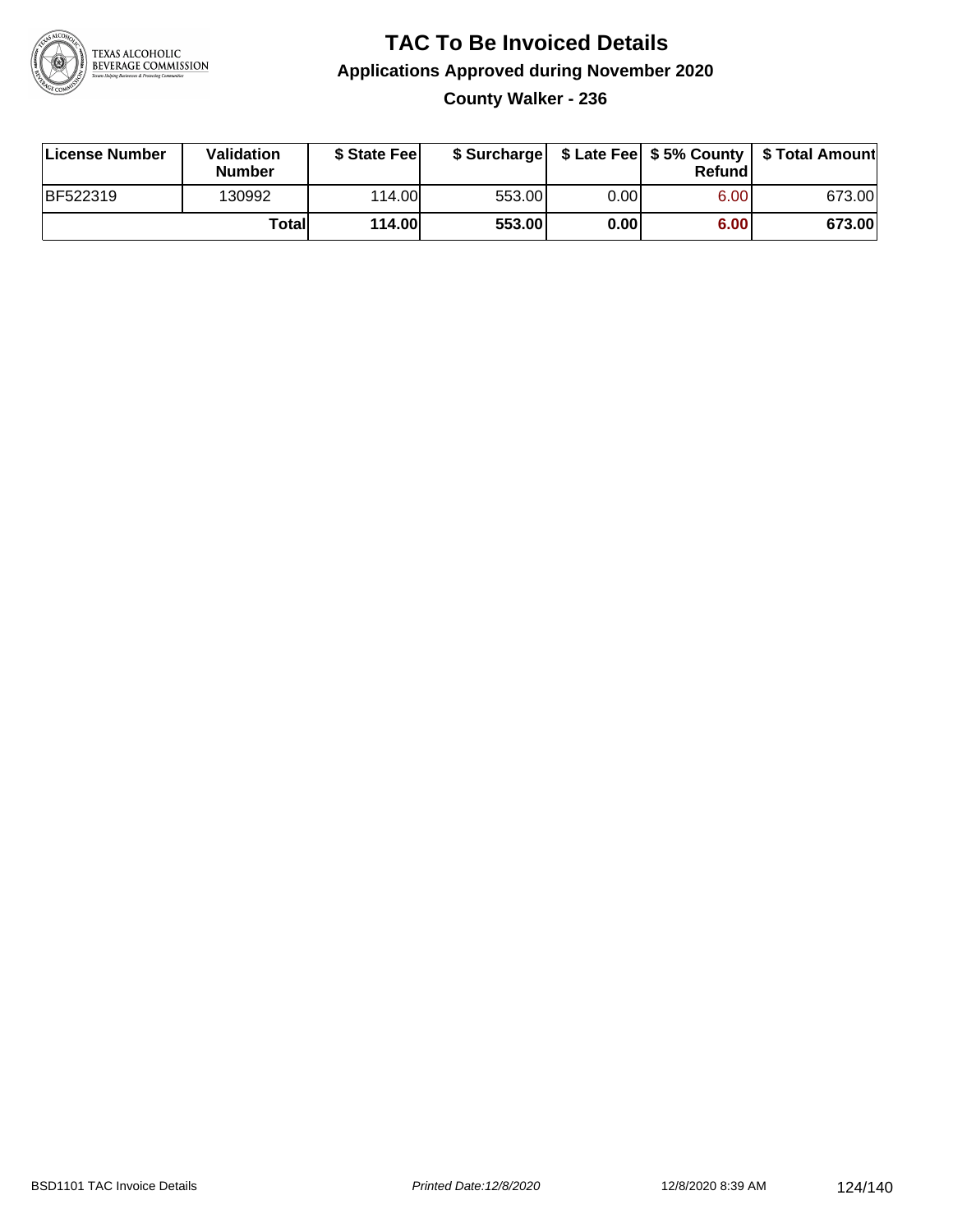

**County Waller - 237**

| License Number | <b>Validation</b><br><b>Number</b> | \$ State Fee | \$ Surcharge |      | \$ Late Fee   \$5% County<br>Refundl | \$ Total Amount |
|----------------|------------------------------------|--------------|--------------|------|--------------------------------------|-----------------|
| BF1101719      | 2598                               | 114.00       | 553.00       | 0.00 | 6.00                                 | 673.00          |
| BG1032875      | 100759                             | 332.50       | 553.00       | 0.00 | 17.50                                | 903.00          |
| BF1027729      | 131156                             | 114.00       | 553.00       | 0.00 | 6.00                                 | 673.00          |
| BF1031059      | 517190                             | 114.00L      | 553.00       | 0.00 | 6.00                                 | 673.00          |
|                | Totall                             | 674.50       | 2,212.00     | 0.00 | 35.50                                | 2,922.00        |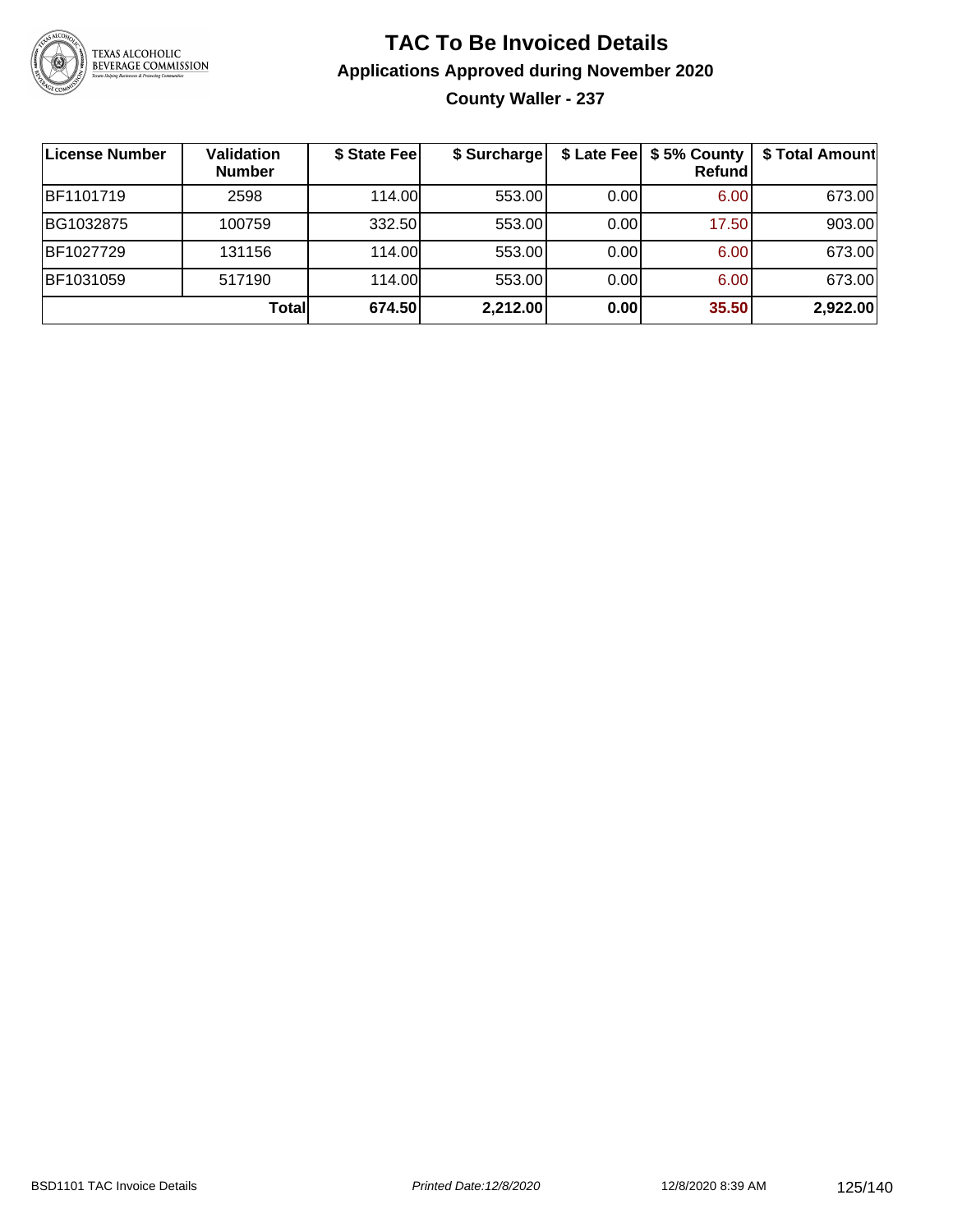

**County Ward - 238**

| ∣License Number | <b>Validation</b><br><b>Number</b> | \$ State Fee | \$ Surcharge |       | <b>Refund</b> | \$ Late Fee   \$5% County   \$ Total Amount |
|-----------------|------------------------------------|--------------|--------------|-------|---------------|---------------------------------------------|
| BE754728        | 516650                             | 285.00       | 553.00       | 0.001 | 15.00         | 853.00                                      |
| BL754728        | 516650                             | 475.00       | 327.00       | 0.001 | 25.00         | 827.00                                      |
|                 | Totall                             | 760.00       | 880.00       | 0.00  | 40.00         | 1,680.00                                    |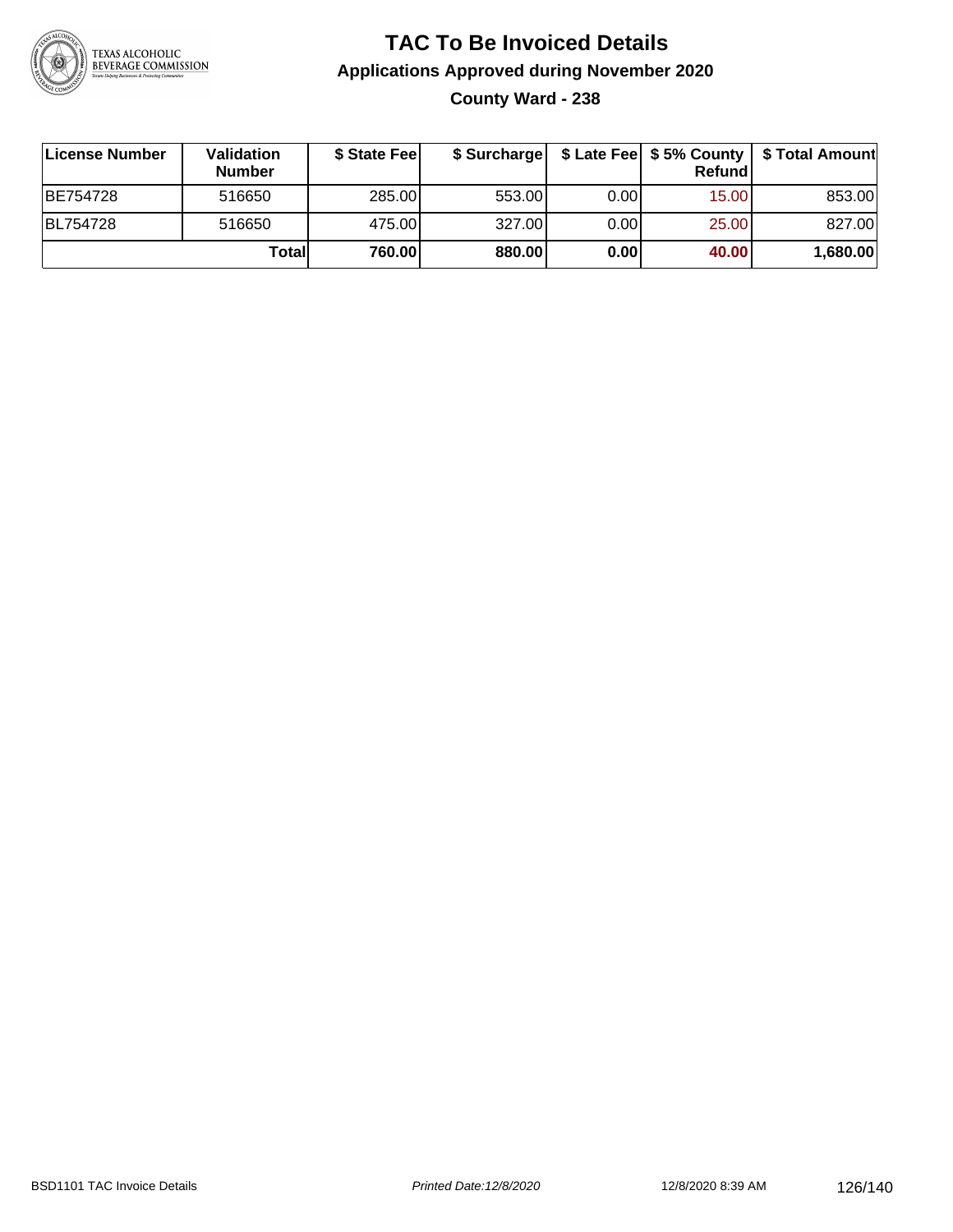

**County Washington - 239**

| License Number | Validation<br><b>Number</b> | \$ State Fee  | \$ Surcharge |       | Refundl | \$ Late Fee   \$5% County   \$ Total Amount |
|----------------|-----------------------------|---------------|--------------|-------|---------|---------------------------------------------|
| BQ1031842      | 131466                      | 114.00L       | 553.00       | 0.00I | 6.00    | 673.00                                      |
|                | Totall                      | <b>114.00</b> | 553.00       | 0.00  | 6.00    | 673.00                                      |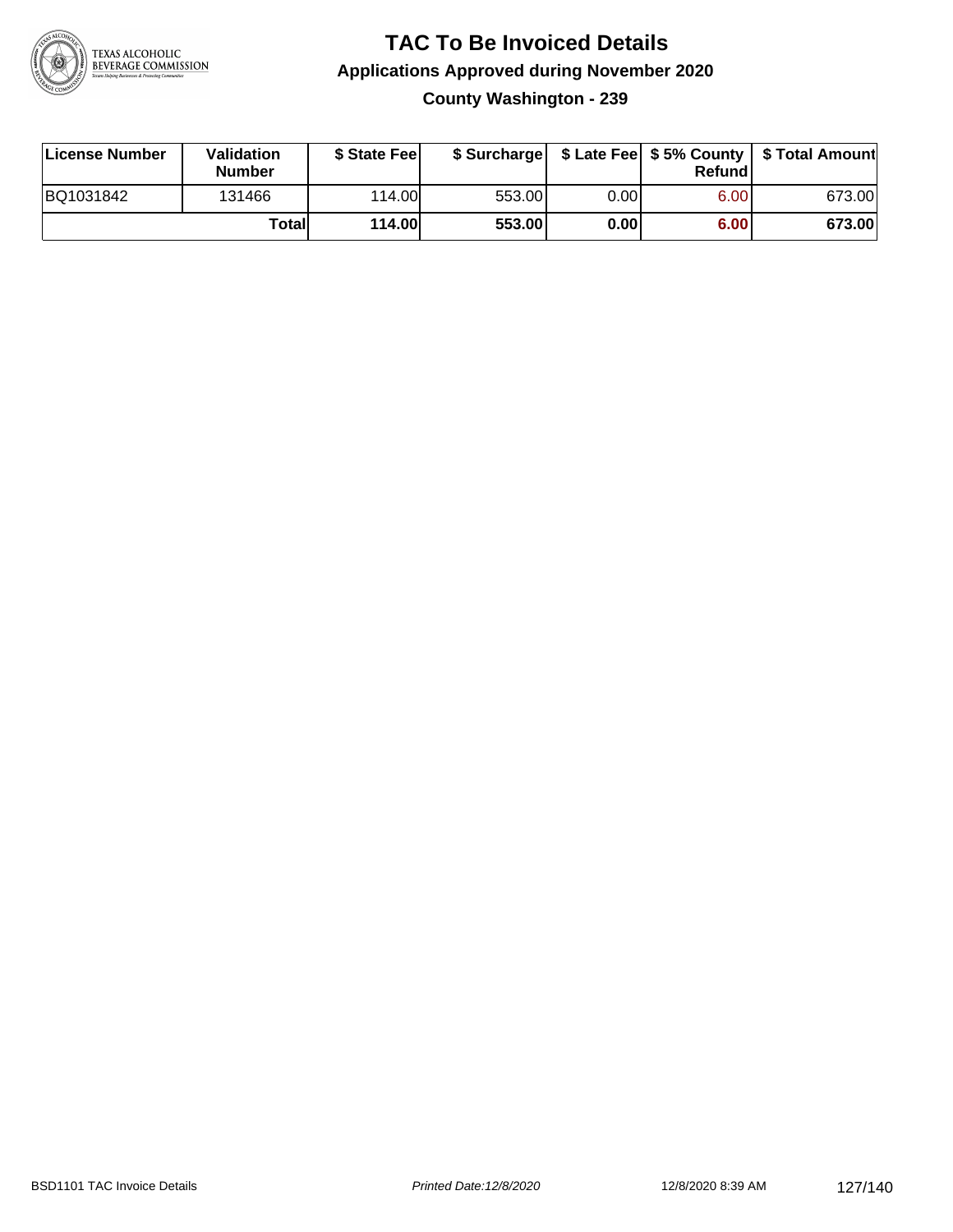

### **TAC To Be Invoiced Details Applications Approved during November 2020 County Webb - 240**

| ∣License Number | Validation<br><b>Number</b> | \$ State Fee | \$ Surcharge |      | \$ Late Fee   \$5% County  <br><b>Refund</b> | \$ Total Amount |
|-----------------|-----------------------------|--------------|--------------|------|----------------------------------------------|-----------------|
| BG884807        | 100310                      | 332.50       | 553.00       | 0.00 | 17.50                                        | 903.00          |
| BQ760082        | 100593                      | 114.00       | 553.00       | 0.00 | 6.00                                         | 673.00          |
| BG885758        | 101007                      | 332.50       | 553.00       | 0.00 | 17.50                                        | 903.00          |
|                 | Totall                      | 779.00       | 1,659.00     | 0.00 | 41.00                                        | 2,479.00        |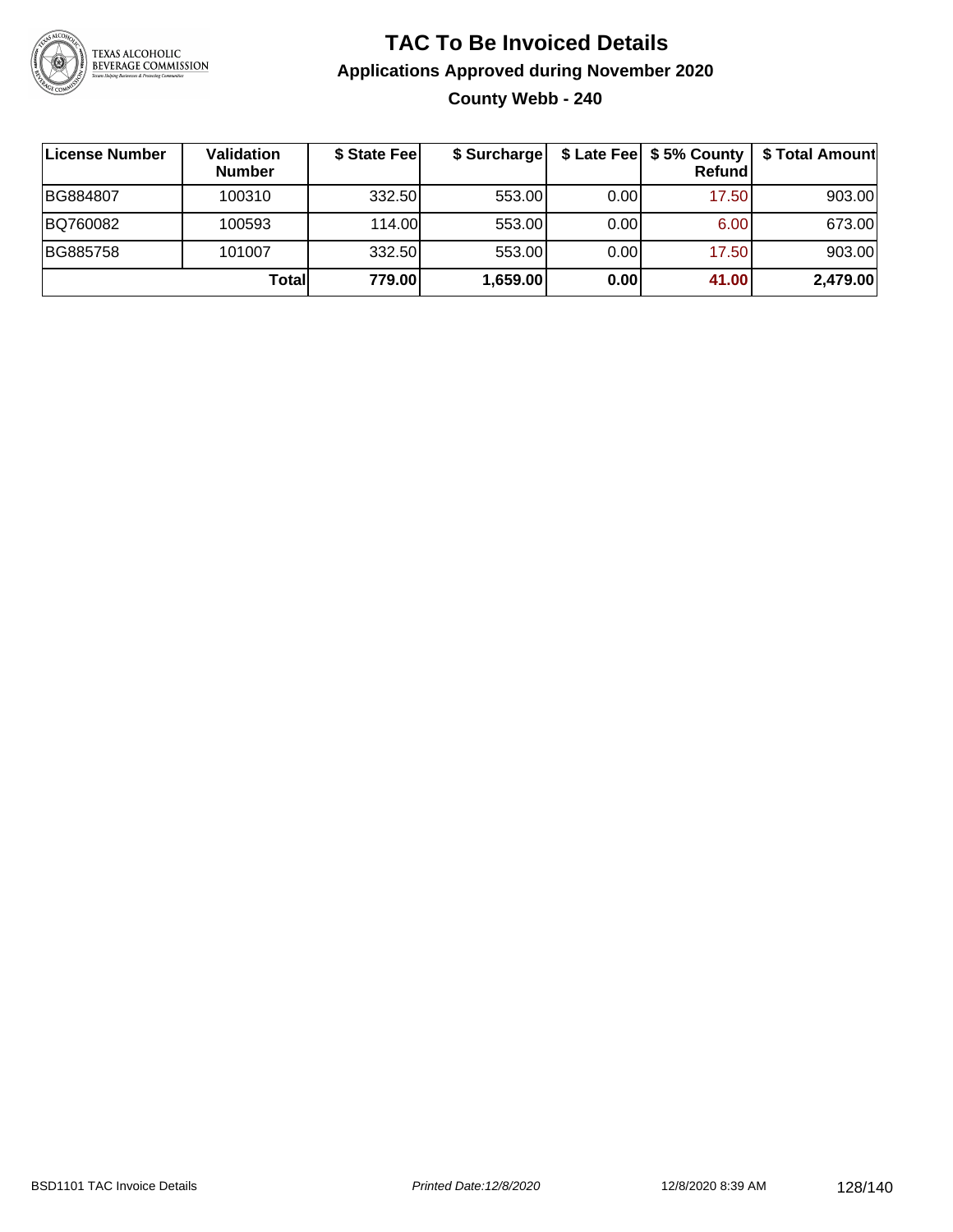

**County Wharton - 241**

| License Number | Validation<br><b>Number</b> | \$ State Fee | \$ Surcharge |       | Refundl | \$ Late Fee   \$5% County   \$ Total Amount |
|----------------|-----------------------------|--------------|--------------|-------|---------|---------------------------------------------|
| BQ1101214      | 2134                        | 114.00       | 553.00       | 0.00  | 6.00    | 673.00                                      |
| BF562262       | 130191                      | 114.00L      | 553.00       | 0.001 | 6.00    | 673.00                                      |
|                | Totall                      | 228.00       | 1,106.00     | 0.00  | 12.00   | 1,346.00                                    |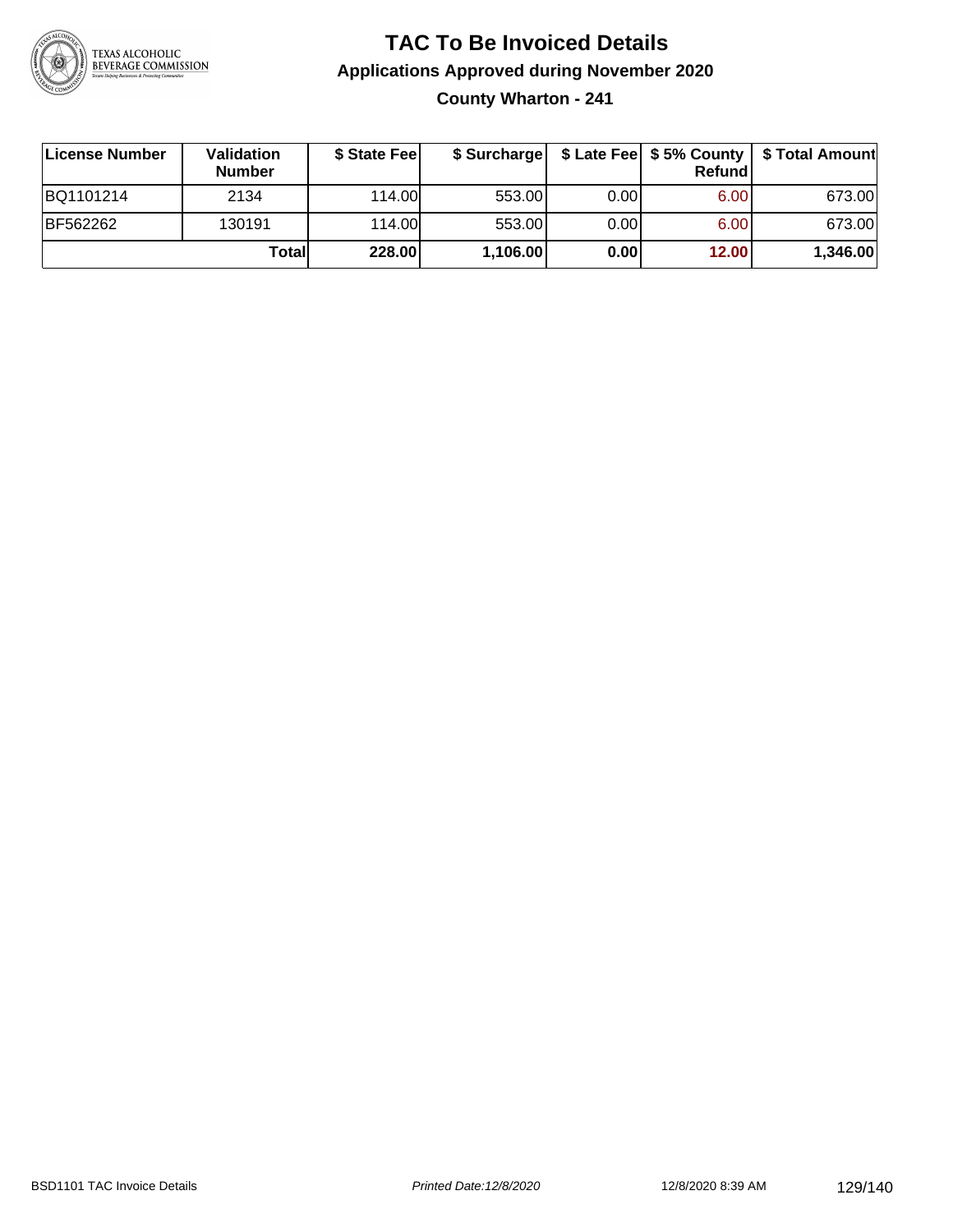

**County Wheeler - 242**

| License Number | Validation<br><b>Number</b> | \$ State Fee  | \$ Surcharge |      | Refund | \$ Late Fee   \$5% County   \$ Total Amount |
|----------------|-----------------------------|---------------|--------------|------|--------|---------------------------------------------|
| BQ1101383      | 2015                        | 114.00        | 553.00       | 0.00 | 6.00   | 673.00                                      |
|                | Totall                      | <b>114.00</b> | 553.00       | 0.00 | 6.00   | 673.00                                      |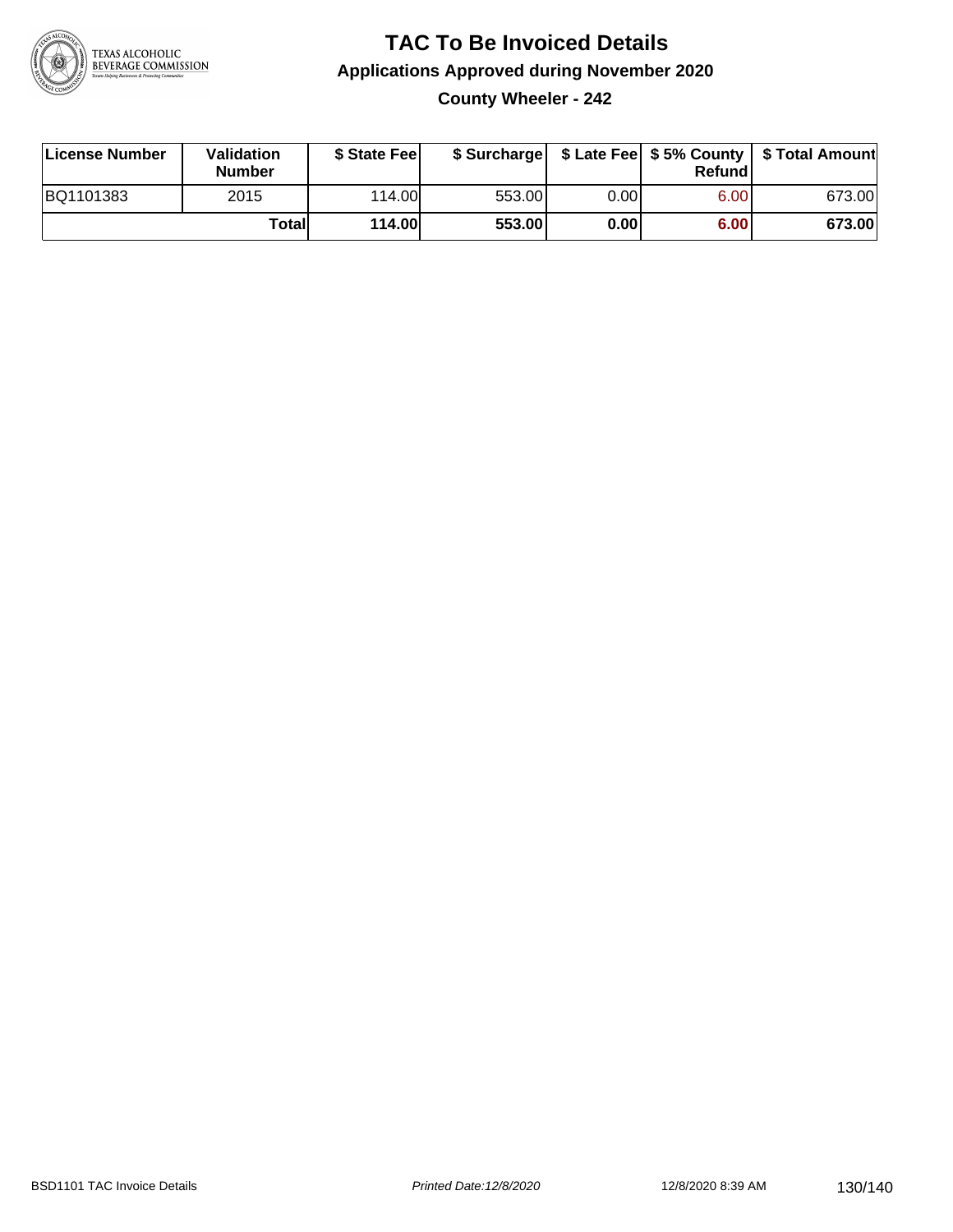

### **TAC To Be Invoiced Details Applications Approved during November 2020 County Wichita - 243**

| License Number | Validation<br><b>Number</b> | \$ State Fee | \$ Surcharge |      | Refund | \$ Late Fee   \$5% County   \$ Total Amount |
|----------------|-----------------------------|--------------|--------------|------|--------|---------------------------------------------|
| BG1101119      | 1884                        | 332.50       | 553.00       | 0.00 | 17.50  | 903.00                                      |
| BG753883       | 500322                      | 332.50       | 553.00       | 0.00 | 17.50  | 903.00                                      |
|                | Totall                      | 665.00       | 1,106.00     | 0.00 | 35.00  | 1,806.00                                    |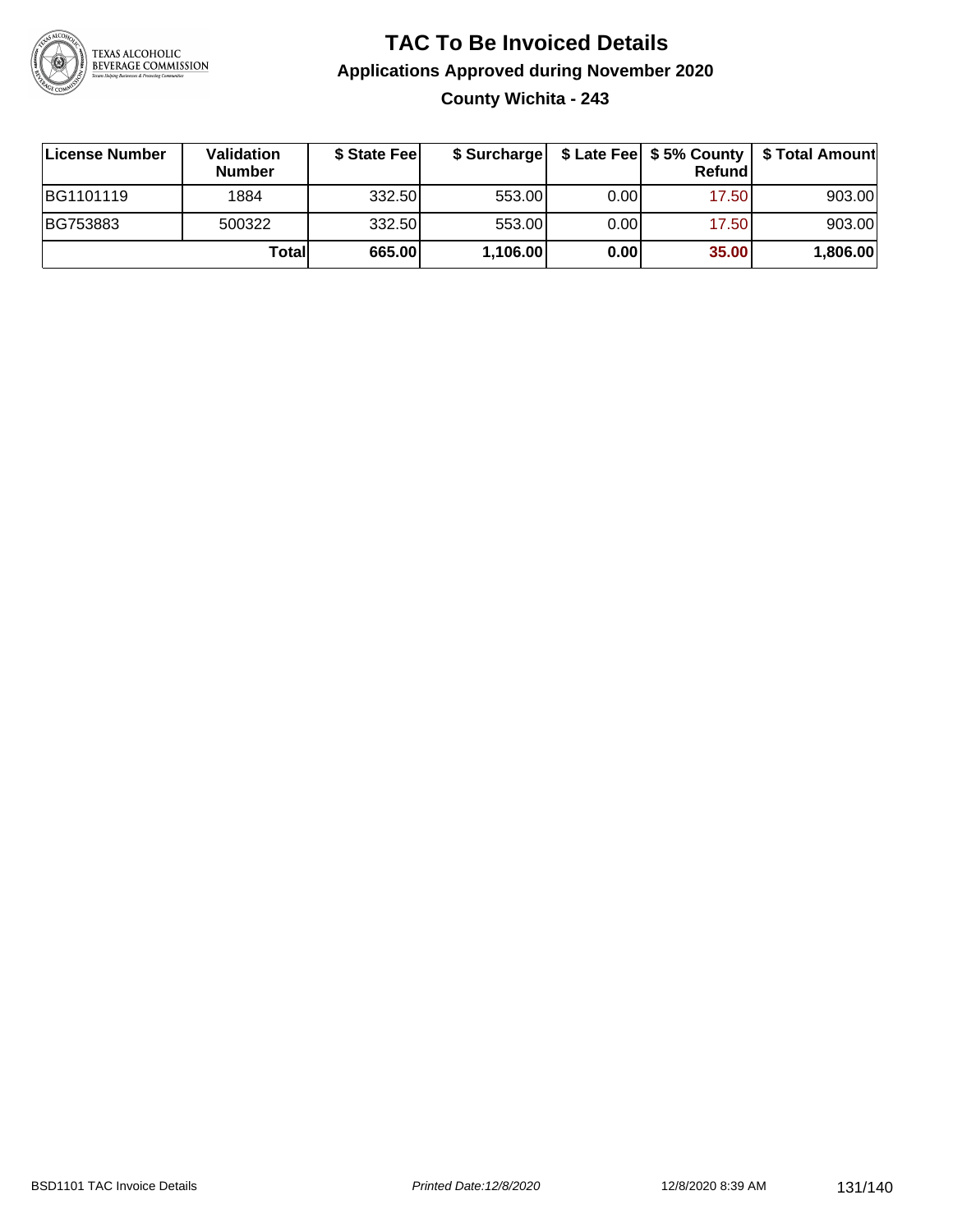

### **TAC To Be Invoiced Details Applications Approved during November 2020 County Willacy - 245**

| License Number   | <b>Validation</b><br><b>Number</b> | \$ State Feel |        |      | Refundl | \$ Surcharge   \$ Late Fee   \$5% County   \$ Total Amount |
|------------------|------------------------------------|---------------|--------|------|---------|------------------------------------------------------------|
| <b>BG1100609</b> | 1822                               | 332.50        | 553.00 | 0.00 | 17.50   | 903.00                                                     |
|                  | Totall                             | 332.50        | 553.00 | 0.00 | 17.50   | 903.00                                                     |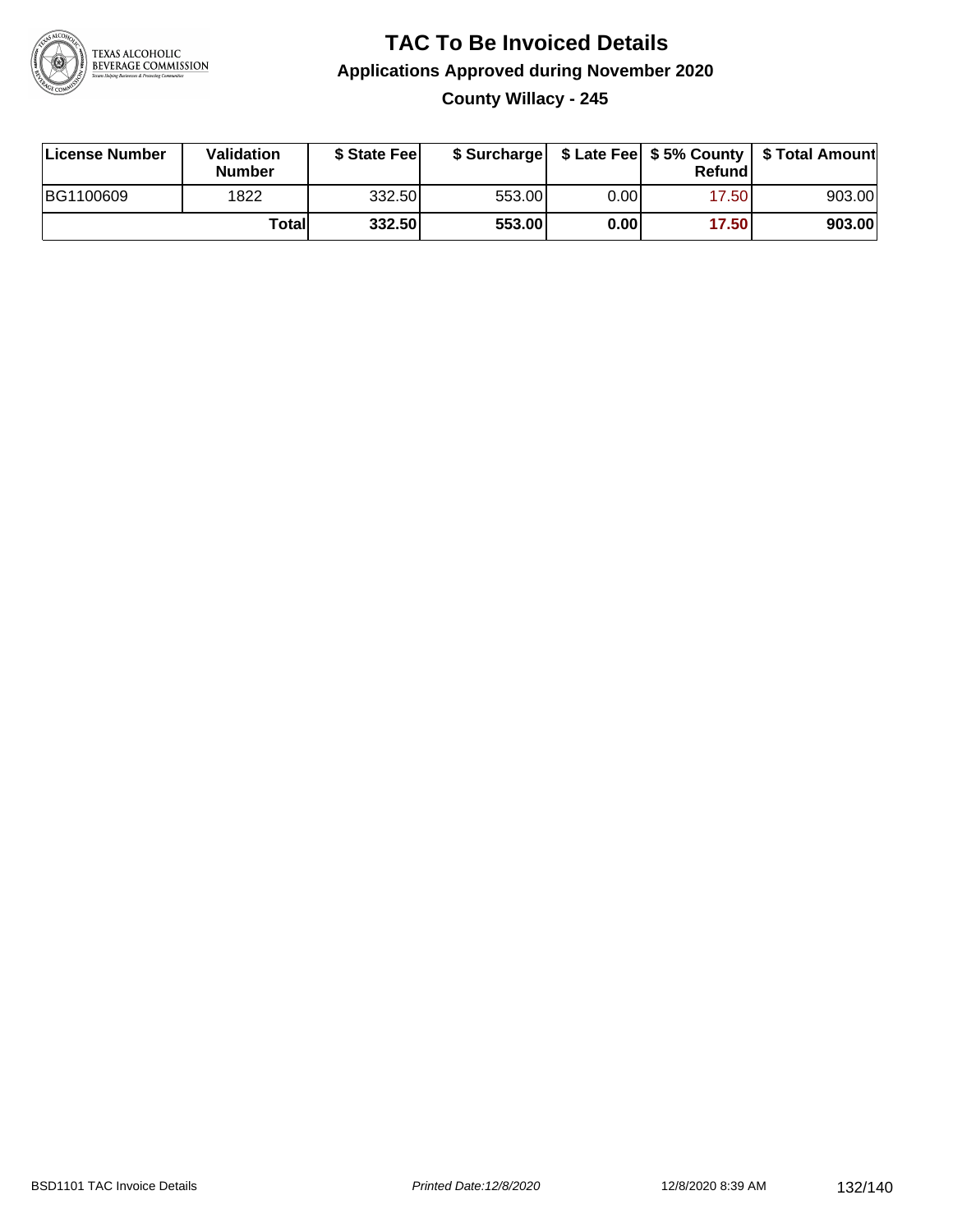

#### **TAC To Be Invoiced Details Applications Approved during November 2020 County Williamson - 246**

| <b>License Number</b> | Validation<br><b>Number</b> | \$ State Fee | \$ Surcharge | \$ Late Fee | \$5% County<br><b>Refund</b> | \$ Total Amount |
|-----------------------|-----------------------------|--------------|--------------|-------------|------------------------------|-----------------|
| BF1101399             | 615                         | 114.00       | 553.00       | 0.00        | 6.00                         | 673.00          |
| BG1101019             | 619                         | 332.50       | 553.00       | 0.00        | 17.50                        | 903.00          |
| BP1101019             | 619                         | 950.00       | 426.00       | 0.00        | 50.00                        | 1,426.00        |
| BQ1101091             | 1322                        | 114.00       | 553.00       | 0.00        | 6.00                         | 673.00          |
| BF1100990             | 1871                        | 114.00       | 553.00       | 0.00        | 6.00                         | 673.00          |
| BG1100899             | 2473                        | 332.50       | 553.00       | 0.00        | 17.50                        | 903.00          |
| BQ960185              | 100549                      | 114.00       | 553.00       | 0.00        | 6.00                         | 673.00          |
| BQ1029224             | 131039                      | 114.00       | 553.00       | 0.00        | 6.00                         | 673.00          |
| BQ960279              | 131353                      | 114.00       | 553.00       | 0.00        | 6.00                         | 673.00          |
| BQ756517              | 131527                      | 114.00       | 553.00       | 0.00        | 6.00                         | 673.00          |
|                       | Totall                      | 2,413.00     | 5,403.00     | 0.00        | 127.00                       | 7,943.00        |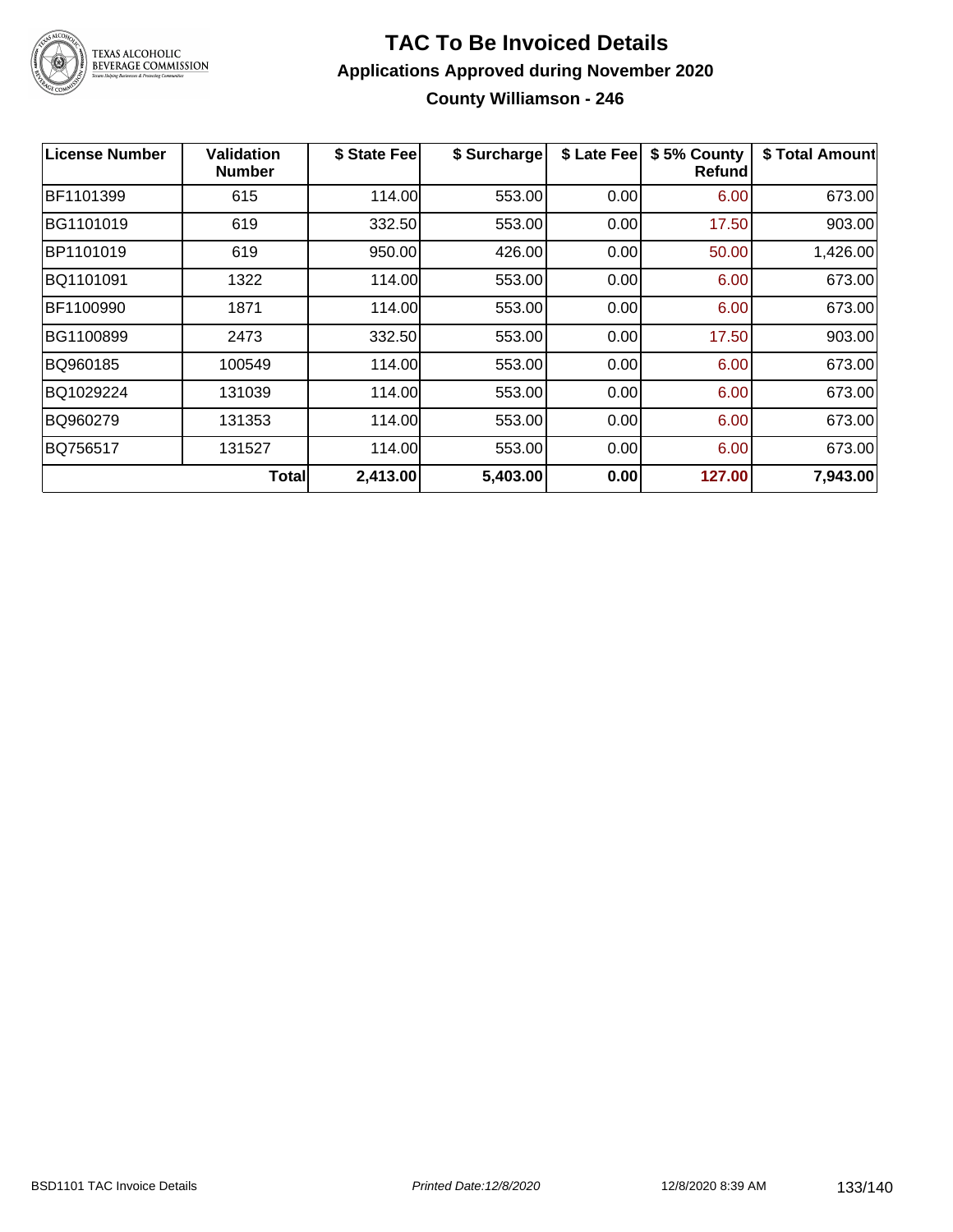

### **TAC To Be Invoiced Details Applications Approved during November 2020 County Wilson - 247**

| License Number  | Validation<br><b>Number</b> | \$ State Fee  |        |      | Refund | \$ Surcharge   \$ Late Fee   \$5% County   \$ Total Amount |
|-----------------|-----------------------------|---------------|--------|------|--------|------------------------------------------------------------|
| <b>BF884825</b> | 100298                      | 114.00        | 553.00 | 0.00 | 6.00   | 673.00                                                     |
|                 | Totall                      | <b>114.00</b> | 553.00 | 0.00 | 6.00   | 673.00                                                     |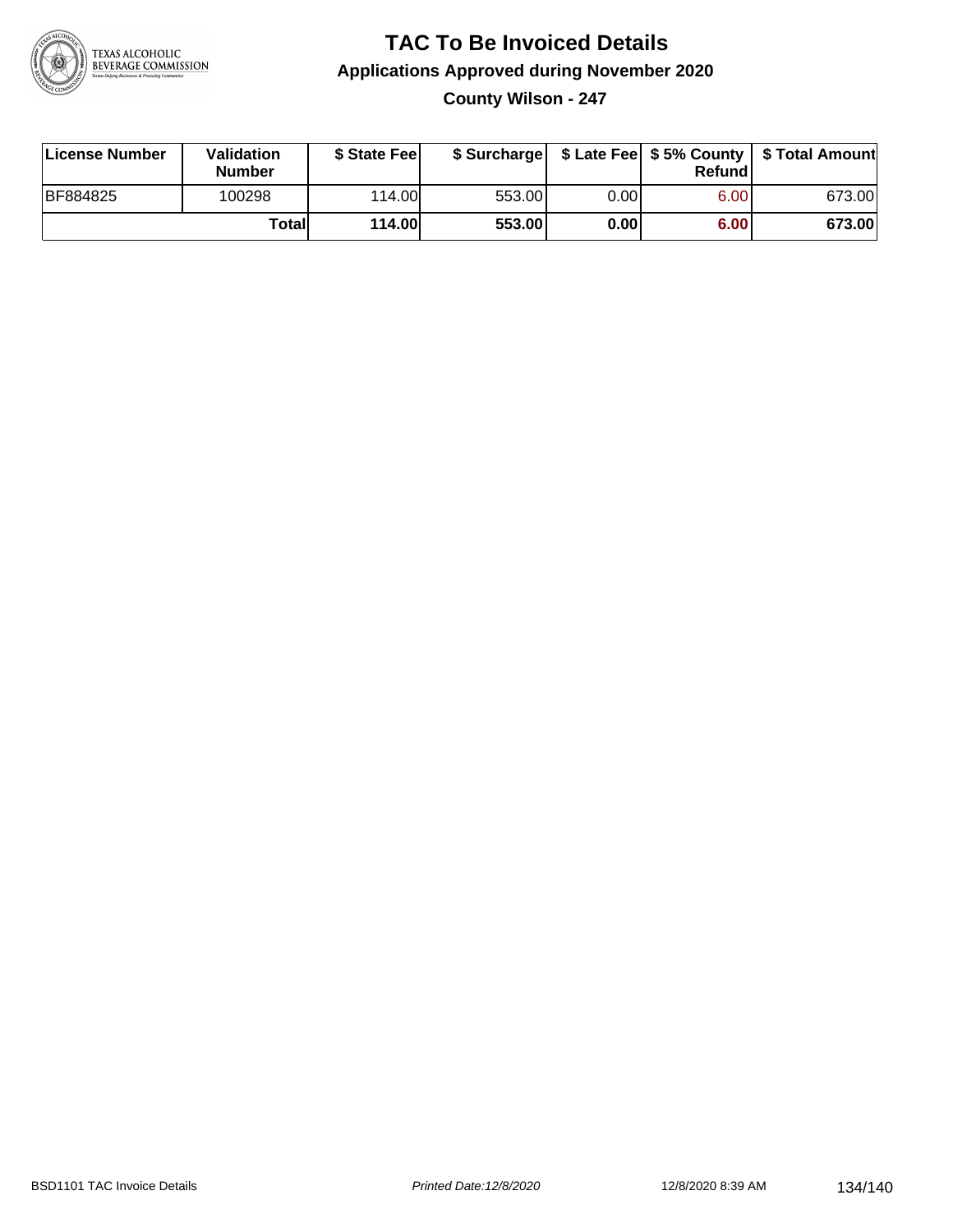

**County Winkler - 248**

| License Number  | <b>Validation</b><br><b>Number</b> | \$ State Feel | \$ Surcharge |       | <b>Refund</b> | \$ Late Fee   \$5% County   \$ Total Amount |
|-----------------|------------------------------------|---------------|--------------|-------|---------------|---------------------------------------------|
| BG1101359       | 8989                               | 332.50        | 553.00       | 0.001 | 17.50         | 903.00                                      |
| <b>BF758932</b> | 131507                             | 114.00        | 553.00       | 0.001 | 6.00          | 673.00                                      |
|                 | Totall                             | 446.50        | 1,106.00     | 0.00  | 23.50         | 1,576.00                                    |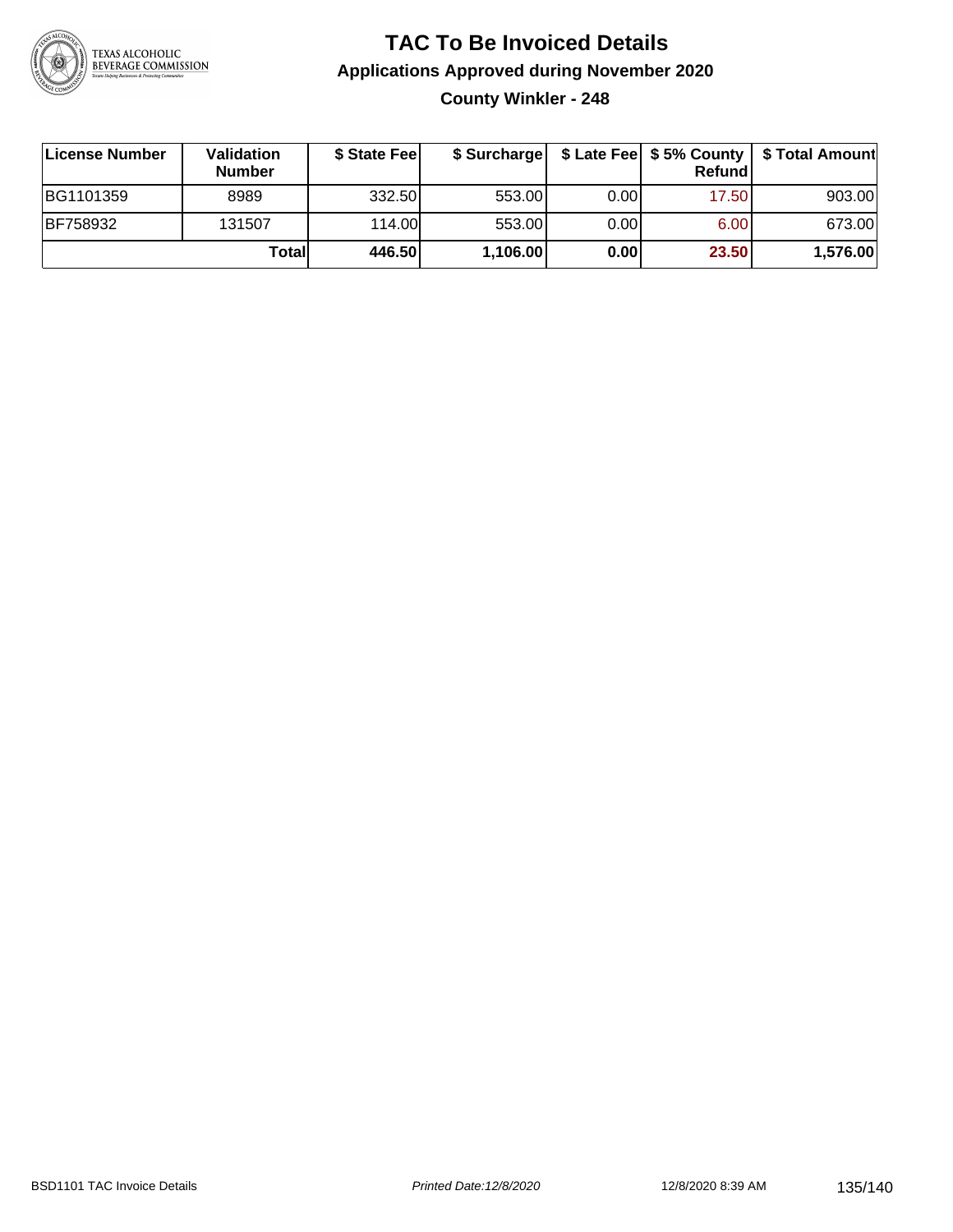

### **TAC To Be Invoiced Details Applications Approved during November 2020 County Wise - 249**

| License Number | Validation<br><b>Number</b> | \$ State Fee | \$ Surcharge |      | <b>Refund</b> | \$ Late Fee   \$5% County   \$ Total Amount |
|----------------|-----------------------------|--------------|--------------|------|---------------|---------------------------------------------|
| BF670283       | 131210                      | 114.00       | 553.00       | 0.00 | 6.00          | 673.00                                      |
| BQ759759       | 500414                      | 114.00       | 553.00       | 0.00 | 6.00          | 673.00                                      |
|                | Totall                      | 228.00       | 1,106.00     | 0.00 | 12.00         | 1,346.00                                    |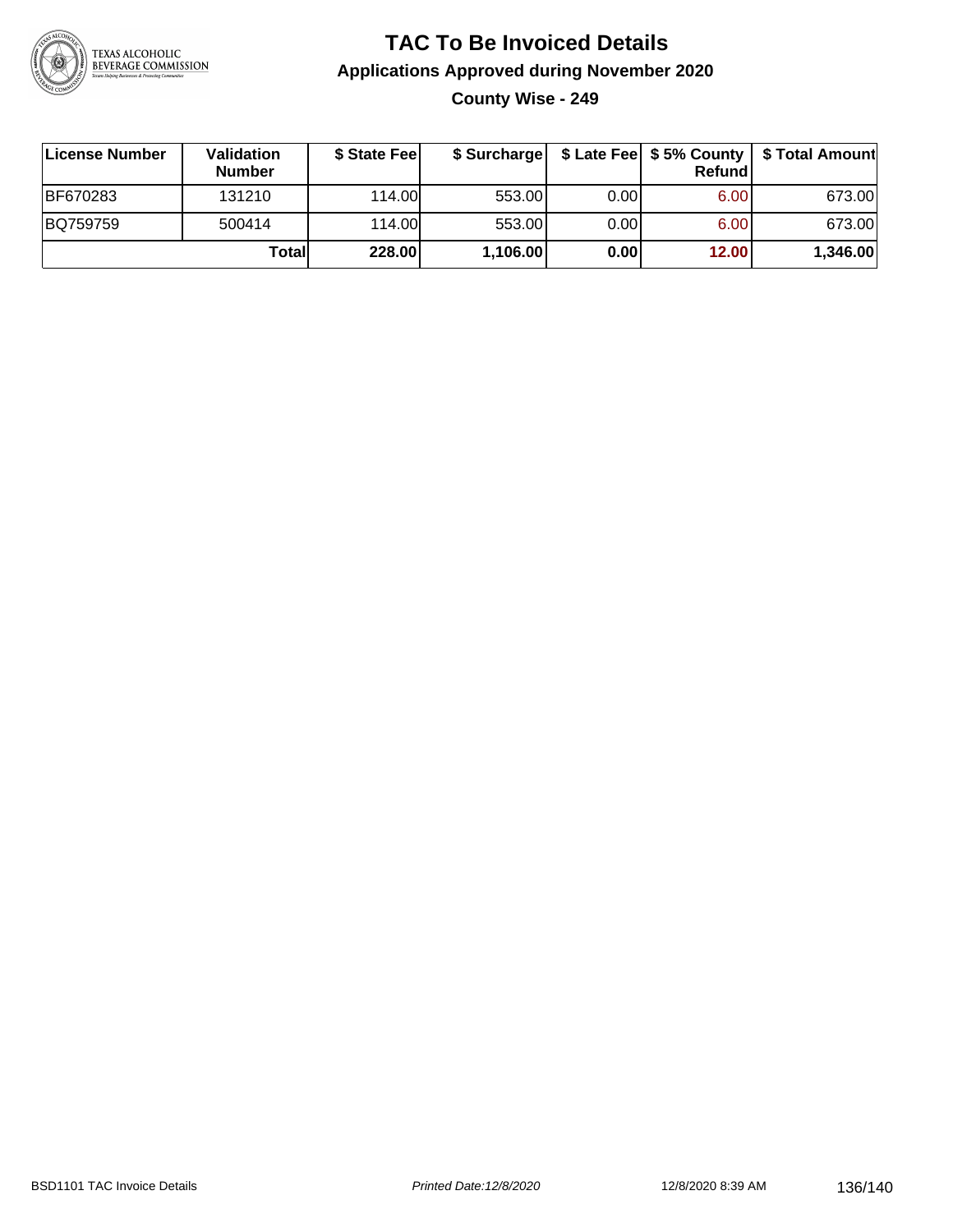

**County Young - 252**

| License Number | Validation<br><b>Number</b> | \$ State Fee  | \$ Surcharge |      | Refundl |        |
|----------------|-----------------------------|---------------|--------------|------|---------|--------|
| BF1100916      | 2484                        | 114.00        | 553.00       | 0.00 | 6.00    | 673.00 |
|                | Totall                      | <b>114.00</b> | 553.00       | 0.00 | 6.00    | 673.00 |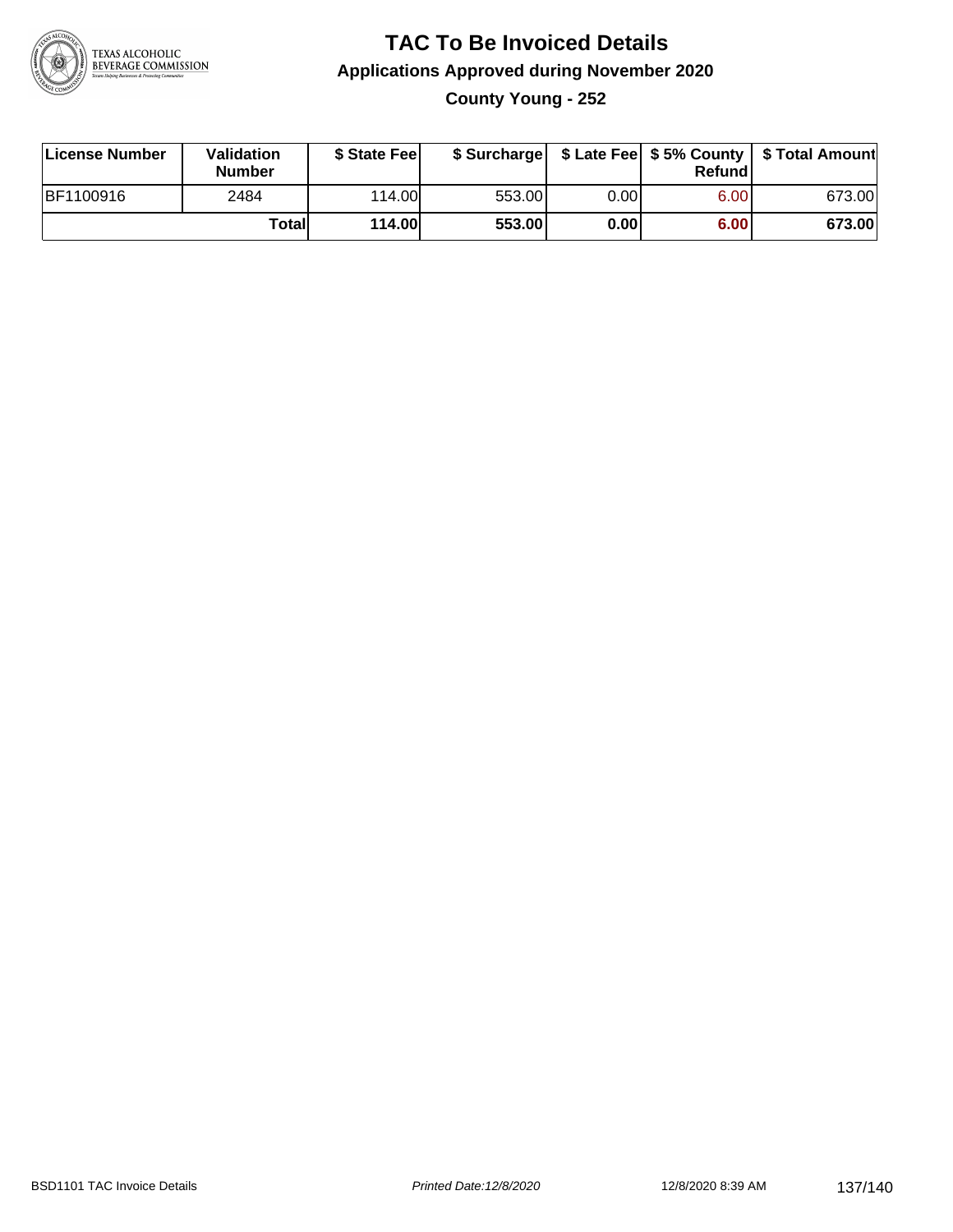

### **TAC To Be Invoiced Details Applications Approved during November 2020 County Zapata - 253**

| License Number | Validation<br><b>Number</b> | \$ State Feel | \$ Surcharge |       | Refund | \$ Late Fee   \$5% County   \$ Total Amount |
|----------------|-----------------------------|---------------|--------------|-------|--------|---------------------------------------------|
| BQ959722       | 100388                      | 114.00L       | 553.00       | 0.001 | 6.00   | 673.00                                      |
| BG887859       | 100470                      | 332.50        | 553.00       | 0.00  | 17.50  | 903.00                                      |
|                | Totall                      | 446.50        | 1,106.00     | 0.00  | 23.50  | 1,576.00                                    |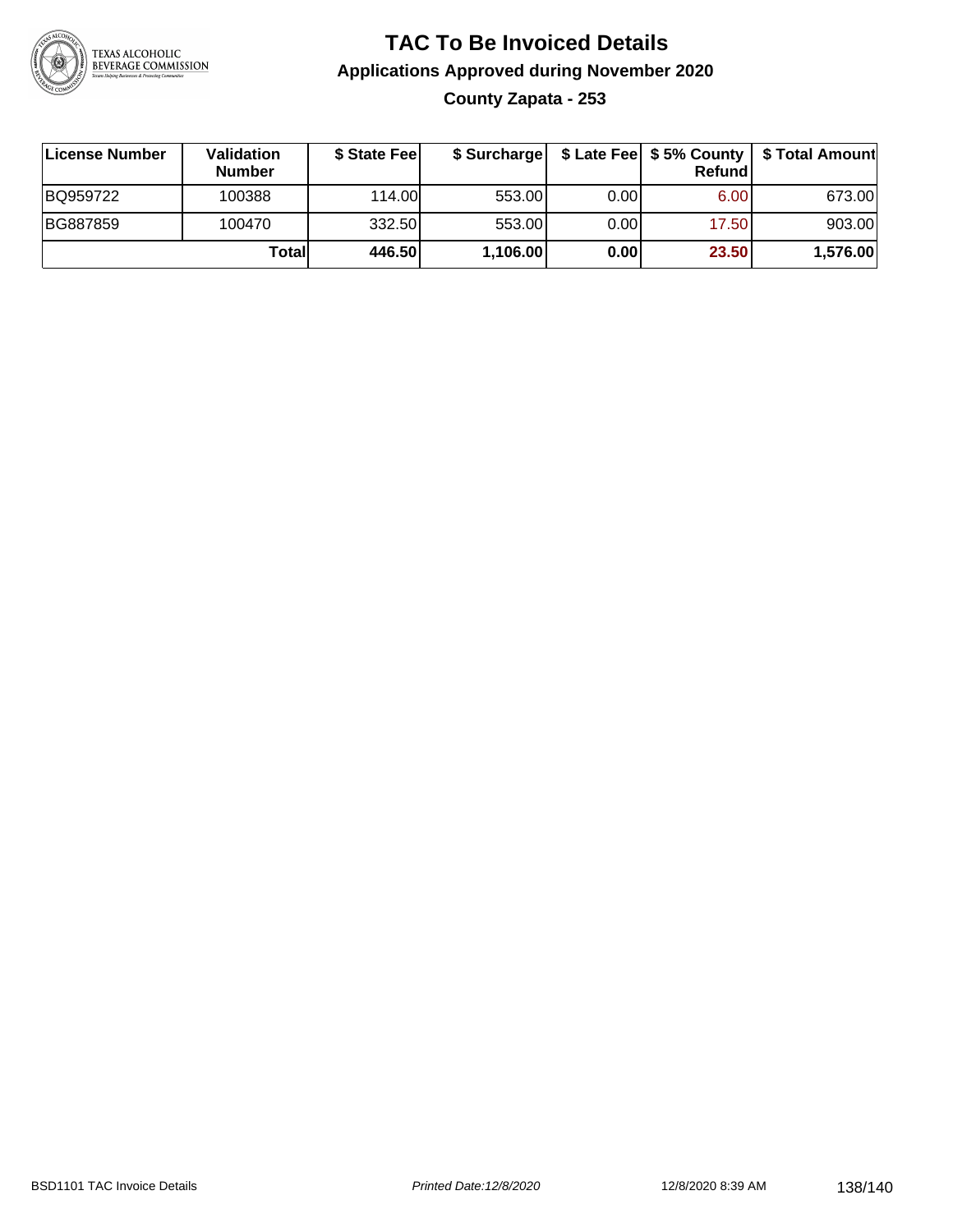

### **TAC To Be Invoiced Details Applications Approved during November 2020 County Zavala - 254**

| License Number | <b>Validation</b><br><b>Number</b> | \$ State Fee | \$ Surcharge |      | \$ Late Fee   \$5% County<br><b>Refund</b> | \$ Total Amount |
|----------------|------------------------------------|--------------|--------------|------|--------------------------------------------|-----------------|
| BQ1032775      | 100437                             | 114.00L      | 553.00       | 0.00 | 6.00                                       | 673.00          |
| BG961514       | 102579                             | 332.50       | 553.00       | 0.00 | 17.50                                      | 903.00          |
| BL961514       | 102579                             | 475.00       | 327.00       | 0.00 | 25.00                                      | 827.00          |
| BG961514       | 503334                             | 332.50       | 553.00       | 0.00 | 17.50                                      | 903.00          |
|                | Total                              | 1,254.00     | 1,986.00     | 0.00 | 66.00                                      | 3,306.00        |